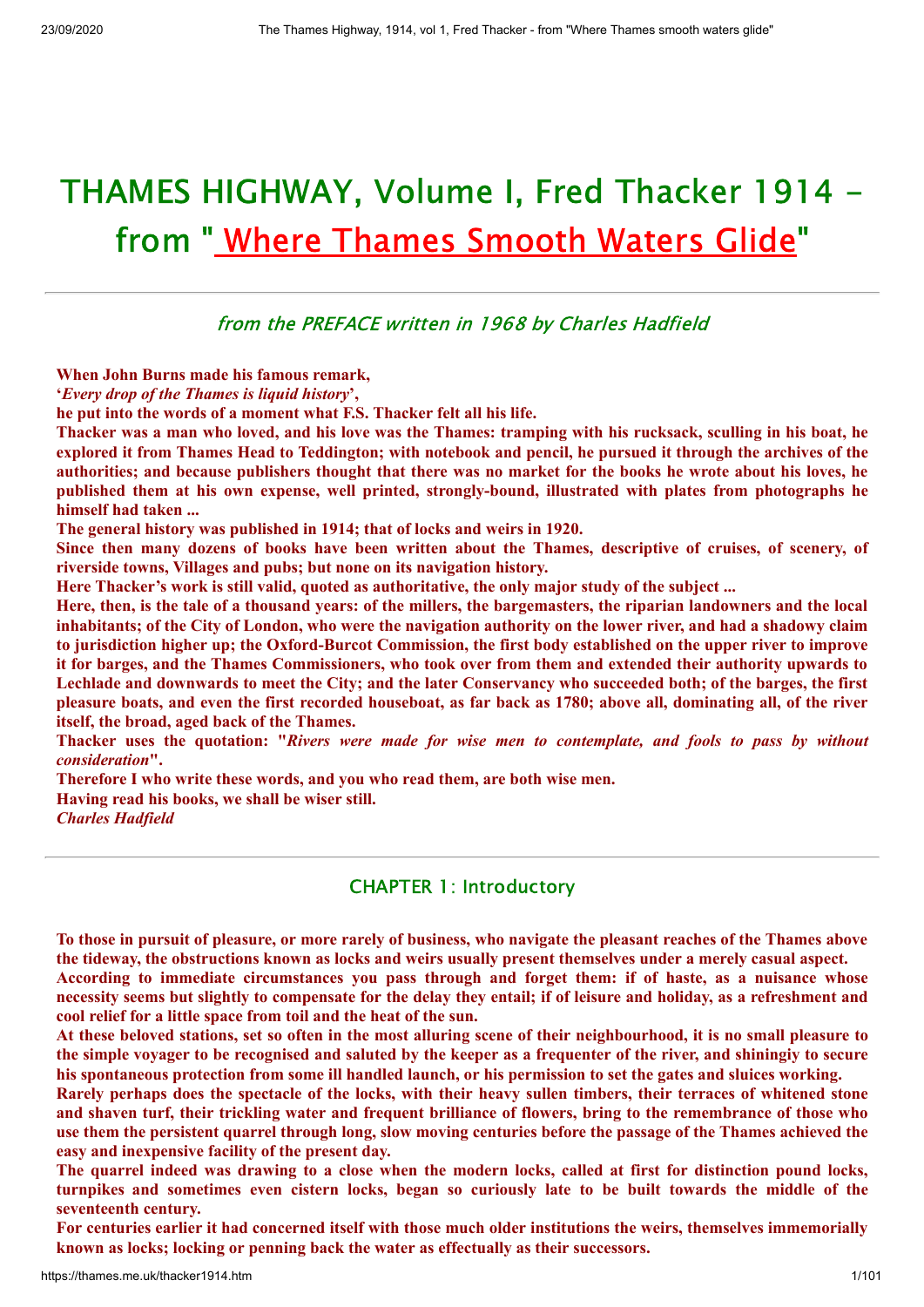It was justly urged against my *Stripling Thames* that it offered no considered study of the navigation under its historical and economic aspect; extending to the locks and weirs, like most Thames books, only an accidental and **sporadic treatment.**

Upon this I proposed to myself to write a short sketch of the subject, so far as it affected those remote reaches **above Oxford, to be incorporated into some later edition of that book.**

But I found this germinal idea so grow under my investigation, so much matter came to light never yet given to the world in any study of the River, that I determined to issue the fruit of my work in a separate volume upon the **whole of Thames above the tideway.**

It has been a fascinating pursuit to trace in detail the history of the obscure but none the less real and important feud that lurks behind the white and peaceful framework of Medley weir, of King's and Eynsham and Eaton: sole and hardly surviving relics of many score of similar obstructions that once clumsily facilitated the navigation of **the Thames.**

The three main parties to the secular debate were, first, the riparian owners and the tenants of their mills and fisheries, who saw in the maintenance and increase of the weirs an easy and lucrative source of income; secondly the bargemasters, who desired clear navigation and good floating depths for as nearly nothing as they could **compass; and, lastly, the dim Riverside populations, who perpetually and sullenly complained of many things, but** chiefly of the floods caused by the continual heightening of the weirs, that drove them from their homes and ruined their precarious crops; and of the wholesale, illegitimate destruction of the fry of fish, upon which they so largely depended for their livelihood, by way of either food or sport, through the illegal snares and engines commonly **attached to the weirs.**

As I shall frequently notice, the fry of fish were destroved of old time literally by cartloads, by no means solely for human food or even for bait, but as meals for swine, as manure, and for the sake of their scales which were sold to **the beadmakers.**

The ancient value of this fry was a penny a bushel, say eighteen pence of our money; or I have seen it named at a **bushel for six eggs.**

This third party had a further complaint which it shared with the second: that the difficulties and dangers in navigation caused by the mill and fishery weirs greatly enhanced the cost of the necessaries of life; but was for the **most part crushed out of account by the two stronger and wealthier contestants.**

Now if you consider the Thames in its navigable length, and compare it with itself above Lechlade or with other waters left to run at will, sometimes in deep slow pools, sometimes over shallows that cannot float a canoe, it will become evident that, properly placed and properly regulated, locks and weirs are in essence an advantage to water **traffic.**

A navigator finds his passage frequently hindered at certain spots through lack of floating depth, and in the absence of mechanical means of increasing it is compelled to depend upon the rains for his assistance, or to resort **to the cumbrous and expensive, and necessarily often repeated, process of dredging.**

In course of time it would occur to him to choose the lowest of a series of these shallows, and there to erect a dam across the current, which would result in raising the height of the water some appreciable distance above, the **benefit varying with the fall of the channel: the slighter the gradient, the more extended the advantage.**

Hereupon the trouble of the floods would become more acute: for not only would the dam cause, possibly, a novel and immediate overllow in its vicinity at normal times, but it would prove also a barrier to ordinary floods in their **season.**

And besides this aggravation of floods, it would not be long before the convenience of these stations for fishing, regular and illegitimate, would become too manifest to be resisted; and many more would be erected for this sole **purpose, not in aid but directly obstructive of the navigation.**

**Thus many abuses would and did gradually creep in to spoil their essential benefit.**

I have here presented the navigation as the original motive for weirs; but I believe, though it is occasionally disputed, that they were primarily built by the millers, who needed them to keep up a head of water for their mills. The two interests, indeed, required the dams in identical positions: wherever sharp, shallow falls of the River bed **caused a rapid stream.**

It was stated in 1884 that out of twenty-six pound locks below Oxford, placed just where the bargemasters most **required them, and adjacent to ancient weirs, only five were without a neighbouring mill.**

But not only the navigation and the milling interests have been put forward as originally responsible for the weirs: frequently, and for example in an anonymous four-page folio of just subsequent to 1791, the theory is advanced that "the fishery originally suggested the use of dams and weirs, to intercept and catch fish in large quantities. *So much water penned to dif erent heads, naturally led to the erection of mills at the falls.*

The improved depth of water above the dams suggested the idea of carriage by boats, and the boatowners came justly *under the tax of a contribution to the owners of old weirs.***"**

Thus at the very outset of the enquiry you are met with obscurity; the mills, the navigation and the fisheries being **each in turn presented as the originators of the weirs.**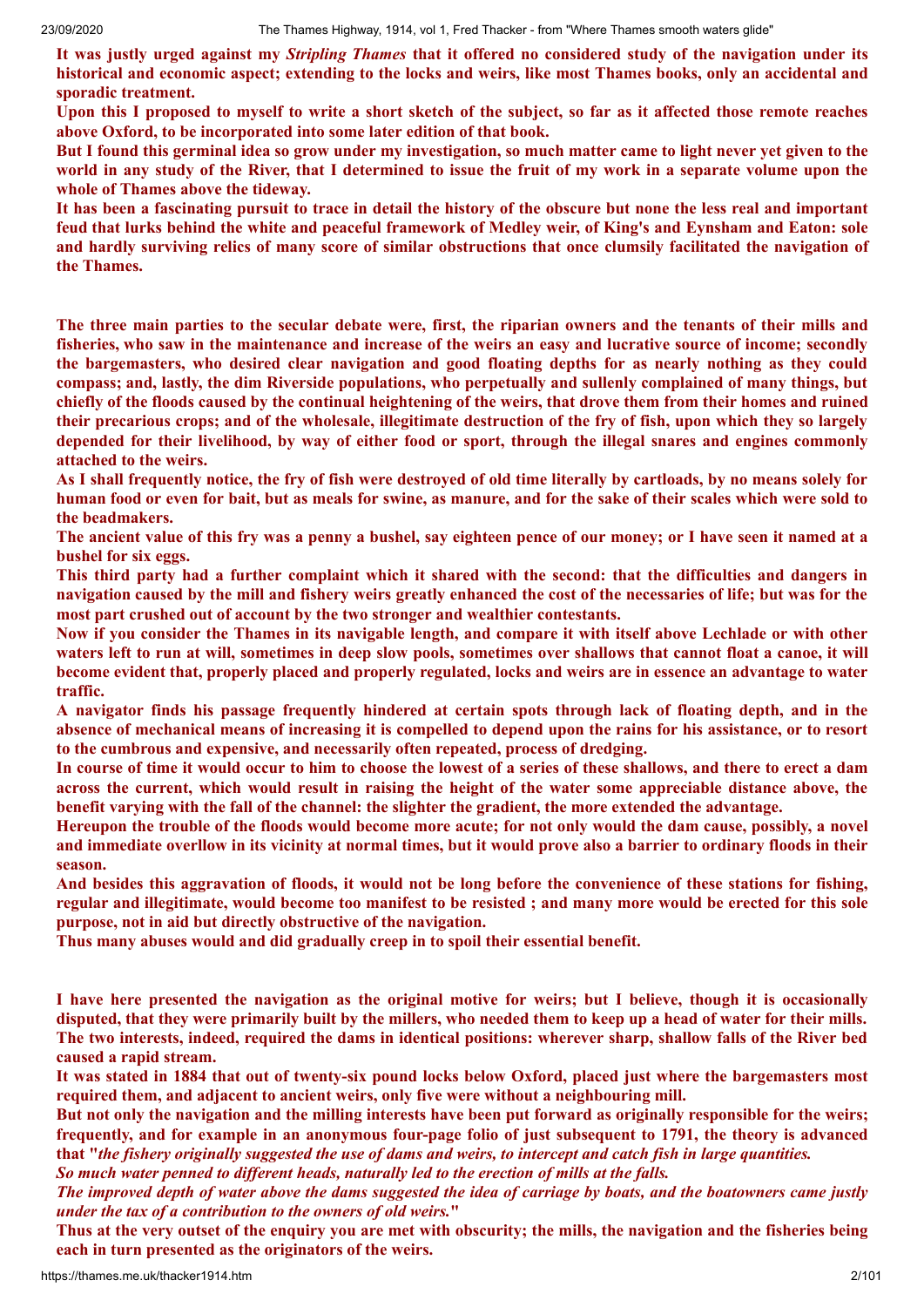**Mr. C.J.Cornish in his** *Naturalist on the Thames* **says:**

**"***Fish and flour go together as bye products of nearly all our large rivers.*

The combination comes about thus: wherever there is a water-mill, a mill cut is made to take the water to it. *This mill-dam holds the biggest fish.*

When the old mills were first founded, and for eight centuries onwards [it would be interesting to know at which century the eight are to begin], it was as a source of power, a substitute for steam, that the river was valued.

The times will probably alter, and the Thames currents turn mill wheels again to generate electric light for the **towns and villages on its banks.**

The chance of this is enough to make any one who owns a mill right on the water keep it."

I think this transformation had actually begun when Mr Cornish wrote; the Whitchurch mill, for example, has I **believe long been such a generating station.**

**And so now is Goring; and perhaps others.**

The primordial water pen was no doubt a solid bank of stakes, filled in with chalk and stones, set across the stream, over which the water fell, and in whose construction very little or no provision was made for regulating the **flow or for passing barges.**

When however the traffic began to assert itself a central span from ten to twenty feet wide was filled with moveable tackle: paddles and rymers; and it was to this opening that the term lock was originally applied.

The tackle was held in position by fitting into a sill or beam under water at the bottom of the river, and towards **the top on to the weir bridge.**

Such were the flash locks; the term flash or flush denoting the rush of water let through, by removal of the tackle, **whenever required for the passage of a barge.**

Eaton weir was the last survivor so used for small boats; and here, and at Medley and Eynsham, barges and launches still have to be flashed through: King's has an arrangement him a single pair of lock gates.

When a vessel desires to pass a sufficient number of the paddles and rymers are hauled out (no light work: crede **experto!) and stood handy on the bridge or just ashore.**

This allows the water to rush through the opening 1n great volume, which continues until the water above the weir **is reduced nearly to the level of that below, and the rush is considerably quietened.**

Then the vessel is dragged up through the opening; the old classical method being by means of a rope and winch **stationed above the weir, the only surviving specimen of which is the garlanded relic at Hurley.**

Other means were to pole her through, or for the crew or horses themselves to haul upon a line.

**The craft while passing up presents the appearance of ascending an incline.**

**Going down the same rush is relied on of itself to carry the barge through.**

It will be quite evident that this operation is attended with an enormous waste of water; the level of the whole upper reach for perhaps a couple of miles being lowered a considerable number of inches, needing perhaps several **days to recover its normal depth.**

The immemorial mills were, as I said, great offenders in the matter of erecting these weirs, whether convenient to **the navigation or not.**

And as barge traffic increased, they were allowed gradually to acquire a prescriptive right to levy toll (consuetudo) on passing vessels, in compensation for the loss of water power they suffered at each passage; thus subjecting **themselves to the obloquy of being "sellers of water".**

Flashes were required, not only at the weirs, but very frequently also to float barges over distant shallows.

The miller would then, for a fee and at his own grudging choice of time, let down a flash for this purpose.

**Even so all trouble was not necessarily at an end for the much enduring navigator.**

For it often happened that a second mill intervened, whose owner would cheerfully divert the welcome abundance to his own wheel and rob the bargemaster of the accommodation for which he had not only paid, but walked **perhaps many miles to arrange.**

**These and other amenities naturally caused much friction between the millers and the barge traffic.**

From the date of the earliest records down to 1350 the general jurisdiction over the River Thames, and over the **three or more other royal rivers, was a Crown prerogative exercised through mere special, temporary commissions, constituted chiefly by letters patent.**

**In 1350 Parliament passed its first Act against obstructions of the navigable highway of the River.**

**The execution of this and of subsequent early Acts was also entrusted to similar commissions.**

**The earliest approach to a permanent public control, the Oxford-Burcot Commission inaugurated in 1605 and** strengthened in 1623, was confined to its own district, and its membership was limited to eight connections of the **University and City of Oxford.**

**Under it the first building of modern locks upon the Thames took place.**

The first general public Authority was constituted in 1695; and from that time downwards there has been an **almost unbroken succession of commissions.**

There must be reserved, between 1197 and 1857, the jurisdiction of the City of London: strict as far westward as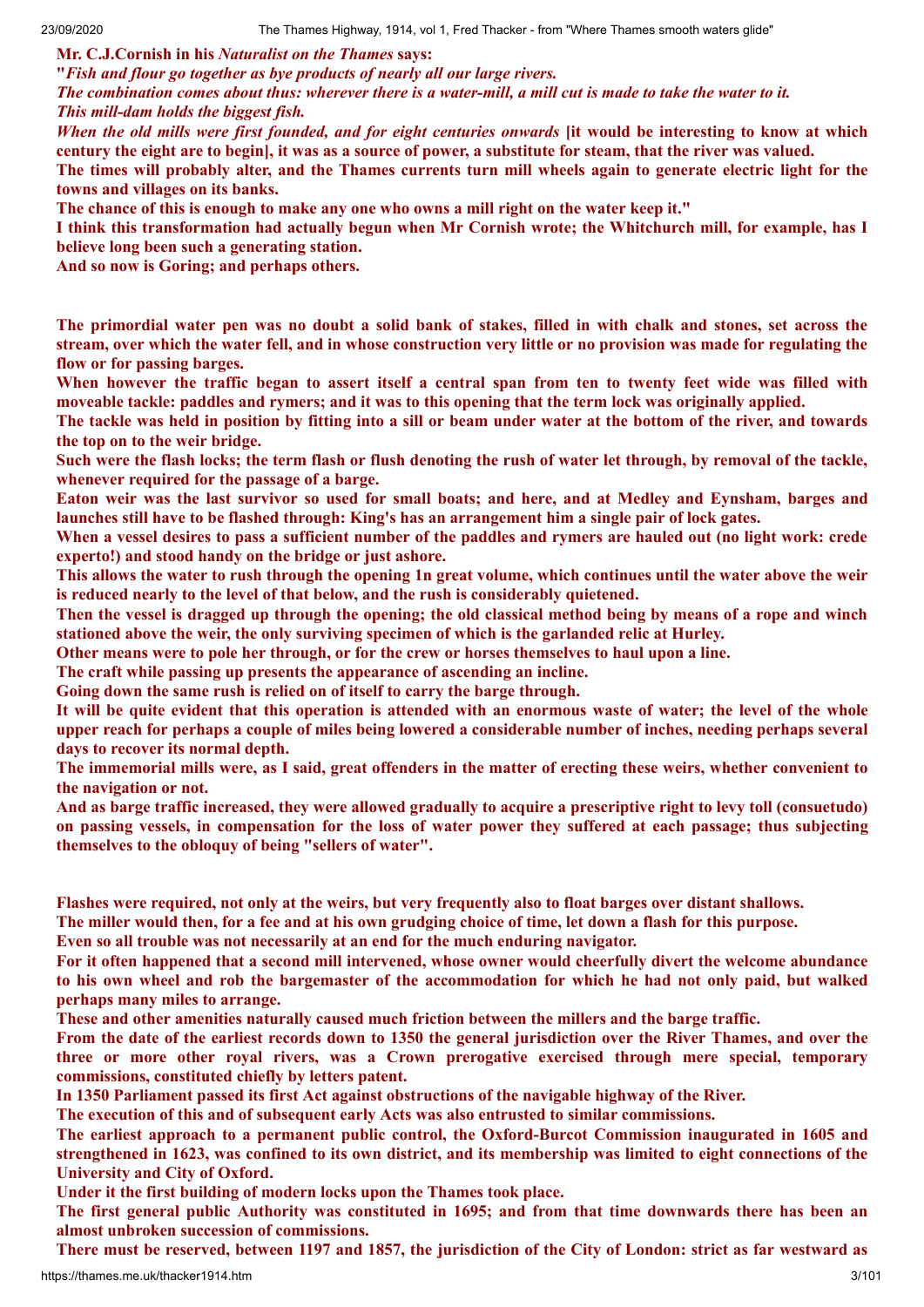**Staines, vague and doubtful beyond.**

No locks, in the familiar modem sense of the word, were built upon the Thames between those of the Oxford-Burcot Commission, whose works were completed about 1635, and 1771, nearly a century and a half later: an **interval very surprising and very difficult to account for.**

The interesting but obscure subject of local jurisdiction exercised by the larger riparian communities over their **own districts of the River should not be forgotten.**

The aforesaid Oxford Authority, of which I present the first detailed printed account, is a clear and shining **example; and it may safely be assumed that, in some more obscure and unrecorded fashion, other powerful corporations such as Windsor and Kingston once exercised a more or less exclusive control over their communication by water with their neighbours and with London.**

The bare fact that there were towns on the banks, between which the water would often be the quickest and easiest **communication, presupposes some immemorial, decentralised jurisdiction, or prescription, in support of local navigation against encroachments.**

**My photographs have been taken very frequently after a long day's sculling; sometimes in driving rain or an iron wind, sometimes from my unsteady boat waning light or beneath cloudy skies.**

**They are simply records, secured often under unfavourable circumstances, of interesting and sometimes little known features of Thames topography. It is upon such an understanding that I present them.**

# CHAPTER 2

# [ An historic survey 1066 to 1472] 1066 ?

**I now turn to a particular account of the long history of my subject,**

And as with the origins of many primitive institutions, I am met at the outset with some obscurity as to when this dispute between Thames traffic on the one hand, and Thames mills and fisheries on the other, first compelled State **intervention.**

**For the ostensible date of the supposed earliest general reference we possess, the Edward the Confessor proclamation, is not admitted.**

It is printed in Ancient Laws and Institutions, the twelfth article under this sovereign, contemplating the King's **Peace.**

"Fax regis multiplex est ... quam habent aque quarum navigio de diversis partibus deferuntur victualia civitatibus et *burgis,"* **and the rest.**

It was promulgated professedly in 1066, during the final days of the Confessor's life: he died on January 5 in this **year.**

**It proceeds, being interpreted:**

"If mills, fisheries, or any other works are constructed to their [the four royal rivers'] hindrance, let these works be *destroyed, the waters repaired, and the forfeit to the King not forgotten.***"**

Here the navigation is presented as the paramount interest on these rivers: the Thames, the Severn, the Trent and **the Yorkshire Ouse.**

The difficulty is that at its professed date Edward was seriously ill, indeed within a few days of his death.

**A still earlier localised note of actual traffic is fully established.**

**It is contained in the chronicle of Abingdon Abbey.**

**Translated from the Latin it reads:**

"Abingdon monastery has the Thames flowing along its southward parts, up and down which navigation is conducted. In the days of Abbot Ordric [1054-1066], beyond the precinct of the church, at a place called Barton, next the hamlet *of Thrup, the wide bed of the river used to cause rowers no little dif iculty.*

*For the land below being steeper than that above often made the said channel slack of water.*

The citizens of Oxford, therefore (having most traffic there), petitioned that the course of the river might be diverted through the church's meadow further south, so that ever after by all their vessels a hundred allecia [herrings in English, though I think the French more daintily construe it anchovies] should be paid as toll to the cellarer of the *monastery.*

*While their tribute is duly paid, as agreed, the said undertaking is performed to this very day."*

Further notes of detail upon this incident will be found under the heading of the Swift Ditch, below.

The pleasing rider that the man actually handing in the toll was to receive back live fish for himself, together with a meal of bread, cheese and ale, while quite characteristic of the hospitality of those ancient houses, is not in **Stevenson.**

**Wood, however, mentions it; adding that the contract was infringed under Henry I (1100-1135); and thereupon confirmed by royal decree.**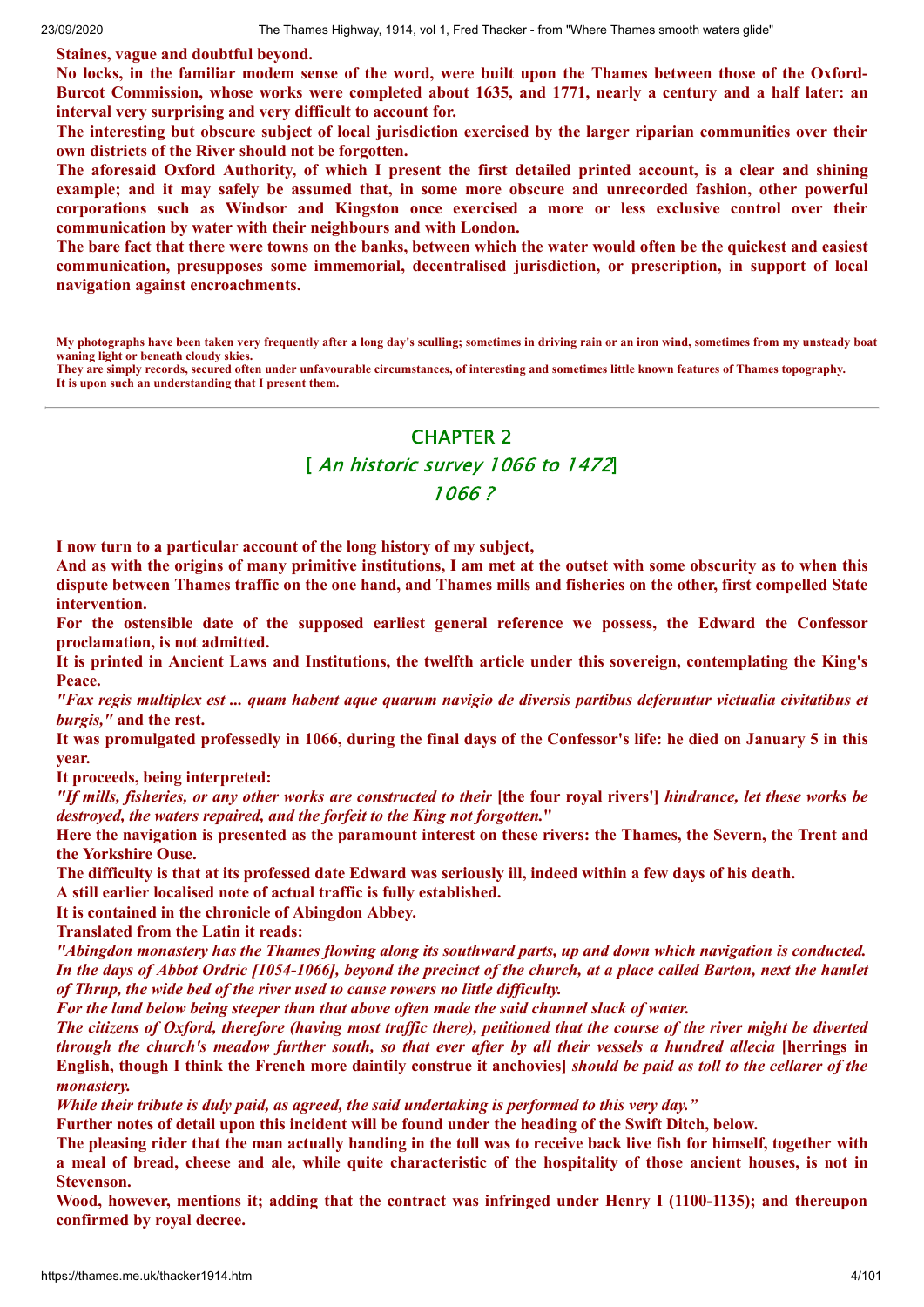1197

The next reference to regulation of the Thames highway is the second charter of Richard I, dated by Birch July 14, 1197, vesting the care of the river for the first time in the Mayor and Corporation of the City of London.

The Crusader had returned from his wars in an impecunious condition, and in the said year, it is stated for a **consideration of 1,500 marks, quite £20,000 of our money [1914], signed this charter:**

"Know ye all that we, for the health of our soul, our father's soul, and all our ancestors' souls, and alse for the common weal of our City of London, and of all our realm, have granted and stedfastly commanded that all weirs that are in the Thames be removed, wheresoever they shall be within the Thames: Also, we have quitclaimed all that which *the keeper of our Tower of London was wont yearly to receive of the said weirs.*

Wherefore we will and stedfastly command, that no keeper of the said Tower, at any time hereafter, shall exact anything of anyone, neither molest nor burden, nor any demand make of any person by reason of the said weirs.

For it is manifest to us ... that great detriment and inconvenience hath grown to our said City of London, and also to *the whole realm, by occasion of the said weirs."*

This is the highly important document upon which the ancient authority of the City of London over the River reposed, until within living memory; and which has often been launched against offenders with irresistible effect. **It is noticeable that it prescribes no limits for the jurisdiction.**

Probably the whole River was intended; but its "loose expressions", as Birch describes them, allowed the City's authority to he so strongly assailed that it ultimately dwindled to covering only the portion of the River from **Staines downward: from Colne Ditch to Yantlet Creek.**

I have however met with the reverse theory in some obscure, mid-Victorian book: that the charter was intended to cover only this lower district; and that the City had ever since been making frequent and unsuccessful attempts to **push its jurisdiction further west!**

The charter was confirmed almost verbatim by John, on June 17, 1199, adding only a penalty of £10 against **offenders; and by Henry III, on February 18, 1227.**

**The dates are Birch's.**

### 1205

**A letter patent was granted by John in 1205 to**

"William son of Andrew our servant that he might have while he lived one ship going and returning upon the Thames between Oxford and London with his property and merchandise free and unmolested by any toll and exaction which belongs to us; and that he might freely and without hindrance load that vessel wherever on the Thames he desired *between Oxford and London."*

**The governors of Wallingford and other River ports were forbidden to interfere with him.**

Madox, in his *History of the Exchequer*, explains that there were at that time duties payable to the Crown on **Thames borne merchandise.**

"The duty paid for trafficking along the Thames, or at least one sort of that duty, was called "Avalagam Thamisiae".

He quotes John's earlier patent to Andrew of the Exchequer, probably the Andrew above mentioned, to have a ship carrying *blada* and victuals, and other necessaries for him and his, from Abingdon to London, unmolested by **any toll going and returning as long as he remained at the Exchequer.**

### 1215 - Magna Carta

**And so I arrive at the classical twenty-third clause of Magna Charta in 1215:**

"Omnes kidelli deponantur: all weirs from henceforth shall be utterly put down by Thames and Medway, and through *all England, except only [nisi] by the sea coasts."*

It is a highly interesting speculation whether the term kidelli was intended to cover all weirs and dams of every **sort.**

My own view is that it was not so intended; there is abundant evidence that kidels were an engine devoted and limited entirely to the catching of fish: mere screens of stakes and hurdles set usually only partly across the **current, thickly woven with bushy twigs and wickerwork.**

If all sorts of weirs were aimed at would not some other word: *gurgites* perhaps, have been substituted, or added?" **The Penny Encyclopaedia has a description of brushwood weirs, which are kidels.**

**Seebohm states that the Saxon** *wera***, denotes any structure for entrapping fish.**

**He has some interesting information and sketches, notably from Tidenham-on-Sevem.**

Boydell, or Coombe his ghost, is of opinion that all kinds of weirs were not prohibited by Magna Charta.

**It was never contemplated, he thinks, that there should be no weirs whatever upon navigated streams.**

The complaints were directed usually, he says against such as were in unsuitable positions, or laid down or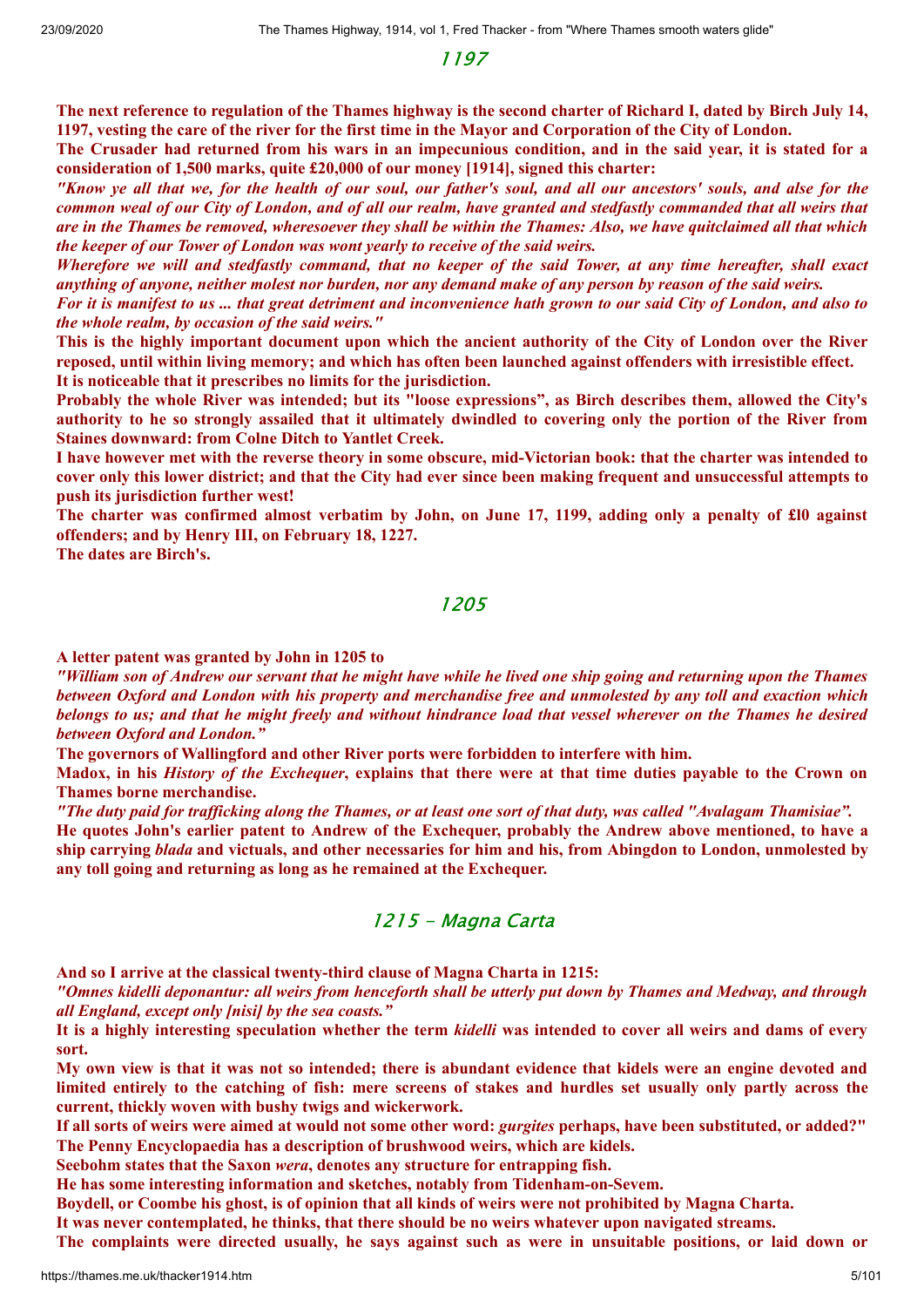**enlarged solely for gain.**

"Dams or weirs",> he writes, "were then necessary, as they now are [1794], to facilitate and quicken the passage of *vessels; and their construction, support and repair were attached to particular estates, tenures and districts."* **In proof he cites, perhaps from Wood, the indictment of John Drayton, knight, 5 Henry IV, 1403,**

"because he did not keepe up, at Rotherfield Pypard [near Henley], in the water of Thames there, locks and winches

*for the necessary conduct of vessels from London to Oxon":*

**an early reference, doubtless, to the weir at Marsh mills.**

**(I may add here that the word kidel has been used to denote also a species of net.**

**In the City of London Letter Book A, under date 1313, seizure is noted of a**

*"Net, called a kidel"* **as** *"too close and insuf icient for fishing, pro destruccione riparie ...*

*Adjudged that the said kidel be burnt in Chepe.*

The kidel destroved the bank and captured under-sized fish; it is not alleged that it obstructed the navigation.)

### 1227

#### **In 1227 Henry III issued a patent**

"to his Well beloved and faithful Wilfrid de Lucy and others", appointing them justices to inspect and measure all weirs which to the hindrance of vessels passing through them had been heightened or increased in the counties of Oxford and Berkshire, etc., "since the last return of our lord King John our father from Scotland into England", perhaps about 1209; that they were so placed that vessels could pass over them without hindrance or damage, as before that date; and to enquire diligently on oath of the knights and freemen of the several counties what men had **taken toll from vessels passing through their weirs without good warrant.**

It seems arguable from the foregoing that there were weir owners at this date whose right to toll was admitted.

Concurrently both the Richard I charter, and the clause of Magna Charta, were confirmed, as I have said; the **latter expressly "for the advantage of the City."**

A contemporary incident is recorded in the Close Rolls, wherein Henry forgave Haweis daughter of Wilfrid son of Peter the 20s. in which she had been amerced by the justices for the inspection of Thames weirs in Berkshire; **though she was to amend the erection to the liking of the justices.**

**The exact site does not appear.**

### 1235

In 1235, in the same reign, it was ordered that weirs should be made to stand at that height, and width of opening **between the posts, as in the reigns of Henry II, Richard I, and John.**

**In 1274, 3 Edward I, an allusion to engineering or dredging seems implied.**

The "water of Thames" was "to be so widened that ships and great barges might ascend from London to Oxford, and descend, without hindrance from any weirs; as the Thames was so narrowed in divers places that ships could not *pass.***"**

The mention of the whole extent between the two cities proves that the River was regarded as a continuous **highway, and not used in local sections merely.**

Four years later a commission, issued to Geoffrey de Pycheford and John de London to enquire by jury of the counties of Bucks and Berks what men were setting kidels in the River to the destruction of small fish.

Subsequent orders admitted a prescriptive right in all weirs that had existed previous to the end of the reign of **Edward I: 1307.**

**But it lay with the owners to keep them within specific dimensions.**

**In l281 Stephen de Pincestre was commanded to cry down kidels in Thames and Medway.**

Five years later de Pycheford was again instructed to enquire touching those persons who were so straitening and obstructing weirs, and attaching such nets to them, that ships, and small and other fish, by reason of their **excessive narrowness, could no longer pass as they had been wont.**

1285

**The date 1285 upon Staines Stone comes in here.**

**I have not discovered any salient incident which might explain its erection this year.**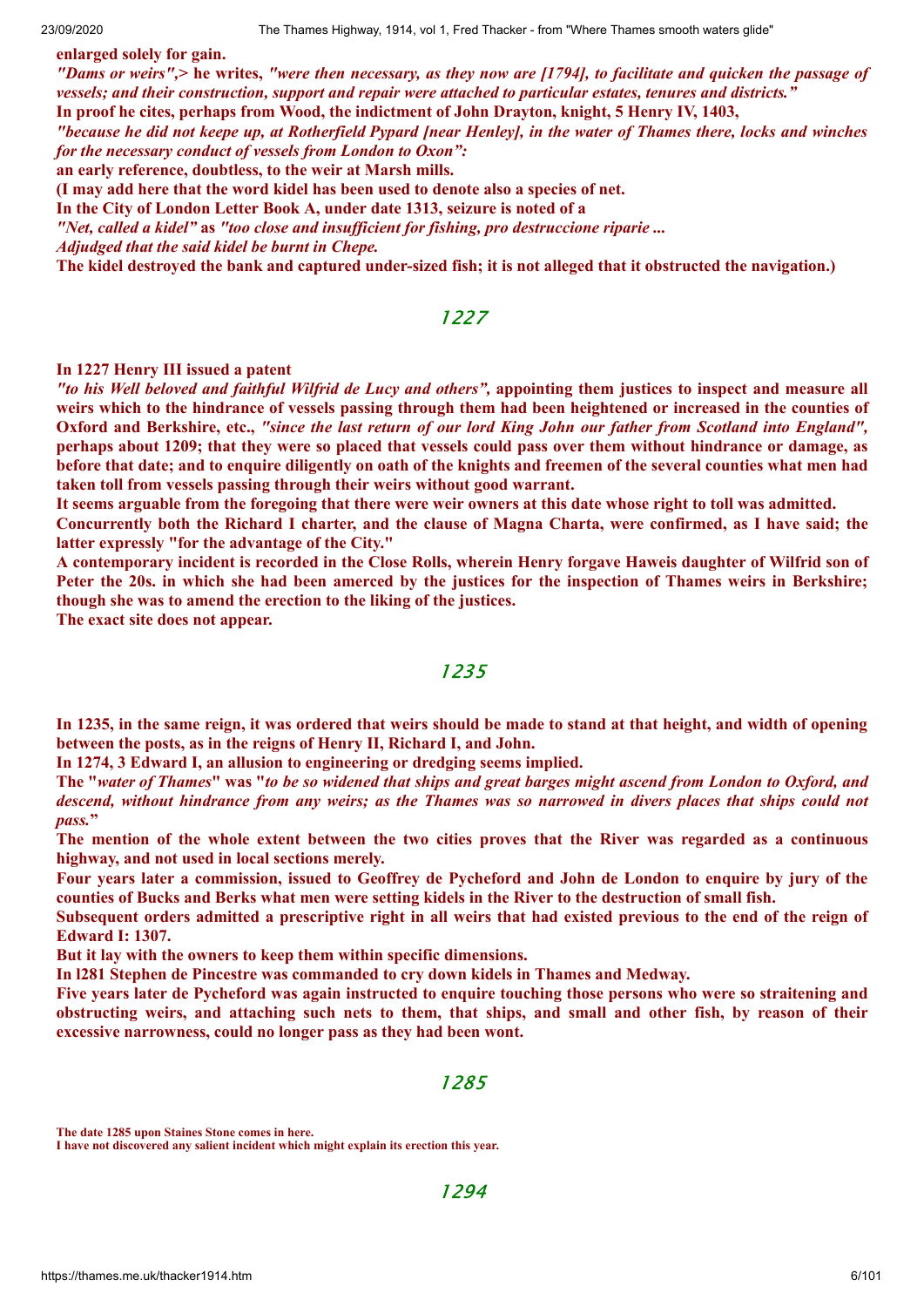#### **In the Year Book of Edward I, 1294, occurs an interesting legal note:**

"If one have common in another's water, although that water be turned into another channel, or by overHow run through other lands, yet he may always follow the water wherever it run, in order to enjoy his common."

In 1294, also, Robert Malet and William de Bereford were appointed to view the gorces and weirs in various **counties, as divers lords had erected them in fresh places, and had straitened and heightened others. They were to remove all made contrary to the assize.**

1305

Eleven vears later de Bereford and others were re-appointed; and for the first time it is expressly declared that **there had been complaints from bargeowners and other citizens navigating the Thames.**

"Magnates and others have made weirs, mills, and divers enclosures, without licence, or raised those already higher *than they used to be, so that ships and fish cannot pass as accustomed."*

**I think this patent may have been consequent upon the following petition:**

"A nrê seign<sup>r</sup> le Roi & a son conseill monstrent les coès marchandz passantz P eaun entre la cite de Londres & Oxonford Q come en l'eau de Thamis entre la dite cite & la ville auant dite seient plusurs gortz les queux dussent estre issuit reparilez q batz poeiont passer illoeqs et les queus sont ore si estopez restreintz & barres P bars & loks P ceaus q<sup>i</sup> les dement q nul bat ne put passer sanz ceo qil done gnt somme a ceaux qi dement les ditz gortz P qei les marchantz passanz illoeqs gisent souentefeth deux iours ou treis auant ceo qil punt passer tanq il eient fait rannceon ou gree p<sup>r</sup> lur passage & issuit Pdont lur avantages le ble encherist & autres vitailles aussint & plusurs autres damages veignent au poeple de quele chose auant ces houres Justices nré seign<sup>r</sup> 1e Roi vut estre assignez de s<sup>r</sup>uer les defautes & de mettre remedie & vncore nul amendement est fait prient les ditz marchantz a nrê seign<sup>r</sup> le Roi & son conseill p<sup>r</sup> dieu qil voillent comander q remedie & amendemeht se facent s<sup>r</sup> les choses auant dites p<sup>r</sup> le coé Pfit de son poeple." **Endorsed**

"Sient suffisants gentz q Pront a ceo entendr<sup>e</sup> assignez de s<sup>r</sup>uer les gortz entr<sup>e</sup> Londr & Oxn & a hoster les estupures *& les nusances issuit q batz puissent passer sollom ceo qil deuient de reson et auncienement solleient."*

It is quite evident that decrees and investigations concerning nuisances were quite as ineffective then as they sometimes are today; that ancient magnates, like our present legislators of both complexions in respect of the motor pest, were themselves too deeply interested in breaking and evading the laws to interfere heartily in **upholding them.**

**Indeed, another petition of some uncertain year of Edward I or II confirms this impression:**

"The merchants who frequent the water [ewe] between London and Oxford are disturbed by gortz, lokes, mills and many other nuisances; that William de Bereford and the rest have been so occupied en le svice du dit nostre Seignour le Roy [felicitous euphemism!] that they could not give the matter proper attention." And the petitioners besought **less preoccupied justices:** *"to wit, the Constable of Windsor,"* **and others.**

### 1316

#### **In 1316 occurs a complaint against a specific offender.**

A commission issued to William de Monte Acuto to enquire into a charge from Oxfordshire and Berkshire that "the abbot of Abindon and others, who have weirs on the river Thames between Oxford and Wallingford, have reconstructed them of such a height that the lands on each bank are flooded: and have constructed certain obstacles *on the weirs called 'lokes', by which ships and boats are obstructed."*

I do not understand the gravamen of the complaint against the 'lokes' added to the weirs, unless the latter had previously been short fishing hedges, past which, along the part of the channel left open, navigation could be **conducted; which weirs had now been perhaps extended completely across from bank to bank, and flash locks built into them, entailling a fresh delay and toll upon the barges.**

### 1327

**In 1327, I Edward 111, occurs a complaint of more explicit detail:**

"Divers men of riverside counties have kidels along the banks of the River; have made weirs in the same River; and fixed piles and pales along its course, and tied the cords of their nets athwart the stream, contrary to divers charters of the citizens, and more especially to Magna Charta ... to enguire ... and to punish offenders by fine and otherwise."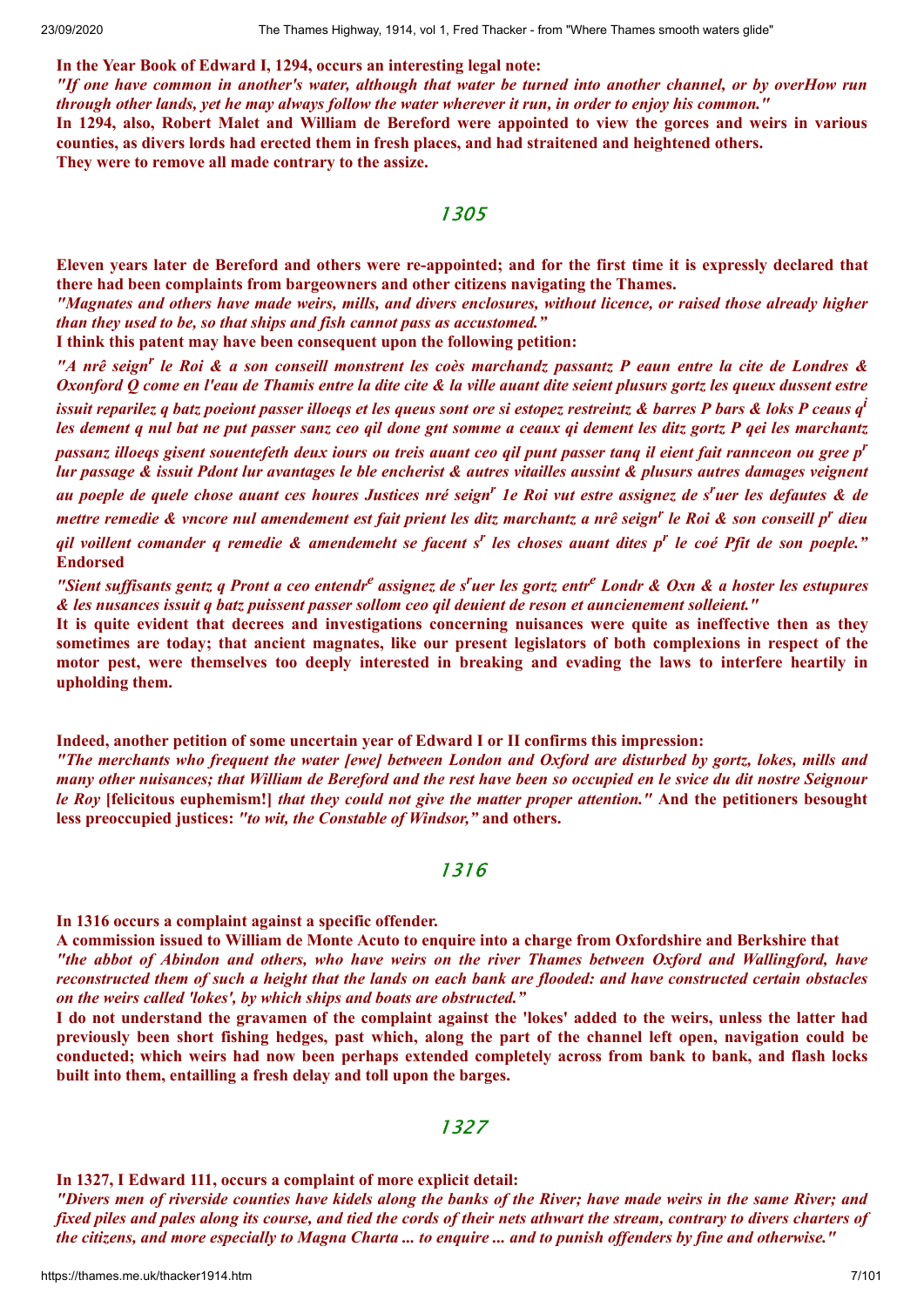**Herein it is very noteworthy that an undeniable distinction is made between kidels and weirs.**

The kidels were "along the banks"; short hedges or rows of hurdles, set sometimes zigzag but only partly across the current, in some cases several rows deep, and intended always, not to hold up heads of water, but to snare large **quantities of the fry of fish.**

I think it doubtful that these rows of brushwood screens, two or three deep, were confined, as Seebohm states, to **the Severn and the Wye.**

**Here are plans of three in the estuary of the Thames,**

Kidel Plans (Soon to be added) On Whitstable Flats Opposite Swale Cliff

**Copied from an Ordnance survey published early in 1819, and actually in position on that date. As I am not dealing with that part of the River I may mention here that there was much complaint at this late date of kidels at the mouth of the Thames, an allegations of cartloads of fry snared and carried away as manure and pigs' food.**

1327 - 1377

**At some uncertain date under Edward III, 1327 - 1377, occurs a complaint on the other side of the question, of which I give details below, under Shepperton a riparian owner petitioning to be upheld in his claim for towpath toll, and succeeding.**

1327

By the same king in his first year, 1327, a commission was granted; perhaps connected with the first charter of the **reign, dated by Birch March 6, I327.**

**The charter issued "by consent of Parliament."**

It gives authority to the citizens of London to "remove and take away all the weirs in the water of Thames and *Medway."*

**In 1337 arose a fresh complaint and command for redress:**

"Fishermen in the river Thames, and keepers of weirs, sluices and piles fixed across the River, and millers of mills, take fish great, small and young by nets made with too narrow meshes and other engines ... and the weirs made for mills are so raised and obstructed that the adjoining lands are often flooded." To take various steps, including the **reduction to the proper height of weirs and mill pounds raised above measure.**

This order was entrusted to the de Beches, and amongst others to de Worth, "parson of the church at Fifhide." **Was it the Fyfield near New Bridge?**

The de Beches were doubtless of that family whose curiously named effigies are still in the church of Aldworth **near Streatley.**

#### 1338

**Instructions to various persons in 1338 are interesting in two small details.** One is that salmon are mentioned among the kinds of fish illegally destroyed in the Thames; the other is the occurrence of the word stank as a kind of dam, which puzzled me once as a field name at Cricklade.

**I believe that in the form of stanch it is in common use today upon East Anglian navigations.**

1344

A brief note in the Patent Rolls in 1344 is note-worthy as seeming to imply that at that time the tides were felt as **high as Staines: a subject I discuss more fully below, under this head.**

**During this same year is noted, in the City of London Letter Book F, a letter patent**

"appointing Roger Hillary, Walter de Chestehunte, William de Langford, John de Braye and Roger de Louthe to be commissioners for the removal of piles, hurdles (clevas) and other engines from the Thames, so as to afford a free passage to vessels carrying victuals and other merchandise between the vill of Westminster and the bridge of Stanes."

### 1348

**The next record is embodied in a common petition of Parliament in 1348.**

**More detailed than earlier complaints, it seems to contain a note almost of suppressed anger:**

https://thames.me.uk/thacker1914.htm 8/101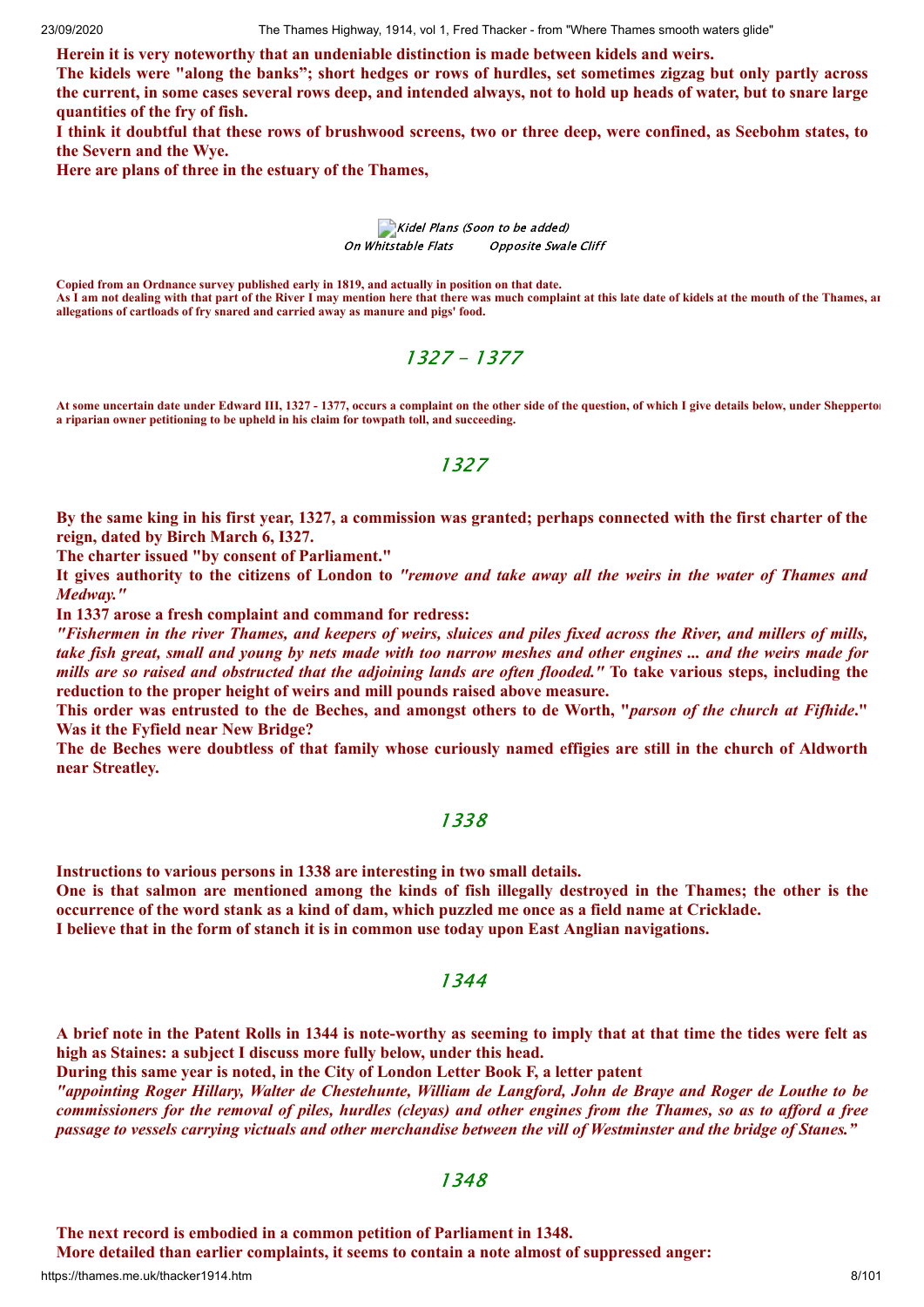23/09/2020 The Thames Highway, 1914, vol 1, Fred Thacker - from "Where Thames smooth waters glide"

"Whereas the four great rivers, Thames, Severn, Ouse and Trente, from ancient tlme have been open for the passage of ships and boats, for the common profit of the peeple, of late ... there are so many and so great obstructions ... building of wears and mills and fixing of piles and palings athwart the rivers by every lord against his own estate that ships can pass to London and other good towns of the realm only in time of extreme abundance of water [outrageous cretin de ewel; and divers ransoms imposed at will are exacted ... at the wears, and so the common carriage of victuals *by ship is greatly impeded and victuals daily grow dearer."*

**This complaint was specially directed to the district between Henley and London.**

### 1350

**In 1350 the first Act of Parliament, 24 Edward III, was launched against the abuses.** "Whereas the common passage of boats and ships in the great rivers of England be oftentimes annoved by the inhancing (le lever) of gorces, mills, weirs, stanks, stakes and kidels, in great damage of the people, it is accorded and established: That all such gorces, etc., which be raised in the time of King Edward the king's grandfather and after ... shall be out and utterly pulled down without being renewed (soient oustes & nettement abatuz sanz estre relevez). And that no man take for passage by water, going or coming, beyond what is rightful, under fixed penalty."

### 1351

As early as the following year a further commission was issued, interesting as containing mention of a place above **Oxford.**

John Golafre and others were "to survey all gorces, mills, stanks, etc., in the water of Thames between London and *the bridge of Rodecotbrigge."*

It is not at all improbable that Golafre himself possessed a weir or two in the upper reaches of this district.

### 1364, 1369, 1371

There were two subsequent pretences at reform: in 1364 between Oxford and London; and in 1369 between **Henley and Radcot.**

**The next important occurrence however was in 1371, when another Act, 45 Edward III, was passed, entitled** *"The Penalty of him that setteth up or enhanceth Wares."*

**After rehearsing the Act of 1350 it proceeds:**

"And now at the grievous complaint of the great men and the commons" that the said Act is not duly executed nor **kept,**

"it is accorded and established that the said statute be holden and kept ... and he that shall repeat the said annoyance shall incur the penalty of an hundred marks to the king; and the like law shall hold of annoyance made by enhancing *of such weirs, as by the new setting up."*

# 1372

The City of London Letter Book G mentions the issue of a writ in 1372 to the Mayor and Corporation of the City, forbidding the casting of rushes, dung and refuse into the Thames, and ordering the removal of all obstructions. As a consequence, appointment was made under the mayor's seal of several collectors of the sum of  $12^d$  to be thenceforth levied on all boats coming into the City with rushes; the siad toll to be appropriated pro mundacione

*locor, ubi discarcantur***.**

### 1376

A petition was presented to Edward III in 1376 regarding the fishery in tidal waters, in which salmon are again mentioned, as having their fry destroyed in great quantities and given to swine to eat (porcs au manger).

In the same year the king"s subjects who had "shouts" and other craft upon the River complained that although they had been granted statutory free passage without disturbance from "Lokes, Weres, Stages [Stakes], or Ponds", a certain lock called Hamelden had been rebuilt, "whereat boatmen had been in great peril of their lives, and badly *hurt; and one had lately perished.*

*Also vessels had been in great danger of foundering if they ventured to pass.*

**An invidious distinction for this breezy and beloved station!**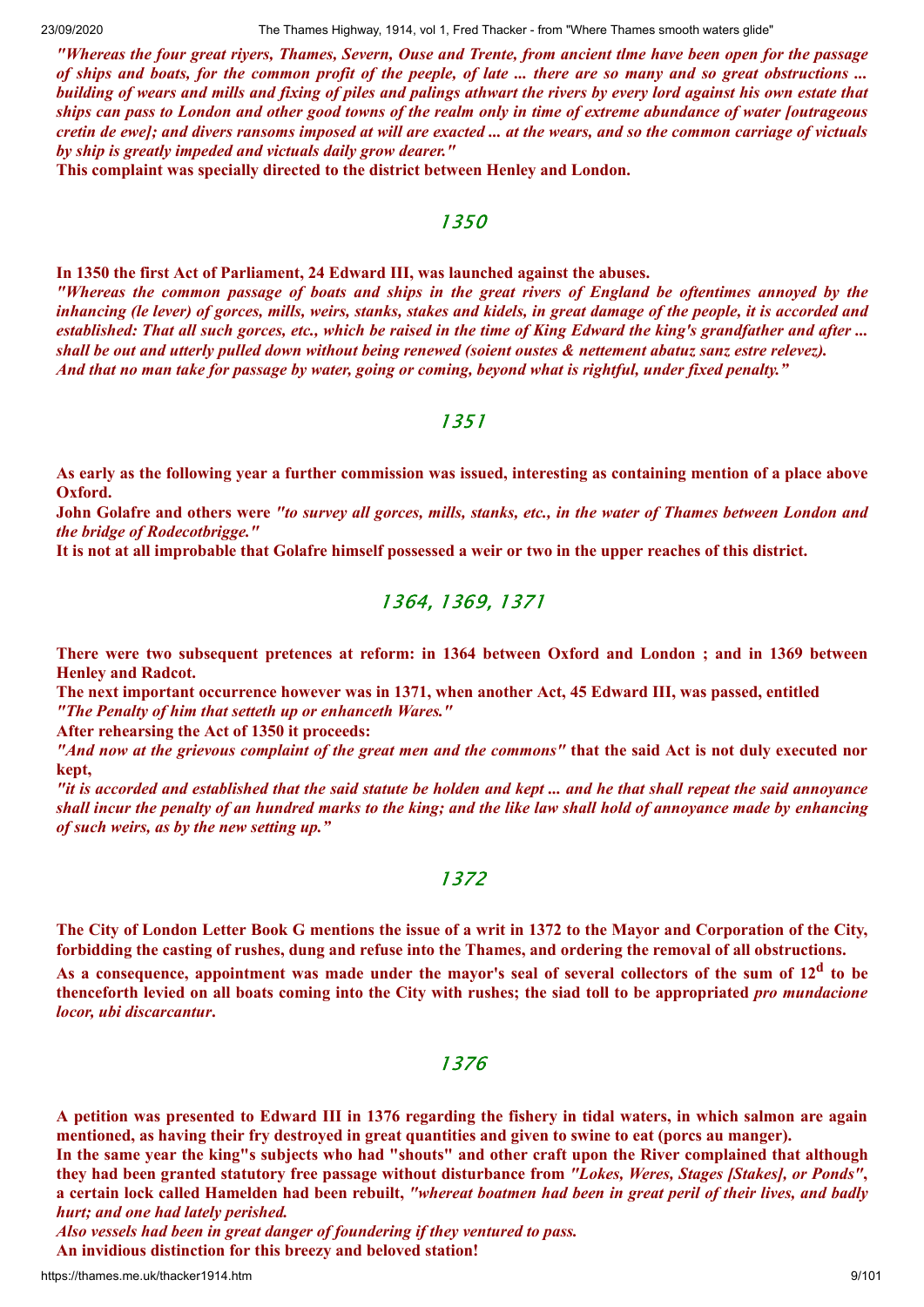#### **A writ of survey and reform was issued.**

**An interesting sequel is discovered in the Close Rolls.**

On June 10, 1377, Edward interfered in favour of Hambledon, as only three weeks earlier he winked down another writ to please the Dominicans of oxford. A letter close was addressed to the Buckinghamshire sherriff to desist from meddling with the weirs, etc., of old time set "in the town of Hamelden" by Richard le Scrope.

### 1388, 1391

**The slow, inexpugnable importunity persists; and seems gradually to infuse a more vigorous sincerity into the relief commissions.**

There was a further effort made in 1388, under Richard II; and another in 1391 presents an appearance of greater **strictness.**

Thomas Barentyne and others are appointed, not merely in a general sense to inspect and punish, but to discover the names of actual evil-doers, who had by stealth recovered and removed certain illegal nets, placed under arrest.

#### 1399

**Eight years passed; and in 1399, under Henry IV, a new Act recites that**

"the common passage of ships and boats, and also meadows and pastures, and lands sowed adjoining to the said rivers, be greatly disturbed, drowned, wasted and destroyed by outragious enhancing and straitening of wears, etc., *whereof great damage and loss hath come to the people of the realm, and will come."*

**The usual order follows for abatement and penalty:**

*"saving always a reasonable substance of wears, mills, etc."*

### 1402

**Three years later the Commons petitioned that**

as by various kinds of obstructions in the Thames and other great rivers navigation was hindered, several people drowned, and small fish destroyed and wasted against reason and given a porkes a manger against the will of God and to the great detriment of king and Commons, they desired all to be removed and not rebuilt; and that the party suing in this behalf might have twenty marks from the guilty person, and everyone be allowed suit who would move in the *matter.*

**An arresting plea** *"against the will of God"!*

But religion and civic life were still one; men still used one architecture for their churches and their houses; they were still ignorantly steeped in the devotion which a one and undivided Church inculcated, if it did not too greatly **practise; a devotion which our opened eyes regard as the daughter of that very ignorance.**

**Still, as in the magnilicent peroration of Catullus:**

*"ante domos invisere castas*

*heroum et sese mortali ostendere coetu*

*caelicolae nondum spreta pietate solebant."*

And the Commons therefore felt nothing incongruous in preferring the will of God as their first reason against **using the fry of fish as food for swine.**

#### 1405

**Stow prints, under the year 1405:**

"Maior John Wodcocke, mercer: this maior caused all Weres in the river of Thames, from Stanes to the river of *Medway, to bee destroyed and the trinkes to be burned."*

**Concerning these trinks, I have not been able quite satisfactorily to define them to myself.**

**A classical allusion, perhaps intended to be descriptive, is in 2 Henry VI, c. 9, entitled:**

*No man shall fasten nets to anything ouer rivers.*

"Standing of Nets and Engines called Trinks, which be and were wont to be fastened and hanged continually Day and Night, by a certain time in the year, to Great Posts, Boats, and Anchors, overthwart the River of Thames, be wholly *defended for ever."*

**They were nets of perhaps l½ inch mesh, and not narrower.**

**In the City of London Letter Book A I had a note of at least a century earlier:**

"Another maner of nettes that is cleped Treinkys, of the largeness of two ynches and ynche and an half large and no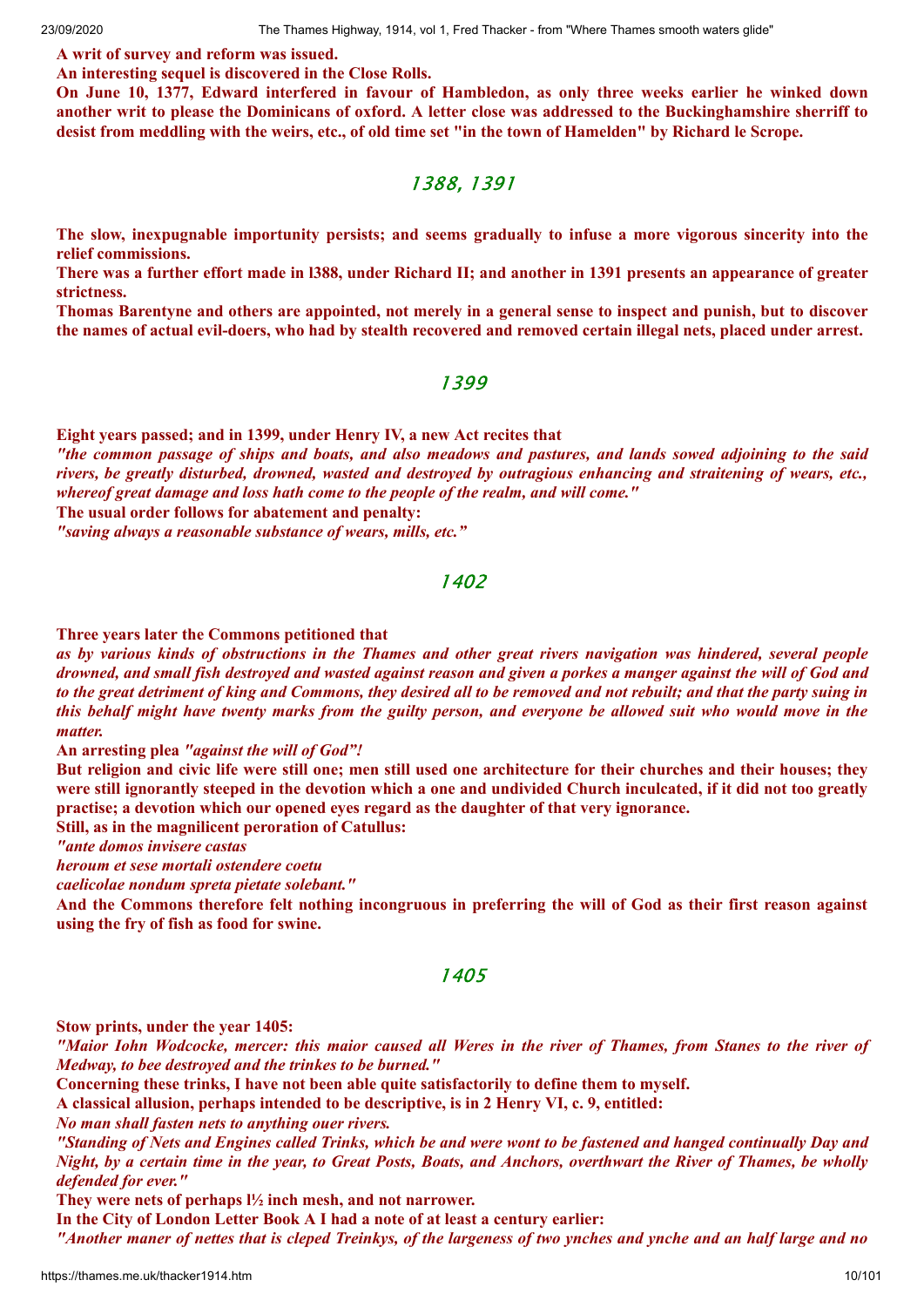*lasse."*

The fishery dispute is inextricably involved in the navigation history; and I make no apology for an occasional, **inevitable digression into it.**

It is evident that huge nets fixed with cables across the fairway for months together must have interfered very **considerably with water traffic.**

My impression is, however, that this particular obstruction was not found to any appreciable extent above bridge. [ *ie above London Bridge* **]**

1407

A little instance of human resentment against the law breaks through the series of charters and enactments in **1407.**

The Acts of the Privy Council relate that on February 19 John Sampson and others were haled up for resisting Alisaundre Boner, the City's officer, so that he could not exercise his function touching kydelz reys et autres engins *pour pessons prendre en les eawes de Tamise at Medeway.*

**According to the City Letter Book I,**

John Sampson, having recaptured the nets, "with many others from the counties of Essex and Kent, to the number of 2,000, assaulted the said Alexander with bows and arrows while he was on the Thames, and pursued him to Barking. **The owners were treated so leniently as almost to suggest a censure on Boner's zeal.**

They were ordered to bring the reys before the mayor Dimanche prochain; and were allowed to weave new ones *"according to the standard of London"* **for inspection and approval by the mayor before use.**

**Boner had been involved in a similar dispute about eleven years earlier.**

### 1411

**Another interesting and important incident arose, still under Henry IV, in 1411.**

**On December 3 there was issued a**

"grant to Thomas Holgill and Elizabeth Lasyngby [a name of piquant association] to make a weir on the king's soil across the Thames where they pleased between the town of Stronde [doubtless Strand-on-the Green] and the town of *Mortlake, saving a reasonable passage on the Surrey side for all vessels."*

**The claim of the Crown to the bed and soil of the River at this point is noteworthy.**

**This "Holgyllys Were" was actually built, and persisted for some decades, from**

"Paternoster Lane in the County of Middlesex on the west to the east part of the same place called 'le gardyn' or *'Hokehawes' in the same county."*

**I have enquired in vain in the locality for any traces of these o1d place names.**

**The sequel is remarkable.**

In connection with a proposed renewal of the weir about half a century later the City of London took its first recorded definite action in support of its charter of conservacy from Richard I, then but little short of three **centuries old.**

"October 12, 1468; 3 Edward IV. The king's kinsman, William, Earl of Pembroke, was permitted by the king 'to make a weir across the Thames called Overithwartwere in the place where a weir called Holgyllys Were used to be, *and to take fish in it, rendering to the king 20s. yearly.*

*And for this 20s. 4d. to be paid.'"*

**In the following April, however, the grant was cancelled by direct interference of the City.**

Edward apologetically explained that he had granted the patent because he was informed that he was entitled to a **weir called Holgilles Were, now broken and utterly destroyed.**

"But William Taillour, the mayor, and the aldermen have shewn that they have the conservance of certain statutes within the said river from the bridge of Staines to the said city; and the rebuilding of the weir would be contrary to the *same and to the liberty of the city."*

Thus spake the City; and the City was obeyed: probably its merchants had raised many loans, and might raise **others, for royal necessities.**

### 1415

**This is interesting in that, four centuries later, the Thames Commissioners made an identical order in connection with their lockkeepers.**

**A few minor incidents intervene. About 1415 Letter Book** *I***, mentions an order**

*<sup>&</sup>quot;that no officer connected with the water of the Thames keep an hostel."*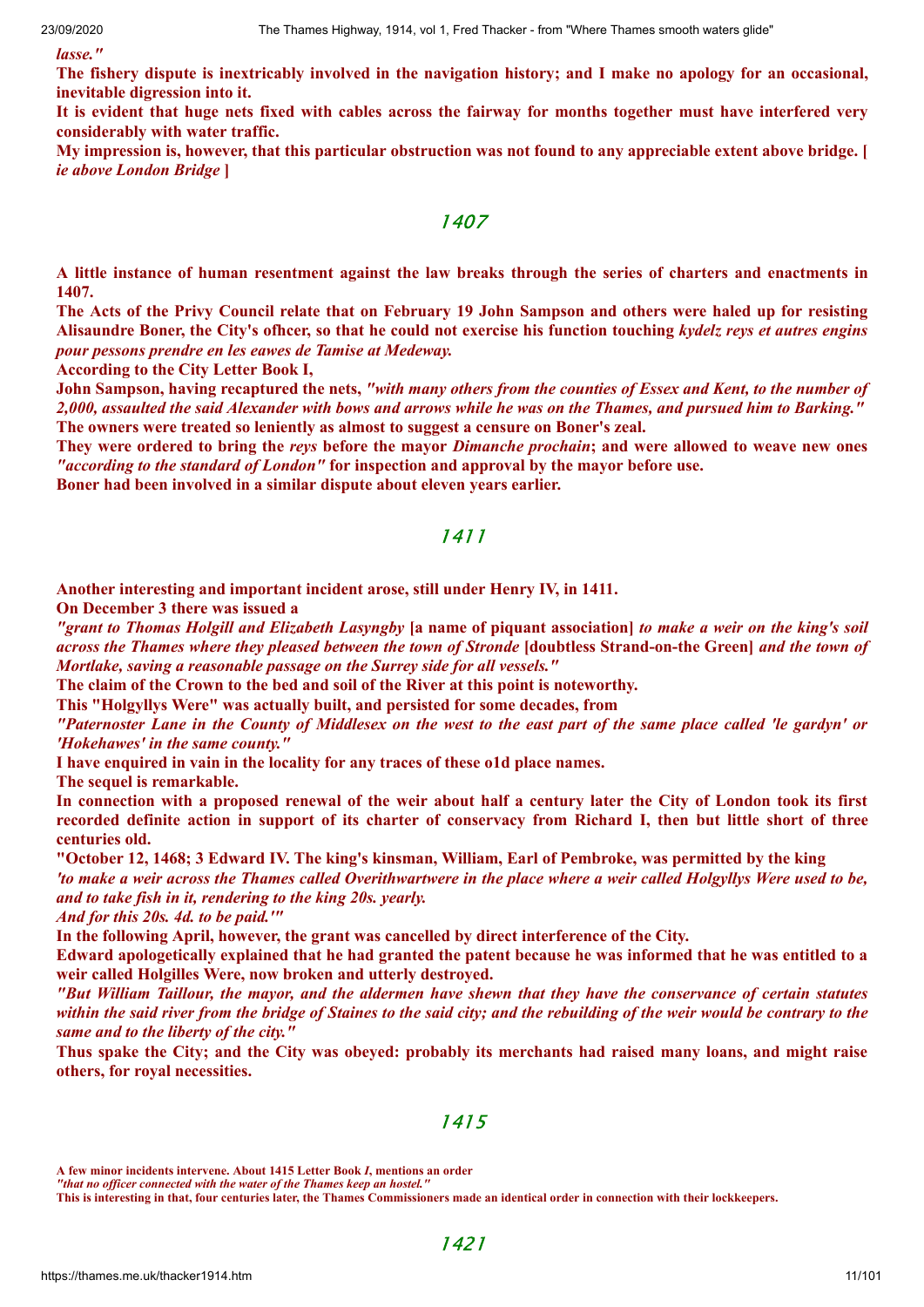In 1421 the fishers of the Thames presented a petition to Parliament against the grievous and long continued mischief arising from gorces and stakes fixed in the River, covered at times by the water, amongst which several **persons and vessels had been drowned and lost.**

**The ancient and even now unremedied complaint was renewed that huge quantities of fry were destroyed for swine's food.**

**"Covered by the water" is an arresting point.**

It is intelligible that the stakes should sometimes be so concealed; but by gorces I understand water pens, or flash **locks, and is it implied that these upstanding erections were themselves under water on occasion ?**

### 1439

In 1439 a grant for life was made to John Penycook, yeoman of the robes, of the office of searcher of nets in the "river of Thames, its streams and members between the bridge of Stanes and the town of Surcestre, and in all weirs, *lokkes, marquettes, and other engines belonging thereto."*

"Surcestre" is Cirencester, whereby no Thames water ever yet ran; but it is arguable from the terms of the grant that the Churn, the connecting link between this town and the River, was regarded at this time as part of the **Thames: a piece of evidence I freely present to the Seven Springs enthusiasts.**

#### 1454

**A note occurs in October, 1454, of the presentmet and fining of weirkeepers at Merton, Kayowe, Kyngeston, Septon (Shepperton), Walton, Hampton, Ditto Wykewere (Hampton Wick), Peresham (Petersham), Todyngton and Istilworthe. The site of the first-named I do not identify.**

# 1472

The next salient event after the City's success at Strand-on-the-Creen is the Act 12 Ed. IV, C.37, of 1472,

**into which seem compressed all the accumulated force of previous charters and decrees, all the characteristic** denunciation in the name of religion, and all the grotesque names the different forms of weir had acquired through **the centuries and upon different parts of the River.**

It recites "the laudable statute of Magna Charta" and "the great sentence and apostolick curse pronounced against *the breakers of the same"***; and the subsequent proclamations.**

It ordains that the Great Charter be duly observed and kept; "adjoining thereto that if after the feast of St. Michael, 1475, it be found that any such weirs, fishgarths, locks, ebbing wears, kedels, becks or floodgates be made, levied, enhanced, straitened or enlarged" the offender "shall forfeit to our lord the king one hundred marks if not abated within three months, and one hundred marks for every month thereafter the nuisance be not abated, half to the king *and half to any of his liege subjects which in this behalf will sue for the same."*

Stow, quoting perhaps from a Lansdowne MS. which I discuss later, states that at the time of this Act "there was *no common passage for barges so far as Marlow and Bisham."*

**I do not think this statement can be accepted without qualification.**

Something turns, perhaps, upon the meaning due to the word common; the implication may be only that the **passage was uncertain, or difficult.**

Or "so far as" may mean so far as these places were concerned; and that when the undoubtedly large and frequent **traffic had arrived so far it could only with difficulty proceed further.**

The facts that there was a winch at Marlow in 1305, doubtless still in being, and that there were such bitter complaints of the difficulty and danger of ascending the great rush of water at the local flash lock, seem to prevent **the acceptation of the statement under its superficial meaning.**

Down to the end of the fifteenth century charters and statutes applied generally to the four royal rivers.

# CHAPTER 3

# Historical survey continued 1519 to ...

**SO FAR the aspect of my history has been chiefly legal, confined largely to royal decrees and to Acts of Parliament perhaps never seriously expected ensure the free navigation of the Thames.**

**Up to the close of the fifteenth century, and considerably into the sixteenth, I have discovered very few original complaints, accounts of disturbances and definite and localised encroachments and reprisals.**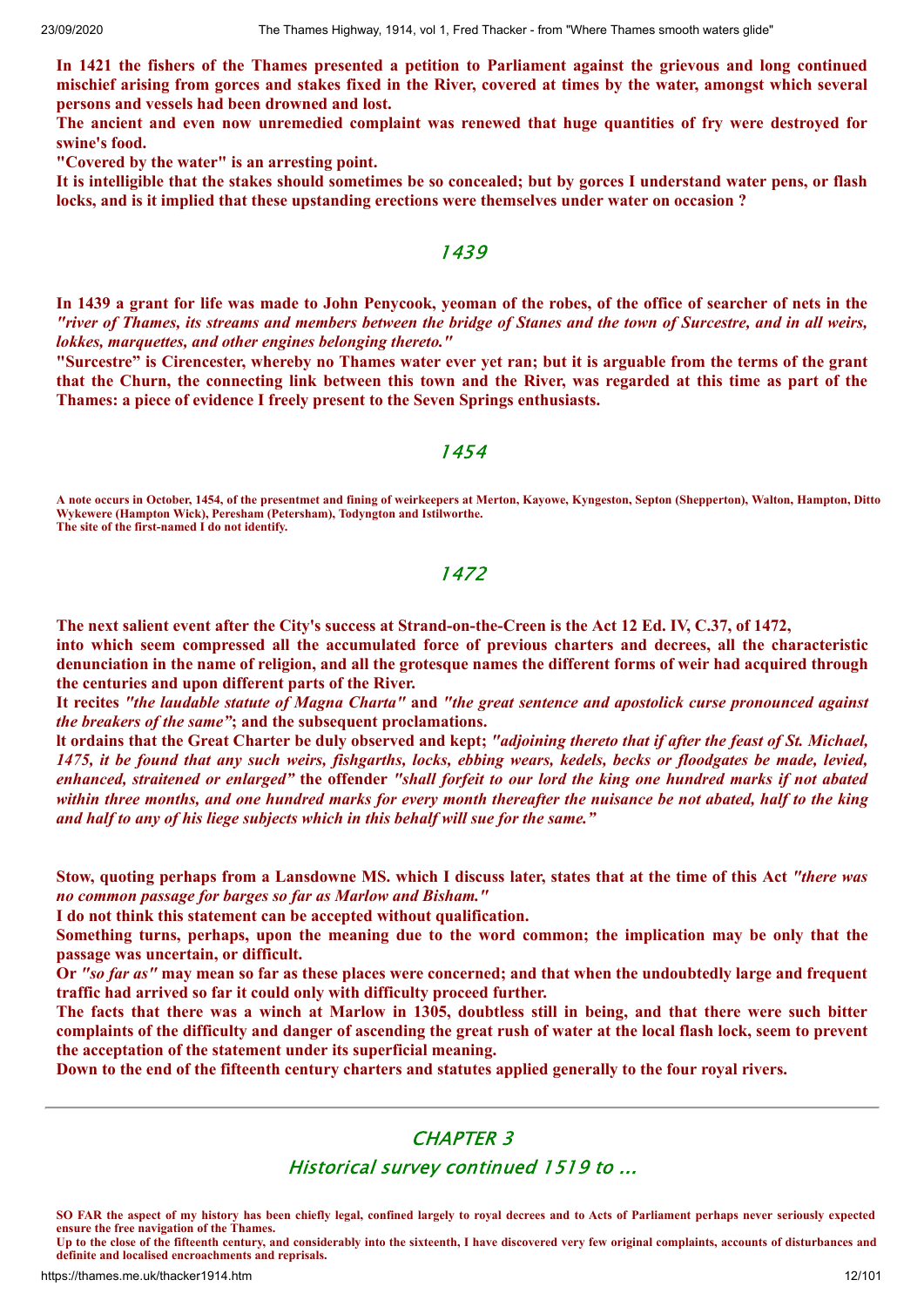**But with the later sixteenth century the subject begins to glow with more human warmth; names of places appear in the petty histories and quicken one interest; and above all observers begin to publish chronicles of what they have noticed and experienced as they voyaged up and down the River.**

# 1519

The first note of the century occurs in the spring of 1519, when the University of Oxford complained to Wolsey **that their neighbourhood was regularly infested with plague at every return of warm weather.**

The city drains, they said, could not be cleared because the Thames was dammed up by various obstructions.

A piece of evidence, this, of that ancient regard of the River as a common sewer which led to the terrible state of **the Thames three and a half centuries later: now [ 1914 ! ] so happily remedied.**

#### 1535

In and about 1535 a ferocious crusade against weir:s was waged all over the country, instigated apparently by the king himself: a piquant little parergon in the intervals of harrying the monasteries; to which, and to private **Catholics, it is notable that many of the weirs belonged.**

The Severn, the Wye, the Thames and many smaller rivers were searched by visitors; and Lady Lisle endured **much trouble and vexation from the destruction of a weir she owned Upon the river Exe.**

Sir Walter Stonor wrote to Cromwell, more to my purpose, that he had pulled up the weir of Water Eyton, **belonging to the little house the Godstow-minchons had there.**

"The king has certain weirs in Oxfordshire and Berkshire, which I have commanded the hundreds to pluck up, but *they want to know who shall give them meat and drink and wages.*

They desire that certain barges and bargemen may be at the locks, to the intent that such 'gynnys' as must be used may *stand on the barge to winch up the great timber.*

*On Monday they will be at one of the king's weirs, called North Stoke.*

I beg I may be excused from plucking up every weir, for every owner who ought to pluck them up at his own charge *now waits, to have it done at the charge of the country."*

The "certain weirs" alluded to as belonging to Henry were indubitably those which had fallen to him through his **suppression of their owners the monasteries: at Eynsham, Abingdon and elsewhere.**

**As regards North Stoke, this may always have been Crown property.**

**It stood probably on the little stream that enters the Thames there; not on the main River.**

**The mill was certainly of royal ownership under Elizabeth.**

# 1536, 1535

**A "remembrance" of Cromwell's in 1536 foreshadows**

*"An Act that never weir nor watermill shall hereafter be erected or made within this realm."*

In 1535 the Act 27 Henry VIII was passed, prohibiting the casting of rubbish and pollution into the Thames.

It recites that the River has been most commodious unto all the king's liege people for "conveighance of merchandises", till now of late divers evil disposed persons had habitually cast in dung and filth, and carried away shore piles and other timberwork, by reason whereof "great shelfs and risings have of late growne in the farway of the said river", and floods had ensued on low lying ground, and the Thames was like to be utterly destroyed for ever, if *speedy remedy were not taken.*

For amendment whereof, if anyone thereafter should do anything "in the annoying of the stream of the said river of Thames" similar to these offences, he should pay 100s. on each occasion, half to the king and half to the city: **connoting a present day [1914] value of perhaps £100.**

### 1547

About 1547 a dispute arose between the Admiralty and the City over the conservancy of the River; a piece of history often alluded to, but as to the conclusion of which I have not come upon any clear and satisfactory account. A Lansdowne MS, gives notes of a debate held between the parties before the Privy Council on July 3 of this year. The immediate result was indecisive: the Council, in a spirit and sly phraseology indicative of the pawkiness that **was descending upon us at this period,**

"thought not convenient sudenlie to geve absolute sentence, for that in time there might percase arise some other just matter for the more full mayntenance of either of their claymes; and that alsoo the citie not having at the first the full of ther demaunde would be the more readie to reforme th'abuses in places limited unto them wherbie to deserve *enlargement of their graunte."*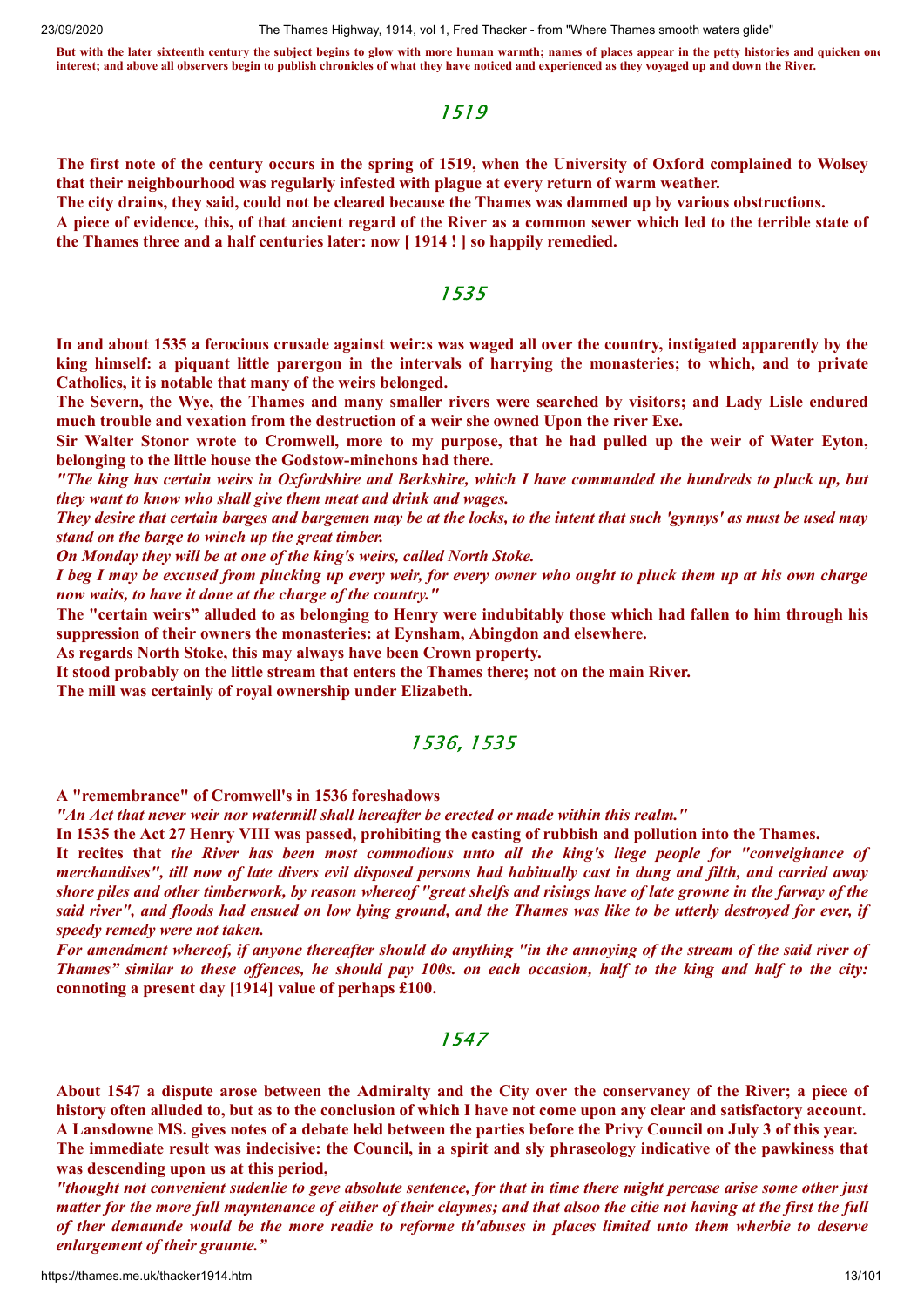**Meanwhile the City officers were to maintain their jurisdiction between London Bridge and Staines; and officers of both parties were to act below bridge as they had been accustomed.**

The ultimate effect was in 1526 the more strongly to confirm to the Lord Mayor his whole ancient jurisdiction.

### 1572

I derive from a Lansdowne MS. of 1572 what I believe is the earliest suggestion of a public perpetual office of **Conservancy.**

**It is entitled, in Cecil's characteristic style:**

"Comodities arising by her Mâties graunt of the office of Principall conservator and surveyor of freshe waters to any *one person"***; and proceeds to the following effect, in modern spelling.**

*"The fry and spawn of fresh fish shall be generally better preserved:*

*The water better scoured and cleaned to the great amendment of sundry highways, marshes, meadows, and low grounds:*

*The Queen's revenues by a yearly rent (never before had) increased:*

Offences shall with more speed and ease to the subjects be reformed, by granting this office to one person than to leave *it at large unto the Informer:*

The principal cause of the great havoc and spoil which is now so generally made of spawn and fry of fish, and the not cleansing of Rivers and Waters and also the not speedy repairing of the Water banks and shores (by means whereof sundry highways, marshes, meadows, and low grounds are overflowed) grows (as I do take it) by reason that such persons to whom commission is granted for the reformation and survey thereof are remiss and slack in putting their authority in execution; which they omit to do because it is a thing altogether to their great charge, and nothing *tending to their benefit or profit:*

Therefore the special care hereof being now committed to one, if reformation hereof be not had and found, the said one person is then to be admonished as well of the matter or misdemeanour, as of the place where; and it within reasonable time it be not reformed the said one person for such negligence is to be pained either by fine, amercement, *or otherwise, as shall seem good to the Lord Treasurer, Chancellor, and Baron of the Exchequer:*

*which in short time must of necessity bring speedy and general reformation:*

It is very like that when the Commissioners of Sewers and lords in their leets shall perceive, if they will not seek the redress thereof, that the same shall be done by a stranger, it will cause them to put their authority into execution, *whereby reformation must needs ensue either by them or the other:*

The offences of unlawful engines and meshes of nets and the secret selling of unseasonable fish are very hardly to be found out and proved otherwise than by the oaths oi the neighbours. Informers are over suspicious and discredited *with the subject:*

And to the end that her Majesty's subjects shall be no way hardly dealt withal, the Conservator is contented to covenant that neither he nor his assigns shall take above the third part of any penalty; nor set any fine above 7s. 6<sup>d</sup>., and that not without the assent of six honest persons dwelling near the place where such offence shall be committed:

It is to be remembered that by granting this to one person there is no greater authority given than very many subjects have at this instant, namely, all lords which may keep leets, the Clerk of the Market throughout England, and the Lord *Mayor of the City of London for the time being in the River of Thames."*

**lt is quite possible that this very important document may have been of Cecil's authorship.**

It was his well known habit to draw up similar schedules of arguments for and against various projects; and he **certainly took a personal interest in the affairs of the River.**

Whoever its author was, it is the earliest extant suggestion for a public Conservancy Board; to supervise, it will be **noticed, all the "freshe waters"; and not yet the Thames distinctively.**

That the scheme contemplated a board, or at least a chief surveyor with a plenipotentiary staff, is evident from the **mention of assigns.**

**Such a purposely created, permanent Authority would be an immeasureable improvement upon the old, casual authorisation of self-interested justices and local gentry encumbered with a hundred more congenial duties.**

One or two details are noticeable: The better scouring of watercourses would prevent damage through floods to the highways, so much scarcer and softer then than now; and the insouciance complained of on the part of the **landowners appointed to effect improvements is brought into prominence.**

**The limitation of fines is also noteworthy.**

**Nothing, however, was yet to result from so admirable a proposal.**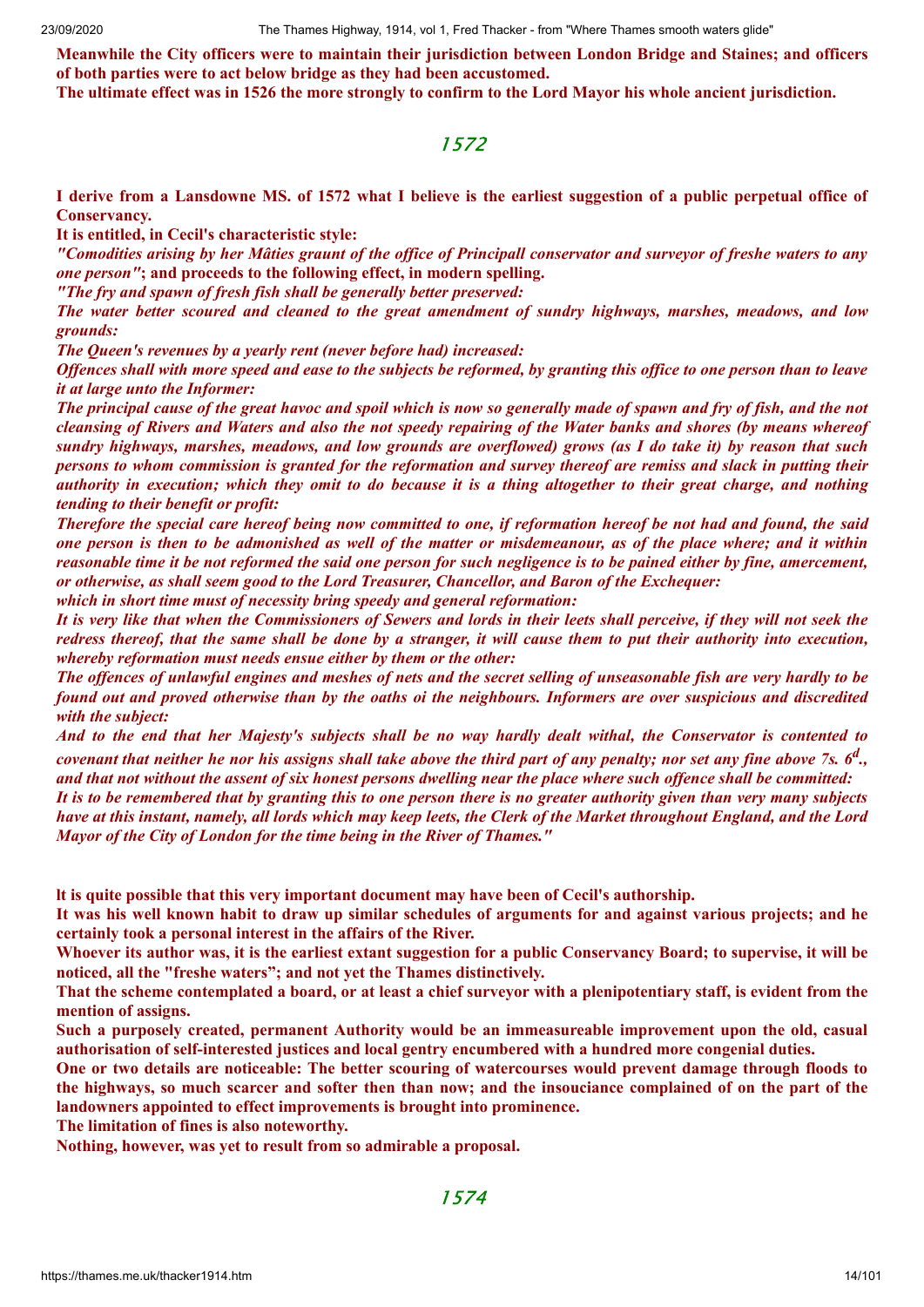The same series affords another interesting document, dated 1574, and, as I have said, probably used by Stow, or **Strype; entitled:**

"A Declaration of what is to be said and proved for the maintenance of mills, locks and weirs within the River of *Thames."*

**I content myself with its general tenour.**

**The first clause urges their immemorial existence in favour of these obstructions.**

**It contains the statement quoted in Stow, and commented on above, that in 1472, a century earlier,**

"there was no common passage for barges so far as Marlow or Bisham"; adding that at that time there were not **above seven barges that ascended so high, and that now in 1574 there are about three score.**

It is next declared that, in desiring the abolition of the weirs, navigators were compassing their own ruin, seeing that they were often compelled to seek the aid of the millers for flashes; and that if the weir banks were dismantled the stream would become more than ever choked with hills of chalk and rubbish from the washing down of the materials; the blocking of the channel would hinder the conveyance of provisions; mills were necessary for the grinding of corn; no Commission of Sewers had ever placed the mills under penalty; and finally the mills and weirs were the property of her Majesty's subjects, and if there were any disorder amongst them a remedy existed **at law.**

#### 1574

**In this same year, 1574, certain members of the Court of Aldermen were appointed to be**

"humble suters to the quenes ma<sup>ties</sup> moste honorable pryvye counselle that ordre may be taken for the reformacon of certein abuses done within the ryver of Thamyse, in castynge of trees into the same ryver and stoppynge of the passage *of bargemen travelynge unto this cyttye above the Towne of Stanes."*

This is the only instance I find of this particular complaint; was some attempt being made to float lumber rafts **downstream?**

#### 1578

And so at last I arrive at the broad history of the subject added by Strype to Stow's Survey; and at the earliest of **the personal chronicles promised at the beginning of this chapter.**

"About the Year 1578 or 1579 there were Three and twenty Locks, Sixteen Mills, Sixteen Floud-gates, Seven Wears *between Maidenhead and Oxford."*

**(The number of the mills is surely an under-statement.**

Omitting the two or more at Maidenhead and Taplow I think over twenty must have existed: Cookham, Bourne **End, three at Marlow, Temple, Hurley, Frogg's, Hambledon, New, Marsh, Shiplake, Sonning, Caversham, Mapledurham, Whitchurch, Goring, Streatley, Cleeve, Benson, Sutton, Abingdon, Sandford, and Iffley: all close upon the main River.**

**I doubt if research would indicate the necessity of removing any of these from a contemporary list.) Strype proceeds:**

*"Whereof one john Bishop made a Complaint to the Lord Treasurer Burleigh.*

To whom he shewed, how by these Stoppages of the Water, several Persons, to the Number of 15 or 16, in four Years only, had been drowned, and their Goods lost; having been Persons belonging to Barges and Vessels using the River.

But notwithstanding these Complaints, about the Year 1584 or 1585, there were above Seventy Locks and Wears (that *is, Thirty more at least than there was but Six Years before.)*

And whereas before there were not above Ten or Twelve Barges employed to and fro, now the number was encreased *to Fourscore; and were of much greater Bulk and Bigness than before was used.*

*Some of these Locks were extraordinary dangerous in passing.*

The going up the Locks were so steep, that every Year Cables had been broken that cost £400 and Bargemen and *Goods drowned.*

And in coming down, the Waters fell so high, that it sunk the Vessels, and destroyed Corn and Malt wherewith they *were laden."*

**The passage follows about Marlow which I quote below under that head.**

And here I will remark that, in reading old descriptions of the Thames, it is necessary always to picture it to your **imagination entirely divested of the whole of the present lock cuts.**

Up to nearly the middle of the seventeenth century not one of these existed; you had perforce to navigate along all **those long circuitous weir streams which you are now spared by the locks.**

**The whole River was so different in detail.**

Here at Marlow, for instance, in coming downstream you would not skirt the churchyard wall and wait at the **boom for any lockgates to open.**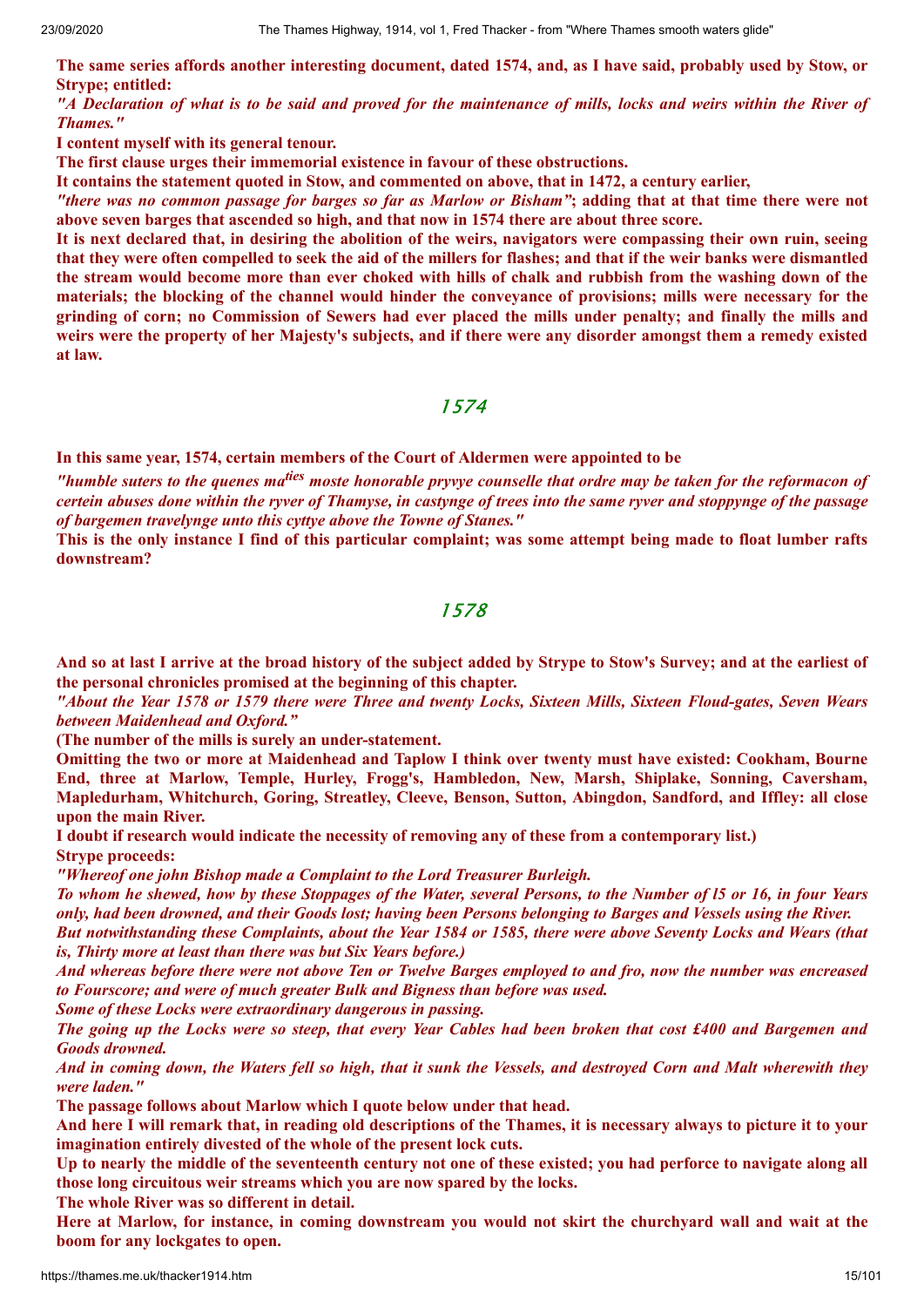That course would have taken you, then, only to the millwheels; as in a certain contemporary adventure upon the **river of EbI"Oro.**

What actually occurred was that you came under the bridge, then some yards lower than now, and turned immediately to the right over the weir, through its flashlock of moveable tackle, opened for the most part only at **the miller's leisure.**

The Thames in those days can have been no place for holiday folk in a hurry, unless they were prepared to carry **over almost everywhere.**

A fortnight's leave, if such a privilege then existed, might easily have been spent in waiting, in a dry summer, to **pass through any one of the "seventy locks".**

### 1580

Before proceeding with the Bishop history it will illuminate the contemporary attitude of high officials if I present **an excerpt from the** *Acts of the Privy Council.*

*"September 4, 1580.*

The Lord Mayor was required to send an account to the Lords of the Council how many wears there were between London Bridge and Staines; how many there have been of ancient times; and how many had been erected within the last seven years: her Majesty being given to understand that by the multitude of wears the river is like to be choked and *made unnavigable; and is disposed to have some present redress taken therein";*

her hostile interest having been aroused, I learn elsewhere, by certain stops insolently erected within direct view of her palace of Richmond; and also, perhaps, by such documents as those of 1572 and 1574 just quoted.

Four days later the report was presented to the Council: no doubt the Lord Mayor was glad to obtain royal countenance for his prerogative, and quite conceivably delighted to get in a sly reference to Majesty's own **delinquencies.**

**For amongst other obstructions he indicates fifteen "batches" and six "stoppes" commanded by letters from Mr. Comptroller to be erected for the supply of** *"lampreyes and roches"* **to her Majesty"s own household.**

The queen gravely commanded that so many of the said "weares, stoppes and hatches" as were illegal should be defaced; as "her Majesty's gratious intent is not to take the benefit of any thing which by lawe is not allowed to her *Majesty."*

I am afraid, however, that in this small domestic affair, as in matters of much more comprehensive importance, **something of Elizabeth's constitutional duplicity appears.**

For in September 1578, exactly two years earlier, the Lord Mayor had been summoned to Richmond to answer for **weirs erected** *"directly over against her Majesty"s house of Richmond to her great displeasure."*

On this occasion also he had pleaded his inability to suppress them, being "for the taking of lamprons by the *purveyors of the household from the beginning of the preceding month until All Saints Day."*

The pleas and proceedings occupy very many pages of the records; and include, not only about a dozen small stops or hatches between Richmond and Staines, but also "Four great Wears maintained under colour that they be her *Majesty's and that her Majesty hath rent therefor."*

**These four erections are thus particularised:**

One great wear at Isleworth built by the late Duke of Somerset in 2 Edward VI. Yearly rent £10, paid to Sir Francis *Knoweles by Thomas Honyball and William Knight farmers thereof and dwelling in Isleworth.*

One at Twickenham builded by the monks of Sheen in 2 Mary; yearly rent £6., paid to the Marquess of Winchester by *William Whyte farmer thereof, of Twickenham.*

One at Kingston built by Thomas Benson and Oliver Wood, with others of the same town, in 2 Mary; yearly rent  $£6/5/$ -, paid to the bridgewardens by the builders and by George Gold and Richard Jennyngs, all of Kingston and *farmers thereof.*

The fourth and last at Hampton, built by the late Lord Treasurer of England, the Marguess of Winchester, in 8 Elizabeth. Rent £6/8/- paid into the Exchequer for the queen's use by Thomas Reddnapp [a well known River name] *and John Upton, farmers thereof.*

These were not only very hurtful to the fry of fish, but also a lett and hindrance to the common passage by reason of the driving in every year of "newe great pyles or postes with great hurdells into the grounde within the said *wears."*

So that Elizabeth knew very thoroughly about the matter; and her assumption of concern for the law has **something of an artificial appearance.**

It was to such doubtful sympathies in high places that Bishop made his first appeal in 1580, preserved in the **Lansdowne MSS., endorsed**

*" 6 Sept br 1580 name & number of y <sup>e</sup> Locks & wears upon y <sup>e</sup> River Thames";*

which after an inscription to Sir Wm. Burleigh proceeds to the following lengthy title, and list; much of both being now illegible, and being also, probably, only a rough draft of the later and fuller list of 1585: also presented below.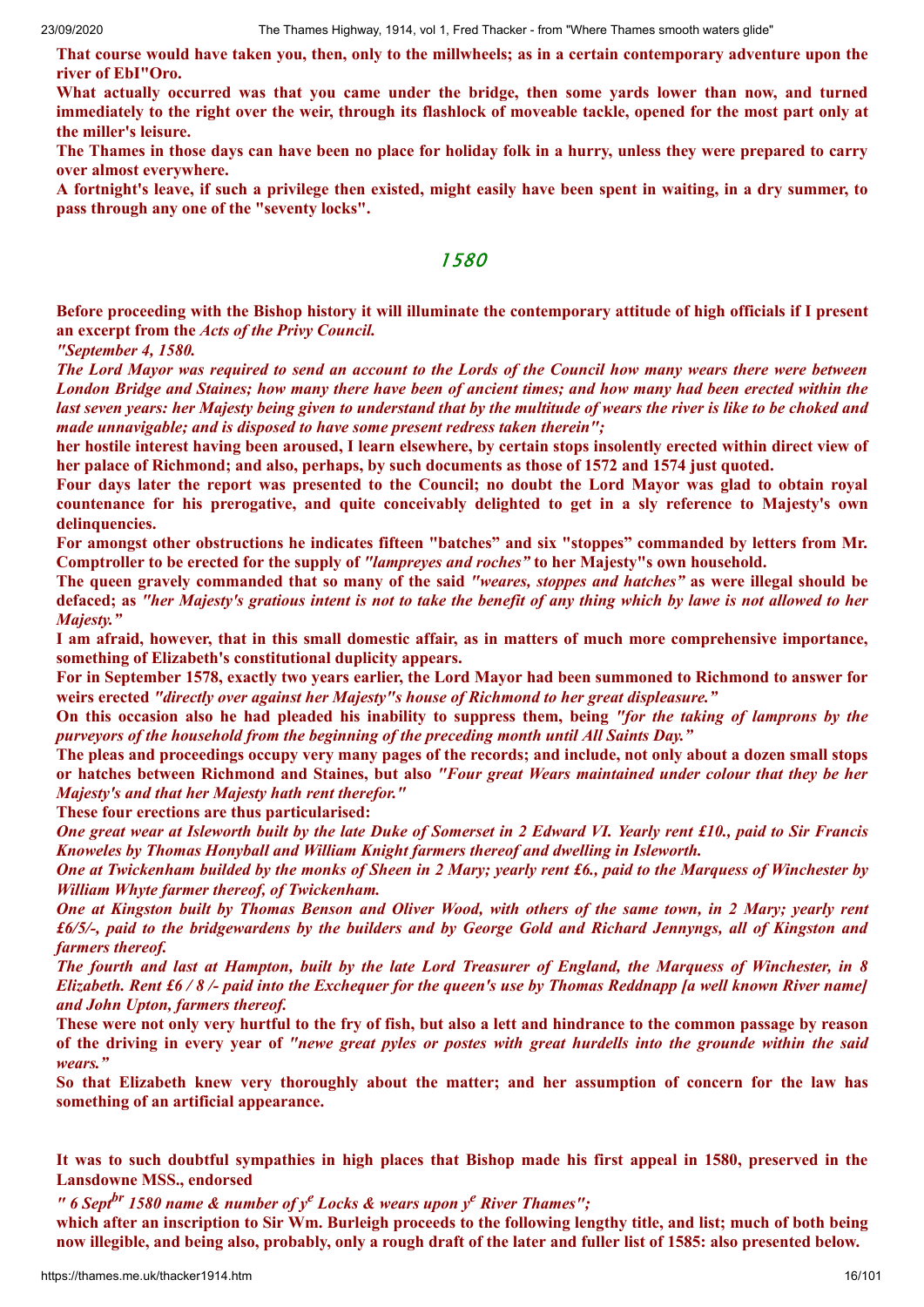"Hereafter followeth the names of the Locks and wea ... he  $\vert$  Queenes Ma<sup>ties</sup> Ryver of themes from a towne ...  $\vert$ Maydenhedd unto another towne called Abington ... | unlawfull Anoyzuncs w<sup>ch</sup> stoppe the course of t ... | Ryver and are novsome and daungerous for  $\dots$  | that are passengers one the same ryver  $\dots$  | or other vessells and the names of the ... f | the said locks and weares and of the keys of the ... | w<sup>ch</sup> sell the Queenes Ma<sup>ties</sup> watter in the said ryver. 1 In primus Rea Locke being th ... Harry Merry one of the Queenes Ma<sup>t</sup>y ... her highenes chamber and kepte by *Robert ... Marlowe locke being the locke of Thomas ... gentelman and kepte by Georg Westcott Temple locke being the locke of John Brynty gent & kept by Richard Mathewe New locke being the locke of Mr Bowde and Mr Lovelace being kept by Harry Tailor Hambledon Locke being Mr Scropes loke and kept by Thomas Butler a seller of water* **[ It is very notable that this lock is in the same family as recorded in 1377 ]** 6 Marsh locke being the lock of ffrauncis Ston ... and kepte by Richard Heywoode a seller of water *A weare called Bowney weare being kept by Mr Anthony Elmes & k ... by John f orde One Weare called waregrowes weare ... Robert Ilande Shepelacke weare kept by Richarde C ...* 10 Sunnynge Locke being Mr Michaell Blu ... s Locke being kept by Robert ffrewen & Joh Wydm ... e *C ... ke being kept by one Richarde S ... C ... eare being kept by one wyllys Ma ... durham locke being Mr William Blu ... ke kepte by Roberte Byrde Wh ... urche locke being one Hareknappes Locke ... by Nicolas Wylforde One lock called Harts lock kept by Hughe Whysler Gooringe locke kept by William Whisler and Ric Smyth Cleve Lock being the Earl of Darbies locke & kept by William Roberts Wallingforde locke being the locke of Raphe Pollingtons and kepte by Georg Banckes Bearsone locke being Roberte Georges locke and kept by Robert Brodewater and Jacobe Buissboppe* 20 Little Whitnam one lock ... res one locke and a weare kepte by one M ... ffettiplace and one weare by one Mr W .. *and all kept by ... One weare at ... being the weare of one Wyddowe Sa ... One locke called Th ... s Trullocks locke dwelling at Appleforde*

*23 Two locks called Sutton locks and one myll kept by John Elson and Richard Justice*

*24 One Weare called C . llombe weare being Edward Wilmotts*

*25 One locke called Abington locke being Mr William Blackmannes locke and kepte by Thomas Tisdale.*

#### 1585

**Finding this complaint unavailing Bishop renewed it on October 13, 1585, in verse, direct to the queen herself. The document contains forty-three quatrains, of very rich and curious reading. Here are four:**

> Mylls weares and locks men do them call that doe annoy that worthy streame Against the lawe they doe stande all but still the drownde those symple men

One farmer hath a Lock in store That hath made many a Child to weepe Their mothers begg from dore to dore Their ffathers drowned in the deepe.

Then being drowned they bury them there where doggs and swyne then do them finde their fleshe they eat and all to teare which is contrarie to mankinde

At ffarmers lock foure men be loste Of late I putt you out of doubt three were drowned the streams them toste the fourth he had his braines knocked out.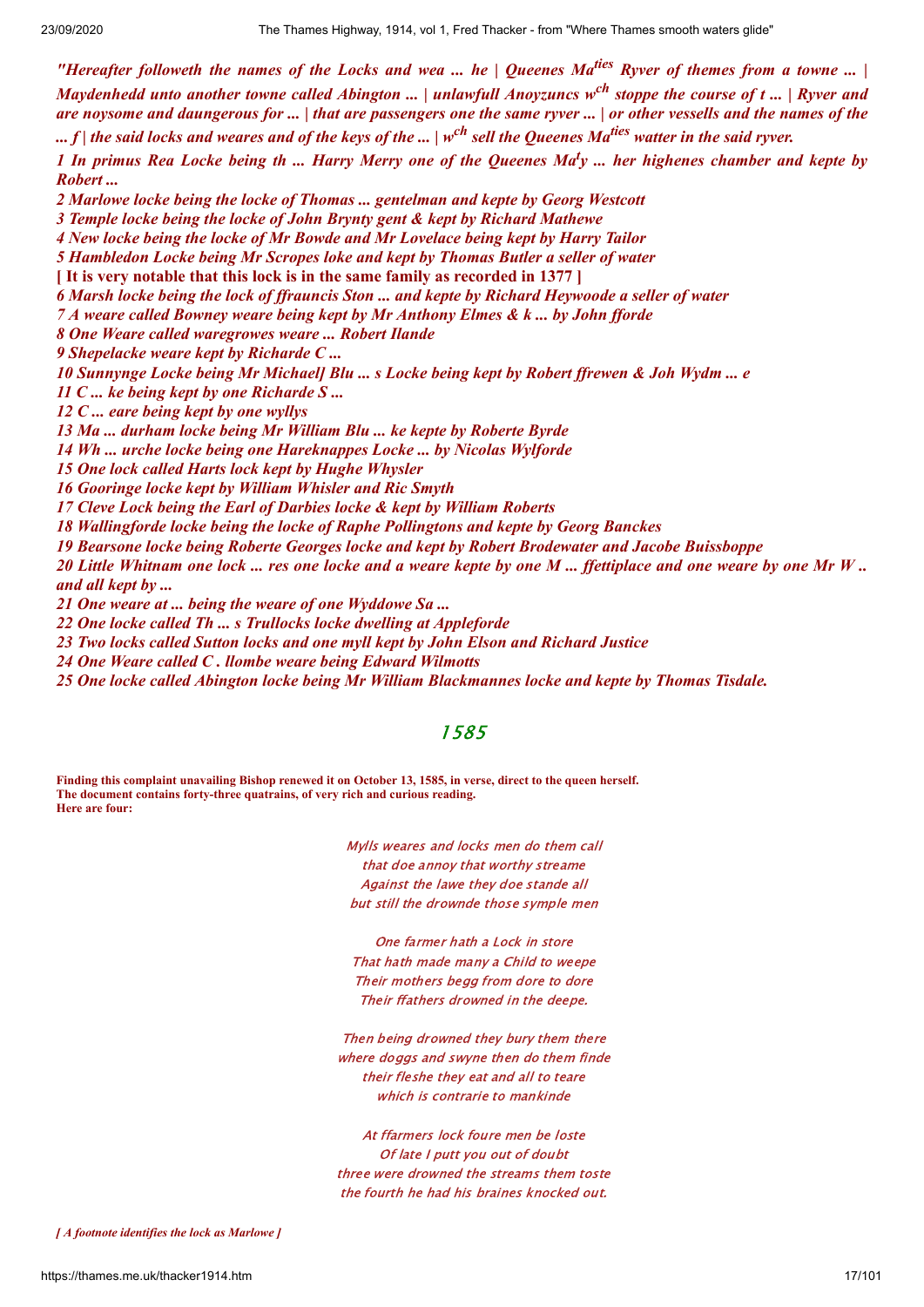It is not to be expected that vested interests of that day, any more than of this, should allow such an attack to **proceed without retaliation.**

Strype relates their natural counterstroke in terms curiously like an amplified version of the document of 1574 [ *above* **].**

"Those concerned in these Locks, Wears and Mills, the very day after this Complaint, Octob. 14. gave in a Note by way of Petition, of Reasons for the Maintenance of them upon the River; with the Causes of the Danger thereof, and some *Account of the Persons lately drowned there:*

(1) That the Mills & Locks were of as great antiquity as the towns & villages to which they adioin; and as ancient evidence to be shewed for them as any man hath for any land he held within the realm of England; That they were a *necessity*

*(a) for grinding corn and*

*(b) for passage of barges;*

That within the Banks & Wears were contained infinite loads of chalk & other rubbish which if loosed it would be the *next way to choke the River:*

(2) The causes of the increased peril of the passage was that the Barges were become of greater burthen; almost double what they used to be; that they laded them beyond reason; that they used partly to unload below the lock and *reship again above, even when they used to bring but seven or eight Loads.*

Now they came with twenty they would unload nothing; they employed people of no skill; they travelled so late & so early as to be unable to see what they were doing; they commonly spared neither the Sabbath Day nor others.

And lastly it was likely there would be more accidents, as the number of Barges was increased from ten or twelve to *fourscore:*

(3) As touching the accidents at Marlow, one was drowned by manifest negligence, partly that the barge was *overloaded, partly that it wanted Washboards on the Sides.*

*Another was drowned, but not at the Lock.*

*Another by his own negligence.*

*Another came Up the said Lock in Winter so late as he could not discern what he did.*

And it was no wonder the cables parted; they were often made of ill stuff, and the barges so great and so heavily *laden."*

1585

**Bishop's second list, attached to his metrical petition of 1585, is ampler than that of 1580.**

The parishes to which the locks belong are noted in the MS.; for the sake of brevity I omit them except where **necessary for identification.**

"I Rea Locke belonging to Harry Merrye one of the yomen of her Mat<sup>s</sup> chamber and in the kepinge of Roberte *Weston.*

*2 Item one weare called Hedgworthe Weare belonginge to Hughe Cottrell. In the parishe of Cowcombe.*

**[ Probably Hedsor ; "Cottrells of Cookham " is noted by John Taylor ]**

3 Marlowe Locke belonginge to Thomas ... mer gent & kepte by George Westcotte. The lock in the Pishe of Byssham, *the myll & floudgate in Great Marlow.*

*4 Temple Lock belonging to John ... rinkys gent & in the keping of Richard Mat ... we*

*5 Newlock* **[Hurley]***> belonging to Mr. Bowde & Mr. Lovelace & kept by Henry Tayler.*

*6 Hambledon Lock belonging* **[still]** *to Mr. Scrape & kept by Thomas Bulter "a seller of water".*

7 At the marshe two mylles havinge one Locke & one weare. One lock & myll belonginge to ffrauncis Stoner *gentleman*

*8 Thother kepte by one Roberte Wolley yeoman.*

9 Bowney Weare kepte by John fforde and belonging to Mr. Anthony Elmes. In the parishe of Waregrove

**[ Evidently something in the Bolney backwaters that has disappeared ]**

*10 Wargroves weare kept by Robte Ilande. In the pansh of Wargrave.*

**[ Probably near the head of the Hennerton backwater; where it is said was once a mill.]**

*11 Shiplack weare kept by Richard Cottrell. The Quenes mat te the owner* **smeared out***.* 12 Suning Lock belonging to Mr. Richard Blunte kept by Robte ffrewyne & John Wydmore being sellers of watter. The

*Quenes mat ie the owner* **deleted***.*

*l3 An old Ruynous Weare in the Pish of Suninge.*

[I do not indentify this, unless it be what came to be known as Breach's, discussed below]

14 Cawsam Lock and Cawsam weare, the lock kepte by Richard Barton and the weare by one Salt<sup>r</sup>. In the Pishe of *Redinge.*

*15 An old weare called Chawsey being kept by one Wyllys. In Cawsham.*

**[ Either immediately, or a long mile, above Caversham Bridge ]**

*16 Mawple Durham Lock belonging to Mr. Michaell Blunt & kept by Robert Blunt.*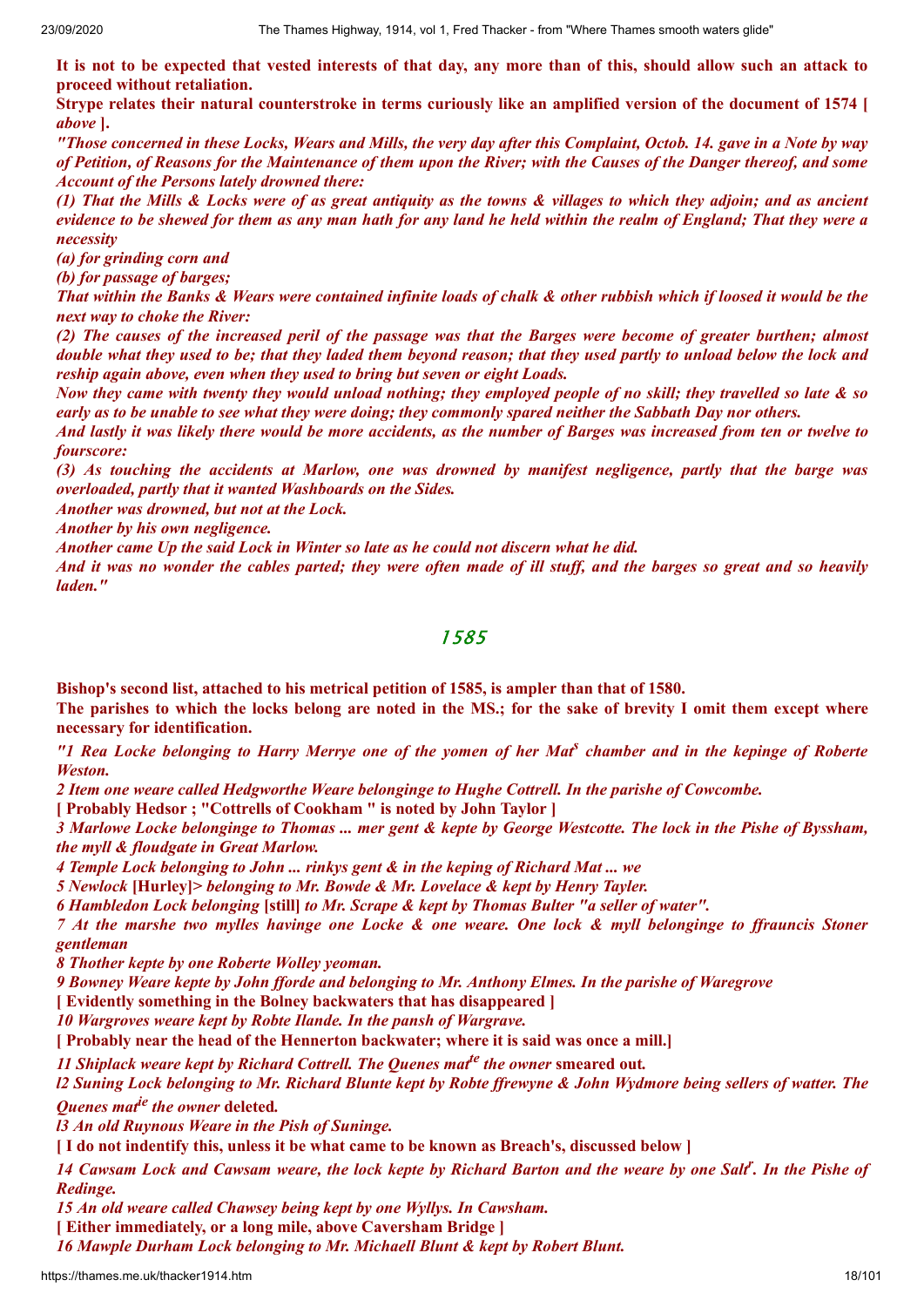*l7 Whitchurche Lock belonging to Harry Knappes and kept by Nicolas Wilford.*

*18 Harts Locke kept by Hewe Whisler. In the Pishe of Bassledon.*

*l9 Goringe Lock kept by William Whisler & Richard Smyth.*

20 Two weares and one Mill kept by the same Whisler And Smyth. The two weares myll and floudgate in the Pish of *Streatley.*

*21 Cleve Lock belonging to the Earle of Darbie and kepte by Will<sup>m</sup> Roberts.*

*22 Sowthmill Weare. In the parish of Chowlsey.*

[This may have been the ancient obstruction at the islands against the railway bridge; or at Cholsey Mill Brook, **23 miles below Oxford ]**

*23 Northstock weare kept by Raphe Pollington of Wallingford. In the parish of Chowlsey.*

24 Wallingford Lock belonging to the same and kept by George Bancks. The lock myll and floudgate in the parish of *Alhollowes in Wallingford.*

**[ I cannot locate this; some notes on Pollington's enterprises appear below, under Wallingford ]**

*25 Benson Lock and Weare belonginge to Robte George & kepte by Robte Brodewater & Jacob Buisshope.*

*26 One other weare above Bensons lock. In the parish of Sutton.*

**[ I do not trace this. ]**

27 Little Witnham one lock and ij [2] weares the one weare and lock kept by Edmunde Fettiplace, thother wear by Mr

*Will<sup>m</sup> Dunshe. One lock and a wear in Dorchester, the other wear in little Witenham.* **[Doubtless Day's. ]**

*28 One weare at longe Witnam belonginge to wyddowe Sawyer.*

*29 Thomas Trullocks lock, in Sutton parish.*

*30 An old ruynous weare being one Clement Dabnet. In Sutton parish.*

*31 Two Locks & one myll kept by Richard Elstone & Richard Justice. In Sutton.*

*32 Collombe weare belonging to Edward wilmot gent. In the parish of Collombe.*

**[ Doubtless halfway along the Swift Ditch, q.v. ]**

*33 Abington Lock kepte by Thomas Tysdale.*

**[ The Abbey flash lock, part of the present weir. ]**

*34 Three Locks at Newnam kept by John Mollyners. All in said parish.*

*35 Samfords Lock kept by John Ovens. The locke in the Pish of Kennington.*

*36 Ifle Lock kept by one Mrs. Pitts.*

Every One of these being most perrillous for all Passengers & the keplng of euery locke making sale of the water leping the same seuerall w<sup>ch</sup> ought to be comon to all her Ma<sup>ts</sup> subiects and wherunto in truth they have noe right … *The nombre of the Anoyzuncs I sawe them my self."*

**Lists follow of the persons drowned and of the witnesses:** *"maisters and owners of Barges."*

**I print the surnames of the latter as indicating some of the River carriers of that day:**

*Hill, Chilburye, Gnill, Sawde, Collyer, Browne, Creye, Welshe, Lynche, Bonde, Wyllyams, Gvylden, Cutler, Wynter, Coddesdon, Larchyn, Bowthe, Warde, Collet, Myddleton.*

**This, then, is the oldest extant personal survey and description of the River Thames.**

It is very interesting to observe that three fourths of the weirs named have survived nearly three and a half **centuries down to the present day.**

### 1584

**A few isolated incidents project my history into the seventeenth century. In September, 1584, there were issued** *"Orders for the conservation of the River Thames."* **They concern the fishery chiefly, but the following are pertinent.** "First that there be no Purprestures, encroachmentes, Wharfes, Bankes, Walles or buildinge of howses in or uppon *the Thames to the stoppinge of the passage thereof. Item that noe Donge Robish or other filth be cast into the Thames. Item that noe postes or stakes be fixed in the thames. Item that the faire waye be kept as depe and lardg as heretofore it hath bene."*

# 1586

**An Oxford note of 1586 reports a decision**

"That the weeds in the river and the Sandbedds and Flaggsbedds downwards fmm the Castle Mylls to Chilswell poole and upward from the said Mylls up to the stone beneath Godstowe bridge the Ryver shalhe moven [ mowed ] at the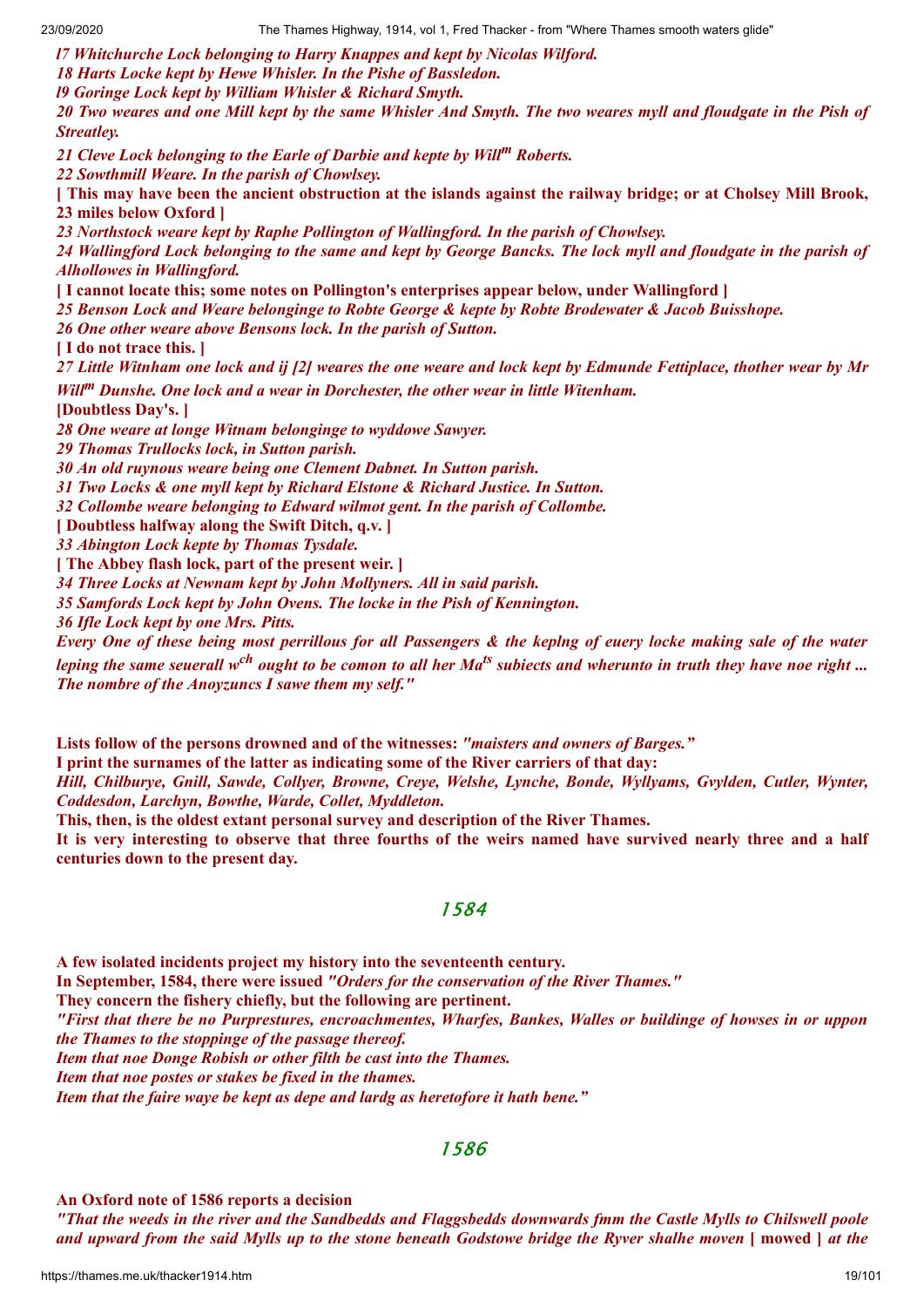#### *Citty charges. Oven seers appointed."*

I do not identify Chilswell; there is a Childsworth farm southwest of S. Hinksey, two miles from the River. [ Childsworth Farm is now called Chilswell Farm - the nearest point on the main river would be more or less Iffley *Lock, though of course the Hinksey Stream is nearer* **]**

### 1590

**The** *Acts of the Privy Council* **mentions in 1590 that the Thames, between Kingston and London Bridge,** "by reason of the wayres, stakes and picthes [pitches], is soe shallowe in divers places as boates and barges doe sticke *by the waie."*

**Ordered to be plucked up**

*"that the river maie have yt's course, being of yt self shallow by reason of great droughtes."*

And I suppose that as many of the obstructions as did not belong to the councillors or their friends were plucked **up; certainly no more, probably fewer.**

### 1592-3

**The same chronicle alludes to a dispute at Walton in 1592-3.**

**Details are given below under this head ; some comments are more fitting here.**

The first point is the mention of towing by horses, a custom whose earliest statutory record is in the Act of 1623.

The second is the term "Westerne barges", or West Country barges, still a phrase in quite common use; meaning, **a lockkeeper told me: all barges that come down, except canal boats, without entering tidal waters.**

**Hall notes an earlier reference; adding**

"the larger barges, sometimes carrying ninety tons, are still [1859] used in the district above Oxford, although rarely; *and are called West Country barges.*

*The next size are called trows [there is a Trowlock Ait in Teddington], and average 50-60 tons.*

*The least, called worsers, are of thirty, or rather less."*

**He states that worsers first came on to the River from the Coventry Canal.**

This is borne out by what a jolly great Reading man told me in 1911: that worsers are two canal boats lashed **together side by side.**

**The last point is the mention of the towpath as "an ordinary way".**

Possibly the particular length of towpath in question happened to be also a public highway; but a public right of way along towpaths in general in those days, and parochial responsibility for their maintenance, may perhaps be **implied in the phrase.**

# 1597, (1257 & 1300)

In the Hatfield Papers, under the date 1597, it is recorded that the Attorney General, in reply to a petition **regarding metage of coal presented by the Lord Mayor, mentioned a**

*"verdict of twelve men in Surrey in 42 Henry III (1257):*

*Quad nullus aliquid juris habet in Thamesia usque ad novum gurgitem nisi civitas London."*

And that in 46 Henry III the river of Thames was allowed to belong to the City usque ad newe Were.

In 29 Edward I (1300), upon a similar controversy touching salt, it was found by inquisition and jury that no **measure from London to Lechlacle should exist except those of Queenhithe.**

**Where was this New Weir?**

The Lechlade neighbourhood seems indicated; but the only place near there to which this title to my knowledge **was ever attached was the old flash weir, Day's or East, that preceded Grafton lock.**

**It was of old often called New Lock wear.**

The group of statements form an interesting commentary upon the obscure subject of the ancient westward limit **of the jurisdiction of the City of London.**

### 1604

**He desired a patent to build further similar craft.**

**About 1604 Thomas Wildgoose wrote to Viscount Cranborne that his first work was to be a boat of pleasure** *"for his Majesty [James I] and his fair queen to sport up and down the Thames, and no man perceive how it goeth."*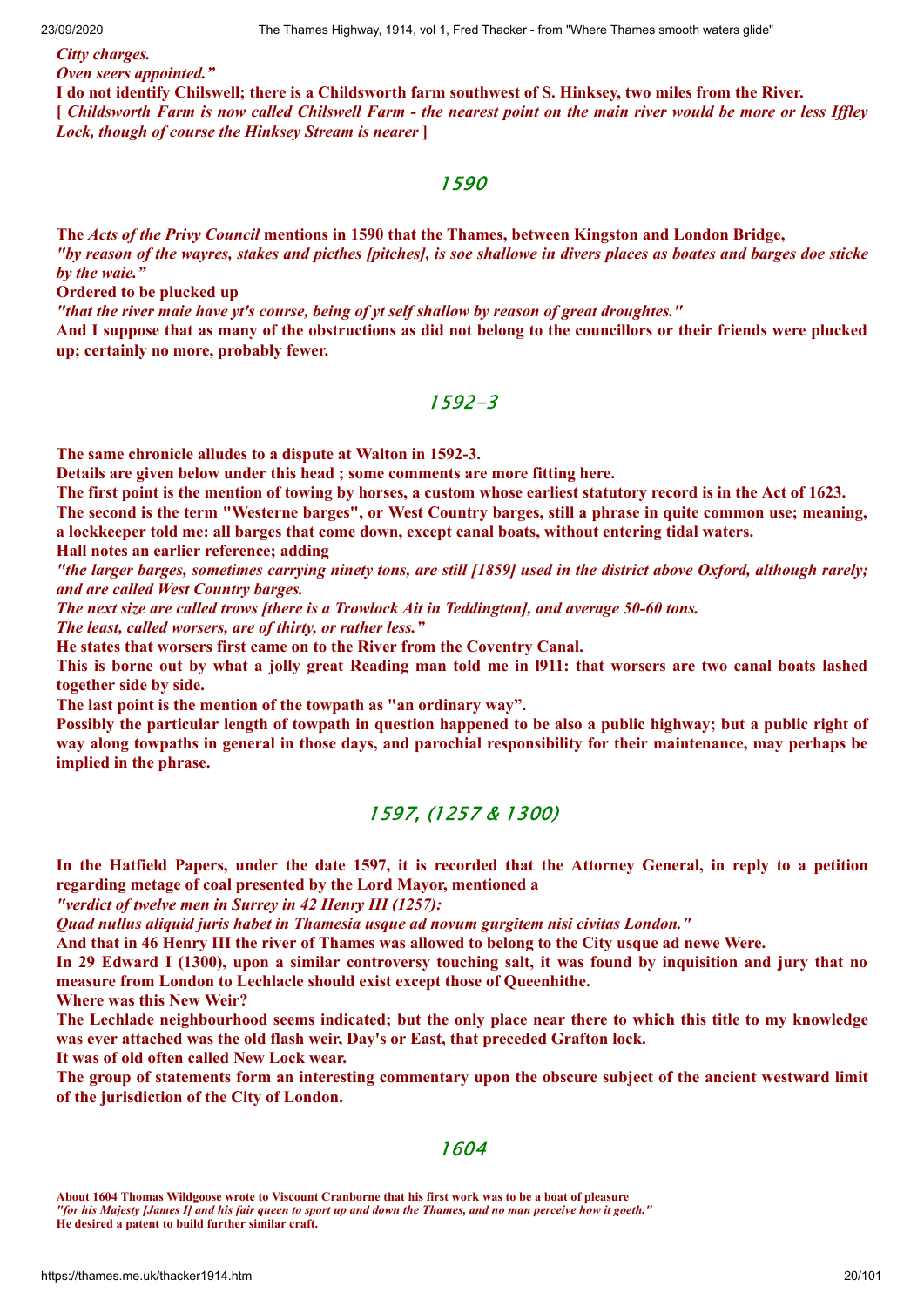1605

**The first charter of James 1, dated by Birch August 20, 1605, confirms the conservancy of the River to the City of London, noticeably only "from the bridg of Staines" downwards. It was directed chiefly to the metage of Thames borne merchandise, in the exercise of which right the City had been hindered.**

# 1617

**In a Common Council**

*Acte for the reformation of divers abuses used in the ward mote inquest,* **printed in 1617, I read;** "4 Also, ye shall inquire and truly present all the offences and defaults done by any person or persons within the River

of Thames, according to the intent & purport of an Acte made by our late Soveraigne Lord King Edward the sixt, in his high Court of Parliament, and also of divers other things ordained by acte of Common Councell of this Citie, for the redresse and amendment of the said River, which as now is in great decay and mine, and will bee in shorttime past all remedy if high and substantiall provision and great helpe be not had with all speede and diligence possible."

This pessimist report hardly bears out John Taylor's praise of the City's vigilant care of the River printed only fifteen vears later, which I present; but perhaps he had his reasons for desiring to stand well with the Corporation.

# CHAPTER 4 The Oxford - Burcot Commissions

### 1605

**All the ensuing part of the seventeenth century is full of important and interesting history.**

In spite of the complaints of their size ever larger barges were employed, requiring so great a minimum depth of water throughout the River that the fourteen and a half miles between Burcot, just below Clifton Hampden, and Oxford acquired the reputation of being impassable; the important traffic to the latter place having to proceed **thither by road from Burcot, at great additional expense.**

**It was indeed of old time always an arduous stretch of Thames.**

At its very entrance, for the upward voyager, there was the hard rock bed at Clifton, difficult to deepen and full of **half sunken ledges.**

Then (and pray forget the locks and cuts; there were none!) he reached the expensive obstructions at Sutton, and **the bad shallows through and above Abingdon and between Nuneham and Sandford.**

It resulted that this district, quite early in the seventeenth century, attracted so much attention to itself that special **legislation was enacted for its improvement.**

**In the preamble of 3 James I, c. 20, it is recited that the River is (l605)**

"from the Citye of London till within a few miles of the Citye of Oxeforde verie navigable and passeable with and for *Boates and Barges of great Contente and Carriage"***;**

and it was thought that by the "remooving of some fewe Letts Impediments and Obstruccons" it could be made **passable to Oxford also, and beyond.**

The Act, however, provided only vague powers; and notably omitted to empower the building of pound locks by **the commissioners created under it.**

### 1606

**I find two or three allusions to their transactions.**

**In January, 1606, the recorder of Gloucestershire writes to the vice-chancellor that he will further the projects of James Jessopp for making the Tham navigable from Burcot to Oxford,**

*"and thence to Crockley-in-the-Edge, Gloucestershire."*

1607

I also find a MS. report of what, judging from its tenour, seems to have been the first meeting of the commissioners, held on July 7, 1607, and including Henry Ayray the vice-chancellor, Richard Good the mayor, Sir **Henry Hyde, Edmund Fettiplace, Edmund Dunch, and about half a dozen others.**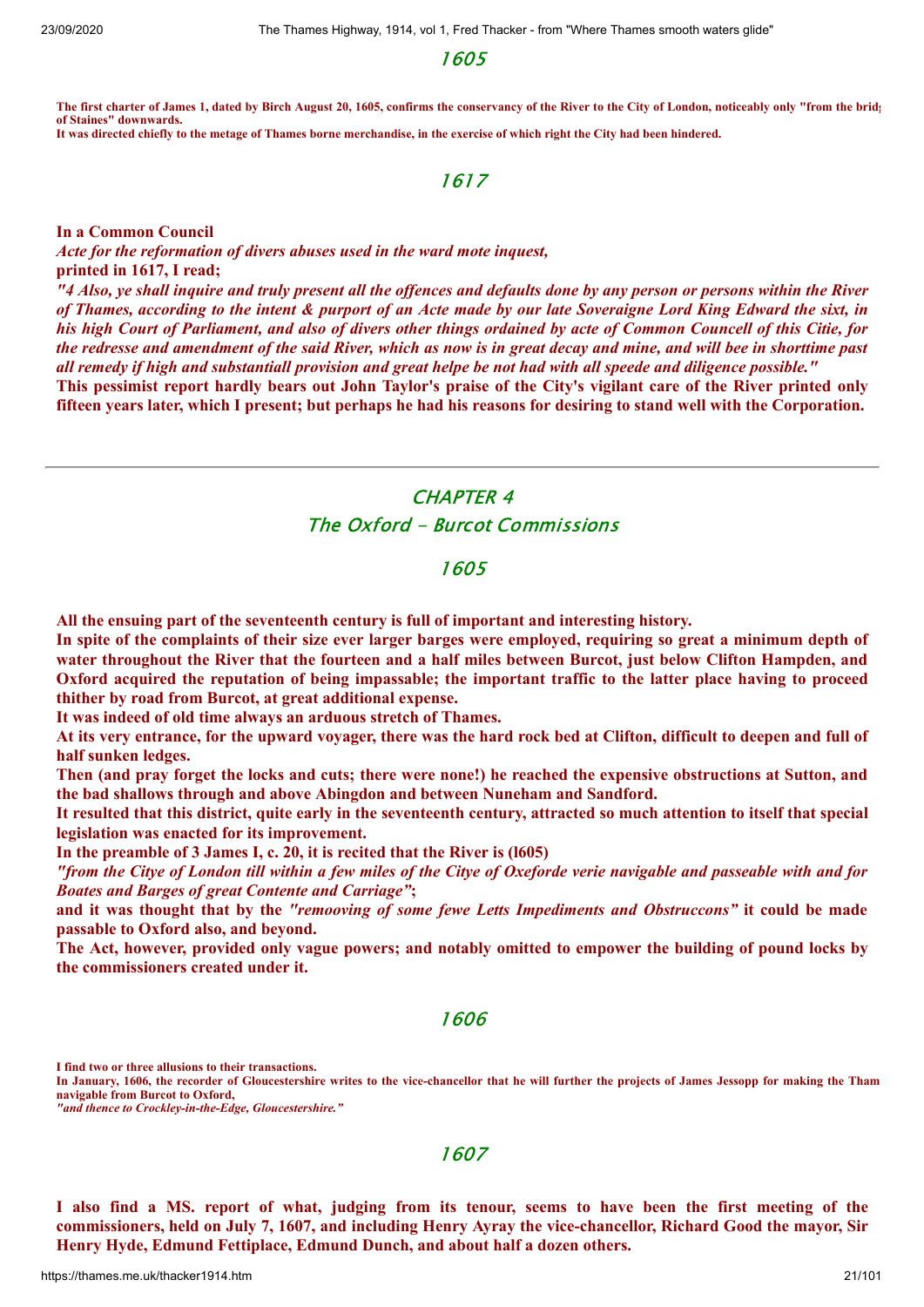23/09/2020 The Thames Highway, 1914, vol 1, Fred Thacker - from "Where Thames smooth waters glide"

They resolved to divide themselves into groups, each group to survey a separate section of that part of the River to **be improved: defined, it is notable, as** *"from Clifton ferry unto Cricklade";* **noting all impediments and obstructions, and considering not only the method but the cost of rectifying them.**

At their next meeting they would thus be in a position "to direct a counsell" for effecting the alterations, for "the *indifferent Leavy*" of necessary charges, and for the "amende" to be allowed to the encroachments "to be *damnified***."**

**The sections and survey thereof were thus arranged:**

**1. From Clifton ferry to Oxford: to be inspected on July 20.**

**2. From Oxford to Radcot: on July 27, beginning at Oxford.**

**3. From Radcot to Cricklade:** *"at Radcot on the 30th and end at Cricklade on the 3lst."*

The three groups were to take with them such "assistants of the better sort of their cuntryes" as they thought fit; "Jonius Stone and James Jess" were to attend upon the whole proceedings; and the next general meeting was fixed **for August 6.**

I think this body must have done its destined work pretty thoroughly above Oxford, since in the preamble of the subsequent Act, devoted to the district below the city down to Burcot, it is distinctly declared that westward of **Oxford the River is already navigable for boats of good burthen.**

1611

**The only other note I possess of the history of this commission is that on May 3. 1611, the Lord Treasurer wrote ordering certain timber to be delivered to S Thomas Bodley for enlarging the library at Oxford,**

*"which timber was to have been employed for making the Thames navigable to Oxford, but that work does not proceed."*

### 1620/1

This Act remained in force for eighteen years, and was repealed in 1623 in favour of 21 James I, c. 32.

Towards the end of this period, on January 20, 1620/1, Convocation ordered that Roger Jones should be sent to **London entrusted with the promotion of the Bill.**

Accordingly Roger Jones "set forth towards London" three days later, "in manibus 5<sup>li</sup>, touchinge the passage for *boates."*

His detailed account of travelling expenses is still in the university archives, by the favour of the Keeper of which I **am enabled to present much unpublished matter concerning this commission.**

**Jones made a similar journey the following month.**

In November, 1621, Mr. Styles the proctor travelled on the like errand; and the archbishops, peers, members of **both Houses and the burgesses of Oxford were approached by letter in favour of the measure.**

### 1623/4

On February 3, 1623/4, Convocation heard that the Bill had been read and approved by the Lords, but its further **progress had been delayed by a sudden rising of Parliament.**

On April 29, 1624, it was announced that both Houses had passed the Bill, and that only the royal assent was now **required.**

**Its preamble is interesting:**

"Whereas the clearing a passage by the river of Thames to Oxford will be very convenient for conveyance of Heddington stone to London, and most prolitable and necessary to Oxford in respect of conveyance of coals and other *necessaries thereto*

And whereas the said passage will be very behooveful for preserving highways now so worn and broken, that in winter *season they are for travellers dangerous*

And whereas Thames for many miles westward beyond Oxford is already navigable for boats of good burthen and *contents, and likewise is already navigable for barges from London to Burcot*

*And whereas the passage is easy to make by removing some lets and impediments:"*

It is enacted that the Lord Chancellor shall appoint eight commissioners, four from the University and four from the City of Oxford, to have full power to cleanse and make navigable the said river of Thames between Oxford and Burcot, and amongst other things to open, prepare or make all weirs, locks and turnpikes for the said passage.

**Provision throughout the district was made for a towpath** *"without hindrance, trouble or impeachment of any* person" and in consideration that barges "must of necessity in some places and at some times be haled up by the strength of men, horses, winches and other engines," it was made lawful to instal such winches and other engines at **requisite places.**

The University and City of Oxford would reap the principal immediate benefit of the improvements, and were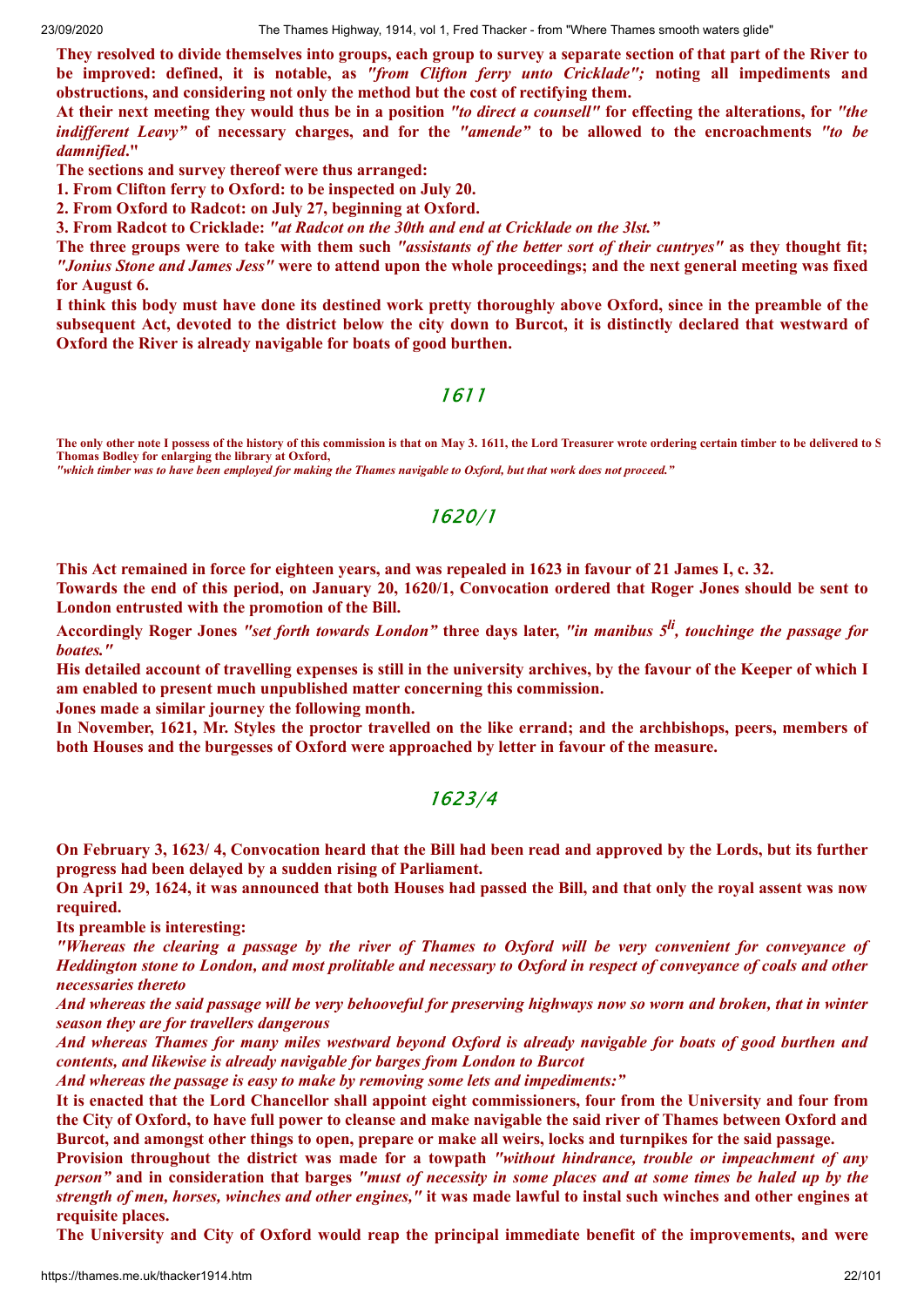**therefore to be taxed for their erection and maintenance.**

**Authority was bestowed to make bye-laws and rates of freight.**

Under, though not expressly by, this Act "the navigation was made to pass at about a mile distant from the town of Abingdon, and turned out of the main river under Culham Bridge: the navigation, however, was perfectly good from *the said bridge to the wharf at Abingdon."*

This statement is a reference to the rehabilitation of the Swift Ditch effected by the 1623 commissioners; and was made in 1794 in support of a contention that engineers (like plumbers) "created difficulties in the management of *the Thames."*

But the shining distinction of this Act is that it inaugurated the system of modern locks upon the Thames: *"turnpikes"***, as they were at that time most usually called.**

These pioneer stations were three in number: Iffley, Sandford and Swift Ditch: the last not much known today, but **still discoverable in that beautiful, lonely haunt of reeds and herons, just below Nuneham railway bridge.**

**A fourth, at Sutton Courtenay, may very dubiously be added to the company.**

**Even so they were, I think, a belated introduction.**

**It I read rightly, pound locks were in use a century and a half earlier in Lombardy.**

**They were not even the first in England.**

**Westall, in his** *Inland Cruising* **of 1908, devoted to the interests of the execrable motor craft, asserts that the first pound lock in this country was built upo the Exeter Canal, excavated in 1563.**

# 1625/6

On January 18, 1625/6, the university ordered that the 2,000 marks left them by Sir Nicholas Kempe, of Islington in the county of Middlesex, should be employed for the benefit of the new works; which money was, in Wood's translation, "to be collected again out of Wharfage or the like profits, and put together into a chest and kept till the *same sum was made up again."*

The first half of this 2,000 marks, £666 : 13 :4, was paid out during the vear ended July, 1626.

**A second instalment of £537 :0 :2 went on August 6, 1632 ; and on August 6, 1635.**

the final balance of £129: 13 :2 was counted out to Dr. Tolson, one of the university commissioners.

**I have closely searched the Register and the Accounts of Convocation.**

and the Book of the Chest, but have discovered no details of the spending of this money: nothing but the bare note of the issuing of the three instalments: I shall present a few details of sums spent on maintenance, but they begin some time subsequently to the date of the latest of these issues, and were evidently additional expenditure.

In all probability the commissioners kept a separate account, at any rate of Kempe's legacy; of the existence of **which no-one is at present aware.**

**Nor did my search reveal the repayment of any of the legacy** *"into the chest."*

**The commissioners appear to have set to work very promptly surveying for the improvements.**

**At some date before July 26, 1624, there was paid to Mr. Thimble**

*"cum aliis secum proficiscentibus ad perlustrandum Thamesin [not Isin] de aquae ductu, 18s. 6d."*

### 1633

A total silence ensues of five years' duration, from the date of the first instalment of Kempe's legacy in July 1626 **until a series of small incidents recorded in the State Papers Domestic, beginning in August, 1633.**

On the eighteenth of this month Charles I, who seems more intimately than any other sovereign to have interested himself in the well being of the River, and even somewhat severely in the dealings of the Lord Mayor therewith, **addressed a commission of survey to various peers.**

A body appointed the previous year had dealt very successfully with the districts below Staines; and Charles proposed that the same persons should proceed to act between Staines and Oxford, devoting special attention to "the impediments of the navigation between Bircot (belowe Abingdon) and Oxford ... according to the intent of an act *of Parliament made in the 21 th* **[sic]** *year of our blessed father.*

In which particular, because we doe find that small effect hath followed hetherto upon the care end provision then taken, our further will and pleasure is, that you inquire what course the Commissioners authorised and employed in that worke have held for the execution of the trust committed to them to the end you may report unto us.

Whereupon we are resolved to give further directions for the perfecting of so good and necessary a worke."

Quite evidently there had been some culpable hitch or slackness in the procedure of the Oxford Commissioners; and indeed the six or seven years that had now elapsed since their Act might appear sufficient for the completion **of the work.**

On the seventh of September Charles, in disposing of some timber from Shotover and Stowood forest, instructed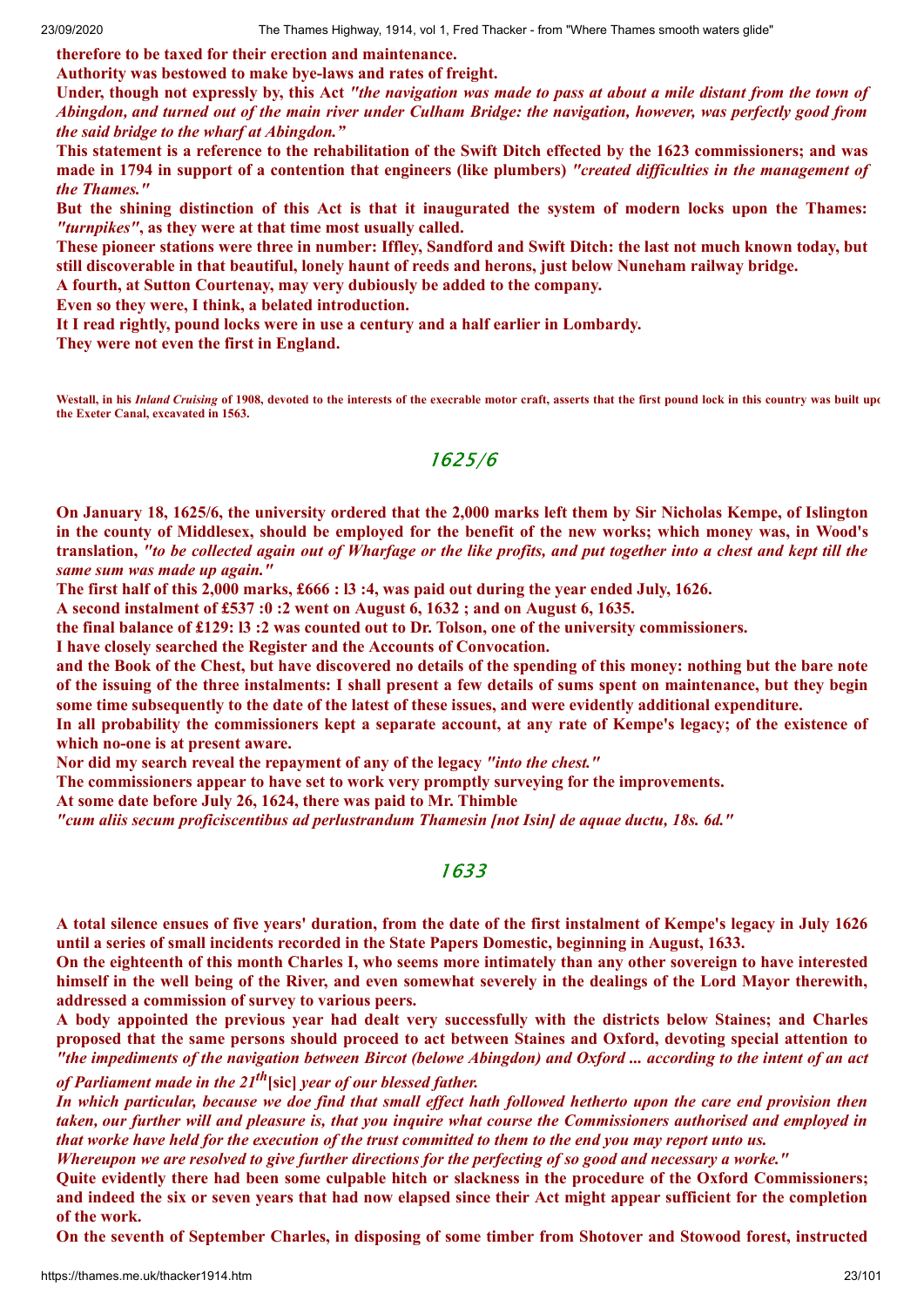that the verderers "were to furnish at reasonable prices for making navigable the river of Thames by means of Locks and Sluces to the place from Oxford downwards where barges and other boats of burden doe already passe so much *thereof as found necessary."*

Some intention seems to have existed of appointing an independent surveyor, as I find a letter dated the previous **day, September 6, from one Hugo Spiering to Mr. Secretary Dorchester, apologising for having missed an** appointment to meet him at Oxford "to take view of the River there and the same to make navigable."

One of his many excuses is that he had "taken charge of certain Sluces and a Sasse [an old word for a lock I have **never met elsewhere]** *through the which boats and vessels do passe in and out."*

**He dates from Thorn; and adds that** *"Oxforth is distant from this place about 200 miles."*

He hopes the secretary "will houlde me exscheused"; and promises "at towe weeks" notice to keep any further **appointment.**

**He had been introduced to Dorchester as a** *"gentelman of understanding in such like af airs."*

# 1633 cont

**On October 10 the mayor of Abingdon wrote Lord Dorchester that he had been engaged with the Oxford** Commissioners, and had heard that Charles had given special charge that the interests of Abingdon should not be **neglected;**

*"but that wee might receive the benifitt thereof by bringinge them by the waye to our said Towne."*

**For which** *"voluntarie care and love"* **they were much beholden to his Majesty.**

But "the passuage of the Barges is already clear unto Abingdon, and so hath bene for these 4 years past"; the town **therefore anticipated no further benefit from the works, and seemed indifferent what course the commissioners** took with the district above them, though Abingdon would always assist to the uttermost its "neighbour towne and *Universitie."*

They seem strangely content with the clear passage made up to the town wharf; and with the fact that the channel **reopened for upward traffic to Oxford passed along the distant Swift Ditch, avoiding Abingdon.**

A reminder to Lord Dorchester, dated November 4, 1631, of his continued existence and anxiety to be employed on **the works, is the last I hear of Spiering.**

#### 1632

**In the absence of official records, my earliest witness to the completion of two of these locks: Sandford and Iffley, is John Taylor's** *Thame Isis***, published 1632, eight years after the passing of the Act.**

**His comments upon them will be found below in my quotations from his book.**

### 1635

**Next M.F.Madan, in his Oxford Books, vol. II, quotes that**

"the Thames was made navigable up to Oxford itself" in 1635; "and the first barge reached the city on August 31, *1635."*

In the Convocation accounts for the year ended the fifth of this month there is evidence that this completion had **not been effected in time for a good deal of special traffic.**

The Schools were being built, and the new channel being still imperfect all the timber and other materials could be **brought upstream as far only as Burcot, and had to be carted thence into Oxford.**

**The locks were almost certainly built, but the dredging and clearing was probably still incomplete.**

**Thus I find:**

"For bringing the timber from Reding to Burcott and for bringing the dealeboardes & Tackle from London to Burcott *£34 : 8 : 0*

*For a Ginne to loade y" e timber at Burcott, etc. £6 : 18 : 9*

For carriage of the deales from Burcott, for the wharfage of timber and deales there, etc. £8:8:10

No similar reference to Burcot appears subsequently, so that after August 31, 1635, it may be assumed that the **new channel was in active use;**

# 1638

**though it was not until August 2, 1638, that Convocation could congratulate the commission upon having** *"brought their undertaking to a happy ending."* **The Authority now considered putting their works under responsible management; and establishing some revenue therefrom.**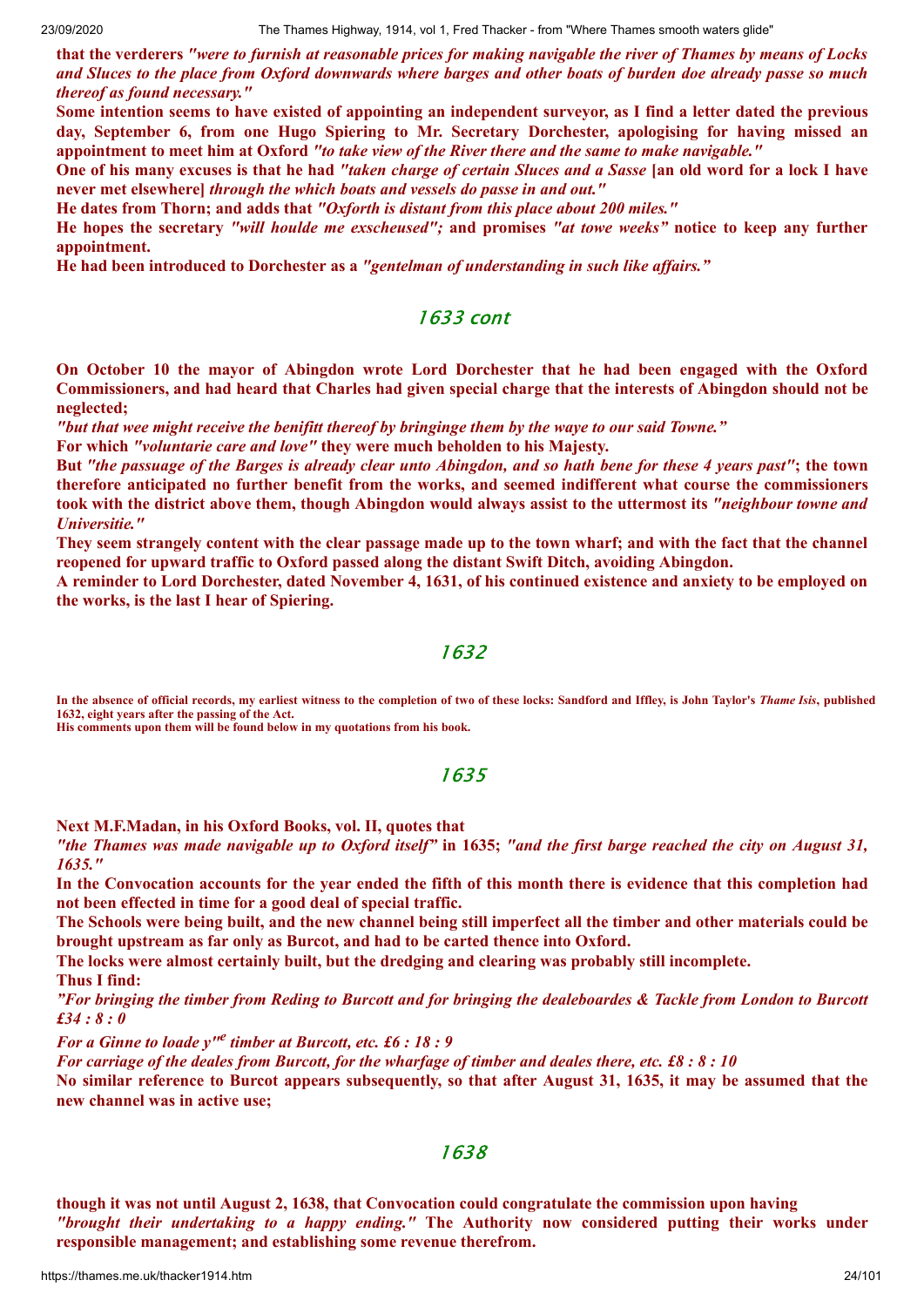**I find accordingly in the summer of 1638 the following order:**

Wee doe constitute and authorise Richard Farmer forthwith upon the date of these presents to enter upon and hold our Wharfe at Southbridge togeather with all those our Turnepecks erected upon the Thames at Yflie and Sandford and that other in Swiftditch and also to demand and receive for us at the Wharfe by Southbridge for the whole passage thence to Culham bridge downwards and at the Turnepeck in Swiftditch for the whole passage upwards such summe and rates of money of all persons whatsoever passing that waye with boat or barge as usually heretofore hath been *payd at the said wharf and Turnpecke;*

and also of such as shall take in or unlade their carriages at any other place then at the Wharfe at Southbridge or then from beneath the Turnpeck in Swiftditch and vet nevertheless shall make theire benefitt of passing through our *turnpecks or any one of them to take the like rates in proportion to their carriages.*

Provided always that the said Richard Harmer when he shall be thereunto by us required shall make a just accompt *and payment to us of all sums of money by him so received.*

And alsoe that the authoritie and power by these presents to him by us given shall utterlie cease and become voyde at what time wee or our successors shall require him to forbeare and desist from further executing the same.

*> Given under our hand l5° Junij 1638*

*Ric Baylie Vicecanc. Oxon.*

#### **Adjoining this order appear the following**

*"Condicions required by Mr. Farmer March 21 l637/8*

In primis that such as loade not att the Wharfe but at Leachlad doe pay at the 1st turnepike both for their passage and *also more as other in proportion pay for wharfage*

2 that suites arising from such as shall resist the orders sett clowne by the Commiss<sup>r</sup> be followed ex officio and not at *the charge of the wharfeman*

3 that all repairs above £5 be borne by Universitie and Towne but soe that if the Wharfeager bee found negligent in *informing the Commiss: of the decays that hee submit to their censure and obey it*

4 that all things be set in full repaire before hee enter upon the wharfage: or in convenient time after

5 that wee provide a crane in present out of his wage and hee bound to leave us when he leaveth the Wharfage another *crane equall to this newlie made*

*6 that a turnpike be made neere Culham bridg*

*7 that the Wharfe be pitched and he bound for to leave it soe*

 $8$  The rent to be £50 per ann $^{\hat{u}}$  by eeven portions at Mich and Ladie day beginning at the Ladie day 1638 *Mdm. The Cill at Newnam must be removed ... Wharf inger."*

Not all Farmer's conditions were embodied in the order; and the latter was itself reshaped before being finally **agreed upon.**

Its first effect would seem to be from several obvious indications, the appointment of Farmer merely as a servant, **or agent.**

He was to account for his takings, his "wage" is referred to, and he was to be subject to dismissal without notice. **He succeeded in obtaining more responsible terms.**

**I find the final lease granted to him on the sixteenth of July, 1638.**

It includes the wharf at St. Aldate's, "lately erected", wherein one Christopher Stringer had recently dwelt; the wharfage thereat, and at the locks and weirs between Oxford and the "weare at Sutton", viz., Iffley, Sandford and Swift Ditch locks, and "the weare erected or to bee erected at or neare unto Culneham Bridge"; all subject to the **orders presented below.**

**The annual tent was to be £60.**

**If any station needed repair of more than £5, the commissioners were to pay it.**

Farmer was to erect a crane on the wharf before Michaelmas 1639 at his own cost; also before the same date to "build or repair" a sufficient lock or weir and winch in some convenient spot in Swift Ditch in Culham, and to furnish it with tackle to pen up the water there and to winch up passing vessels; also to repair generally.

**The orders alluded to above, dated two days earlier, are to the following condensed effect:**

1 A register to he kept at St. Aldate's wharf of all downward and another at Sutton of all upward vessels.

2 On account of the many former misdemeanours of the bargemen, for prevention thereof and for other causes a *record was to he kept in these registers of the bargeowners' names.*

5 Mr. Debois, his farmers and tenants, and the lords, farmers and owners of Sutton mills, whiles they shall repaire and mainteyne the passage and turnepickes there." to receive to their own use the fees and profits for the passage of vessels through that lock, "in regard that he hath at his Charges hetherunto repayred the same see that there bee not

<sup>&</sup>quot;what number of servants doe therein worke, what day and as neare as Cann bee the howre oi the day or knight when *they passe and the quantitie and kinds of their f raight."*

<sup>3</sup> Bargeowners to make good all injuries and trespasses; but if the owner responsible be not discoverable, all barges *passing within six hours before and six hours after the damage to contribute towards reparation....*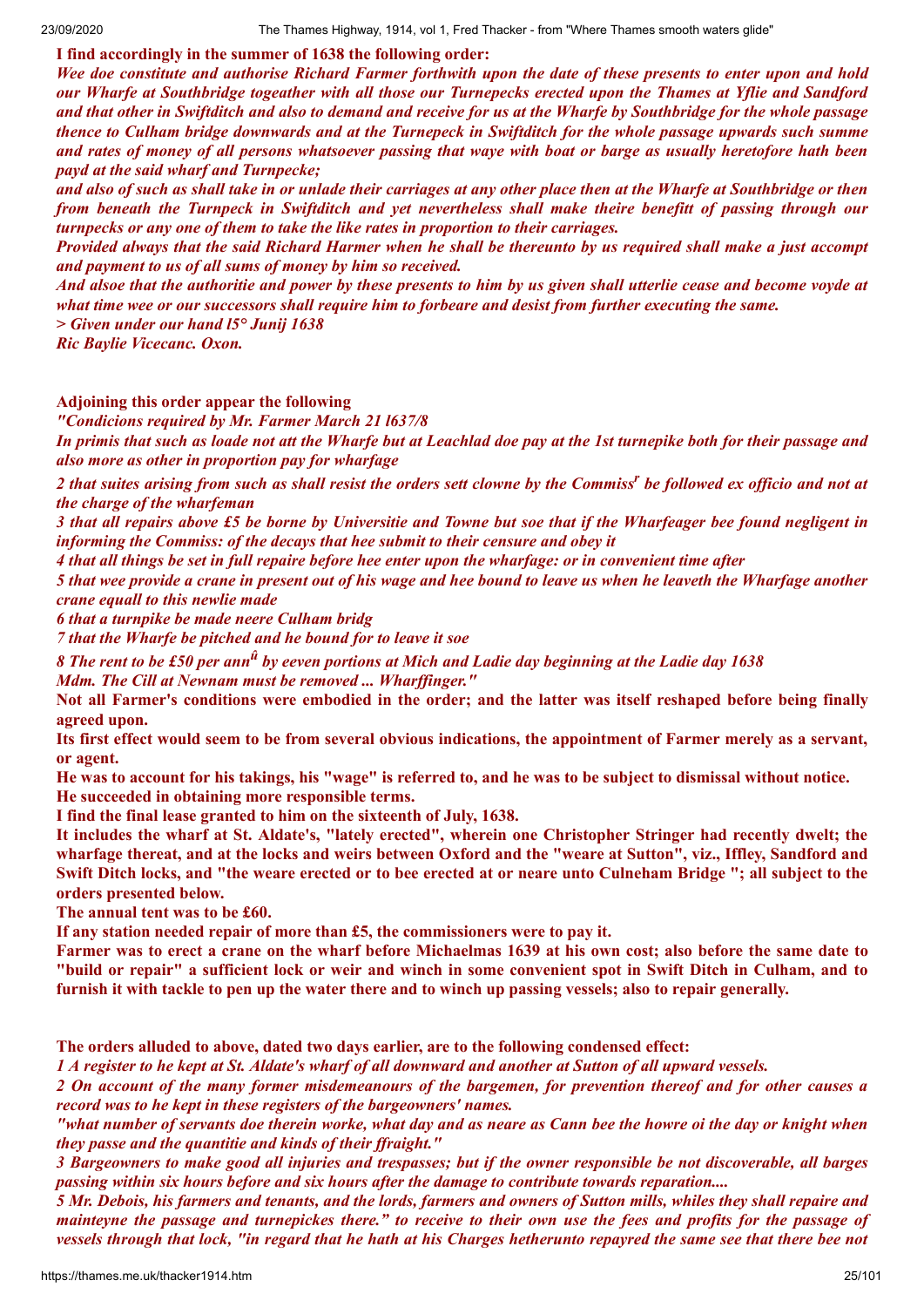taken there for passage upward or downeward of or for any flatt Bootham boate above the some of six pence or for a *barge above the some of twoe shillings for any one passage."*

6 At every other turnpike, for each passage up or down, for every "fflatt bootham" boat 4d., and for a barge 20d.; and *at every "weare or Locke" 4d. and for a barge 6d.*

*7 For wharfage and carriage of every "Loade or Tunne" of merchandise, 2d.*

8 The registrar at Sutton to collect the wharfage, carriage and passage of all upward vessels; and the St. Aldate's *registrar of all downward.*

9 The Sutton registrar to render a signed "Cockett or ticket" for a fee of one penny, which ticket to be a sufficient pass *at all the upward stations.*

The Oxford official to do the like, his ticket to pass at all locks "except at Sutton Milles as aforesaid."...

11 Anyone attempting to pass without such warrant to be stopped by the lockkeeper, who may take "for his care fidelity *and paines such further recompence as shall be reasonable."*

12 If any keepers at stations where no dues were payable chose to keep a private record, by means of which frauds *might come to be detected, they to receive 2s. 6d.for each discovery due to their help.*

I have shewn that on John Taylor's contemporary evidence Iffley and Sandford locks were already in being in **1632.**

It will now be observed that Swift Ditch and Sutton locks are spoken of as in existence in 1638.

From the latitude given to Farmer to "build or repair" a "sufficient lock or weare" (synonymous in this case, I think) at some convenient site in the Swift Ditch, it may be presumed that there had, perhaps immemorially, been a weir about halfway along this channel, that it had fallen into decay and that the lessee had the option of **repairing or of entirely rebuilding it.**

It is not quite obvious why this weir was required, in addition to the pound lock at the head of the Ditch and, **probably, the mainstream lasher.**

Clause 5 is particularly interesting in the light or half light, it throws upon the pound lock underneath Sutton mill. The miller had evidently been in the habit of repairing it: an act of ownership; and it was moreover apparently **coeval with the three tumpikes indubitably built by the 1623 commission.**

The utmost authority over it the latter seem prepared assert is to regulate its tolls, while renouncing all claim to **them both on their own and their lessee's parts.**

**I present below other history of this curious station under Sutton mills.**

One isolated statement will be found there that it was originally built chiefly at the commissioners, expense; but it **is never enumerated amongst their works or property.**

**Most probably it was a private speculation of the miller's.**

**It will be noticed how small its original charges were, compared with subsequent extortions.**

If it be just to judge from their sole survivor in the Swift Ditch, which has not, so far as I can discover, been touched for at least one hundred and twenty years, these original locks were of solid and beautifully joined **masonry, far more substantial than their first successors: often mere timber skeletons.**

A note of 1783 says "they are too contracted to pass a barge more than 75 feet including its rudder; therefore are an *impediment to the increasing size of the barges."*

#### 1639

**In the archives occurs a power of attorney dated 1639, under which the commissioners resumed possession of Sandford lock from Edmund Powell jr., who father had been in charge and had just died.**

**The following is the promised series of payments in connection with the various works, extracted from the Convocation accounts.**

**Most of them cannot be dated more exactly than the financial year in which they occur.**

**As I have said, Sir Nicholas Kempe's legacy had doubtless already been entirely spent, and these were later subsidies which would have to appear in th general accounts.**

**A note attached to one of them:** *"the University part"***, should I think be understood of the whole; doubtless the City paid its share separately.**

1637 - To Dr. Pinke for making the River navigable  $\begin{array}{cc} 1637 - 70 \end{array}$ 

1633- For Charges in renewing the Commission of waterworks

£ 2 : 14 : 0

1639- Dr.Pinke for expences in y° business of opening y° River 40.

£ 3 : 10 : 0

8

9.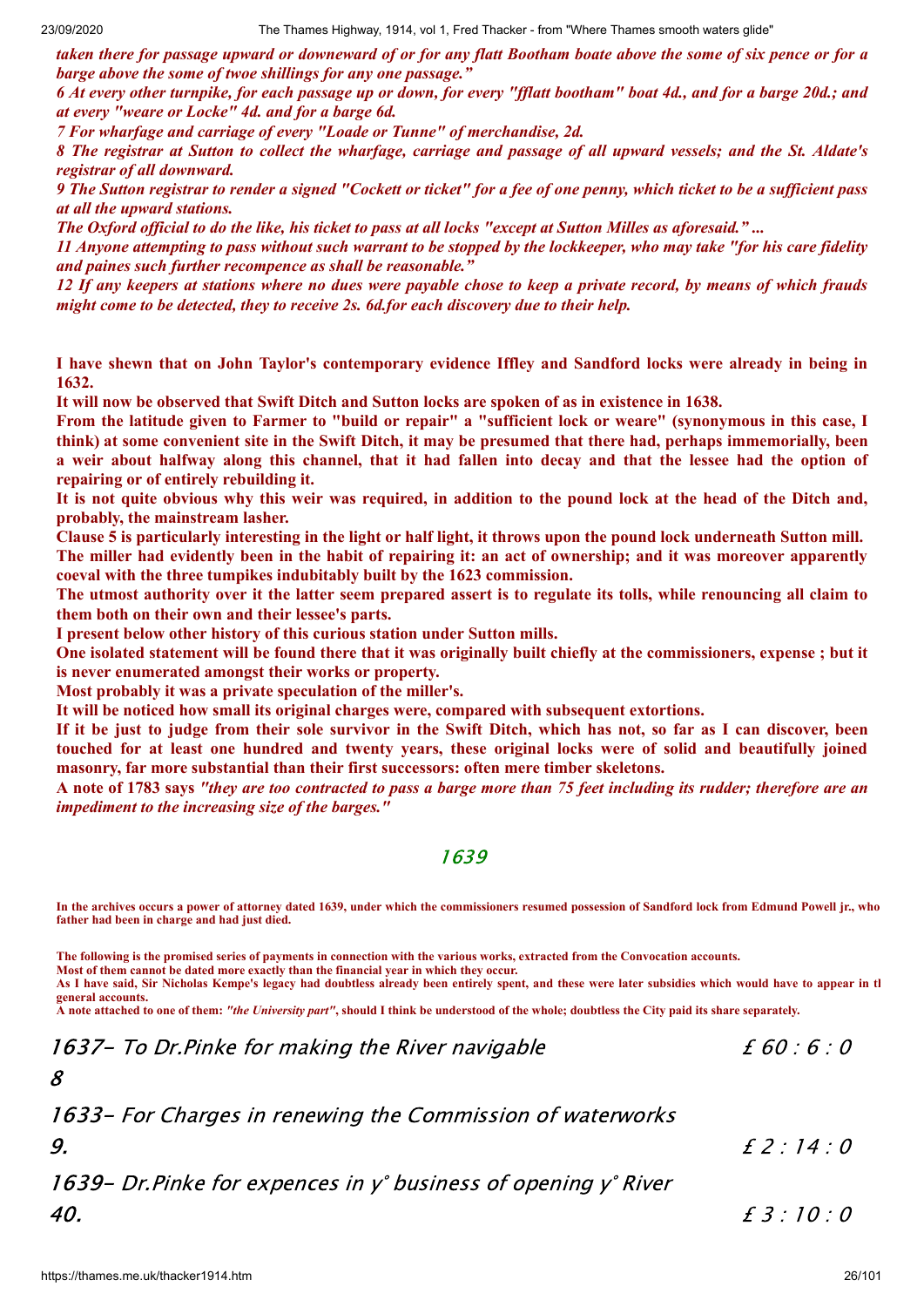23/09/2020 The Thames Highway, 1914, vol 1, Fred Thacker - from "Where Thames smooth waters glide"

|              | Mr Harmer by his bills                                                                                       | $f9$ : 17 : 7  |
|--------------|--------------------------------------------------------------------------------------------------------------|----------------|
|              | 1640 - For renewing y° Commission                                                                            |                |
| $\mathcal I$ |                                                                                                              | E2:0:8         |
|              | 1643 - To Robert Panting Wharfinger towards y° mending of the                                                |                |
| 4.           | Turnpikes by the Lords C&rcircs order                                                                        | f10:0:0        |
| July         | Laid forth at Abingdon                                                                                       |                |
| 14,          | for a dinner for $y^{\circ}$ Crs for $y^e$ Waterworks 25s. 8d                                                |                |
|              | 1647 and a boatman 3s.4d.                                                                                    |                |
|              | <i>White a carpenter 2s.6d.</i>                                                                              | $f$ 1:11:6     |
|              | 1647 Delivered to Mr. Ball at severall times for repair of Sanford mill                                      |                |
|              | turnpike                                                                                                     | £ 155:0:0      |
|              | [1647] To Mr. Ball in discharge of his account for repair of Sandford                                        |                |
|              | and Swift Ditch                                                                                              | £ 11 : 15 : 11 |
|              | Purchases of timber                                                                                          | f 6: 7: 8      |
|              | To George Bury of Culham in full for a cut formerly made in                                                  |                |
|              | his Meadows by Swift Ditch and for a bank upon which a                                                       |                |
|              | house is now built (the University part)                                                                     | £ 15:0:0       |
|              | To the River Commissioners at several times for repair of the                                                |                |
|              | turnpike at Swift Ditch, and for the building of the house                                                   |                |
|              | there                                                                                                        | £105:0:0       |
|              | 1648 – Adams and Ranclyn Smiths for work about the Turnpike                                                  |                |
| 50           |                                                                                                              | £ 20 : 0 : 0   |
|              | Another payment for the same                                                                                 | £ 10 : 0 : 0   |
|              | Sir George Stonehouse for timber used about the Turnpike                                                     | $E$ 7 : 0:0    |
|              | 1652 – Towards the house at Swift Ditch                                                                      |                |
| 3            |                                                                                                              | £ 10 : 0:0     |
|              | Up till 1666 no further payment appears in the Convocation accounts; although elsewhere I discover one item: |                |
| "Aug.9,      | To Mr John Houghton towards y° maintaining of $v^e$                                                          |                |

|         | "Aug.9, To Mr John Houghton towards y° maintaining of $y^e$ |
|---------|-------------------------------------------------------------|
| 1161    | Waterworks for making $y^e$ Thames navigable                |
| tο      |                                                             |
| Sep.18, |                                                             |
| 1662.   |                                                             |

£ 20 : 0 : 0

### 1652

https://thames.me.uk/thacker1914.htm In "the Yeare of our Lord according to the Computacon now used in England, one Thousand Six Hundred ffifty & Two," I find an indenture made between the commissioners and George Bury lord of the manor of Culham. It was agreed between the parties that a two-roomed cottage (alluded to in the above payments) should shortly be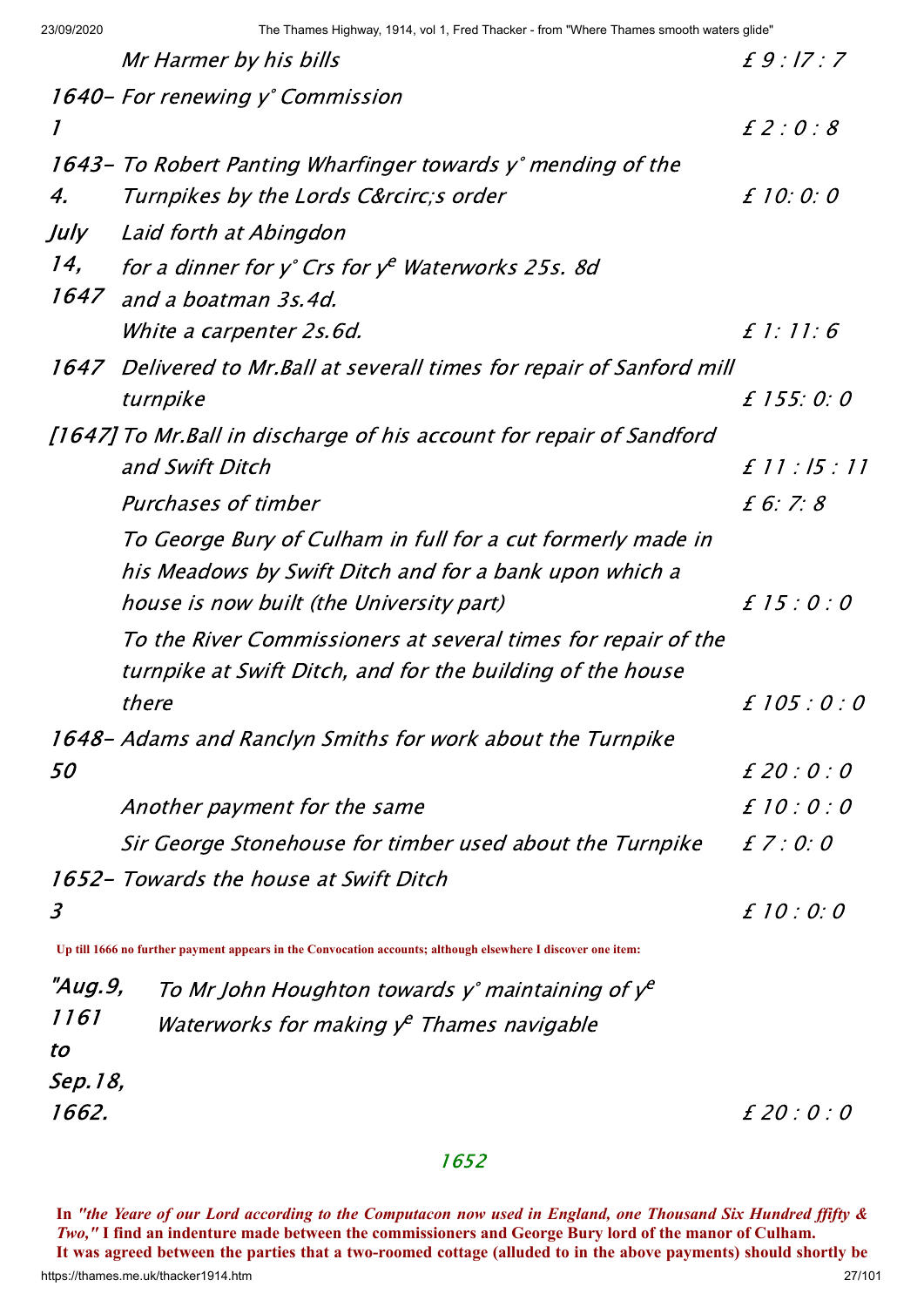built "upon the Wall of the Southside of the Turnepike at Swift Ditch" for the accommodation of the lockkeeper, who **was to be a single man, and to lose his job if he married.**

He was not to make use of the house to sell "Ale or Beer or any kind of victual" to bargemen or others.

He might not open the gates for flashes, but only for the passage of barges; in order that the banks of the channel **might not be undermined.**

And in going to and from his cottage he might use no path but the one called Boatman's Way, or such other ways **as had anciently led past the site of the house.**

In July of the same year some further bye-laws were made by the commissioners, to remedy the increasing **complaints made by the traffic between Oxford and London of oppressions and exactions by the millers of Sandford, Abingdon and Sutton.**

#### **Here are the more interesting:**

1. Concerning Sandford, whenever the water is under grinding head at the lock belonging to Sandford mill, the miller shall receive for every two hours' flash 10s, and no more; and when above grinding head 6s, 8d.

2. If a boatman draw a waste gate in order to pass Sandford, the miller not to demand more than 1s. for a single boat, *ls. 6d. for two boats, 2s. for three, and 6d. for each additional boat.*

3. If millers, when their mills are grinding and they have sufficient grist to continue, shall upon the approach of an upstream boat shut down their mills on purpose to lay such boat aground and force her to buy water to bring her up to *the turnpike, upon proof the party so of ending shall forfeit 10s. for each of ence. ...*

5. Whenever the water at the lasher by Swift Ditch is under grinding head the Abingdon miller to receive 13s. 4d. and *no more for two hours' flash; when above grinding head 6s. 8d.*

6. Whenever upward boats from Culham cannot reach the stop below the Swift Ditch turnpike without drawing that *turnpike, they shall pay to the Abingdon miller as to Sandford in clause 2.*

7. Concerning Sutton: Whenever the water is under grinding head at "Sutton-Howse Lock," the miller may receive *20s. and no more for two hours' flash; when at or above, 13s. 4d. ...*

9. Obstructions to bargemen towing by strength of men, horses, winches, engines or other convenient means between Burcot and Oxford, they doing no other harm than peaceably passing along the banks, to be punished with a fine of *6s. 8d. for each of ence.*

### 1677

**Dr. Plot has an allusion to these works in his** *Oxfordshire* **published in 1677.**

"The Locks & Turn-pikes made upon the River Isis, the 21 of King James, when it was made navigable from Oxford *to Bercot to keep up the water & give the vessels an easie descent.*

For the first whereof, a [flash] lock will suffice, which is made up only of bars of wood called Rimers, which must be all pulled up at [the barge's] arrival before the boat may pass either down or upwards; which with the stream, is not without violent precipitation; & against it, at many places, not without the help of a Capstain at Land; & sometimes *neither of them without imminent Danger."*

He then proceeds to describe, and to name, the three new upper pound locks; and adds the comment about the **reopening of the Swift Ditch.**

**which, with his other remarks, will be found under this head below.**

Owing, doubtless, to the quite intelligible selfishness of the millers, the doctor was compelled, nearly half a century **after these first locks had been built, to add also that, in spite of improved possibilities:**

"the River Thames is not made so perfectly navigable to Oxford, but that in dry times, barges do somtimes lie aground *three weeks, or a month, or more, as we have had experience this last summer."*

He suggests locks, or dams, in the Cherwell, Kennet, and Loddon, to afford flashes when necessary to replenish the **Thames.**

#### 1685

**Anthony à Wood comments adversely upon the district on March 23, 1685:**

*"Some little raigne fell; none from 7 March to this time - a dry Feb. and March.*

*Waters low & the boatmen can not ["scarce" scored through] goe from Oxon to London but take boats at Bircot ...*

*A drie winter; waters very low; not portable."*

### 1695

**Ten years later, in 1695, I find a petition in which Sir John Somers is besought**

"to put in execution an Act made in the  $21^{th}$  yeare of the late King James the first for makeing the River of Thames

https://thames.me.uk/thacker1914.htm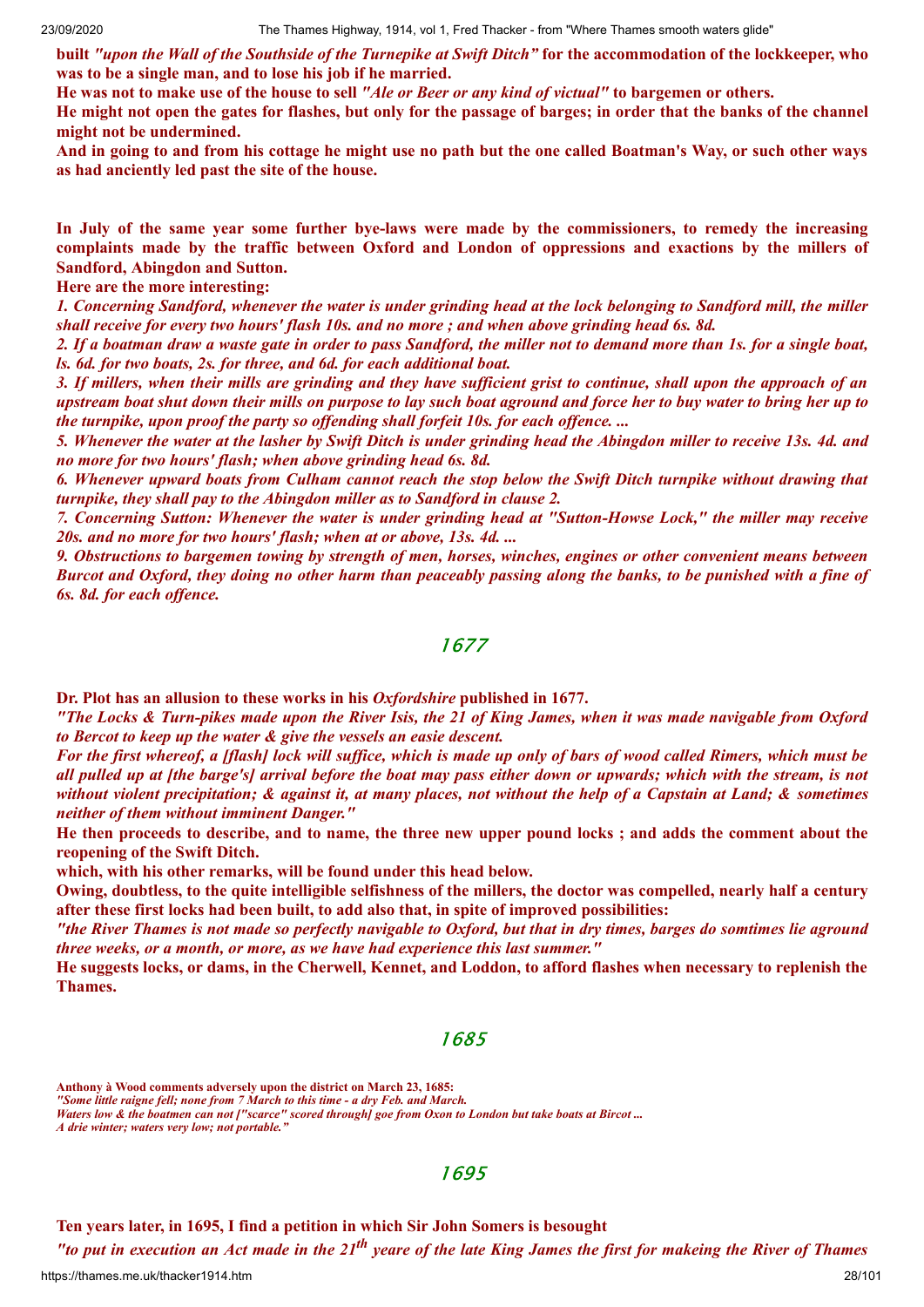23/09/2020 The Thames Highway, 1914, vol 1, Fred Thacker - from "Where Thames smooth waters glide"

*Navigable for Barges Boats and Lighters from the village of Borcott unto the Citty of Oxon.* And alsoo One other Act made in the last Session of the present Parliament [discussed below] to prevent exactions of the Occupiers of Locks and Weares and for ascertaining the rates of Watercarriage there being none in force." **Similar remonstrances occur in 1722, 1723, and at irregular intervals down to 1838.**

With reference to the first clause of the petition quoted, is it allowable to suppose that the Oxford Authority had, in three quarters of a century, found the millers and landowners too much for them; and had, by 1695, subsided **into mere toll collectors and remained no longer reformers ?**

### 1712

Whether or no: at a meeting of the commission on May 12, 1712, it was ordered in effect, and with reference solely **to Sutton lock:**

1. That every barge passing down from Oxford or Abingdon (except such as come from above Oxford) shall at every *passage pay at Sutton lock 27s. 6d. to include all necessary assistance.*

*(The huge increase upon the 1638 rate, ahd the reason, or excuse, for it will be noticed.)*

2. Provided that if any boat in its return upwards shall make use of the " s d " lock (probably Swift Ditch is meant) between the said lock and Sandford, it shall pay 2s. 6d. over and above the sum previously mentioned.

3. If any boat returning to Abingdon, Oxford or Lechiade shall make use of the said lock "for an UpStream water" to *get into Sutton Pool, it shall pay to the lockowner as follows:*

If the upstream water be wanted at Wallingford Bridge, 10s.; if at Day's lock, 6s.; Clifton ferry, 4s. 6d.; "Wittenham *Maddy or Down Mead", 3s. 6d.; Culham wharf, 2s.*

**(An "up-stream water" I conceive to mean a flash from above.)**

*4. Barges from above Oxford to pay 22s. 6d. for passage and assistance.*

### 1739

The following seems to be a case presented, about 1739, for counsel's opinion upon the point that, in consequence of the Act 3 Geo. II not perpetuating the powers and rights of the commission, bargemen were defying its **jurisdiction.**

**The case runs:**

"Nothing has been done by the commissioners made by this Act of 3 Geo. II relating to the Locks or Turnpikes *between Bercot & Oxford, Nor any other Locks or Turnpikes, for live or six years last past.*

- this Act being thought ineffectual for the ends designed by it, and it continues only in force for one year longer.

"On the 8th Sept 1737 The Commisioners appointed by the 21 of James I made an order which was signed and sealed by every one of them, and also by the vice-chancellor of the university and mayor of the City of Oxford.

"In contempt of which Order several Boatmen have at several times broken through the Turnpikes belonging to the *said commissioners before two credible witnesses.*

*" Q. Which is the proper method of prosecuting these of enders ?"*

**The opinion given, if any, does not appear.**

There is no doubt that the Act referred to, while generally continuing the Act of 1695, expressly excepts the proviso **in the latter upholding the commission.**

How such a "salvo" (to use the contemporary term) could be suppressed, with such powerful interests to support **it, I do not understand.**

**Possibly it was intended that the two Authorities should exercise concurrent jurisdiction between Oxford and Burcot.**

**The traffic quickly discovered and exploited the ambiguity.**

# 1767-83

From the Commissioners' Cash Book, "Began in May 1767", I gather that at this date a man named Tomkins held **one of the locks, probably Swift Ditch, at an annual rental of £42.**

**The same amount, but for two years, was paid by Danby, probably for Iffley; £42**

**for one year by Mrs. Hill, probably for Sandford;**

**and the same rental by one Edward Mayow, perhaps for the Oxford wharf.**

**£30 was paid by Wyatt for three years' rent.**

**The premises paid for are not expressed in any case.**

**In 1775 one Hatt was prosecuted for damaging Iffley turnpike.**

Sandford and Iffley profits for the year ended June 30, 1775, amounted together to £43, and to £48 two years later. **Several small payments occur for "getting the stones out of the turnpikes".**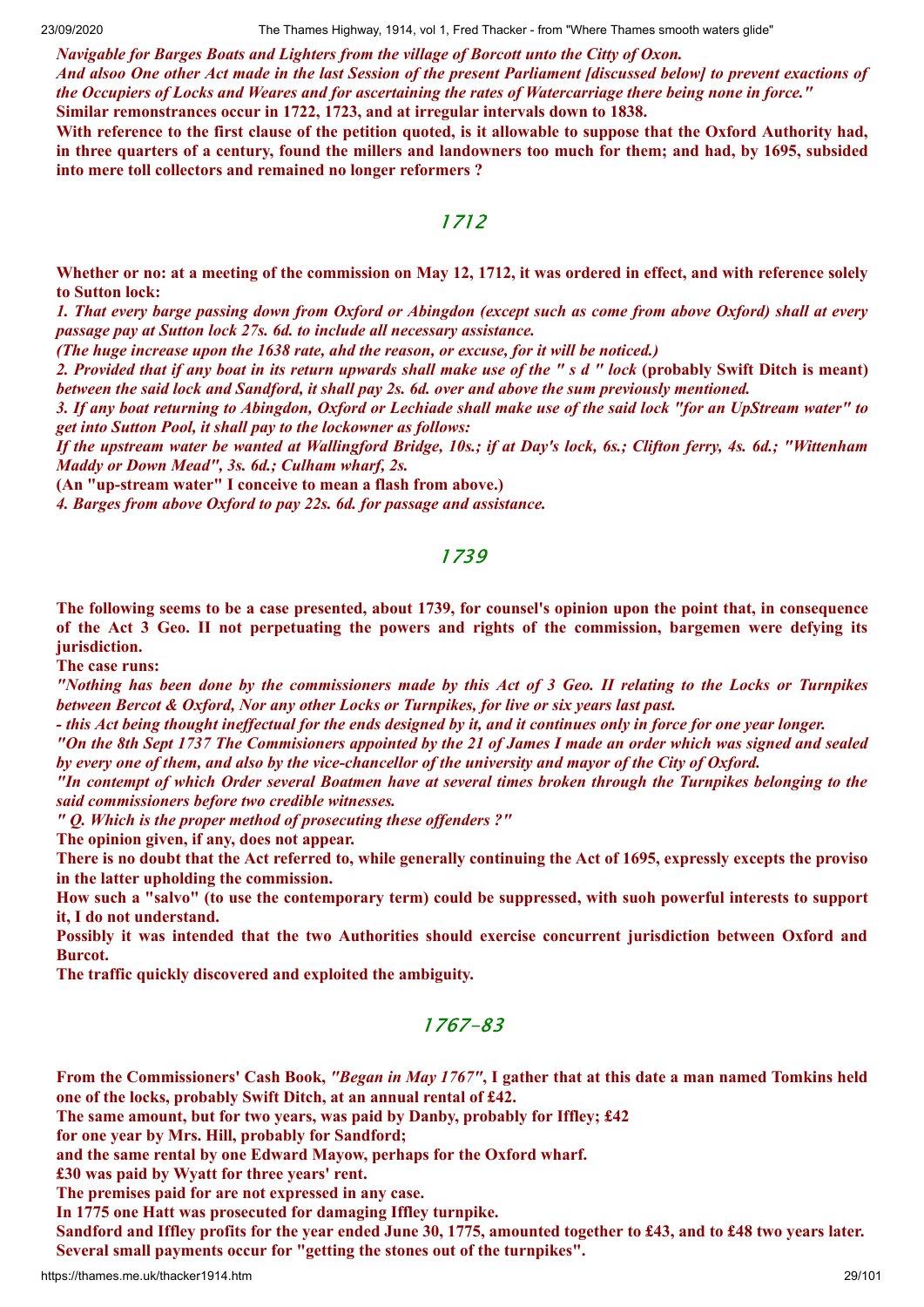23/09/2020 The Thames Highway, 1914, vol 1, Fred Thacker - from "Where Thames smooth waters glide"

**In 1780 there is a reference to repairs to "the Dwelling House" at Swift Ditch turnpike.**

**This year one Beckley appears as the tenant at Sandford.**

**In 1783-4 Swift Ditch weir, "the old lock", was extensively repaired:**

in July, 1783, the commissioners had surveyed it at a cost of £4, 11,  $3\frac{1}{2}$  surely a large sum; perhaps it included a **dinner at Abingdon; the cost of the actual work amounted to £157.**

### 1784

In September 1784 occurs an item of 10s. 6d. for "Horsehire & Expences Attending Meeting at Abingdon 7th Nov<sup>r</sup> last, of Promoters of a Canal from Lechlad *to Abingdon & acquaintg. them that if no Provision was made to the Univ<sup>y</sup> & City as a Compensation for Loss of Trade the Univ<sup>y</sup> & City wou'd oppose th Canal."*

#### 1785

**In 1785 a man named Collins pays £46 for a year's rent of the "old Lock at Culham"; and in 1789 a rope for the same station cost £1. 17. 6.**

### 1785

**This year an omen of the end of the Authority's jurisdiction appears in an item of horsehire and expenses, 10s. 6d., for attending the Commissioners of th Thames Navigation (the 1770 Authority)**

*"to receive the purchase Money for the sale of Iffley and Sandford turnpikes Locks and house adjoining, when the said commissioners were not prepared to 'pa the Purchase Money'; which indeed, £600 in amount, expressly for the aforesaid premises and "Culham" (Swift Ditch) turnpike, was not paid till April 26, 1790.*

### 1785

Meanwhile, on May 23, 1780, some further orders had been issued, contained in a Ledger Book beginning in 1754. All the earlier contents of this volume consist of leases to successive tenants of the St. Aldate's wharf.

**The more interesting of the orders are as follow.**

A fine of 6s. 8d. was set upon the obstruction of boatmen in their "just Liberty of Towing upon the banks of the **River".**

The wharf or loading charge at St. Aldate's was fixed at 6d. per ton except for coals and timber; and barges loading at any other wharf in Oxford were to pay the like charge to the commissioners' wharf: an effective piece of **protection!**

No vessels loading at any alien wharf in Oxford might pass Iffley lock without paying 40s, to the tenant thereof for each passage; and if loading between Iffley and Sandford they were to pay a like sum at the latter station.

Several minute books of this commission are preserved; but the earliest begins in 1783, only seven years before all **the works except the wharf were sold.**

The only item I gleaned from them is that in June, 1784, the letting of the tolls at Swift Ditch turnpike and "old **lock" was ordered to be advertised.**

### 1787

**The negotiations for the sale of the works to the 1770 Commission opened in 1787.**

In 1789 it was stated that the tolls at Iffley, Sandford, Swift Ditch and Nuneham (which last is vaguely included, though it is uncertain that it was a work of this commission, and was in any case only a flash lock) produced in **tolls about £77. 10s. annually, subject to a maintenance charge of about one-third that sum.**

The Oxford Authority offered to sell for £1,500, but as has already appeared was ultimately satisfied with £600. In 1843 the University and City of Oxford obtained statutory authority to dispose of the wharf to make room for **local improvements.**

### CHAPTER 5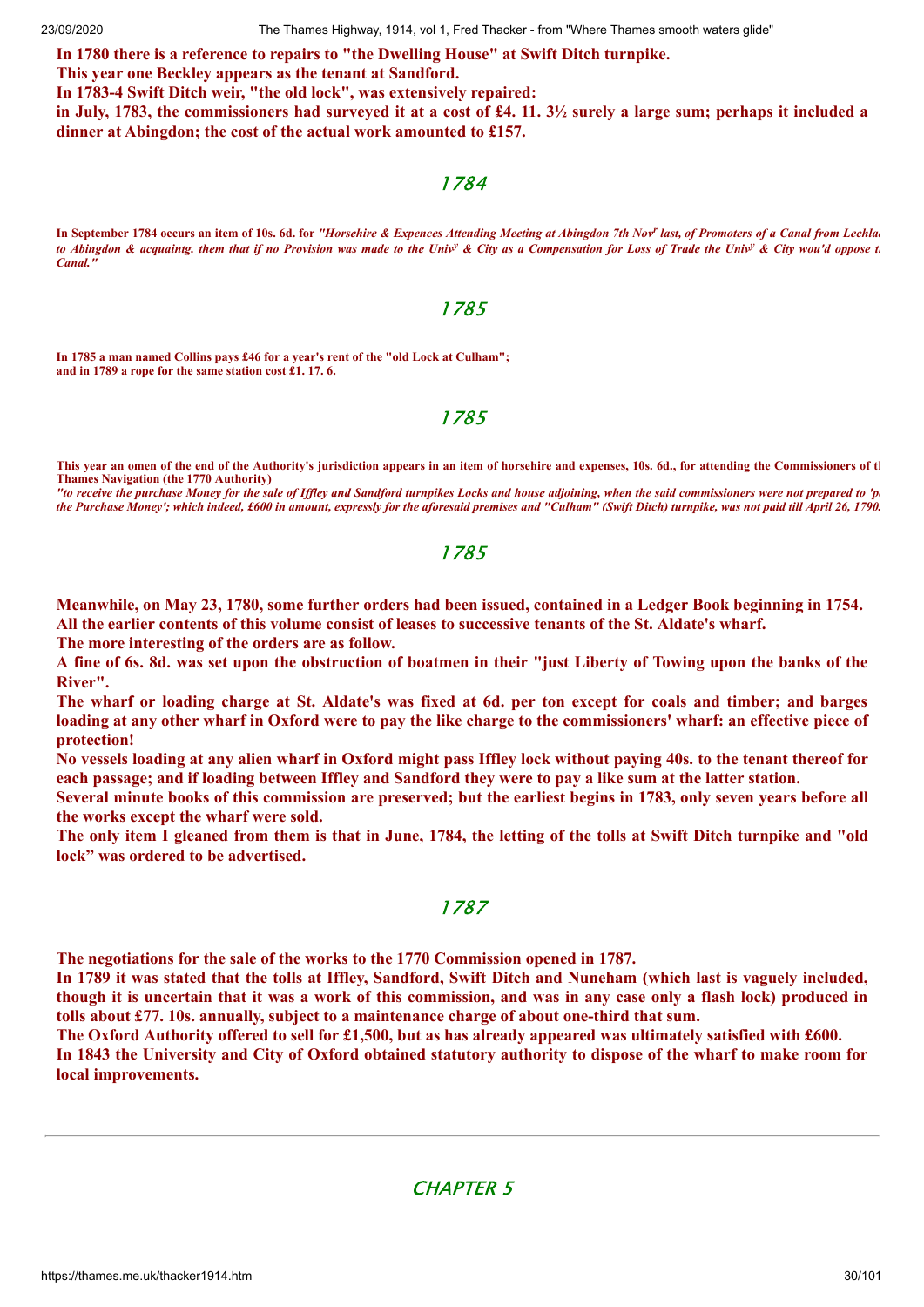It will be fully evident what an immense economy of water and of time might be anticipated from the modern locks **that had now begun to he built upon the River.**

Under the old system barges on arrival at the weirs had often to wait as much as several days before the grudging **miller would draw his paddles.**

Then it would take some considerable time, perhaps an hour or more, to remove the tackle and reduce the upper **water level to something near the lower.**

Lastly, at the expense of much drudgery, at more or less risk of life and property against a headlong and plunging **current, the vessel would be hauled up through the opening.**

The waste of water was enormous: a fall of several inches, or even of two or three feet, along perhaps three or four **miles of River, being sometimes requisite.**

**Now, under the new system, whenever the millers were reasonable, a great economy would appear.**

The contents of each modern lock lower the upper level an inappreciable inch or two for a very little distance, and **the time occupied need not be more than a quarter of an hour for a single barge.**

Another frequent inconvenience in the old system was that after two or three vessels had passed the water might have fallen to such shallowness on the groundsill of the weir that nothing further could pass, and waiting barges **would be compelled to delay many hours, or even days, before the River could recover itself.**

**Nowadays a whole string can be pounded through without seriously affecting the floating depth above.**

### 1630

Charles I, who, as I have said, strongly interested himself in his earlier and happier days in the welfare of the River, ordered on August 6, 1630, that when the Lord Mayor went his next survey he should advise his Majesty, so **that some of the Council might accompany the party, "on account of past neglect".**

**The Lord Mayor, Sir James Cambell, overlooked the command, and wrote on September 9 apologising to Secretary Dorchester, and mentioning that there was "a double going yearly", naming an approachinginspection. On November 25 the Lord Mayor again wrote:**

"For removal of stakes in the Thames, the waterbailiff had been continually abroad, to the great danger of his life, among that rude sort of people, and had taken up all their stops, and drawn up stakes that by the report of *neighbouring inhabitants had stood beyond any of their remembrances.*

Only some few short stakes are yet remaining at Isleworth, which are hidden under water and cannot be removed until *the tides grow lower."*

**The Remembrancia adds that** *"the petermen, who destroyed the fry, had promised to forbear their unlawful assemblies and operations".*

(A note of September, 1584, in this volume defines a peternet as a net two inches wide in the mesh.

*Allusions to peterboats are very frequent.*

Mr.C.J.Cornish, in his Naturalist, speaks of the "last of the Peterboat men" being about Putney or Chiswick in 1902.)

### 1632, John Taylor, the Water Poet. See [THAME](https://thames.me.uk/taylor1632.htm) ISIS by John Taylor

**Half a century after Bishop, John Taylor the Water Poet, the Cobbett and the Taunt of his age and of the Thames, affords the earliest personal description the River subsequent to the building of the Oxford Burcot locks. His little book** *Thame Isis* **was published in 1632; and is a long tirade, like Bishop's in verse, against the obstructions on the River.**

> And for the good to England it hath done. Shall it to spoyle and mine he let runne? Shall private persons for their gainfull use. Ingrosse the water and the land abuse?

**Conditions are satisfactory, he declares, below Staines:**

Nor is the river wanting much repaire. Within the bounds of Londons honourd Maior. which limits all are cleare from stakes and piles, Beyond Stanes bridge (thats more than forty miles).

**But he complains that there are many wrongs between London Stone and Oxford, which he proceeds to publish:**

Not doubting but good mindes their powers will lend, T'endevour these abuses to amend.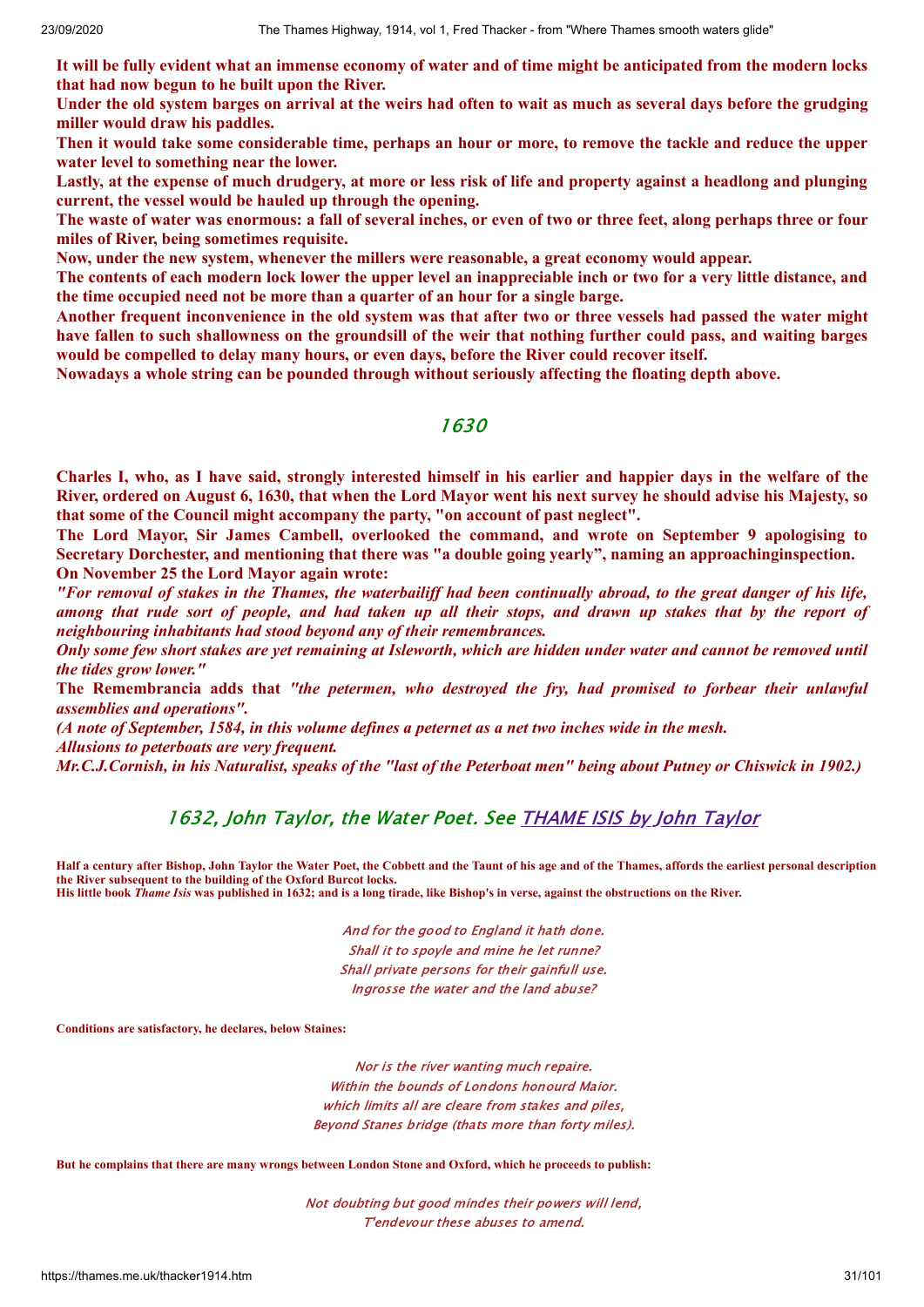**The following substantial excerpts will, like Bishop's list, prove more interesting assembled than scattered piecemeal over my own List. At Iffey, he begins:**

#### a new turne pike doth stand amisse

**and another at "Stanford". His mention of these two pound locks fixes 1632 as the earliest year to which, without further evidence, I can attribute them. Below Sandford, where now the high bare bank lines the right shore, heaped up, perhaps illegally, after Taylor's age to preserve the meadows from flood, h found**

#### Weeds, shelves, and shoales all waterlesse and flat.

**At Nuneham he complains of a fishing weir and a gravel hill that caused a shoal. At Abingdon the shallows were worse, so**

#### That Swift ditch seemes to be the better course.

**It is noticeable that he does not allude to a pound lock in this channel; it may not yet have been in existence, or perhaps he battled along the shoals throug Abingdon weir and bridge.**

**He seems however, to imply that the Ditch had already been recut and scoured. At Sutton Courtenay**

#### there are left Piles that almost our Barges bottome cleft; These Sutton locks are great impediments,

The waters fall with such great violence.

**It may be a fair inference from the last couplet that the pound lock beneath the mill had not yet been built, and that Taylor shot one of the several weirs her three of which are still in existence falling into the beautiful pool. The "Weare of Carpenter's" he thought "sans fault".**

**Where was it? It was perhaps identical with No. 29, 30 or 31 of Bishop's later list.**

**There was more trouble at Clifton, where he found**

#### rocks, and sands, and flats, which made us wade, and wet like drowned rats.

**He mentions neither Day's nor Benson, which were certainly in being. At Wallingford piles were "plac'd unmeet": possibly against the bridge, or possibly connected with Ralph Pollington's mill. Another curious omission is Moulsford; though I have no proof that it was as early as Taylor's period, except, doubtfully, Bishop's No. 22. "Cleave", Goring and Hart's follow without comment.**

> And next to Whitchurch locke which must be mended, Because the waters turne so swift and various And gainst our wils to dangerous courses cary us:

**a rhyme Robert Browning may have envied. Passing another, unnamed weir, which must have been near Hardwick, he declares it**

Should be well lib'd, or else removed quite.

**What is "lib'd"? There has always been a local family of the name of Lybbe: certainly a Lybbe at Hardwick in 1722; and a Lybbe Powys in 1868. Is it some obscure pun of Taylor's? He then comes to Mapledurham:**

Where stands three faulty and untoward Weares.

**Near Caversham bridge was**

One Welbeck's Weare, fit to be mov'd I wis:

**identical perhaps with No. 15 of Bishop's second list. Below Caversham he found the River "very foule". Near Sonning was "Breaches Weare", now utterly gone. "Sunning locke" had its "groundsill too high"; perhaps other craft had just preceded him and run the water low. Then**

> Haules Weare doth almost cross the river all, Making the passage straight and very small.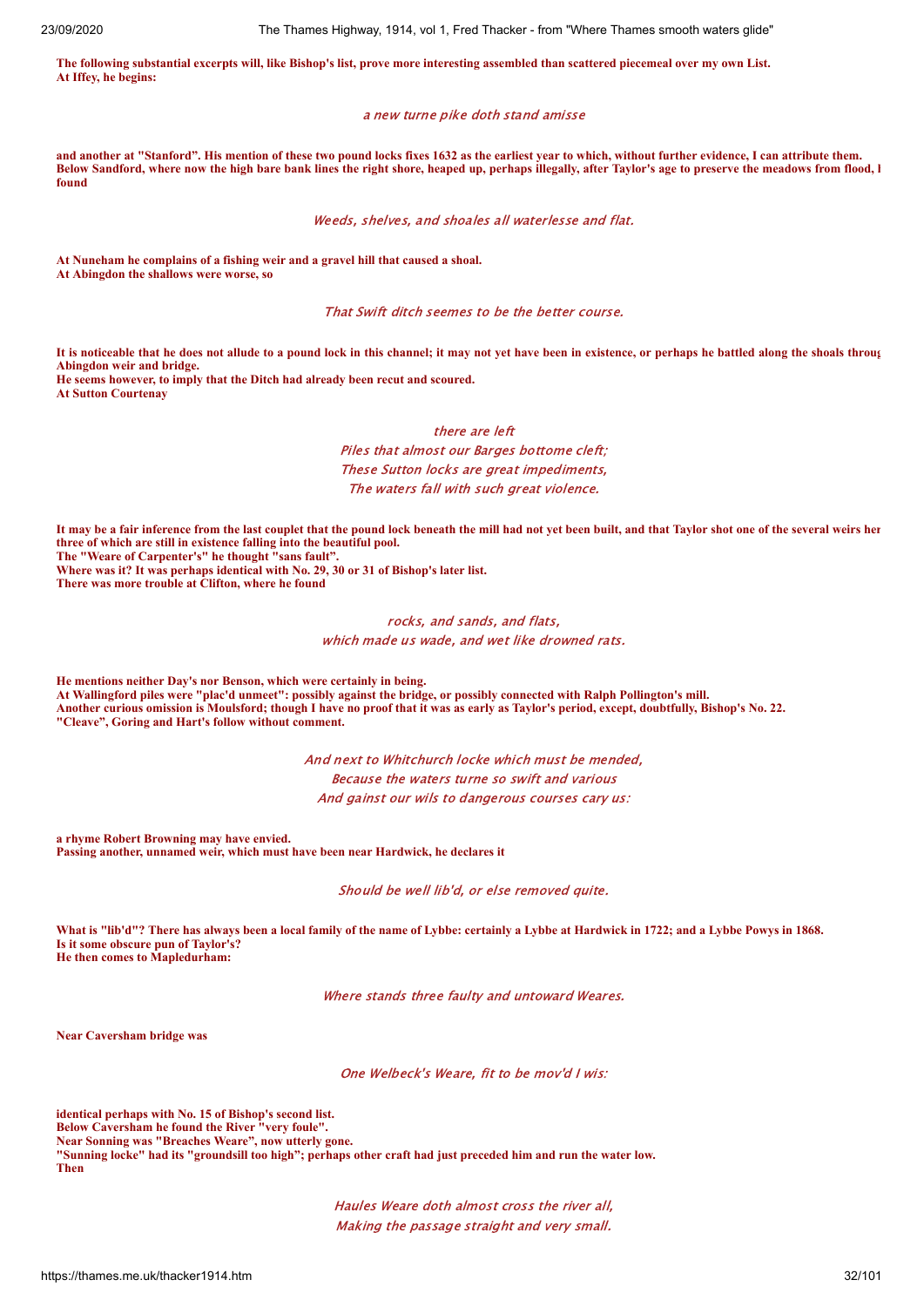23/09/2020 The Thames Highway, 1914, vol 1, Fred Thacker - from "Where Thames smooth waters glide"

#### How can that man be counted a good liver That for his private use will stop a river?

**- a veritable Stevenson whimsy! This may have been the weir I mention below at Buck Ait, just below the outfall of the Patrick stream; it is noteworthy that a Thomas Hall was the first loc keeper at Sonning about 1772, and that the large island below Buck Ait is known as Hallsmead Eyot.**

**"Shiplocke" or Cottrels was very near, and not far below was Elmes "his fishing weare": doubtless Bishop"s No. 9.**

**Marsh and "Hambleton" follow: then another now vanished obstruction occasions a good epigram:**

Next Mednam Weare doth speedy mending lacke; It puts the Thames, and Thames puts it to wracke.

**This (a mere guess) may have been at Magpie Island, where are still eelbucks blocking navigation through a very lovely backwater. If so, it may possibly be inferred that the present channel to the north of the island either did not then exist or was impassable. "Froggs-mill," on the right bank below the abbey, opposed "two paltry stops" to Taylor's passage.** He then mentions "Newlocke" at "Harley"; and a weir below "almost a stop": there seems scant room for this last anonymous obstruction in that tiny reach **Next comes Temple:**

Beneath which is a Weare somewhat amisse:

**another riddle, unless it be an ancestor of Rosewell's effort in 1783, just below Bisham church, discussed later.**

Then Marlow locke is worst, I must confess. The water is so pinched with shallowness.

**(Again I exhort you that you dismiss from your mind all the pound locks and their cuts, if you would bring home to your imagination the River Taylor knew and all its risks and difficulties.)**

**An unnamed weir below "should be defac'd";**

**and Cottrells of Cookham be displaced.**

**Then follow Holderness's: a name that recurs in my Cookham matter below;**

**a stop against Taplow warren; Boulter's;**

**a stop above and one below Maidenhead Bridge;**

**and against Bray mill and church three more**

Indifferent bad as any were before.

**These "stops", doubtless short fishery hedges or scouring dams, below Boulter's should be noticed in view of later legislation prohibiting for a long time th erection of modern locks below that station. Another stop occurred at Water Oakley, possibly against Queen's Ait;**

**and "gravel hills" too high at "Rudlespoole".**

Near Boveney church a dangerous stop is found On which five passengers were lately drowned.

**Was this Gill's bucks; or was it that weir anciently crossing the head of the Clewer stream? Needless Piles below Windsor Bridge; and a stop and weir near "Eaton" college, probably at Black Potts.**

> A stop, a weare, a dangerous sunke tree Not far from Datchet Ferry are all three:

**perhaps Newman"s bucks.**

**He next indicts a gravel bed, and two stops and stakes, near 01d Windsor church (I myself saw barges in trouble at this spot in 1910, nearly three centuri later);**

**two stops near Ankerwyke;**

**and the like near London Stone ; perhaps Bell's fishing weir.**

From Stanes we past to Lallum gulls, most shallow, Whereas five Barges fast aground did wallow; And such a trowling current there did set That we were vildly puzzled by to get.

**And so he ends, for my purpose, with a parting shot at old skewwise Chertsey Bridge; which must, he declares, have been built by a left handed man. One difficulty has certainly not been greatly ameliorated: the "trowling current" at Laleham, which has assuredly "vildly puzzled" one solitary navigator these degenerate days, "by to get".**

**It may be observed that Taylor mentions none of the seven present stations from Penton Hook to Richmond; except as partial stops in one or two cases non of them then existed, either as lock or weir.**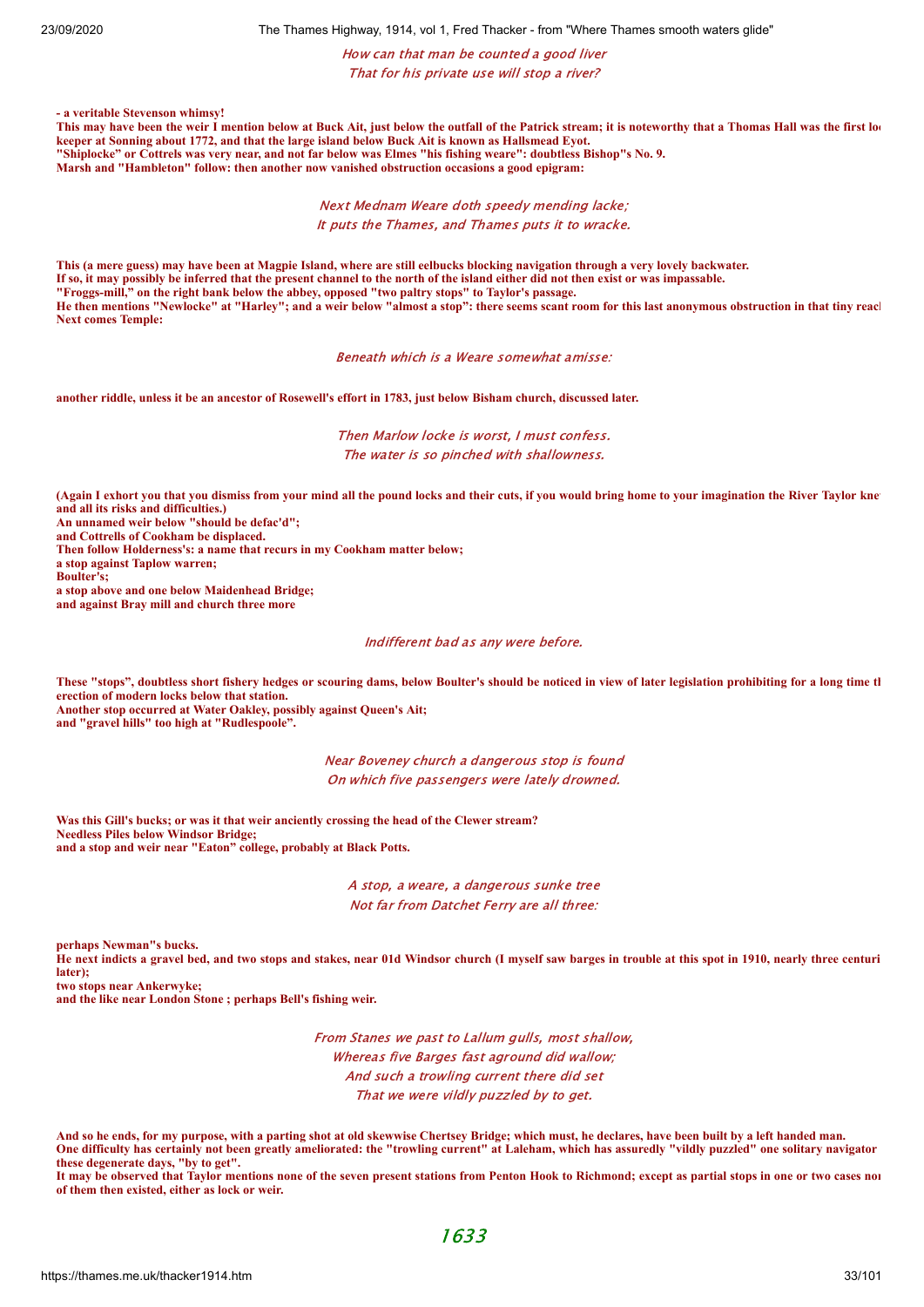**In 1633 the department charged with obtaining timber for the navy yards complained of the difficulty they experienced with the Upper River traffic.**

"Every barge coming from Burcot fetcheth water at 19 locks between Burcot and London, the charg thereof is to each *of them 42s. 2d., whereof the locks above Wallingford Bridge receave 28s. 8d.*

The usuall rate allowed by his Ma<sup>ty</sup> for watercarriage from Burcot to Deptford is 8s. 6d p loade, at wch rate,  $y^e$  owners *af irme, they loose in every freight £5 & sometimes £6."*

These nineteen flash locks are to be reckoned from Day's to Boulter's inclusive; and are noticeably fewer than **Bishop's later list.**

The toll named is considerably less than the nearest in date in my Table: the incomplete schedule of 1681.

The large proportion paid above Wallingford is not easy to account for; there were probably only two weirs **levying toll between there and Burcot : Day's and Benson; neither of which was ever extortionate.**

### 1637

Amongst the long [catalogue](https://quod.lib.umich.edu/e/eebo?key=author;page=browse;value=ta) of Taylor's other books there are several about the Thames, but only one to my **purpose: his** *Carriers Cosmographie* **of 1637.**

Herein he printed some very interesting details (would they were more!) of the carrying trade on the River; indicating more vividly than any general description what a real everyday convenience the Thames was in those **days of no railways and scanty, ill kept roads.**

The book is a sort of little Bradshaw, or convevance directory; and the following is the whole of the Thames **matter, but little condensed.**

"To Bull Wharfe (neere Queenhithe) there doth come & goe great boats twice or thrice every weeke betwixt London & *Kingston;*

*also thither doth often come a Boat from Colebrooke.*

*Great Boats that doe carry Passengers & goods betwixt London and Maydenhead, Windsor, Stanes, Chertsey, with* other parts of Surry, Barkeshire, Midlesex & Buckingamshire do come every Munday, & Thursday to Queenhith, & go *away upon tuesdayes 8: thusdaies.*

*The Redding Boat is to be had at Queenhith weekly."*

In 1638 one Rd. Bagnall procured a "deputation" to make saltpetre in certain River and other counties, and asked that his produce might be barged to Broken Wharf "at the usual rates for his Majesty's carriages" viz., between **London and Wallingford and Burcot 5s. per ton, Reading 4s. 2d., Henley or Windsor 3s. 4d.**

### 1660

It is a curious fact that for the next twenty-two years, a period covering the civil wars and the Commonwealth, the **history of the River is, except for a vague complaint or two, a complete blank.**

Humpherus points out, in his History of Watermen, that into the original Bill in 1660 for a General Letter Office a **clause was inserted:**

"That this Act shall not extend to take away the profit belonging to the barges of Windsor and Maidenhead for the *carriage of letters and pacquets, but that they shall carry the same as formerly."*

The clause was dropped; but it is a piquant little ingredient in the navigation history I have not seen noticed **elsewhere: the function of barges as letter carriers.**

### 1669

Pepys has the following note on May 14, 1669; it may be added to my previous allusions to West Country barges. "By water with my brother as high as Fulham, talking and singing, and playing the rogue with the Western bargemen *about the women of Woolwich; which mads them."*

I may comment here upon the word bargemen that I have not found in any of the innumerable books and manuscripts I have read for the purpose of this history one solitary instance of the use of the modern "bargee." **Ackerley in 1834 calls the Western barges "monkeys".**

**In The Travels of Cosmo III of 1669 it is stated:**

"On the Thames, all the way from Windsor to the Fleet, there are ten thousand small boats, to take persons up and *down the river, or to ferry them over from one side to the other."*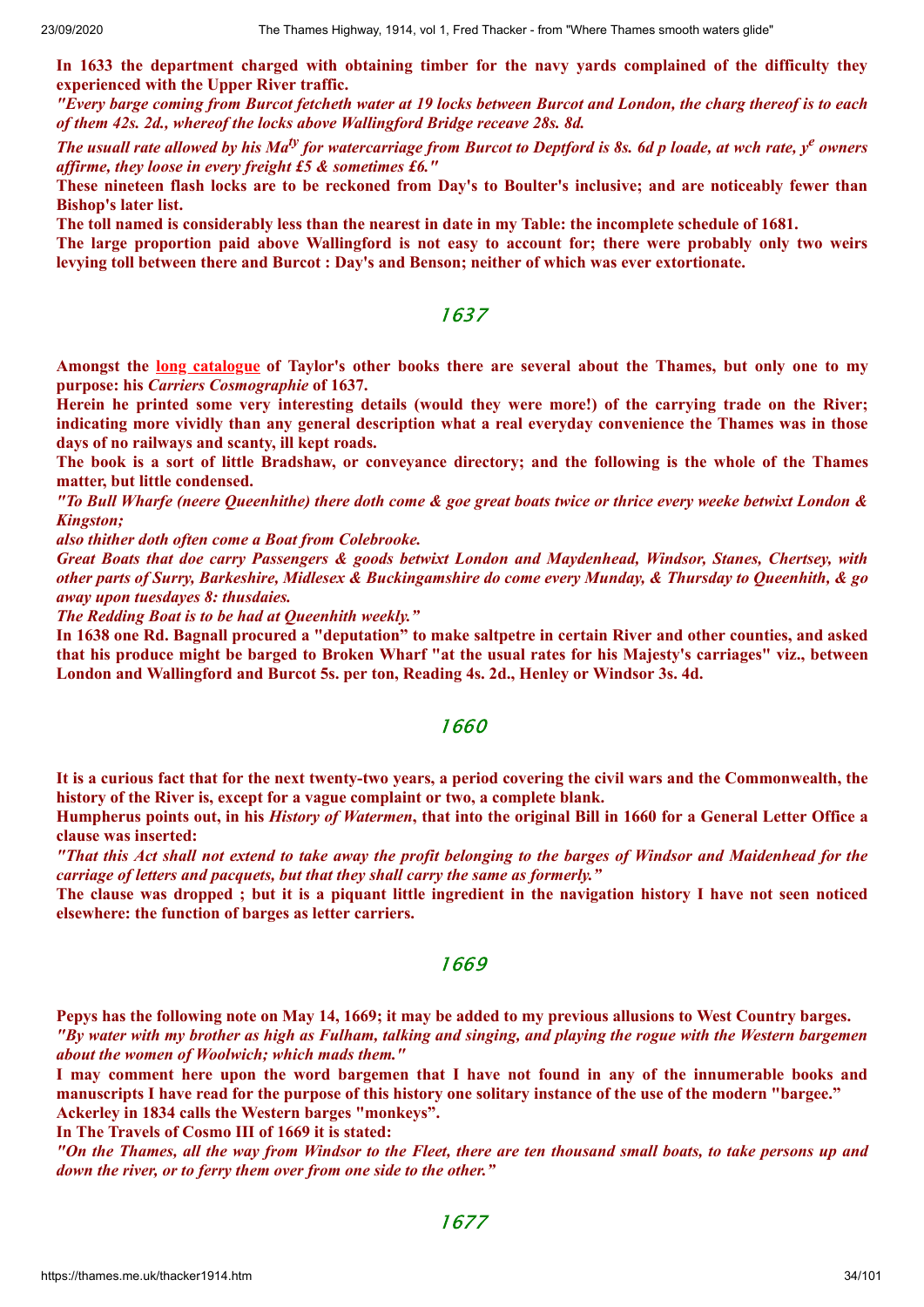My next piece of history is extracted from Yarranton's *England's Improvement*: published in 1677 with the object, **amongst several others, of demonstrating** *"the Advantage of making the Great Rivers of England Navigable."* **So he laments:**

"There is no notice or regard taken of the great defects that are in the Navigation upon the River Thames, from Oxford to London, which River would be the best Servant the City hath, if compleated as it ought to be.

*London is as the Heart is in the Body, & the great Rivers are as its Veins;*

*let them he stopt, there will then be great danger of death.*

I having this Summer surveyed the River Thames from Oxford to London, & my Son twice, we find the Water-men much abused, being forc"t to pay several Taxes, at several Sluces betwixt Oxford and Burcot, that part of the River being made Navigable in the 21 of King James, & by that Law all People and Barges are to pass & repass without Tax. [ This is not the case; the Act expressly empowers the commission to make "rates for carriages by the said **passage". ]**

It is a misery that the Barges should lye on ground a Month or six Weeks, as they did this [Dr.Plot's] Year, & the poor Barge-Masters should be forc't all that time to maintain so many men, as of necessity they must; besides the *Tradesman in London wants the Commodity to sell."*

**The text follows of a petition he has in hand for submission to Charles II.**

**It recites the Act 21 James I; suggests a scheme for**

"carrying Commodities down the Severne, up the Avon, and thence to Oxford by land, and so to London by water".

The point is made, as so frequently in those days, that improvement of the navigation will ensure that "the **Highways & Bridges will be preserved".**

And following Plot, the author suggests three "holds" for water in the Cherwell, to be let down in drought; a lock at Swift Ditch and a pair of gates at Sutton; a "turnpike" a mile below Sutton, two flushes out of Kennet and sites **for two others: one near Windsor and the other near "Chersey".**

**Yarranton finally urges the necessity of inspecting the River for these and other improvements; and nepotically proffers his son as surveyor.**

**Why does he suggest "a lock at Swift Ditch"?**

The document quoted [in chapter 4 1638 above ] seems conclusive that the "Turnepeck in Swiftditch" was in **being, and levying toll, in 1638.**

**Was it in "sheer ignorance" that he proposed it?**

If so, it is difficult to accept his next suggestion, of "a pair of gates at Sutton", as evidence that the lock had not **already been built under the mill there.**

### 1678

**In the course of a dispute in 1678 between the university and the city of Oxford, it is related that** *"a proproctor in his night walk seizes a townsman an demands 40s. for noctinavigation."*

### 1695

Under the date of April 6, 1695, occurs the following retrospective note, embodying the earliest definite schedule of **River tolls I have discovered.**

It is a reference, apparently used during the discussion of the Act of 1695 alluded to below, to a transaction **fourteen years previous.**

"Order of the Court of Sewers for Berkshire and Oxon, held at Abingdon on 26 May 1681 before [fourteen named] *Commissioners. ...*

*Upon the Petition of John Tomkins, Philip Lockton, Nicholas Culley, John Rush and Nicholas Hooper, Boatmasters* trading on the Thames between Abingdon and Staines Bridge, shewing that the Thames had been freely navigable time out of mind from Birket to London, and for over 50 years from Oxford to Birket, and the Court of Sewers had kept the river cleansed and fixed the lock dues; and that divers millers and occupiers of locks, etc. have been too exactme in their charges, the Court finds that the lock dues fixed by former Courts are the following:

*Whitchurch Locks and Turnpike: 2/- Mapledurham Lock 1/8 Caversham 2/- New Mill -/6 Little Witnam 1/- Bensington -/10 Cleeve Lock 3/- Goring 3/4 Sunning 1/8 Hambledon 1/-*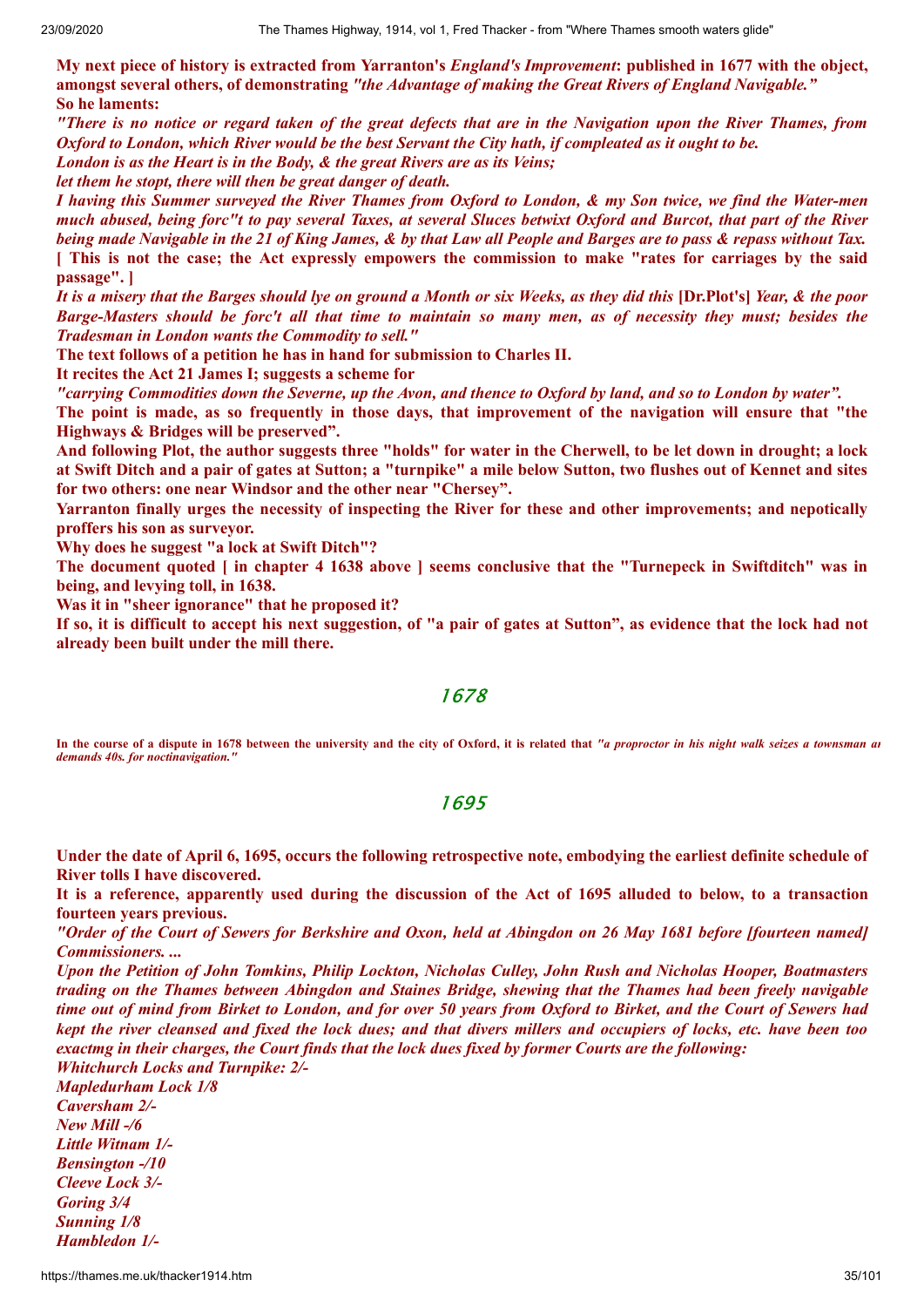*Hurley -/8 Marlow -/8 Boulter's 1/ and these it confirms, with a penalty of 40l. for any overcharge."* **An interesting note indeed; with one tantalising riddle. What were "turnpikes" doing at Whitchurch at this date?** Nothing built, as I believe, between the Oxford-Burcot group of 1623 and the revival in 1771; and yet this **intermediate reference to one there! New Mill is perhaps Hurley or at Marsh.**

**There is an entertaining outburst in T. H[ale]'s** *New Inventions* **published in 1691.** "I know a Gentleman, who charging a late WaterBailiff with taking of Money from Encroachers, was answer'd, That *he did no such thing, but would not deny but that some of his followers might do so.* What unsafe anchoring do all our great Trusts in this World find while we trust our Bodies to Apothecaries Boyes, our *souls to poor Curates, and our principal Royal River to a Water-baily's Followers!"*

**A small legal matter arises in October of the same year.**

The Corporation of London petitioned that the conservacy was vested in them, and the lines Imposed in their courts were their own property; but of late many offenders, in order to delay the course of justice, had removed **the presentments by writs of certiorari to the King's Bench, and had thereby often escaped punishment.**

In May, 1692, it was suggested that, as the King's Bench fines had recently been of little value, and the grant thereof to the City might encourage them to bring more offenders to justice, their petition should be allowed; a **rider, however, being added that the Corporation had perhaps been remiss in pursuing cases removed to the King's Bench, having no interest in the fines.**

1695

**Notwithstanding this cloud of witnesses, notwithstanding Bishop and Taylor and the Law, matters had not very greatly improved during the century.**

The Oxford-Burcot pound locks found no sequel elsewhere on the River for a hundred and fifty years; and **meanwhile the exactions of the weir owners, and the alleged ruffianism and obscenities amongst the bargemen, were clamouring more and more insistently for further legislation.**

**And at length, in 1695, the Act 6 & 7 Wm. III was passed:**

"To prevent exactions of the occupiers of locks and wears upon the river of Thames westward, and for ascertaining the *rates of watercarriage."*

It recites that the Thames has been navigable from time immemorial from London to Burcot, and for "divers" Years last past" from Burcot westward, "somewhat farther than Letchlade"; that there have been and are various locks, weirs, bucks, turnpikes, etc., on the River, the tenants of which anciently took, and still ought to take, a moderate and reasonable price from all passing vessels; that the owners had lately so raised their prices that freights also had necessarily advanced; and then with an allusion to the bad behaviour of the bargemen proceeds to enact that the justices of the peace of the Riverside counties, and they only, shall be commissioners for the **regulation of the navigation, with authority to settle rates and put down abuses.**

**They were not to supersede the commission of 1623 between Burcot and Oxford.**

Bargeowners were to be held responsible for damage done by their vessels or servants to weirs and other property. (It should be remarked, with reference to these not infrequent charges against bargemen, that this class once **included large numbers of labourers beyond the crews.**

**Old views of the River often shew horses and gangs of men waiting to take up the towing.**

**Almost within living memory barges were towed by successive gangs of men.**

One gang would haul on the line until the towpath ended on their side; and the rope was then passed across to **another gang on the opposite bank, who took up the work.**

**These hauliers are not seldom described as a terror to the Riverside communities.)**

**This Act was ordered to remain in force for only nine years.**

It fell into desuetude, as will be seen immediately; and was not revived until 1730; although, in addition to what follows, I find in the Oxford city papers an address in March, 1716, to Lord Abingdon, stating that the university and city "had agreed to endeavour this Session to get the said last Act revived with some necessary additions much **to the advantage of the navigation and of the Inhabitants of this place and parts adjacent."**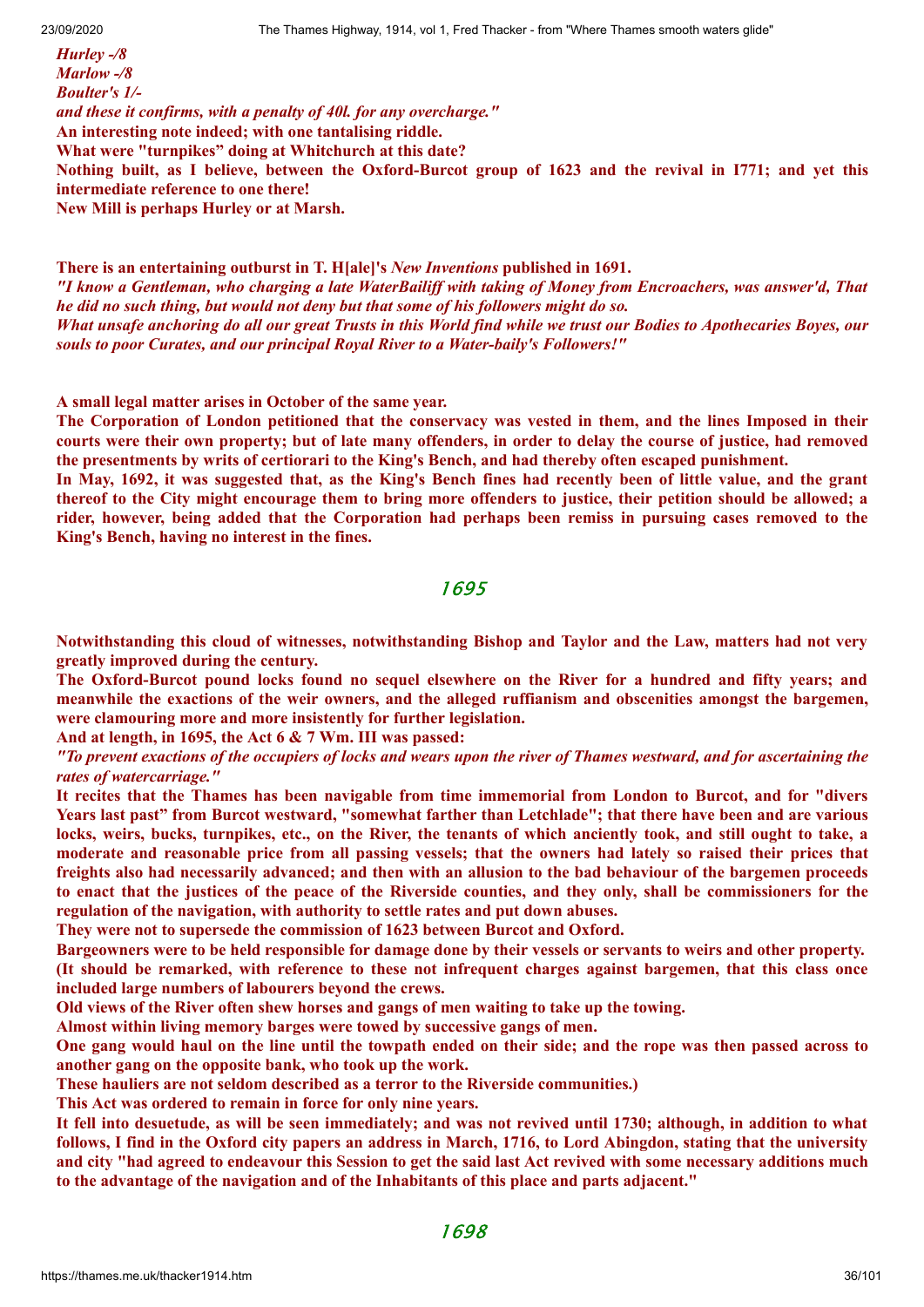In November, 1698, one Francis Barry of Kensington petitioned for employment under a scheme of his own for **preventing**

*"the frauds practised in the Thames above bridge westward as far as Wallingford in Oxfordshire"(sic).*

*It unfortunately does not appear what these frauds, and the preventive scheme, were.*

The latter, however, included "An Inspection of the River of Thames, and a correspondence settled in All the Most Convenient Places, which may he Performed by makeing a Quarterly Visitation to all the said Places above Winsor." An example follows, a little condensed, of what must have been the numerous, complaints and petitions for redress,

It is a four page foolscap folio, printed in 1720, evidently the work of a harassed barge master, and contains evidence *of the desuetude of the Act of 1695.*

"By Length of Time Impositions were laid on the Navigation, by Persons, Owners and Renters of private Wears, Locks, Bucks, Gates, Winches, &c., which were a very great Hardship attending the Navigation, & of ill Consequence to the Carriage of Goods upon the said River of Thames, which Abuses were regulated by an Act made in the 6th & 7th W. III which Impower'd the Justices to settle the Rates for each Barge or Vessel passing through; which Act was Temporary, & continued only for Nine years, although during the Continuance thereof, the Navigation of the R. *Thames was carry'd on with Success, and was at a Certainty."*

*But thereafter things grew worse; finding themselves unchecked the riparians gradually and grievously increased their* charges; so that at Day's the rate leapt from  $1/6$  to  $5/$ -, and at Goring from  $6/$ - to 15/-.

*And towing charges were imposed at several fresh places.*

"Formerly there were none of these charges attended the Navigation of the River Thames; the Locks, Wears, etc., having been erected for the Use of Mills near them; and are only an Obstruction to the Navigation; which before used *to be free."*

The concluding prayer is that the rates shall be settled out of the power of the weir owners to increase them at their *pleasure.*

The declaration that mills were the original begetters of the weirs is interesting, and probably well founded.

The claim, however, that, anterior to the existence of the mills, the navigation was free, while very plausible, is capable *of neither substantiation nor disproof.*

#### 1728

**In 1728 an Act was passed**

"For punishing such persons as shall wilfully and maliciously pull down or destroy turnpikes [on land or water], locks *or other works, erected by authority of Parliament."*

Evilly disposed persons had been banding together to destroy them, incited thereto without doubt by the wrongs **alluded to in the petition just presented.**

**A second conviction was to constitute a felony, punishable with transportation for seven years.**

**In 1733 the statute**

"was re-enacted for five years, a provision being added that the felons, if they returned during banishment, should be *liable to death.*

*The Act was renewed periodically; and made perpetual in 1754.*

#### 1730

**Meanwhile the Act of 1730, 3 Geo. II, c. 11, had been passed; reviving the statute of 1695.**

It begins by declaring that the latter had proved useful to the trade and navigation of the River while in force; but that since its expiry the weir owners had been exacting such exorbitant tolls as tended to the discouragement of the **traffic, and to the increase of the cost of water carriage.**

Several persons also were taking money for towing paths, "which paths used to be free for men to tow."

**Owing almost certainly, though not expressed in the Act, to the huge enlargement of the barges,**

"towing requires such numbers of men as renders it very chargeable, and it is found much more convenient to tow *with horses."*

Thereupon landowners were compelling bargemasters to pay for the passage of the horses such sums as if not **moderated would lessen the traffic.**

The preamble includes a trifle of some freshness: that "upon sudden summer floods" the lockowners had exacted great sums from the landowners above them, before they would open their flash locks to let down the flood.

The ineffective remedies ordered in 1695 were revived, adding that towpath dues obtaining since then, for thirty**five years that is, were to continue.**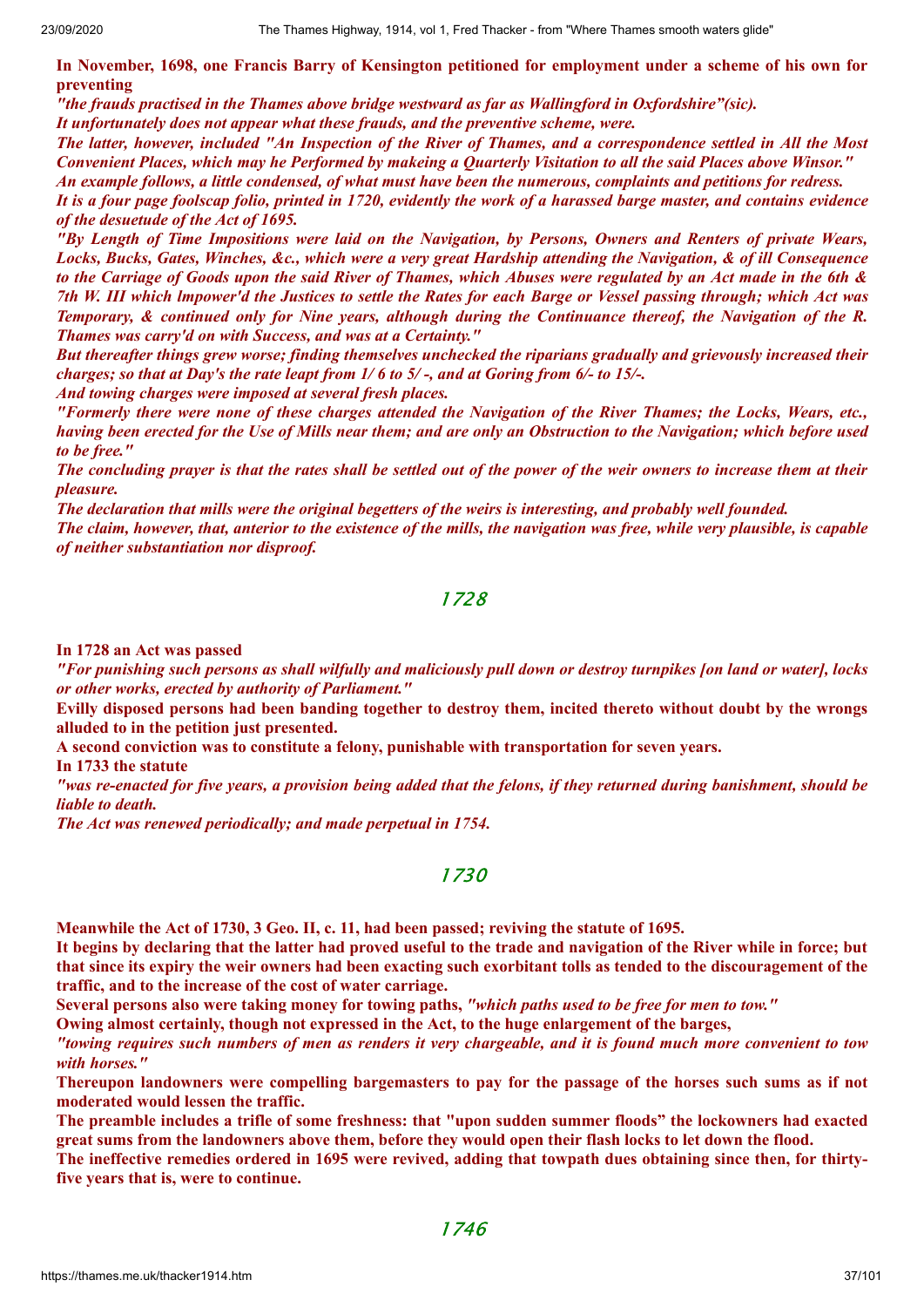**In 1746 an octavo was published by Roger Griffiths, the water bailiff of his day, under the title** "An Essay to prove that the Jurisdiction & Conservacy of the River of Thames etc. is committed to the Lord Mayor *and City of London," etc., etc.*

The contemporary morals of authors, or of publishers, or of their confederacy, may be estimated from the fact that before I lit upon Griffiths I had already read the whole of his matter, misprints and all, in a precisely similar octavo put out by one Robert Binnell in 1758: twelve years later; the only variations being an insignificant alteration in the title, a different dedication, and an ambiguous passage in the preface which may or may not be intended as a veiled *acknowledgement of the original author:*

"The following Description was begun by a Gentleman, Who had many Years the Honour to serve the City in a Station, which gave him the greatest Opportunity of being perfectly acquainted with the Subject, and as he has been pleased out of kindness, to indulge me with the Presentation hereof, I hereby offer them to the public."

The inference is invited that the "Gentleman's" notes had so far reposed in manuscript, which is not the case.

*Except for these trifling matters, the volumes are identical.*

One third of each book is devoted to "Fish: their Nature, Element, Cloathing, Wars and Sensations"; from which *section I do not hesitate to extract that, at that date:*

"though some of our Northern Countries have as fat and as large [Salmon] as the River Thames, yet none are of so *exquisite taste."*

The topographical account of the source of the River is a most extraordinary jumble in both Griffiths and his *plagiarist.*

Kemble is printed as Hemble, and is placed in Cubberley parish: "a little to the southwest of Cirencester"; instead of *actually some ten miles due north.*

It is evident that the author was bemused by the ancient rivalry between Thames Head and Seven Springs. *This, he explains, "to be sure is the most distant stream.*

*But others have rather chosen to place its fountain near Siddington where the Isis springs."*

I think Griffiths was conscious of some ineptitude, for he shruggingly suggests that the point is, after all, of extremely *small importance; and Binnell smirks in sympathy.*

There is nothing in the book regarding the earlier history of the subject which I had not already discovered elsewhere.

**The contemporary information is, however, both full and interesting in three respects:**

**a list of flash locks and tolls of which I have made use in my own List and Table;**

**a schedule of watermen's fares to different points on the River, also incorporated in my List;**

**and a carriers' and travellers' guide or time-table, rather ampler than Taylor's, as follows:**

*"To Abindon, Newbery & Reading from the Bull by Brook's Wharf Queenhithe every Week.*

*To Windsor from Queenhithe, Tuesdays & Fridays. Stain's Barge ; from Queenhithe Tuesdays & Fridays.*

*Shepperton, Sundbury and Hampton-Town Boats Tuesdays, Thursdays and Saturdays in Summer, Tuesdays & Fridays in Winter.*

*Oxfordshire from Brook's Wharf by Queenhithe [no day given].*

*Chertsea and Weybridge. Barges from Queenhithe Tuesdays and Thursdays.*

*Walton-Boats from Queenhithe & Hungerford Stairs, Tuesdays, Thursdays and Saturdays in Summer; Tuesdays and Fridays in Winter.*

*Guilford Luggage Boats: from Queenhithe & other places."*

The author is anxious once more to prove, what cannot be disputed, that the jurisdiction between Staines and the sea was in the Lord Mayor, Commonalty and Citizens of London, "with an absolute power to inflict Punishment for *all" Abuse of his Authority."*

**He speaks very meagrely concerning the navigation westward of "London-Mark-Stone."**

**The method of flash weirs, the old locks, is once more and clearly presented.**

"To remedy the want of water the use of Locks was happily invented, which are a kind of wooden machines placed *quite a-cross the Current, and dam up the water.*

By this artifice the River is obliged to rise to a proper height till there is Depth enough for the barge to pass over the *shallows, which done, the confined Waters are set at liberty.*

This Method is attended with great charge to the Navigators or Bargemen, for they are obliged to pay in the Voyage *near £14 if they pass thro' all the locks in their passage to or from [Lechlade and] London.*

This is chiefly owing to the Locks being the property of private persons who raise a large annual income therefrom if *we consider that 300 Barges pass and repass at least six times in a year."*

The passage reads like nothing more than a modernised paraphrase of the Norman-French petition of four and a half centuries earlier; so slight were the changes that had been effected, and so unalterable the instincts of **humanity.**

There is but little else in the book except the piscicultural section already alluded to; and I am "no fisher", though **a "well wisher to the game."**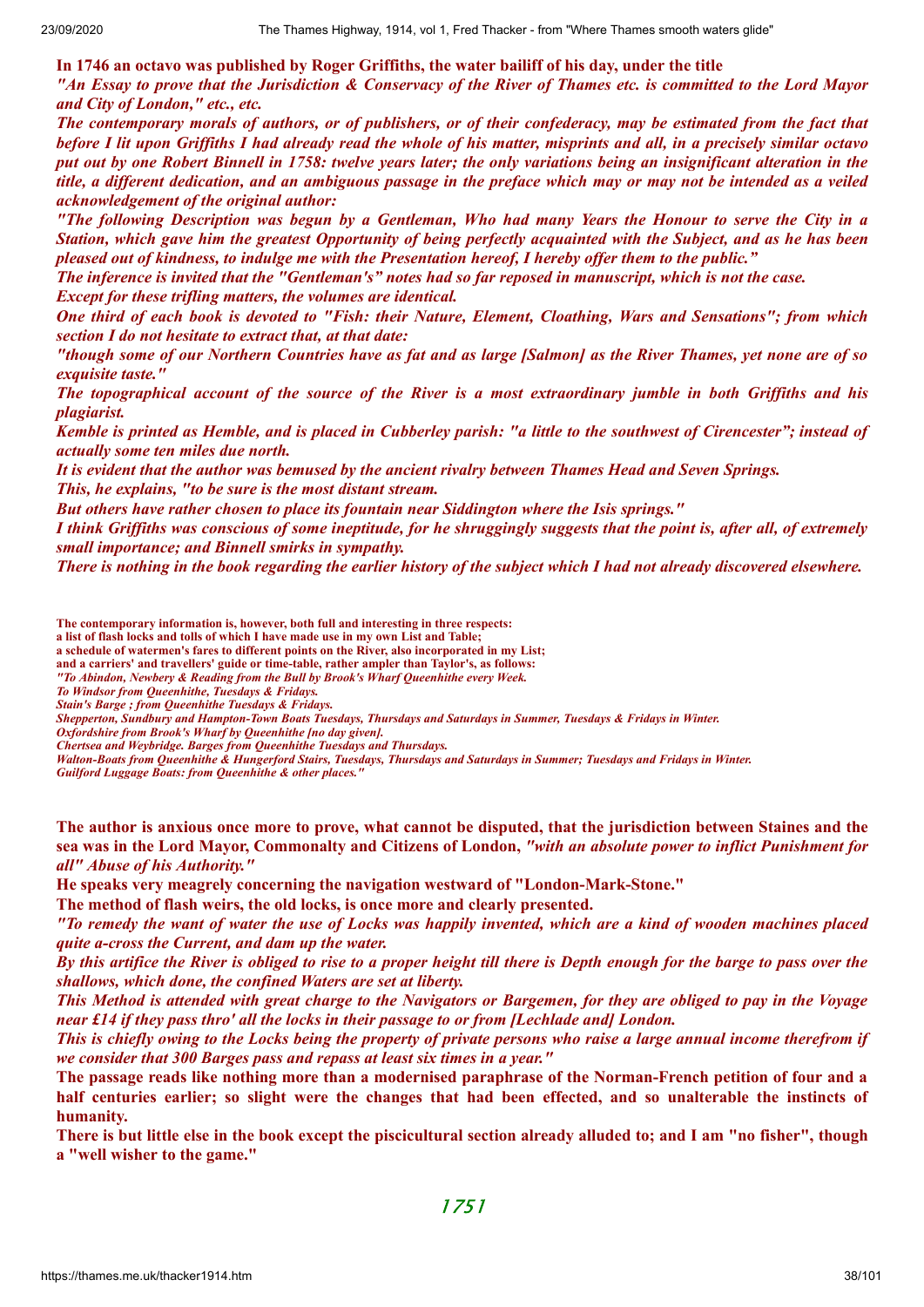**Matters now begin to advance more swiftly.**

In 1751, under the Act 24 George II, c. 8, a wider body than that of 1695, and perhaps it may justly be said the first permanent general Authority, was appointed to watch the interests of the navigation westward of Staines, on **the pattern of the Oxford-Burcot Commission.**

**It was a most unwieldy body, including no less than about six hundred members.**

**Everyone who possessed landed estate of over £100 in annual value in the seven upper riparian counties,** representatives from Oxford University, and the mayors of all Riverside towns, were given seats on the board.

This was the original of the body which became more generally known, twenty years later, as the Thames **Commissioners: direct ancestors of the Thames Conservancy of 1866.**

They went a very little way under their inaugural constitution, which gave them no power to instal pound locks or **do anything but settle rates, patch things up, and correct abuses.**

They might not lay out new towpaths without the consent of the owners both of the old paths and the new.

**Bargemasters, as in 1695, were to be responsible for the torts of their employés.**

In cases of flooding of meadows through too high penning of water they were not to intervene directly.

but might send a warrant to the parish constable to warn the offender, and on refusal to compel him to lower the **head.**

In the case of overloaded barges lying aground, and blocking the way of craft of less draught, they were authorised **to compel the obstructing vessel to unload sufficiently to float her out of the way.**

Part of the Kennet, from its mouth to "the common landing-place at Reading", was placed under their control. **The Act almost epitomises its own want of effectiveness in its provision**

**not** *"to take away any jurisdiction, power or authority of any other body or persons whatsoever."*

Twenty years after their constitution they were compelled to seek new powers; of which history I present a **particular account in its chronological order.**

**I have searched with but slight success for records of the transactions of this commission of 1751.**

Its proceedings were ordered by the Act to be filed in the offices of the clerks of the peace in the counties of Oxford **and Berkshire.**

**I personally examined, but in vain, the contemporary Quarter Sessions Rolls at Oxford.**

**A Bodleian MS. affords the following notes.**

"Orders and Constitutions made at the Town Hall, Reading, July l, 1751, under the new Act." They revived all the orders and constitutions made by the commissioners of 1730; and ordered that all of the said Act that was **immediately necessary for bargemasters to know was to be printed and displayed in the Riverside marketplaces.**

**All or any three commissioners might go and view all the works upon the River.**

**Their names include a Pleydell, a Pye, a Popham, a Bertie, and a Southby.**

**They might also take evidence upon oath as to former rates and tolls.**

**Signed by W.**

**Brookland, Berkshire Clerk of the Peace.**

# 1751 continued

**From Mr.J.T.Morland of Abingdon, whom I thank for much generous help and sympathy, I heard that after search in the Reading sessions papers only the two following short entries had been discovered.**

**Both appear to relate to the same event.**

*"Extract from Easter Sessions 1753.*

Ordered that the Clerk of the Peace of this County do give Notice in the publick papers that there will be a meeting of the Commissioners of the Navigation of the River Thames at the George Inn in Wallingford on Tuesday the fifth day *of June next in order to go down the said River, and that he then and there attend."*

"The Commissioners appointed by an Act of the 24th Year of his present Majesty's reign for regulating the Navigation of the River Thames and Isis, are in pursuance of an Order made at the last Meeting held at Reading on the 2nd Dav of November last desired to meet In the Morning of Tuesday the 5th Day of June next at the Town Hall in Wallingford and from thence to proceed to view all the Locks, Weirs, Flood gates, Towing Paths, Engines, Etc. from Wallingford to *London and to enquire on Oath what rates have been taken by the Owners thereof.*

In order to transmitt an Account at the next General Meeting of the Commissioners to be held after making the *Survey."*

**Some of the tolls fixed by this and earlier commissions will be found in my Table.**

While searching the archives of Oxford University I found some rough pencilled sheets quoting tolls fixed at **Reading in 1731, 1754 and 1755, also incorporated in my Table.**

These are professedly copied from "an old Book containing orders and extracts from Minutes inrolled with the **Clerk of the Peace 1751-1771."**

**No county is named.**

In some correspondence attached to the sheets, dated about the beginning of the nineteenth century, it is hinted **that this "old Book" may have been accidentally destroyed in a fire.**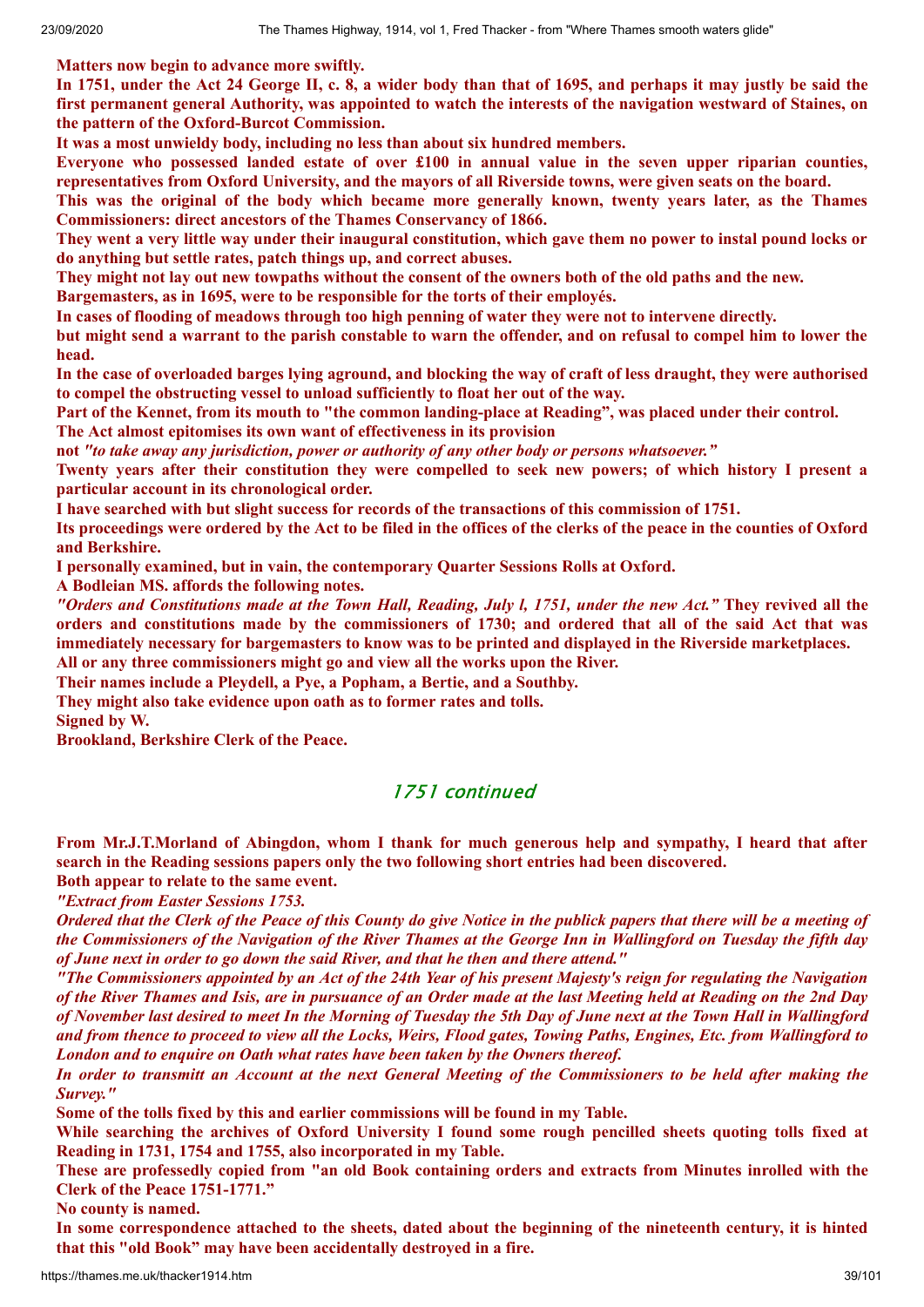# 1757

**Three small glimpses of River life occur about this time in the Gentleman's Magazine. The July number in 1757 reports that on the eighth of the month**

"The Rt Hon, the lord-mayor, returned to the mansion-house from inspecting the fishery of the river Thames; he had been three days employed in that service, and had caused the several obstructions to the navigation, and the illegal *erections for the fishery to be everywhere destroyed."*

#### **The August issue says:**

"The water bailiff with a number of workmen have by order of the Rt Hon, the lord-mayor, and court of conservancy, pull'd up all the stops from the London mark stone above Staines bridge down the river Thames, which will be a great *help to the navigation, as well as add to the beauty of the river, and preserve the fish."* **These read very like the modern inspired paragraph.**

**Finally, in April, 1763 is presented a drawing and description of a**

*"Machine for rowing of Barges against Stream"***:**

**a horizontal framework worked with cranks, into which the handles of the oars were fixed.**

The cranks were to be worked by hand; and it was claimed that therewith four men could do the work of eight. **I could not discern any provision for getting the blades inboard in any sudden emergency.**

# 1767 - Present State of the Navigation, Daniel Prince

A very interesting quarto was reprinted "for Daniel Prince" in 1767, just before the revival of pound lock **building.**

**Its complete title is:**

The Present State of Navigation on the Thames Considered & Certain Regulations proposed : By a Commissioner.

It declares that goods were being conveved by land in preference to water, so high had Thames freights risen and **so unendurable the inconveniences and delays.**

**Bargemasters were explaining to shippers that their demand for higher freights was necessitated by the increased tolls charged for passing the flash locks and the preserved towing paths:**

"and in particular since the passage through the locks was by the Commissioners adjusted to the tonnage of the *barge."*

The flash lock owners, thus accused, explained the increased tolls by their novel and extraordinary expense in raising and supporting the very great extensive works now rendered necessary; they were compelled, they said, to raise and strengthen the weirs in order to pen back a vast body of water to a greater height, because barges of enormous size and so deeply laden could not without the aid of a very high flash pass over the gulls and shallows **below every lock.**

"While therefore these two Parties acquire any accession of profit, the trader or consumer is the sufferer, for he *ultimately must pay for all."*

**The hugely increased size of the barges was considered responsible for much damage and inconvenience.**

To float them flashes had to be more abundant and forcible, to ensure which the weirs had to be heightened. This caused floods; and the weir dams suffered from so tremendous a rush of water from the greater height.

**As much as ten feet of fall in some places is indicated.**

The author mentions barges of 160 to 180 tons making the voyage; and concludes upon a suggestion that only craft **of 40 to 70 tons should be admitted upon the River.**

The great size of the barges "required the [flash] lock to run 2 or 3 hours", which the River could not recruit "in **many days."**

Through this waste of water the miller was prevented from working his mill, and by the height of water **accumulated before opening the paddles "the adjacent meadows are often overflowed and converted into morass." Perhaps the most piquant feature in the book is the author's detail of barges**

"passing on the River Thames from Lechlade down to Caversham Lock" or Kennet mouth, with their capacities and **dimensions.**

For brevity's sake I have condensed the following figures; they are not to be understood as of one and the same **vessel except where marked with an asterisk.**

Port No. of Barges Maximum Capacity in tons Maximum measurements

 $Lechlade$  14 65 87'.6" x 11'9' x 4'0"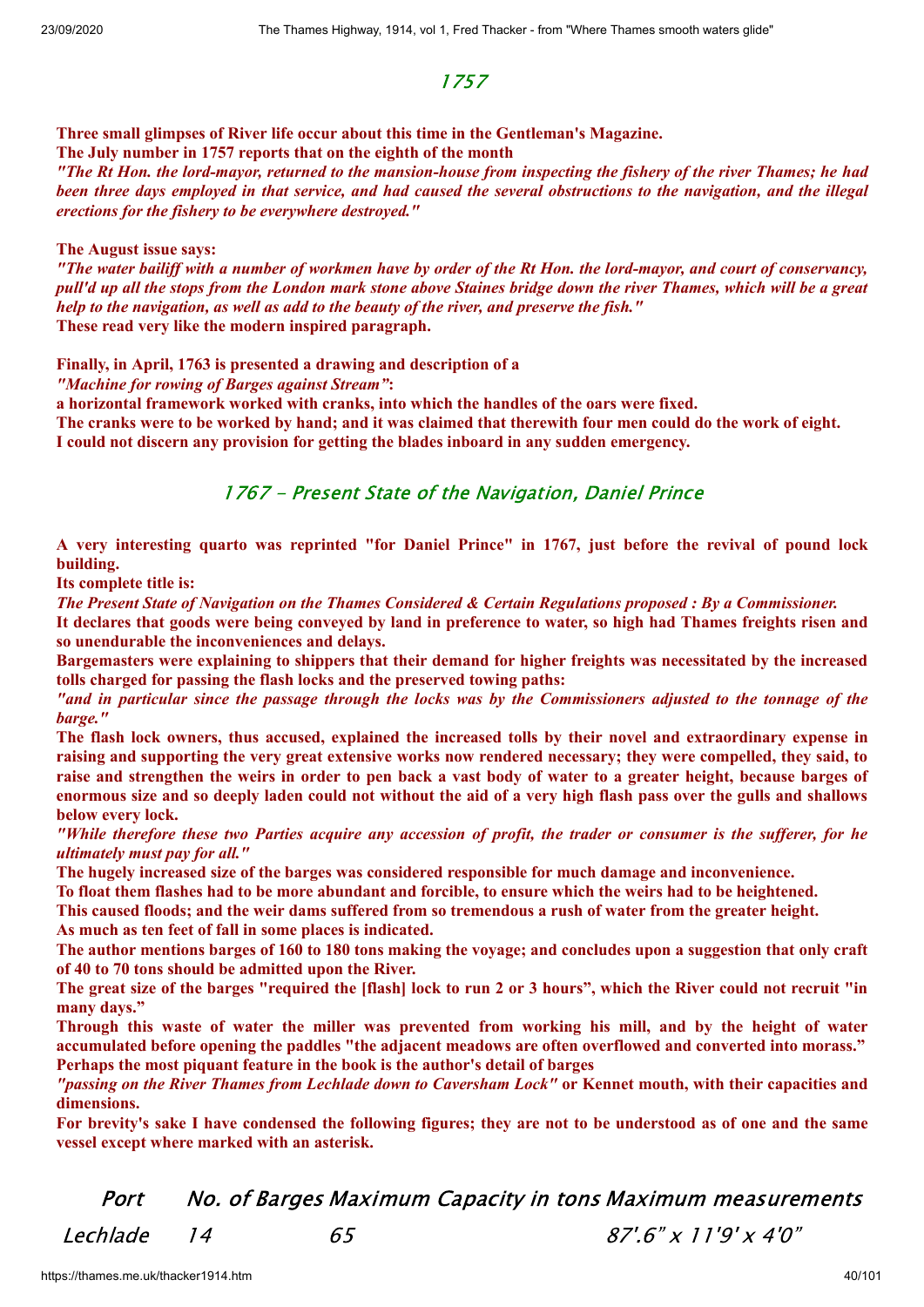| Oxford         | 12 | <i>100</i> | $87'.0' \times 1618'' \times 4'.0''$           |
|----------------|----|------------|------------------------------------------------|
| Abingdon 13    |    | 135        | $2'.0'$ x 19'9" x 4'1½"                        |
| Sutton         |    | $100*$     | $*97'$ .6" x 15'9' x 4'0'                      |
| Day's Lock 1   |    | $25*$      | $*61'.0'' \times 10'5' \times 3'.5\frac{1}{2}$ |
| Shillingtord 3 |    | 135        | $112'.0'' \times 17'.10'' \times 4'.0'$        |
| Wallingford 6  |    | $170*$     | $*128'$ :0" x 18'2' x 4'.0"                    |
| Goring         | 4  | $170*$     | $*127'$ :0" x 18'.4' x 4'0'                    |
| Pangbourne 1   |    | $35*$      | $*66'.6' \times 10'6' \times 3'6'$             |

**One point is noticeable: the maximum figure of 65 tons for Lechlade barges in 1767.**

Hall in 1859 mentions 90 tons as the capacity of the largest craft then (a century later) trading above Oxford. The difference is a proof of two things: the irresistible tendency to load more and more goods into one bottom; and **the improved character of the waterway.**

**The British Museum has only the second edition of this book.**

The Guildhall library possesses the first edition, published in 1764, three years earlier, which affords the following **names of bargeowners:**

**Lechlade: Hooper, Wyat, Badcock, Crawford.**

**Oxford: Grain, Gardener, Twang.**

**Abingdon: Collins, Sappin, Leonard, Quaint, Belcher.**

**Sutton: Waters.**

**Wallingtord: Jaques, Webb.**

**Day's: Longford.**

**Goring: Higgs.**

**Shillingford: Savory.**

**Pangboume: May.**

**It Is remarkable that no single name occurs both in this list and in Bishop's of 1585.**

**It is an evidence of the extent of the trade.**

Jaques of Wallingford is evidently the man mentioned under Eel Pie Island below as vigorously protesting against **the Dysart paygate there.**

**I will close my notice of this book with some of the author's interesting definitions.** *Lock.*

*In the middle of the weir there is an opening, commonly about 20 ft. wide, a strong wooden fabrick, called the Lock from its occasional use either of shutting u the Water or opening a passage for the barges.*

*The Machinery for this consists of a number of small floodgates sliding in grooves, and at the bottom connected with the cill.*

*When these are opened the water rushes out with great rapidity, and by its force the deeply loaded barges are carried over the shallows.*

**[It may he observed that twenty feet of opening would barely pass some of the barges of the author's own list]** *Bucks.*

*On the weir, beyond the lock there is another Fabrick, with larger floodgates of a different construction, commonly called the Bucks: their primary use is to car off the Waste Water, and here the millers lay down their weels for catching fish. Gull or Shallow.*

*At some distance below you perceive a Gutt of Water, shallow and rapid; this is commonly called the Gull, a narrow and difficult pass, caused by the violence the stream."*

# CHAPTER 6 1770 - 1800, THE THAMES COMMISSIONERS

It is in the closing third of the eighteenth century that all the old sullen muttering, the sporadic, often inarticulate seething of the previous ages, acquire at length their cumulative effect; and that the modem aspect of Thames **navigation, of the River as we know it today, begins definitely to emerge.**

**It was a belated birth, to an existence of very brief prosperity.**

**Stirrings of the huge approaching increase in commerce and industrialism were in all men's hearts: premonitions of the imperious necessity for speedier and ampler communications, not only with foreign countries but between the various centres of their own.**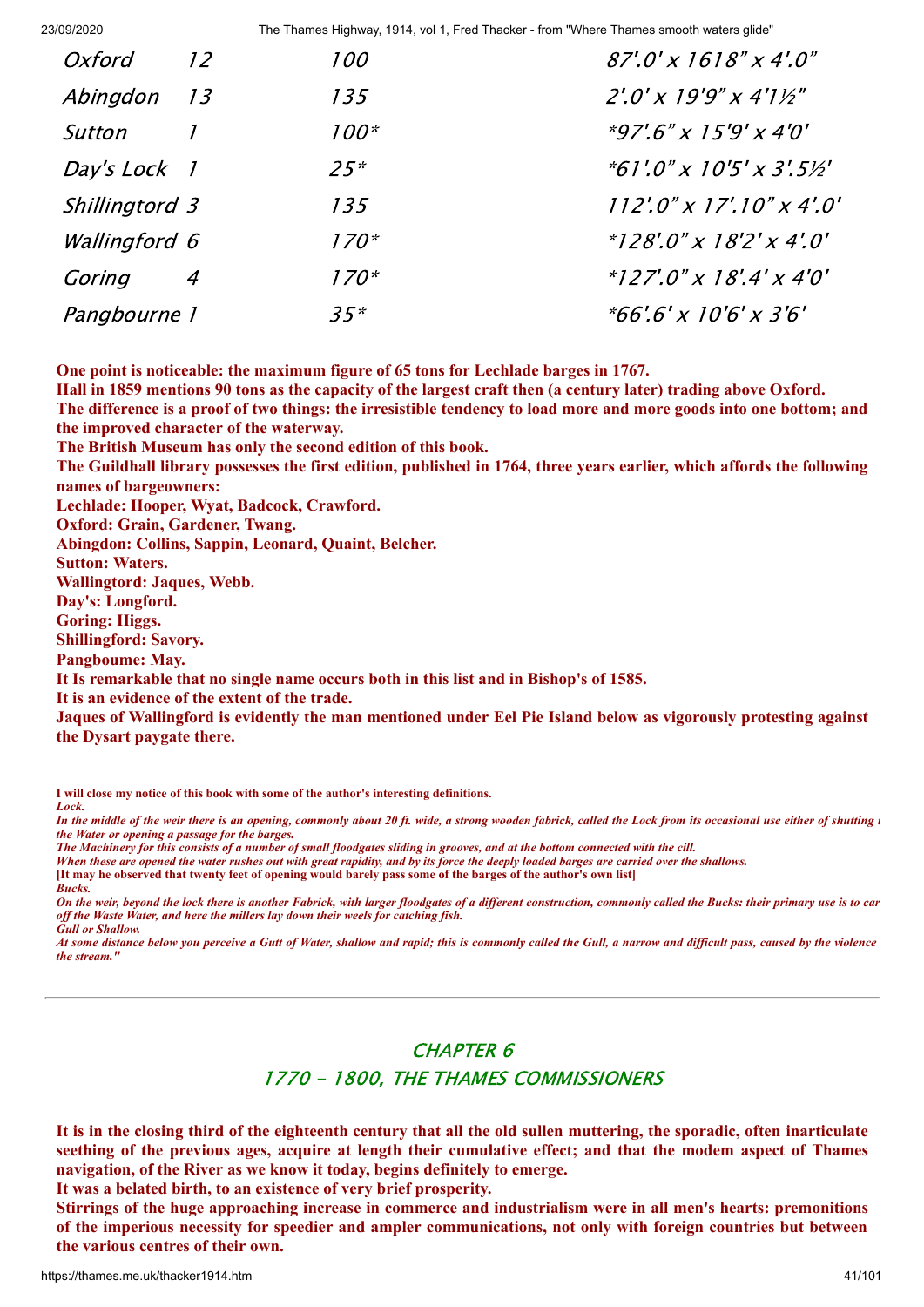**The intenser insistence upon a clear Thames highway; the almost innumerable projects for canals, some involving** the desertion of long stretches of the River; the pathetic little schemes, one or two of which I particularise, for propelling heavy barges by some primitive mechanism, are evidence of this stirring, this foreboding to prepare for **a strong if dimly defined necessity.**

It was but a false birth, doomed to failure within half a century: the various schemes of water traffic, largely **realised and temporarily prosperous, were not the line along which intercommunication was ultimately to develope.**

Their short success was quickly invaded and swallowed up by the new, all conquering power of steam and the **railways.**

But the latter was still latent; and meanwhile the long struggle for an assured and commodious user of the great **highway of southern England, the beloved Thames, achieved a brief success.**

The commission of 1751, strangely debarred from the only effective procedure by way of pound locks, sought powers, after nearly twenty years of patching and mending and ineffectual warning of offenders, to carry out this **crucial step; and in 1770 obtained the important Act 11 George III, c. 45.**

**Their already unwieldy membership was absurdly increased.**

All the members of Parliament in the seven upper River counties, including those merely residing therein; the Corporation of the City of London; clergy from Westminster, Oxford, St. Paul"s, Eton, and all the riparian **parishes in these counties; the mayors and recorders of Oxford, Abingdon, Wallingford, Reading, Henley, Maidenhead and Windsor; Kingston officials; the commissioners and proprietors of the Wey navigation: and other** officials from Guildford and even Godalming, in addition to the previous £100 estate holders, were entitled to sit and vote: the only ameliorative provision being that the quorum was fixed as low as eleven of their number.

**Strengthened thus numerically, and fortunately more effectively otherwise, the new commission entered upon the opening era with new enthusiasm and quickened hopes.**

They were authorised compulsorily to make and acquire towpaths, to purchase the old flash locks, and above all *"to erect and maintain pounds or turnpikes where locks or weirs are now made use of."*

**They divided the River into six districts:**

**(I) from London Bridge to the City Stone,**

**(2) thence to Boulter's,**

**(3) to Mapledurham,**

**(4) to Shillingford,**

**(5) to Oxford,**

**(6) to Cricklade.**

It will immediately be remarked that an invasion was made, in respect of the first or lowest of these districts, upon **the ancient claims of the City of London.**

These rights were indeed expressly reserved elsewhere in the Act; but the ambiguity caused a great stir amongst **the fathers; and I shall shew that the matter was soon regulated.**

In fact as early as November, 1771, the commissioners themselves passed the self repressing resolution that they **had no power to erect any "weir or turnpike below the "City Stone near Stanes Bridge."**

**The Act, however, contained, in addition to some local restrictions particularised in my List, one extraordinary and stultifying general provision.**

In view of the anticipated building of pound locks, and the consequent disuse of the old flash weirs, it was provided that, wherever craft were diverted from the old to the new passage, there should be paid to the old proprietors by the commissioners "such and the same tolls as such owners would have been entitled to" had the barges passed **through the old weirs.**

It is an egregious example of a vested interest imposing itself upon a new and struggling public betterment.

It went even further: the old proprietors were actually relieved of their ancient task of collecting these unearned **dues.**

**Another mistake, soon rectified, was the limiting of barges to a draught of only three feet.**

**The 1751 Act had allowed four feet.**

**The Act fixed the dimensions of the locks to be built.**

With a view to barges being constructed or reduced within the necessary measurements an extract from the Act **was posted at the weirs, and at all the Riverside towns from Windsor to Oxford.**

**In October, I771, a toll of a halfpenny per ton was placed on all barges between these places.**

Four oared and pleasure craft were subjected to a charge of 1/- at the new locks; two oars, skiffs and punts **sixpence; with free return the same day.**

For a short time punts accompanying barges passed free; but this concession was repealed at Michaelmas, 1772.

**The commission soon set to work obtaining suggestions for improvements.**

They prescribed two regular flashes weekly: on Tuesdays and Fridays; and fixed the hour at which every miller between Oxford and Staines should pass the accumulated water through his weir, each being required to pen it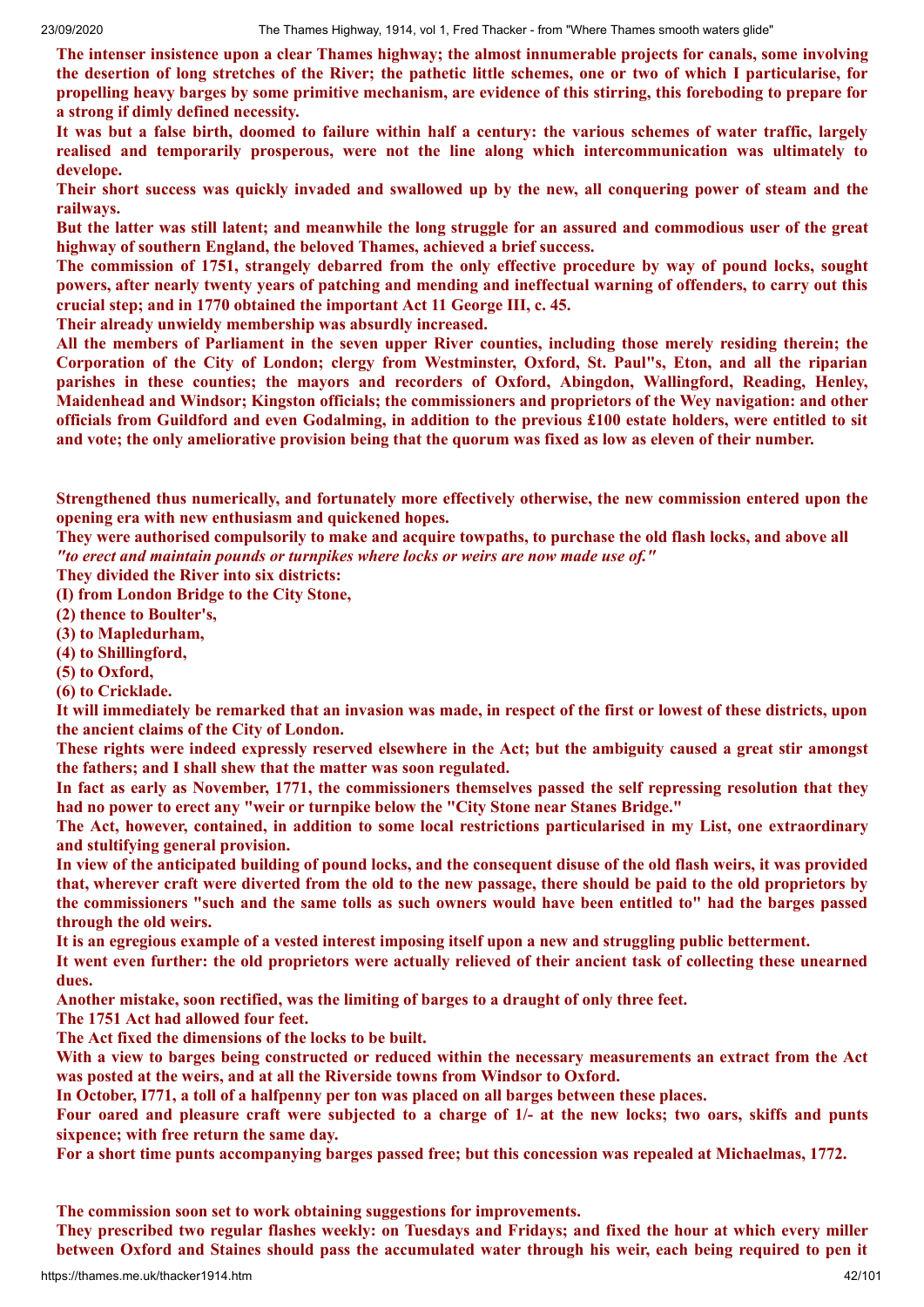**back to a stated level.**

**In 1770 James Brindley recommended about twelve of what he something atrociously called "cistern locks" as sufficient between Boulter's and Mortlake.**

**The number, it may be remarked, has been ultimately arrived at.**

An item of his scheme, which it needed a century and a quarter to achieve, in effect if not in letter, was a dam between Mortlake and Kew Bridge, with a lock on each bank, to enable craft to reach Isleworth and Kingston in **one tide.**

**This district was then full of shoals which at ebb made it quite unnavigable.**

**Their earliest large enterprise was the present series of locks between Boulter's and Sonning inclusive; except Cookham, which was not built till much later.**

**The history of all these stations is in my List.**

In an article in the Gentleman's Magazine for February, 1771, upon a canal from Reading to Monkey Island, it is stated that "the expence of taking a barge of 120 tons burthen "between these points" has been proved to be £50, and *the passage cannot be performed in less than 3 days, often 3 weeks, and sometimes 2 months."*

This cost is surely absurdly exaggerated; Griffiths, as I have shewn, states £14 for "all the locks" between London and *Lechlade.*

*Perhaps the men's wages, for the longest of the times named, are included.*

**In a Bodleian MS. occur the following**

"Extracts from the Navigation Rolls with remarks pointing out the proper method of reducing the price of freight, by a *Commissioner, printed for C. Bathurst: London 1772."*

*"A Clause in the late Act directed enquiry into the prices formerly paid at the locks.*

*I have enquired into this, and attribute the advance in freight to the advance in lock tolls.*

The Spirit of Benevolence to [flash] lock owners first appeared at Abingdon in 1751, and soon diffused itself down *River, and shone at last with distinguished lustre at Reading in the Orkney Arms.*

[Unless my conjecture in Chapter 7 be correct, the point of the irony is missing, owing to the lamentable obscurity **in which the records of the 1751 Commission repose ]**

Application for redress to Parliament produced grants of further powers, which the Commissioners are now trying to use; but unfortunately, whereas they were formerly invested with sole right and use of the water in the river, this privilege enjoyed under former Acts seems now lost: in maintenance of such right every bargemaster was formerly able twice a year to require the gates at each mill to be shut down for 2 hours for an upward barge; and at all times whatever water could be spared from the necessities of the barges was allowed for the use of the mills.

The new Act seems to alter this, and to lay down that the river must supply a head of water

'sufficient to work the mills whatever becomes of the barges; and if it should happen that the mills should be obstructed by the improper construction, use or repair of the new turnpike pounds, full and adequate satisfaction shall *be made for such inconvenience and damage.'*

Let the miller compare the state of things before the turnpike pounds were put in, when he was obliged to keep his locks, bucks and gates open 3 hours at every flash, to open for back flashes, and to continue his lock open for 3 or 4 hours or more during the tedious passage of upward barges through the lock: now he will lose nothing but the *contents of a turnpike pound.*

This upward passage may now be performed in less than half an hour through a turnpike pound if it be erected near *the lower end of the gull.*

Barges will never be compelled as they used to be to wait half or a whole day for a flash during a dry season, and so we may reckon the saving of a week between Boulters and Abingdon, if the Commissioners are again vested with the *use of the water instead of the millers.*

*"Well, we applied to Parliament to enable us to ef ect these improvements.*

*They would of course be expensive.*

We therefore asked to be allowed to levy an additional penny on every chaldron of coal [36 heaped bushels =  $25\frac{1}{2}$  cwt.] *[1¼ tons] imported at London.*

*It would be quite fair.*

The Thames counties had been paying for seventy years a sixpenny duty on every chaldron they consumed, and are to *pay it for sixty years more, purely for the ornament and convenience of London.*

The measure however was rejected, although no exclusive advantage was asked for the country: the city must have *partaken of it.*

*Opponents had a scheme of their own: a canal in fact.*

*This how ever was rejected without a division.*

*The public suf ered from the defeat of both schemes.*

*Now we ought to have a regular erection of turnpike pounds and exchange of hirelings for horses.*

*That would af ord some relief, but not enough.*

*Many skilful people say that the navigation cannot be carried on without flashes.*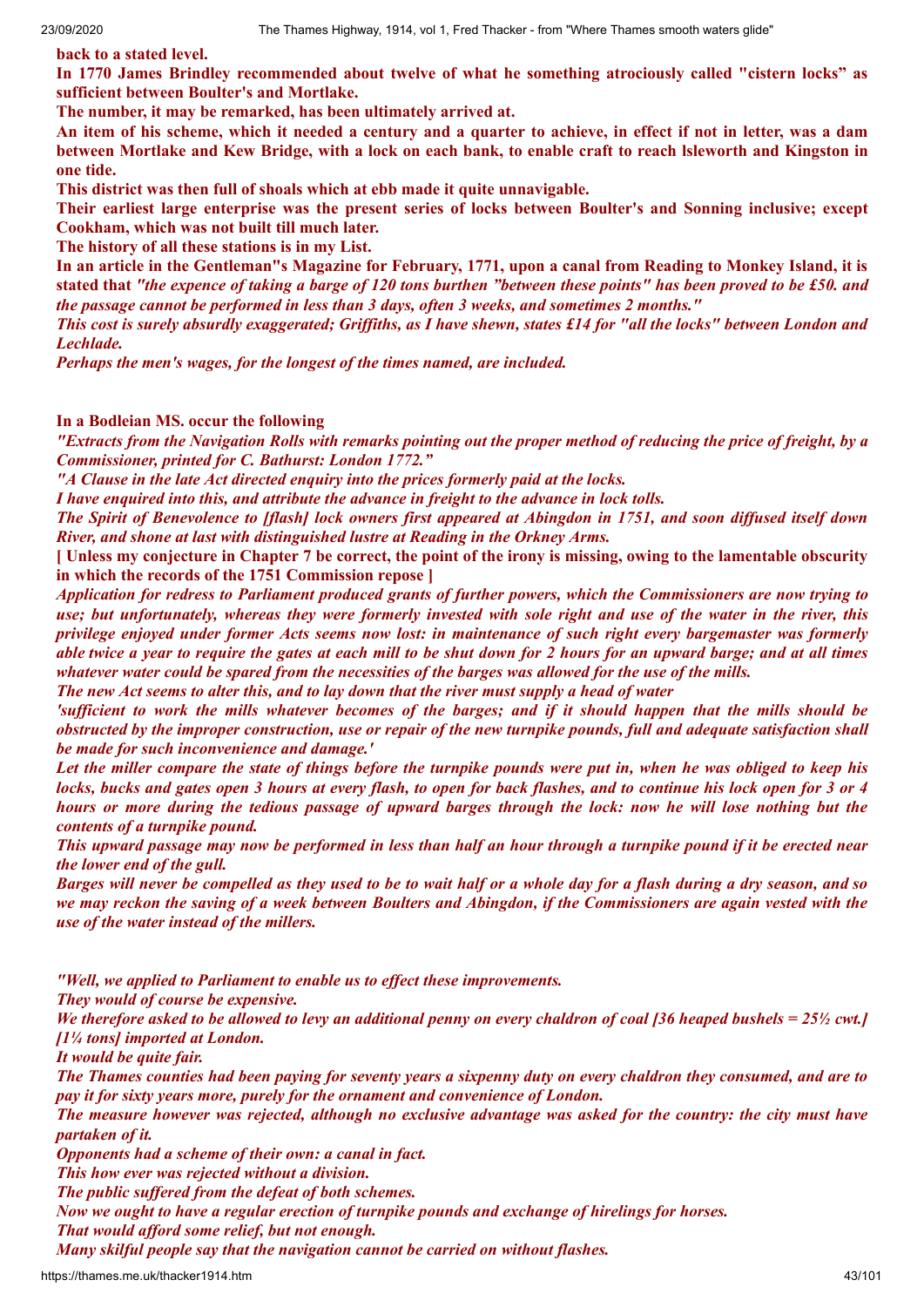If is not yet] I am sure that the surveyor's plan of making the river like a canal and restraining the barges to 3 ft. at *all seasons is calculated merely for the benefit of the millowners.*

It is evident from the following records that a large increase of expence has been laid on the barges within these twenty years; that the advance in the tolls at different locks is unequal and partial; and that unless you allow an interested person to sit in Judgment the orders made at Reading August 5, 1754 are wholly void and illegal.

The fact is that the Commissioners ought to have had powers given them to reduce these [flash lock] tolls; if not what *need, on p.34 of the new Act, of the clause ordering enquiry into the tolls formerly paid?*

*Equity would require such a change.*

The tolls now are paid for nothing in many cases; the disuse of the antiquated locks, the saving of expence in shutting them, the lowering of the lockshutters' wages, the non-necessity of sustaining a strong breastwork of piles on the upper side of the lock pool to prevent the mounds from being battered down by the upward barges, as well as the *disuse of the winches and boats ordered to be provided for the convenience of the bargemen.*

As to the bucks, weirs, and wastegates, the owners of mills must support these for their own convenience and protection if no barges navigated the river, and therefore those articles ought not to enter into their profit and loss *account.*

Some locks are leased: any reduction of toll would of course have to begin on expiry of the lease."

Lists are subjoined of "Prices formerly and now paid for every barge of 150 tons from Abingdon to Boulters **Lock."**

The former prices I have added to my Table; those "now" paid agree pro rata with the 1771 column therein.

**Almost every sentence of this vivid and interesting document is illuminating or suggestive.**

**It contains many tantalising allusions to the difficulties and labours of the commission of 1751.**

An important point is the power, alleged to have been granted in 1751 and withdrawn in 1770, over the use of the water in favour of the navigation as against the millers; and the bargemasters' rights in this connection.

There is, too, very much truth in the contention that the new pound locks were making matters much easier for the millers; and that the latter ought to have been deprived of a large proportion of their tolls for the old stations.

Instead of which, as I have pointed out, not only was this now unearned income confirmed to them, but they were **even relieved of the cost and trouble of collecting it.**

The point regarding an allowance out of the coal dues was repeated, perhaps more than once, during the **subsequent history of this commission.**

#### 1773

In January, 1773, it was ordered that all the "old Locks" from Sonning to Boulter's were to be fastened up as soon as the adjacent pounds were available for traffic; though the "lockshutters" were permitted to pass any barge, "on request", by the old passage until the following May 1, on payment of the toll fixed for the pound.

The toll collectors were instructed to collect their charges before passing vessels into the new locks; and were **simultaneously to secure the old lock dues.**

If any old lock owner chose to employ his own man for the latter purpose he might do so, provided he rendered a **monthly account to the commission, and relinquished his claim upon them for such traffic.**

#### 1773

**A little trait of statutory beneficence was exhibited by the commissioners in October, 1773.**

Owing to the use of horses for towing many "hirelings" had been thrown out of employment; and a resolution was accordingly passed that to men who for five years previously had made towing their business, and had never been chargeable to their parishes except through sickness, floods, or hard frost, "when the Navigation was stop'd", they **would allow half of whatever the respective parishes were allowing, as an additional assistance.**

**Rates of freight were settled under the Act; and seem, for several years at least, to have been revised quarterly. Below are figures of different dates, being for coal by the chaldron and for other goods by the ton.**

Maidenhead and Searle's Wharf Inear Boulter's  $\vert 9/ - 7/6 7/ - 6/6 8/ -$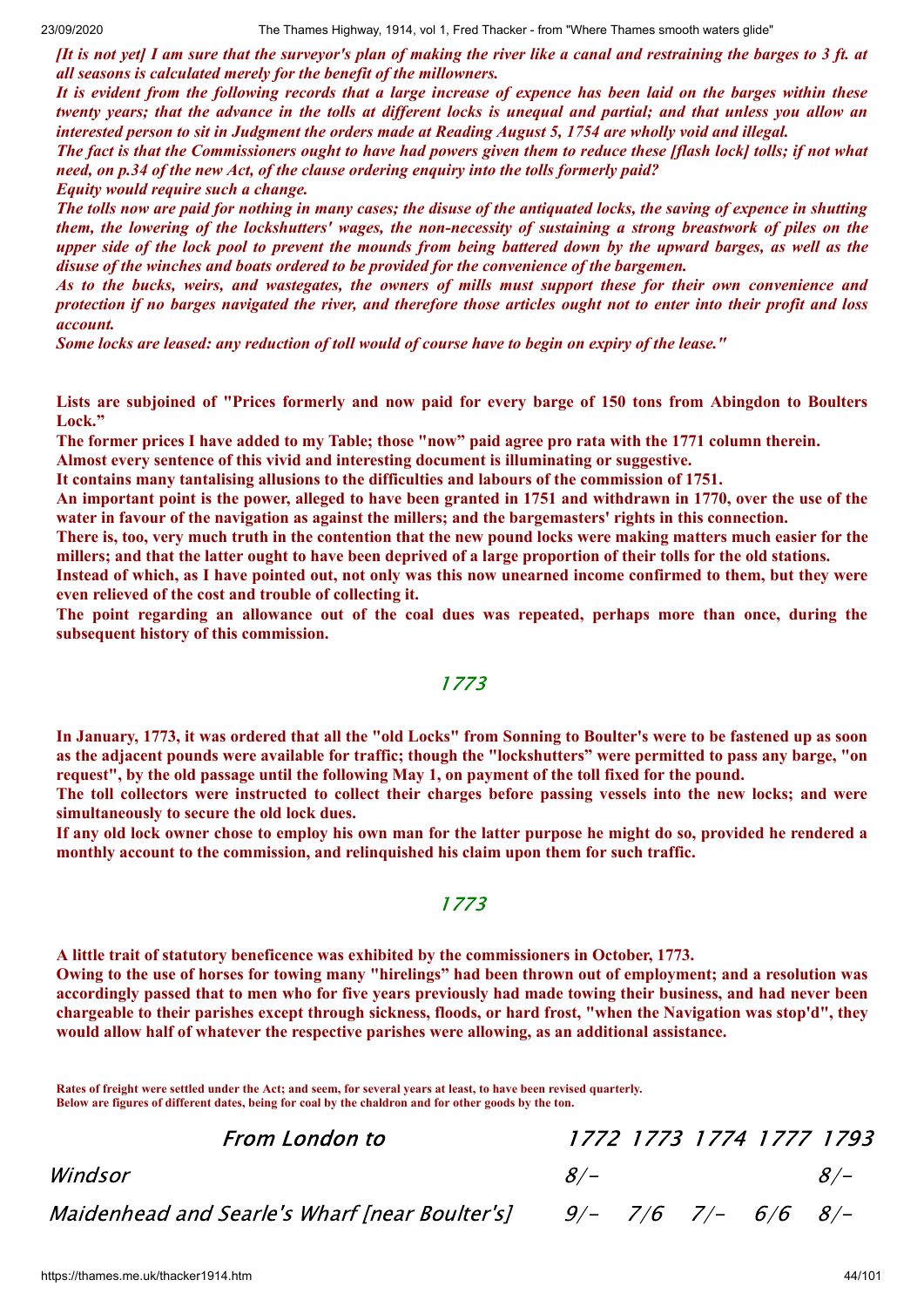| <b>Boulter's and Spade Oak</b>     |                                | $7/6$ $7/6$ $7/6$ |       |
|------------------------------------|--------------------------------|-------------------|-------|
| <i>Marlow</i>                      | $10/-$                         |                   | $8/-$ |
| New Lock [Hurley] and Spade Oak    |                                | $8/ 8/ 8/-$       |       |
| Mill End and New Lock              |                                | $8/6$ $8/6$ $8/6$ |       |
| Henley and Mill End                | $12/- 9/- 9/- 9/- 9/- 9/-$     |                   |       |
| Shiplake and Hurley                |                                | $9/6$ $9/6$ $9/6$ |       |
| <b>Kennet's Mouth and Shiplake</b> | $15/ 10/6$ $10/6$ $10/6$ $9/6$ |                   |       |

**Malt by the quarter varied between 7d. and 1s. to these places; flour by the "load" between 5s. and 8s.**

#### 1774

#### **In I774 an amending Act 14 Geo. III, c.91, was passed.**

It recites the deadlock that had ensued upon the legislation of 1770 in respect of the two districts between Boulter's **and London Bridge: how that the commission had been granted jurisdiction; were, however, concurrently prohibited from encroaching upon the City's rights below Staines and from erecting any new locks below** Boulter's; and that meanwhile the City had no authority to instal improvements: the consequence being that these **fifty miles of River could receive no effective amendment.**

It further recited that the City was prepared to spend £10,000 out of its own estates towards the betterment of the **River.**

**The first or lowest district, therefore, between London and Staines was removed from the survey of the** commission and restored to the care of the Navigation Committee of the City of London: to the history of whose **subsequent dealings with the Thames below Staines I devote a separate and later chapter.**

Under this Act "Morough O'Bryen esquire of Taplow Court" was granted certain privileges in respect of Taplow Mill Stream, the easternmost channel of the River at Boulter's; which hold good to the present day, and are **detailed below under this head.**

**No tow paths might be driven through gardens, orchards, parks, lawns, or any enclosed ground, without the consent of the owner.**

#### 1774 continued

In this same year 1774 a timber stride was ordered across all the new locks, to prevent barges and other vessels **entering with their masts up.**

I do not think a single specimen of these barriers survives upon the Thames; doubtless the advent of steam vessels, **especially with their early high funnels, had much to do with their removal.**

**My illustration is from Dedham lock on the Suffolk Stour.**

# 1774 continued

**Special dwellings also for the keepers, adjacent to their work, began to demand attention this year.**

They took at first the shape of only "small wooden houses", at Temple, Hurley, Hambledon and Sonning; which, as they cost only £12 each, cannot have been much more substantial, or capacious, than the little cabins or offices still **at the lock sides, in addition to the residences.**

Before long small brick built cottages began to be supplied; but much difficulty occasionally arose in persuading landowners to sell the necessary sites, and valuing juries had to be summoned, as provided in the Act of 1770.

#### 1774 continued

Further in 1774 a regulation was made that no barge should be allowed to enter a lock from below unless there were sufficient water to allow her to clear the cut above; as lying in the lock or the narrow cut was naturally found **obstructive of the navigation.**

**The towing also between Windsor and Boulter's received much special attention.**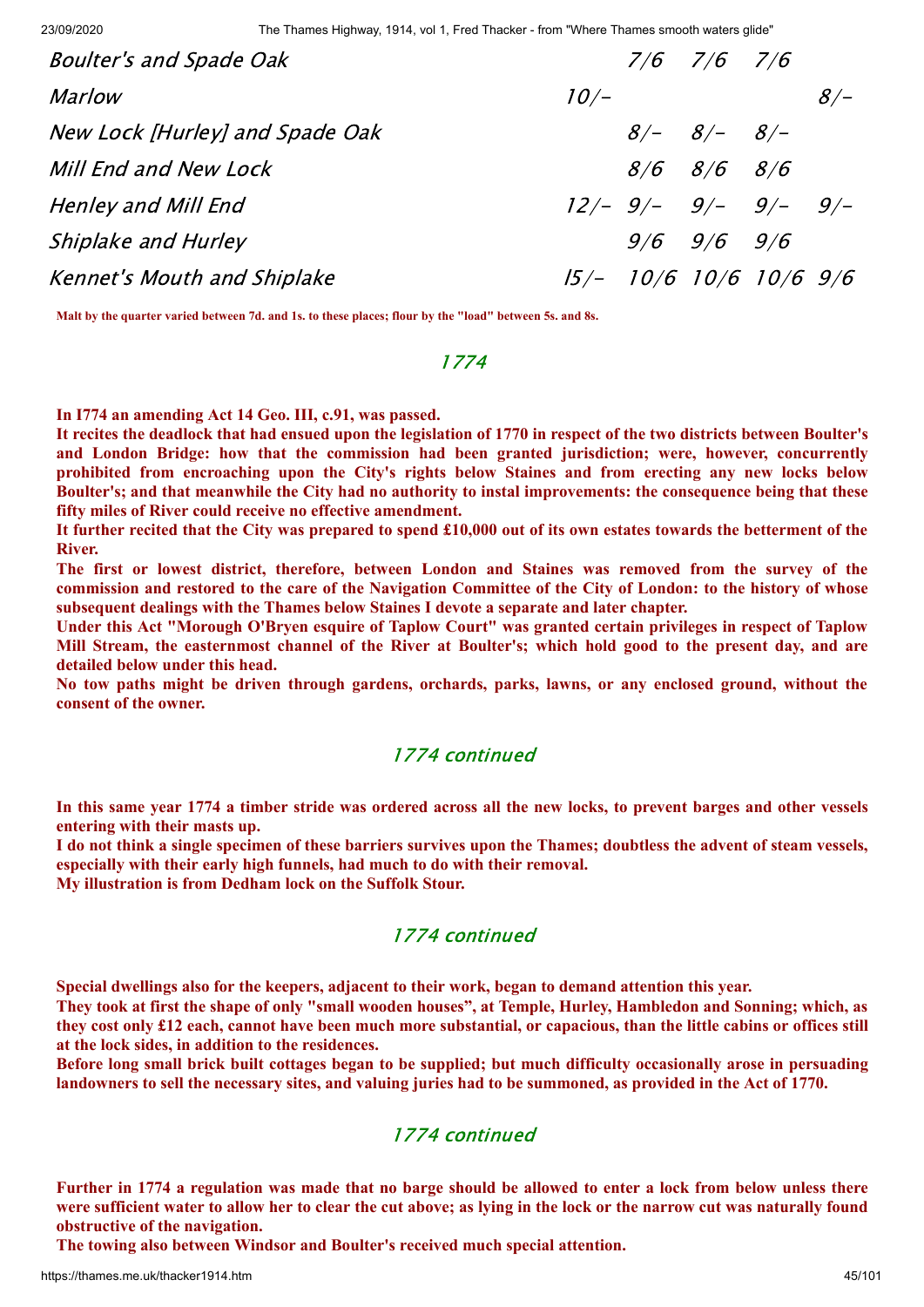This stretch of about  $7\frac{1}{2}$  miles was divided for towing purposes into three fairly equal stages: the lowest ascending **to "the gate going into Mr.Grover's meadow called Lower Mowsham's", perhaps about opposite Surley Hall.** The middle stage went up as far as "the Moat at the Lower End of Farmer Lucas's Garden at Amerden", just **below the present Bray lock.**

**The highest ended at Boulter's lock, then on the east side of the natural stream.**

The lowest stage was to cost, for horse towing,  $11/4d$ , per ten tons per mile, the middle 1s.1d., and the uppermost **11½.**

#### 1775

**In 1775 a new Act repealed the mistaken provision of 1770 restricting barges to a whole year draught of only three feet; and permitted them to naviga between November 1 and May 1, the season of abundant water, loaded to a depth of 3 ft. 8 in.**

[ Map, Thomas Bowles, 1710 with charges ]

#### 1775

**The details engraved upon Bowen's Map of this year are interesting if somewhat obscure.**

**His figures of tolls, which will be found in my Table, differ considerably from contemporary schedules.**

**They appear in a corner of the map, prefaced with a note:**

"The Thames is navigable for vessels of 140 tons to Wallingford, and of 70 Tons to Lechlade, from whence  $y^e$  largest *pay at y <sup>e</sup> dif erent Lo ks as mentioned below.*

The general rule at the Turnpikes or Pounds lately erected is for a Barge going upwards 4d per Ton at y<sup>e pst</sup> pd & 1d *per T at every other."*

**The fourpence at the first pound doubtless refers to Boulter's, then the first above London.**

**At the end of his schedule of tolls he says:**

*"Freight 30/- per ton the whole length of the Navigation; shorter stages in proportion."*

**This is quite irreconcileable with my figures a page or two back.**

**A further uncertainty arises from another statement:**

"Turnpikes belonging to 8 of the above Locks [Sonning to Boulter's inclusive, except Cookham] for vessels of 70 Tons *£3. 12. 10."*

**The sum does not quite agree with the contemporary figures given at these stations in my List.**

It amounts to one shilling and a halfpenny per ton; whereas the official rates were a penny at the seven higher **stations and fourpence at Boulter's: only eleven pence in all.**

# 1775 continued

**In this year 1775 a fine of 2s. 6d. was attached to injuring the timbers of the locks through levering against them with barge poles. These first locks were not of solid timber or stone walls, such as are now upon the Thames; their sides were of spaced out piles between which the wat freely penetrated, as may be seen in Owen's view of Shiplake lock in 1810: which I present.**

#### 1776

**In 1776 the average crew of a 140 ton barge consisted of six men. The usual wage was about 15s., which their keep brought up to about a guinea each, weekly. From information supplied to the City this autumn I gather the following** *"Account of Quantity of Tonnage from London to the several places upwards"***;**

**I imagine yearly.**

| <b>From London to</b>            | Tons   |               |      | s, d. |
|----------------------------------|--------|---------------|------|-------|
| <b>Boulters Lock &amp; Above</b> | 69,770 |               |      |       |
| Maidenhead                       | 5,560  |               |      |       |
| Windsor                          | 15,880 |               |      |       |
| Stains                           | 7,460  | 98,670 at 4d. | 1644 | 10    |
| Chertsey                         | 5,470  |               |      |       |

https://thames.me.uk/thacker1914.htm 46/101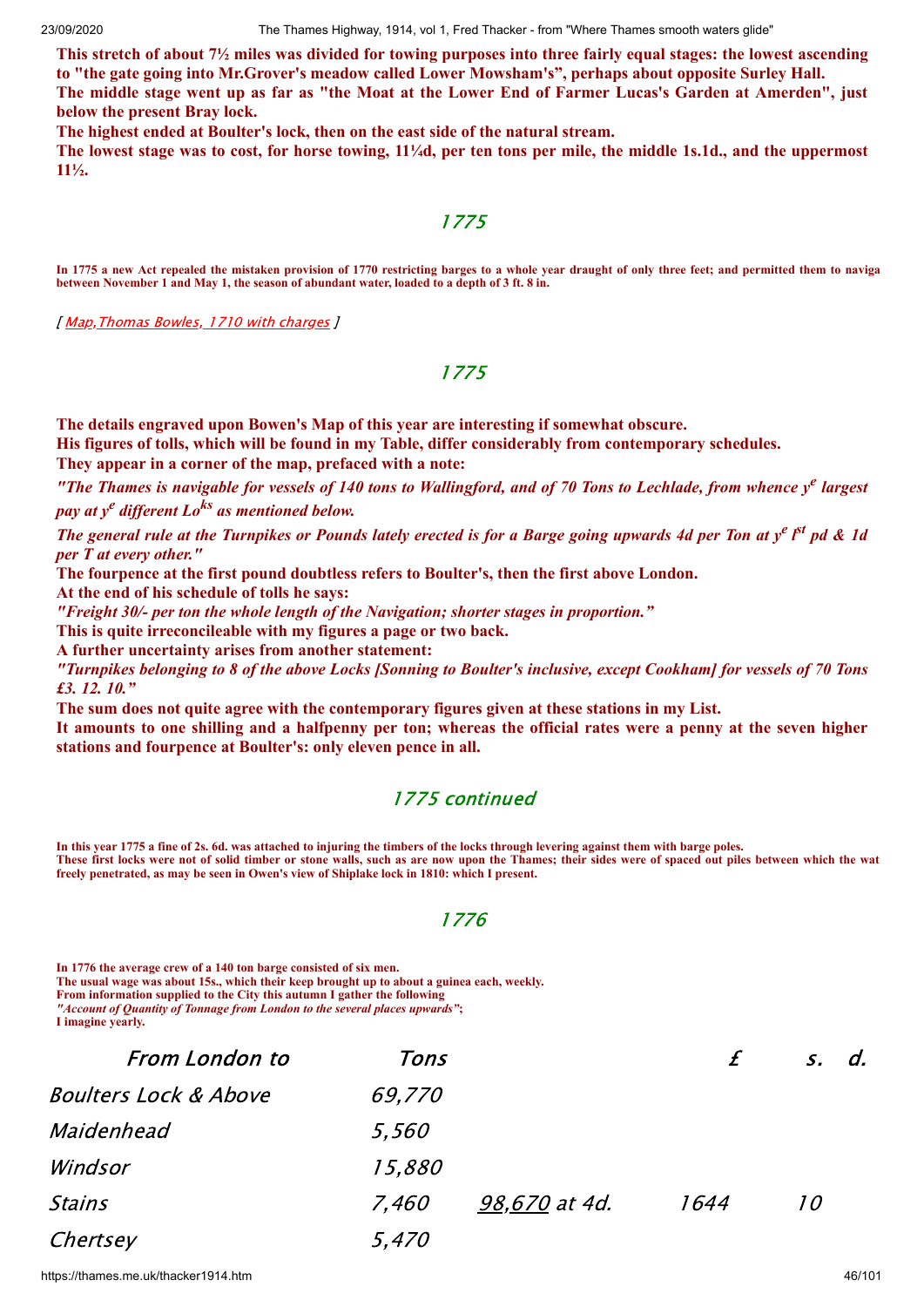| Weybridge                   | 1,000  |               |         |    |    |
|-----------------------------|--------|---------------|---------|----|----|
| Guildford                   | 17,026 |               |         |    |    |
| Shepperton                  | 5,076  | 28,572 at 3d  | 357     | 3  |    |
| <b>Sunbury &amp; Walton</b> | 1,740  |               |         |    |    |
| Moulsey                     | 9,175  |               |         |    |    |
| Ditton                      | 8,850  |               |         |    |    |
| Kingston                    | 9,550  | 29,315 at 2d. | 244     | 5  | 10 |
|                             |        |               | £ 2,245 | 18 | 10 |

#### 1779

**In April, 1779, James Leonard, bargemaster of Abingdon (you may still discover the name in Riverside places, at Shepperton and elsewhere), was permitte "to go free through all the pound locks for one voyage, on account of the great Misfortune he has received by his Boat being sunk at Benson Lock" (weir th is; the pound was not built till 1788).**

**This is the earliest grant I have noted of this form of compensation.**

**Similar petitions became very common later; but it occurred to the commissioners that overloading might be a frequent cause of the accidents, an overloading being frequently proved it often happened that no compensation was allowed.**

### 1779

In the summer of 1780 it was reported that the first erected pound locks, and the towing gates and bridges, after, be it noted, only nine years' service or less, were "in a General State of Decay and will soon want to be rebuilt."

It is proof of what I have already remarked: that they were of very shoddy construction; not like their Jacobean **predecessors.**

The horse towing path was pushed through as far as Pangbourne this year; although of course the old track for **human haulage already existed.**

During this year also one Thomas Hunt submitted a project for towing barges by steam power, forty-five years **before the first railway was opened in England.**

#### 1781

**In 1781 a curious little history emerges, illustrating a perhaps unexpected difficulty the commissioners had to contend with.**

**Several constables, charged with warrants of distress against bargeowners who had illegally overloaded their** vessels and failed to pay their dues, had made no return of the warrants; and it was believed they would not act **upon them unless compelled.**

(The commissioners had a sort of unofficial staff of informers in respect of offenders in the matter of overloading.) They determined to make an example by indicting John Ball (ominous name!), supposed constable of the parish of **St. Helen's, Abingdon, at the Easter sessions.**

Ball declared that he was not constable of the said parish, but of the borough of Abingdon; and that he was **advised to defend the indictment on the ground that "he had no business with a warrant."**

The commissioners adhered to their purpose; whereupon Ball climbed down and gave security for the fine with whose collection he had been charged; and the prosecution was stayed upon his undertaking to sign and insert in **the Oxford and Reading newspapers an expression of regret for his dereliction of duty.**

It seems to me very probable that his hesitation in executing the warrant may have been based upon some **subconscious memory of the ancient decentralised independence of these provincial boroughs: a subject upon** which Mr.F.J.Snell has much interesting matter in his Customs of Old England. Five years later I again find the **"Constable of Abingdon" refusing to proceed against John Collins: another local overloading bargemaster. It does not appear if this constable was the same John Ball.**

Doubtless these provincial officers were very loth to offend their neighbours at the bidding of some vague and **distant Authority of so few years' standing.**

**A note of Mr.Belloc's in his** *"Stane Street"* **may be thought to the point:**

"The local power of propertied men has been nearly continuously stronger than the general power of the central *government."*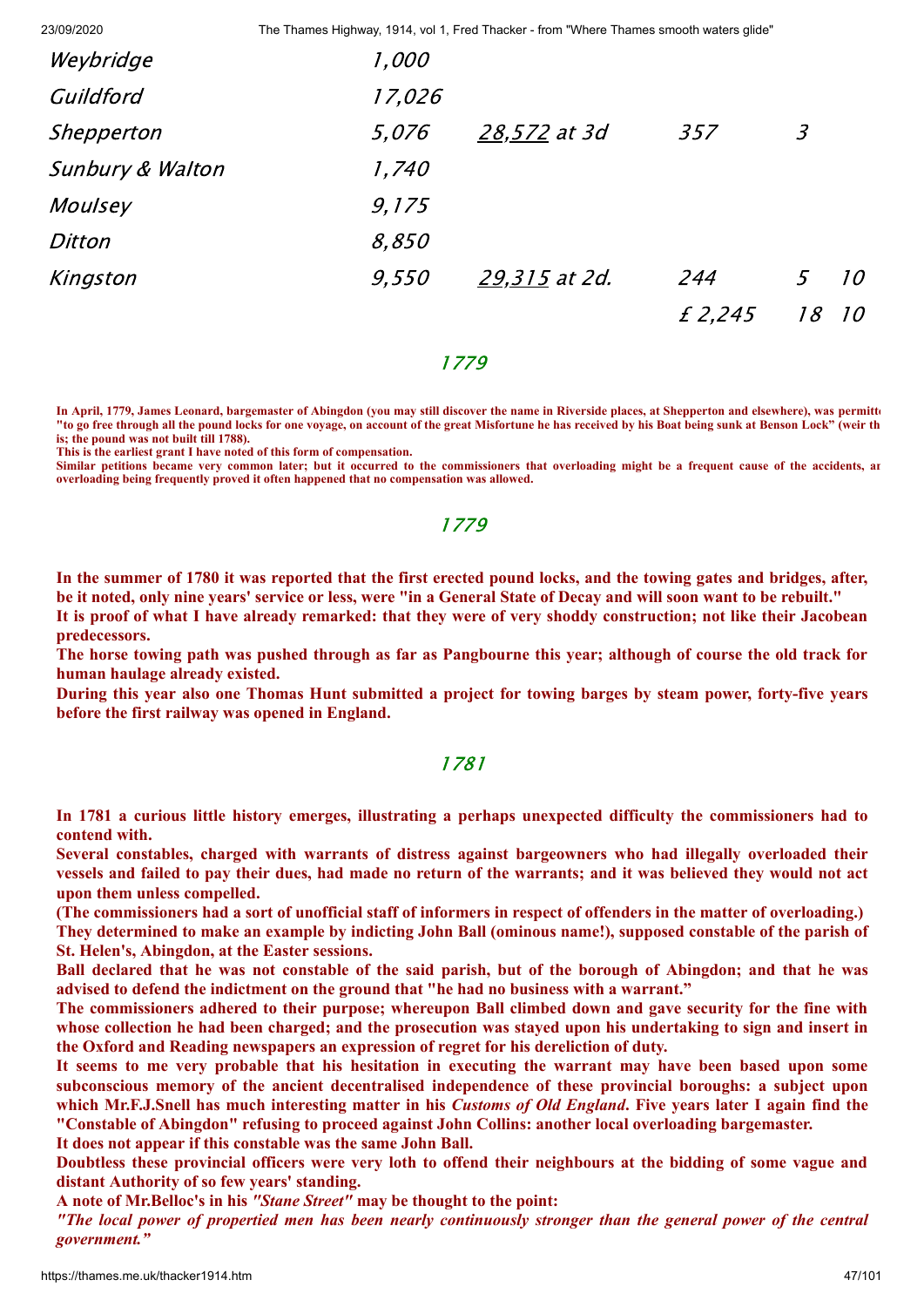1781

**In 1781 occurs the earliest suggestion of building and rebuilding pound locks in stone or brick. The superior immediate cheapness of fir timber still, however, prevailed.**

#### 1782

The final schemes for the Severn Canal, still seven years from its realisation, were being actively discussed in 1782. In a pamphlet published this year Upon the subject an ex parte description is given of the alleged contemporary **condition of the River.**

*"From good information we can aver that the navigation of the river Thames, especially between Oxford and* Lechlade, is in the most unfavourable state possible, a circumstance which the common council of the city of London have well considered, by causing surveys to be made of different parts of the river, a canal from Isleworth to Maidenhead seems to be a measure well thought of; it will appear from an inspection of the map, that a continuation to Reading, and thence to Lechlade, will be a consequence naturally resulting from the difficulties which attend the navigation of those Upper parts of the river, obstructed at present by shoals, by private locks, on a principle as barbarous as the times in which they were first made, and totally inadequate to any regular conveyance of *merchandise."*

#### 1783

In June, 1783, it had become evident to the commissioners that the remoter navigation must be greatly improved if **the anticipated growth of trafiic from the Severn Canal was to be effectively accommodated.**

Amongst other difficulties it appeared that in winter, when the water was high enough to pass seventy ton barges drawing four feet, vessels with a load no higher than their sides could hardly pass through the low and narrow **arches of St John's, Radcot, Godstow and Folly Bridges (the old structure in each case.)**

**These bridges, therefore,** *nefandum dictu***, would have to be enlarged and raised.**

Many fresh locks were urged, as at Abingdon, Cleeve, Goring and Pangbourne: but were not considered necessary **at Day's, Hart's by Basildon, and Moulsford.**

During the same year it was suggested to the commissioners that the old ships being broken up at Deptford might **yield a supply of sound, cheap material for building and repairing locks.**

**The experiment was tried; at Marlow, for instance, in 1784; but did not yield very satisfactory results.**

It is quite possible that some of the older locks, however, contained within living memory sturdy timbers from the **old men-o'-war.**

#### 1783: Rules & Orders

**Some** *Rules & Orders***> were made at Marlow in September, 1783.**

**The following are pertinent:**

"Fourteenth. No person or persons whom soever shall erect any new bucks, or weirs, or drive or affix any piles or *stakes without the permission and consent of seven or more Commissioners.*

Fifteenth. That the occupiers of the old flash locks and mills are hereby ordered at all times when possible to keep the water between the high and low water marks set by the Commissioners, and for neglect, the keeper of the pound-lock adjoining is authorised to draw, open, or shut the sluices and floodgates of the bucks, overfalls, and standards of the old flash-locks, and to apply to the occupier of the mills to draw up or shut down the floodgates thereof." Which opens **vistas, day dreams, moving pictures of a thousand scenes of altercation, imprecation, abuse and highly probable personal violence in the heart of these lonely places far from headquarters.**

Without doubt the old newspapers would disclose many a human document of the sort pertinent to my history; but who, unaided and alone, with a thousand cares of the world, can hope to attack such a search?

# 1784: Commissioners seek help from City

**The commission in July, 1784, approached the City for financial assistance towards improving the navigation.** All the works hitherto completed had been built from public moneys borrowed under authority of the Acts upon **the security of the tolls.**

They were anxious to proceed to the further improvements urged upon them, but investors were hanging back. They therefore appealed that a portion of the coal dues should be set aside by the City in their common interest.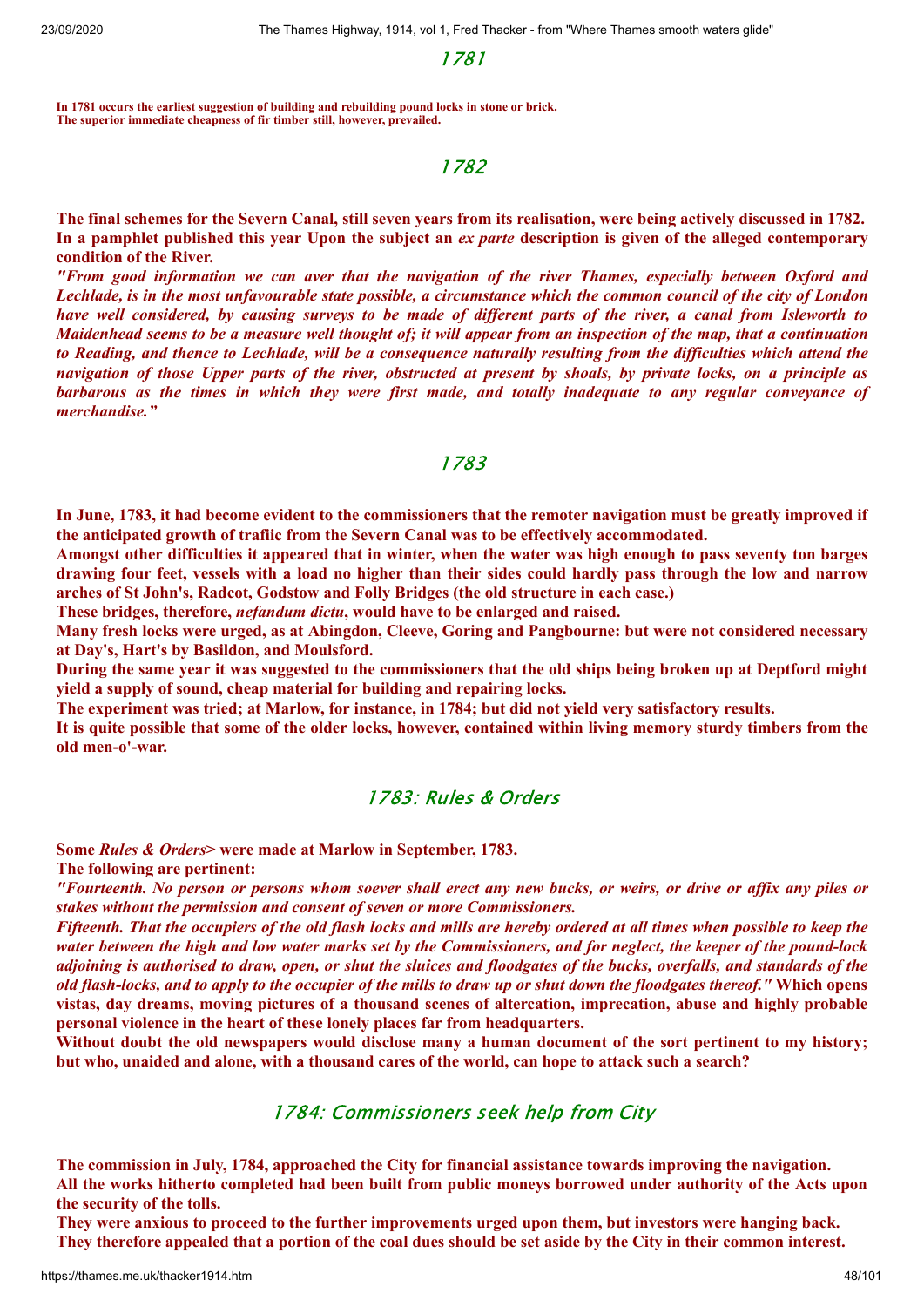The Council agreed that, if Parliament would grant a drawback on the dues, £15,000 thereof should be devoted to improvements between Mapledurham and Oxford: a district not yet attacked by the commission; one third of the balance towards completing the works in progress east of London Stone and buying up private tolls; another third to discharging the debts of the commission, which had now accrued to £28,900, and to improvements between the Stone and Mapledurham; and the residue "to purchase the old Lock Dues, etc., and also the Horse Towing Paths, and all other Paths; so that, finally, the Navigation of the River Thames and Isis, westward of London, may be **Perfectly free from Tolls of every kind."**

I have not discovered what came of thie amiable and public spirited proposal s characteristic of the City; nor the **reason of its apparent failure.**

### 1787: Commissioners overcome financial difficulties

By 1787 the commission had surmounted their financial difficulties; and had proceeded to various works in their **fourth district.**

They had succeeded in borrowing another £10,000; the Act of the following year states their liability at £38,900. **At this time an amusing attempt at evasion of tolls occurred.**

In March, 1787, one Thomas Plumbridge, a Reading bargemaster, had worked two barges down to London, of 140 **and 71 tons respectively, upon which a charge of fourpence per ton was due at each lock.**

Failing to secure a return cargo he "floated his small Barge into the large one with a view to save the paying the **Toll" on the former, "conceiving he had a Right to do so."**

**He was quickly undeceived ; and the craft detained until he paid the dues.**

It was discovered also that bargemen were endeavouring to pass floats or rafts of timber, towed behind them, toll **free through the locks.**

# 1788: Act

**The above mentioned Act 28 Geo. III, c.51 was passed in 1788.**

It authorised a further borrowing of £25,000; and enabled a toll of fourpence per ton to be levied at any lock; cuts to be made of three miles in length for pound locks (a little draughting ambiguity which led to subsequent **difficulty); and negotiations to be completed, as already described, with the Oxford-Burcot Authority. Barges were restricted to a maximum draught of 3 ft. 1O in.**

#### 1791: Robert Mylne, surveyor

About this time, when Thames navigation appeared at length in a fair way to pass under efficient public control, Robert Mylne emerges as surveyor to the commission: a man of many ideas, not all acceptable; and of a heart which not all his zeal for improvements nor all his assoc1ation With stone and iron could rob of its attractive **touches of sympathy.**

One or two of these I shall note in my List; I will take occasion to allude here to his rescue of Wren's epitaph from **the crypt of St. Paul's Cathedral and its erection where we know it.**

He lies buried at Great Amwell, from whose enchanting hill his ghost may overlook the waters of the New River **and the upper Lea: a halting place of my own ancestors.**

A little earlier than the date at which I have now arrived he had reported to the commission that the River was "in a very unnavigable condition, and full of obstructions; and it was due perhaps to his persistent recommendations **that in I791 they began under their statutory powers, to purchase the private weirs.**

**A beginning was to be made with those adjoining the new pound locks.**

It may be to many a novelty, in these days when, if the matter attract any lay consideration, lock and weir are **superficially regarded as two coeval and inseparable parts of one machine, immemorially under one management** and of common origin, to remark that the weirs accompanying the well known locks, sometimes close at hand, sometimes too distant for their thunder to be heard, are, in the very large majority of cases above Bray, many **centuries older than the pound locks; and remained, moreover, under separate ownership and control long after most of the latter had been installed.**

Mylne saw, as indeed no observer could fail to see what a dead weight this dual ownership and management imposed upon the conservancy of the River, rendering the new works, as I have already remarked, scarcely an **improvement at all.**

For it is evident that the weir, and not the lock; is the key of the position; and that its occupier can quickly render **the latter valueless by self interested regulation of the water.**

Mylne, therefore, pressed again and again for the purchase of the weirs, so that the sole control of the stream **might be in the commission.**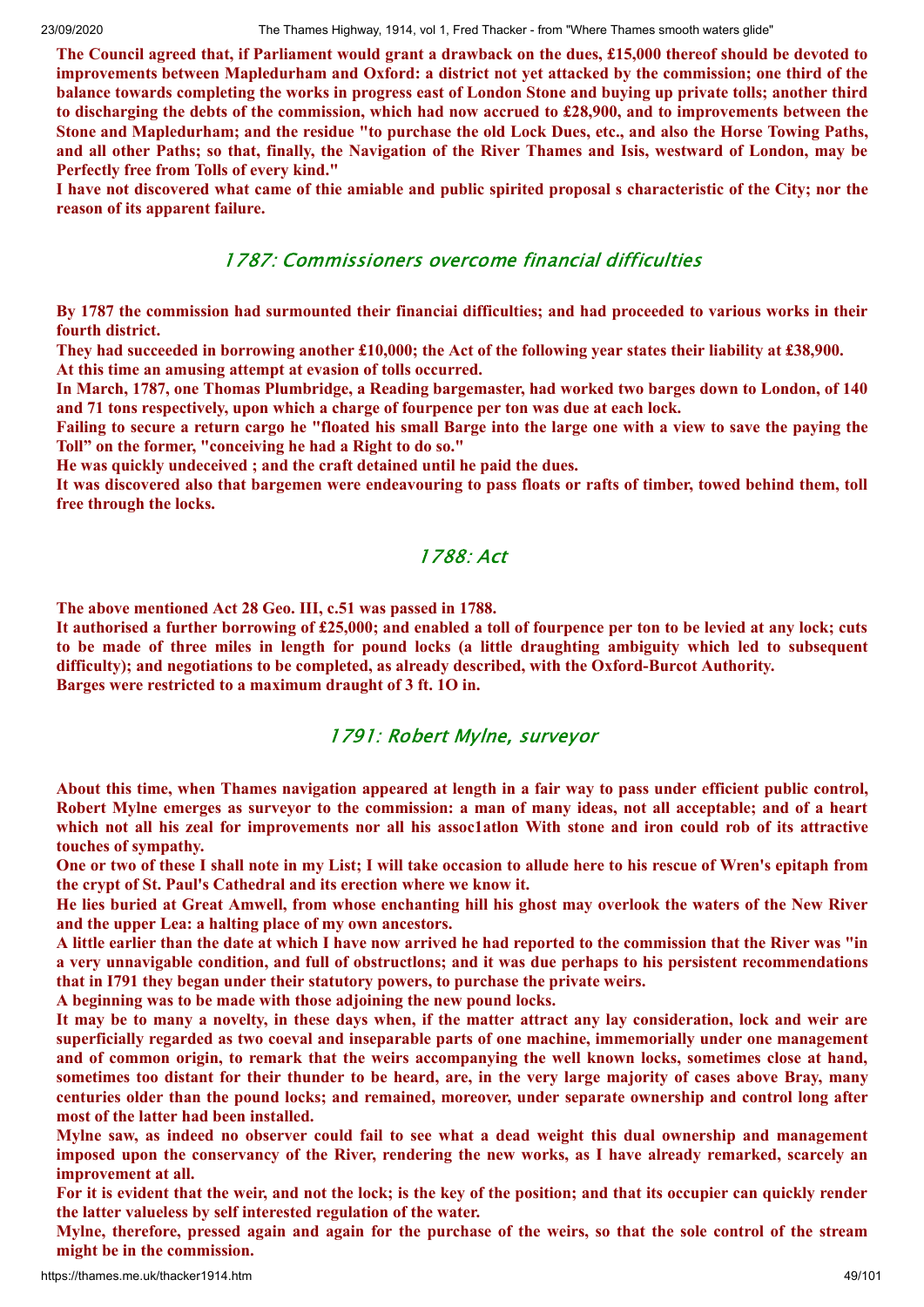"Until that is done,"> he wrote, "all efforts to improve the navigation will be weak and ineffective. Some of the proprietors are poor, and can't afford to repair them; some of the Weirs are on lease, and it is *unreasonable to expect should be amended on a short term of years.*

The Working of the Weirs ought to go hand in hand with the Pounding of the water by the New Locks.

It was never yet found that two seperate Interests could be so moulded in their Conduct, as to make one general Effort, *pointing to the same end.*

*There ought to be a Lockkeeper and receiver of Dues at each Pound Lock."* **There usually was; but not often a Conservancy official.**

What Mylne is really attacking is the absurd vet not wholly surprising system of employing the neighbouring miller, or a man in his power, as lockkeeper; whereby the commissioners so long delivered themselves and their **works into the hands of their enemies.**

The man's real interest was the mill; at the navigation he sometimes openly mocked; time after time Mylne gives **proof that while taking the commissioners' pay he was neglecting and even thwarting their interests.**

**In 1802, to anticipate a little, he returns to the subject.**

It was being discovered that not only the mills but the fishery also was a frequent source of the evil; to whose **pursuit the lockkeepers were prone to sacrifice their official duties.**

He declares: "It is absolutely necessary for some one to state to you, frankly and firmly, that all the Rights of Fisheries at the Wears corresponding to the Pound-locks should be purchased, leaving the other parts of their *manorial rights on the river Itself to the present Proprietors."*

Charles Truss, the City's clerk of the navigation works, in preferring canals to the natural River in 1791, says: "I have often known many thousand sacks of flour detained by floods upon the river when the city has been extremely *distressed for the want of a supply."*

#### 1793: Weir repairs above Oxford

**In consequence of much urgent persuasion from the Severn Canal Company the sixth district, above Oxford, underwent in 1793 very minute inspection; an in June** 

"the several owners and occupiers of Buscot, West's, Hart's, Clark's, Tadpole, Tenfoot, Duxford, Shifford's, Langley's, Hart's, Brookin's, Pinkill, and Bold Weir. **were requested to repair the same and fit them for holding up a sufficient head of water.**

# 1793: Flashes

**The flashes also were subjected to further regulation.**

**Owing to frequent western flashes at uncertain times and without previous notice very few barges were able to take advantage of them, and the River wa drained to no purpose.**

**It was therefore ordered that only two flashes should be run each week, on Saturday night and Wednesday morning: from Hurley downwards.**

**These days vary, it will be noticed, from the settlement under the 1770 Act [above].**

**The Saturday flash corresponds with Mylne's graphic description of the scenes at Windsor Bridge, quoted in my List.**

**Before a parliamentary committee in 1793 interesting evidence was given as to the number of horses required to tow a seventy ton barge against stream ov different stretches of the River.**

**The place names are horribly misprinted in the report; the clerk evidently misunderstood them as they were broadly burred off by the Oxford witness. I have corrected most of them.**

**Stadbury, the first, was the meadow on the west side of the lock island at Shepperton; or perhaps the whole island; if it was then indeed an island, and n merely a peninsula joined to the left bank, across whose narrow neck the floods occasionally broke. It is called Sawbridge Island in one old map.**

| <b>SECTION</b>                        | <b>HORSES REQUIRED TO TOW a 70 TON BARGE</b>              |
|---------------------------------------|-----------------------------------------------------------|
| From Stadbury to Windsor              | 10 or 12                                                  |
| Windsor to Amerden Bank               | $\mathcal{S}_{0}$                                         |
| To Boulter's                          | 10 or 12                                                  |
| <b>Boulter's to Poulter's Horsing</b> | 6                                                         |
| To Hedsor                             | 8                                                         |
| To Spade Oak                          | $\mathcal{S}% _{M_{1},M_{2}}^{\alpha,\beta}(\varepsilon)$ |
| <b>To Marlow</b>                      | $\mathcal{S}$                                             |
| To Henley                             | 5 or 6                                                    |
| Thence to Kennet's Mouth              | 8                                                         |

https://thames.me.uk/thacker1914.htm 50/101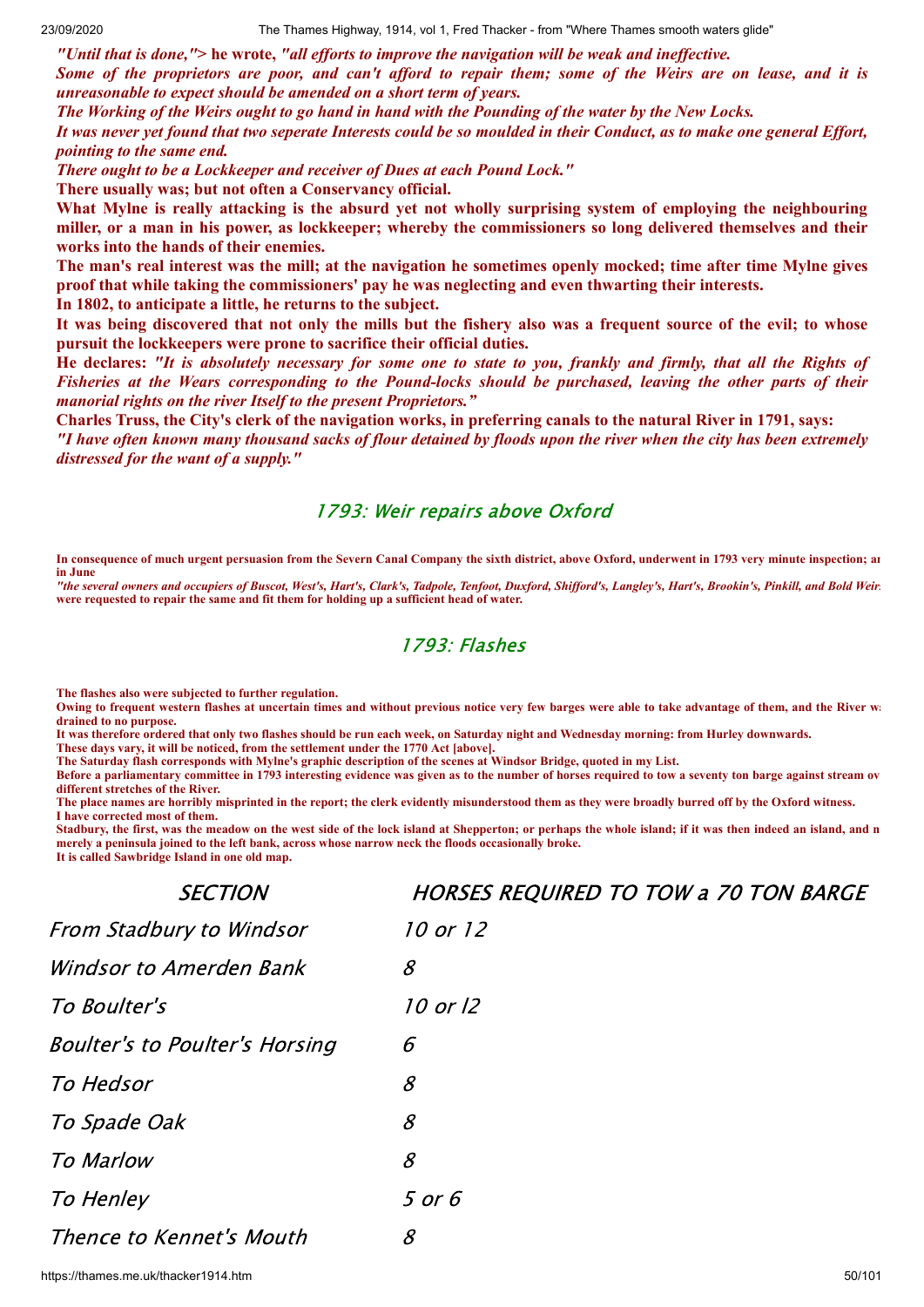| To Geddington [Gatehampton]           | 10                                                    |
|---------------------------------------|-------------------------------------------------------|
| To Chamberhole [Wallingford]          | 6                                                     |
| To Benson                             | $7$ or $8$                                            |
| To above Abingdon                     | 11 or 11, sometimes 12                                |
| To Benson                             | $7$ or $8$                                            |
| From thence we take our own<br>horses | 5                                                     |
| Oxford to Lechlade                    | 3 Boats to take up 70 tons, 3 Horses to each<br>Boat. |

A Horse line costs £10 or £11 which if it lasts 3 voyages [a voyage was out and back] is looked upon as a great deal.

#### 1790s: Opposition to improvements below Boulter's

At intervals during the last decade of the elghteenth century the River below Boulter's caused the commission **much anxiety.**

They had been at the expense of much local patching and mending and were reaping no return by way of tolls.

Pound locks were becoming an urgent necessity 1n the district, as a source of efficiency and incidentally of **revenue.**

The instant threat of a canal between Boulter's and Isleworth was also goading them into action; and at least two or three locks, with weirs, began to be specified as requisite to set this part of the Thames in order and thwart the **canal.**

It was, however, a vital preliminary to the building of these stations that the prohibition in the 1770 Act should be **repealed; but public and expert opinion alike were hostile.**

**Brindley, Whitworth, and Mylne, a formidable trio, all declared in 1794 that these locks**

"would not be an effectual remedy for the inconveniences of the navigation, and would be attended with serious injury *to landowners."*

**Very reluctantly therefore the commission abandoned certain works which had already been initiated.**

#### 1794: Anti improvement folio

**A noteworthy manifestation of this opposition is afforded by a discoloured two-page folio amongst the Guildhall London Pamphlets, dated January 30, 1794, and published by** *"A Freeholder on the Thames."*

The author appeals to the "Landowners on the Banks of the Thames, between Boulter's Lock and Isleworth; and *especially those of the level Country between Maidenhead and Staines,"* **protesting against the contemplated developments.**

He writes: "The present alarming Design of a Junto of the Commissioners of the Thames Navigation, to Erect Locks and Weirs in the River, which Nature has formed for the common Sewer of the Country, should stimulate all of you to *form yourselves into an invincible Phalanx, to oppose the Project."*

He declares that this Junto, upon the opinion of an ignorant Carpenter, has not only resolved to make two pound locks 1n the River, one above and one below Windsor, but has also determined to apply to Parliament for powers to instal others wherever it may choose, notwithstanding that the three engineers just named had stated so adverse **an opinion.**

**He objects, in brief, the risk of floods and the statutory prohibition.**

**Who his ignorant carpenter was I do not discover; he reappears almost immediately.**

The view of the Thames as a "common Sewer" led within a century to a horrible state of things, which large **numbers of people now living can well remember, and which needed herculean efforts to remedy.**

#### 1794: a counter argument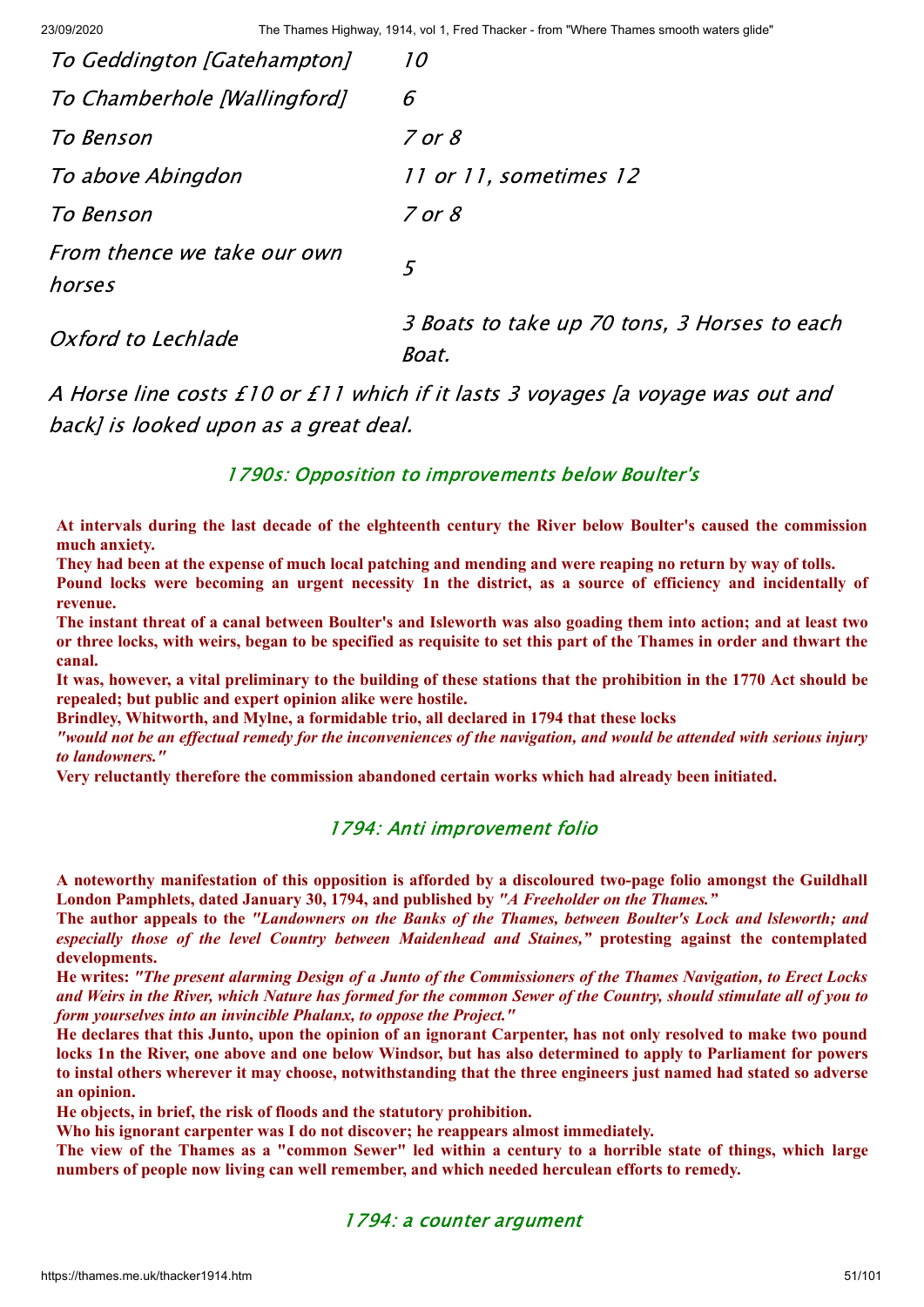**Vanderstegen, a prominent commissioner of his day, combats this attack in a small octavo of the same year, to which I return.**

#### 1790s: Canals

**Another contemporary hostile publication is** *Reasons for Preferring the London Canal from Boulter's Lock to Isleworth.*

**The age was one, as I remark elsewhere, of commercial salvation by canal.**

The Severn Canal and part of the Berks and Wilts were built within it; and innumerable others, near or distant **from the Thames, were projected and sometimes realised.**

**One was discussed to connect Lechlade and Abingdon.**

The number indeed of proposed artificial watercourses was almost as numerous as we are asked piously to believe **exist within the friendly and communicative State of Mars.**

The particular cutting recommended by this pamphlet was intended, as its title indicates, to leave the River at Taplow mill and run almost due east, across the southward sag of the Thames, through Twickenham to Isleworth. One of the negative advantages anticipated was that the alternative plan of improving the River itself was alleged

**to necessitate fifteen new locks below Boulter's.**

The new route was to save eighteen miles out of the River's thirty-seven; £11 per journey in haulage; and to reduce the time expended from three days in the abundant winter season, five days, six, or even a fortnight in summer, to **a constant eight or ten hours.**

Some concluding rhetoric in the, over punctuated, and, *highly italicised* "manner" of the age declares that Mylne's report in favour of this canal was rejected for the proposal of a "Windsor Carpenter"; and, ironically, that "the **Thames must flourish while Mr. Harris, the Oxford Gaoler, is employed as an extra official Engineer."**

**The project was never realised; to be cretinised forthwith by the railways.**

It was stated during this year that there was "No Person to take any Care of the Works between the [Severn **Canal] Junction and Old Nan's Weir."**

## 1794: Traverse times

Vanderstegen's State of The Thames, just alluded to, contains some information upon the time taken by barges in **traversing various parts of the River.**

"On account of unloading [at the weirs, or into lighters at the shoals], a boat from Lechlade is three days getting to Oxford; from Oxford to Sunning two days; from Sunning to Boulter's one day; from Boulter's to Brentford one day; *& to London, as the tide serves, being eight days.*

*When the river is compleated, above Oxford, it Will be gone easier in a day less.*

*A boat is six days returning from London to Oxford.*

*A boat goes from Wallingford to London in four days; return in five days.*

*From Reading to London in three days; return in four."*

#### 1794: Expences

**In February of this year** *"Mr. Joseph Searle who keeps a Barge trading from Boulters to London deliyered in an account of the average Expence of navigating Barge of 128 Tons and a lighter of 56 Tons from Boulters to London and back amounting per voyage to £65 :8 : 0.* 

#### 1790s: flashing

The frequent flashing still resorted to sometimes drained the locks and cuts almost dry; and it was ordered, therefore, at this time, that flashes should l **drawn from not more than two stations above stranded barges; in no case under low water mark, and never more than once for any one vessel.**

#### 1795: Act for towpaths and more locks

**The new Act in 1795, 35 Geo. III, c.106, followed upon Mylne's reports in 1791-3.**

The necessity of more locks and of more delicately graduated welrs was forcing recognition; and a horse towing **path was becoming urgent.**

The Act declares that a free and continuous public horse path would be a great benefit, and confers upon the **commission powers of compulsory land purchase for the purpose, subject to certain restrictions such as, amongst** others, that where a house had been built close to the waterside, or where the required land was in use as a garden **or orchard, it might not be taken.**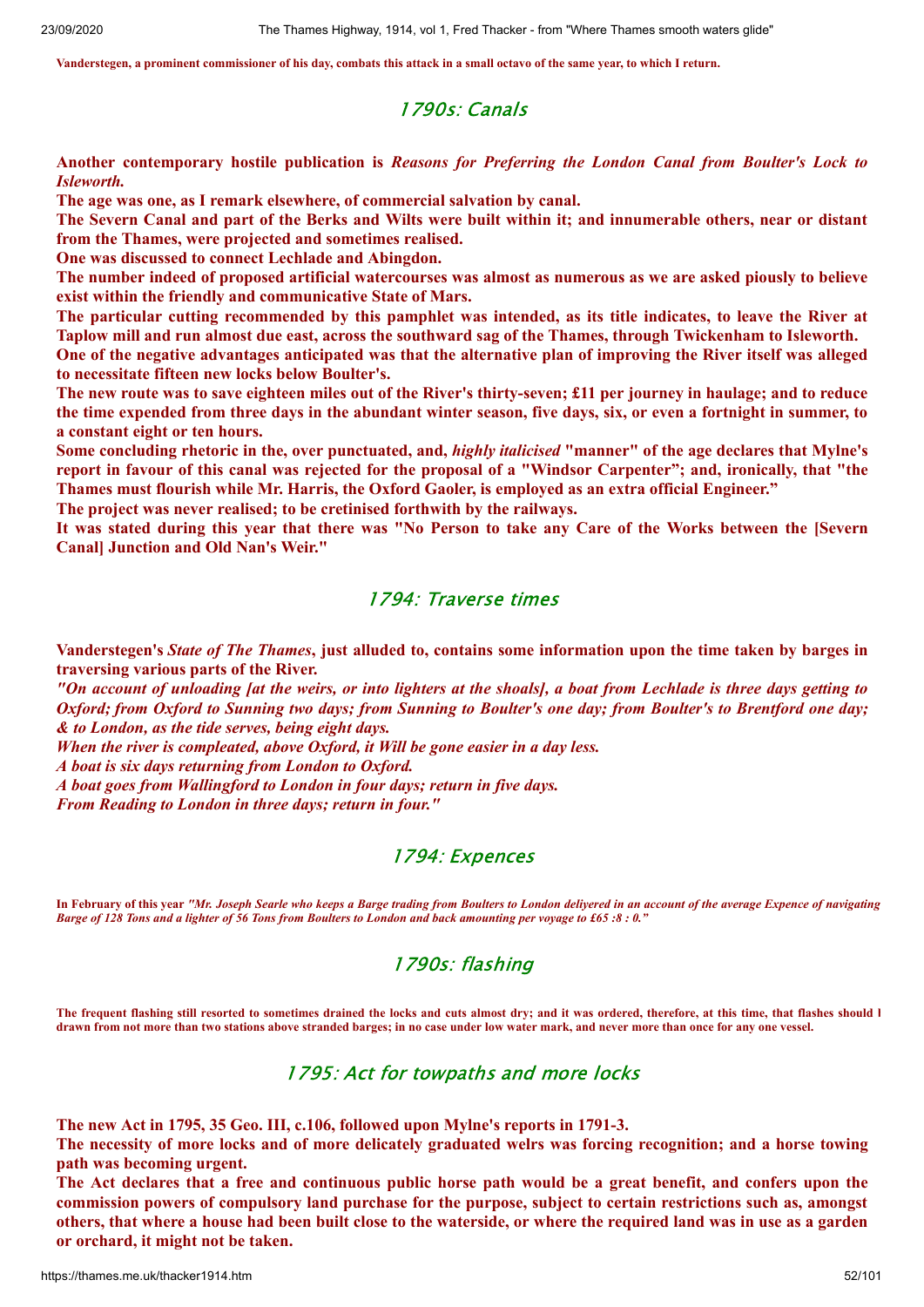Indeed I believe that extremely little was, and perhaps under such conditions could be, effected in this desirable direction: a failure from whose unfortunate results the continuity of the towpath suffers to this very day in many **familiar places.**

**It was also ordered that the lock tolls should be made uniform.**

This also became a dead letter; it was mentioned as long after as 1865 that the rate varied at almost every pound. I fancy this was due to the varying demands of the millers; variations thus caused exist today upon the Lea **Navigation.**

Power was given to build more locks; but not below Boulter's without notice to the Corporation of London, and **only then subject to the advice of engineers.**

**Tolls might be farmed: a permission of which advantage was subsequently taken, as I shall relate.**

Chiefly in consequence of pressure from the Severn Canal Company tolls were reduced from 4d. per ton per **voyage to 2½, during 1795.**

#### 1796: Lock houses and tolls

**In 1796 the commission decided to build houses at all the locks, and to compel the keepers to live in them.**

**During this year certain bargemasters took leave to publish in the Reading newspapers new, unauthorised rates of freight. The commission thereupon gave public notice that the official figures were:**

*From Reading to London: Malt by the quarter 1s. Flour by the load 8s. From London to Reading: Coal by the chaldron lls. Other goods by the ton 11s.*

**an all round advance upon the 1793 figures [above] A penalty of £20 was attached to higher demands.**

#### 1797: against obstructions

In 1797 a bye-law was considered very desirable "for the more effectual preventing heavy laden barges obstructing *the Navigable Channel."*

It does not appear what regulation was made; it is however a fact that much inconvenience of the sort existed. These vessels were the first to ground upon the shallows. Preventing others which could have floated over from **doing so.**

They also necessarily passed the flash locks on the first of the flash, so that when the turn of the lighter craft arrived there was often insufficient water left on the cill; and their excess of burthen was itself illegal.

#### 1797: toll rise

**In the same year it was deemed necessary to raise the toll from 2½d. to 3d. The commissioners were in arrear with their interest, and the recent reduction had not proved a success.**

# 1797: An August flood

**For the purpose of letting off an August flood the gates of some of the locks above Abingdon had been "forcibly opened", and thereby damaged. For an interesting reason: that there had formerly been no waterway where the locks now stood, the commission decided that they could not legally perm this forcible relief.**

**It seems a somewhat fine point: the alleged illegality of allowing the water to run freely through; considering that it might pass through by lockfuls practical continuity, if so desired.**

# 1798: Lockkeepers' pay

**In March, 1798, the half-dozen lockkeepers above Oxford were agitating for increased pay; and it was thought expedient to endeavour to farm these station under the powers granted by the 1795 Act. Nothing however was done to this purpose for over thirty years.**

# 1798 (& 1793): List of Locks & ferries

**I now present a schedule, dated July, 1798, of all the pound locks and official ferries then extant, with the keepers' names and current monthly wages. These particulars are embodied in my List also, under the various stations; but it has its own separate interest as a connected document. An earlier register of 1793, which I discovered later, is the earliest complete schedule in existence; the particulars from it are also attached. The keepers" names are identical in each unless otherwise noted.**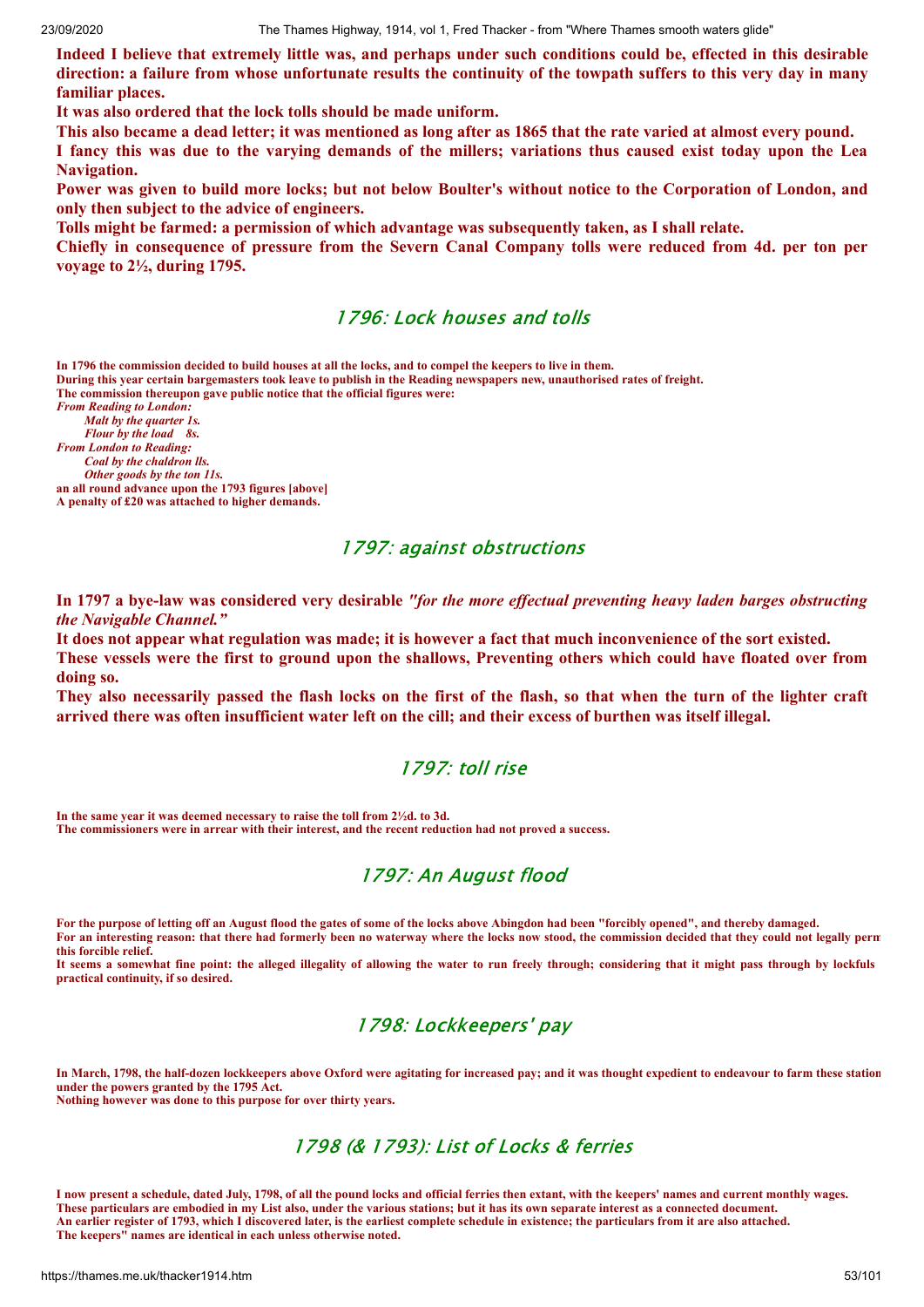| 1798                         | 1793<br>per             | per                                |         |
|------------------------------|-------------------------|------------------------------------|---------|
|                              |                         | month                              | Annum   |
| Romney                       | John Flexman            | $f350$ <sup>[not</sup> ]<br>built] |         |
| <b>Boulters</b>              | <b>Rd Ray</b>           | £350                               | £33     |
|                              |                         |                                    | 16s.    |
| <b>Marlow</b>                | Geo.Phelps              | £1 19                              | £23     |
|                              | (pound & stop lock      | $\mathcal O$                       | 85.     |
|                              | keeper)                 |                                    |         |
| Temple                       | Geo. Cordery            | £2 5 6 Cawdrey £27                 |         |
|                              |                         |                                    | 6s.     |
| <b>Hurley</b>                | John Gould              | £1 14                              | £20     |
|                              | (also Hambledon         | $\mathcal{S}$                      | 16s.    |
|                              | ferryman)               |                                    |         |
| Hambleden                    | Caleb Gould             | £1 14                              | £20     |
|                              |                         | $\mathcal{S}$                      | $16s$ ; |
| Marsh                        | Thos. Honey (or Hooney) | £180                               | f13     |
|                              |                         |                                    | Os.     |
| Beggar's Hole Ferry [Bolney] | Joseph Jackson          | £160 George                        | f15     |
|                              |                         | Jackson 12s.                       |         |
| Lashbrook Ferry              |                         | £158 Sanders £13                   |         |
|                              |                         |                                    | Os.     |
| Shiplake                     | Wm. Small               | £180                               | f13     |
|                              |                         |                                    | Os.     |
| Sonning lock & ferry         | Thos, Hall              | £2 0 0 Jas.                        | f14     |
|                              |                         | Pither at 19s                      |         |
|                              |                         | ferry                              |         |
| Caversham                    | Wm. Leech               | f140                               | f13     |
|                              |                         |                                    | Os.     |
| <b>Purley ferries</b>        | A.M.Storer, Esq.        | £1 12                              |         |
|                              |                         | $\mathcal O$                       |         |
| Purley lock (Mapledurham)    | Alex. Geddes            | f140                               | f14     |
|                              |                         |                                    | 6s.     |
| Whitchurch                   | <b>Widow Walters</b>    | f140                               | f14     |
|                              |                         |                                    | 6s.     |
| Goring                       | Thos Child              | f140                               | f14     |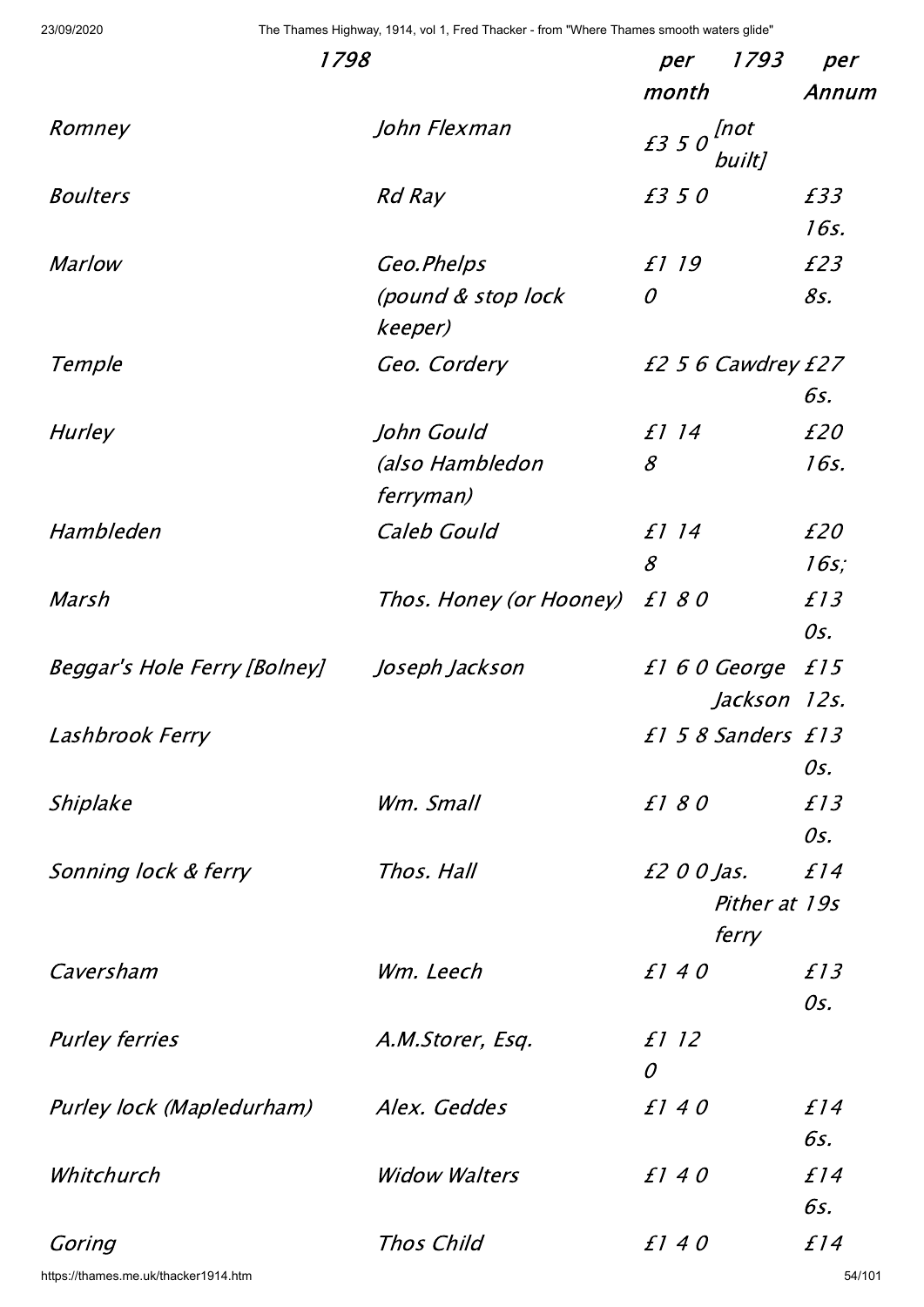|                                                                |                                                                  |               |                              | 6s.        |
|----------------------------------------------------------------|------------------------------------------------------------------|---------------|------------------------------|------------|
| Cleeve                                                         | John Pitman                                                      |               | £1 4 0 Charles               | f14        |
|                                                                |                                                                  |               | $P_{\cdot}$                  | 6s.        |
| Benson                                                         | Joseph Ashby                                                     | $f160$ (with  |                              | f15        |
|                                                                |                                                                  |               | <i>ferry)</i>                | 12s.       |
| KeaneHedge ferry                                               | Wm. Lafford                                                      | 15s0          |                              | £74s.      |
| Day's                                                          | James Batting                                                    |               | <i>£1 4 0 (with</i>          | f14        |
|                                                                |                                                                  |               | <i>ferry)</i>                | 85.        |
| Cullum ferry                                                   | Danl Gibbons                                                     |               | £1 4 0 Widow<br><b>Hewit</b> | £74s.      |
| Sutton bridges (the small weir<br>bridges; main bridge not yet | Thos. Keep                                                       | 12s.0         |                              | £74s.      |
| built)                                                         |                                                                  |               |                              |            |
| Abingdon                                                       | <i>Rd. Bradfield</i>                                             | $f1 40$ (with | <i>ferry)</i>                | f14<br>85. |
| Sandford                                                       | Wm. Beckley                                                      |               | $17s0$ ("Let")               |            |
| <i>Iffley</i>                                                  | John Danby                                                       |               | $f1$ 2 0 ("Let")             |            |
| Osney                                                          |                                                                  |               | 17s. 0 Mrs Hill £9 2s.       |            |
| Godstow                                                        | James Bishop                                                     | 17s.0         |                              | £9 2s.     |
| Pinkhill                                                       | lhos. Brock (on acct of the £1 0 0<br>distance of the residence) |               |                              | £8 8s.     |
| Rushey                                                         | Joseph Winter                                                    |               | 17s 0 Rudge                  | £8 8s.     |
| <b>Buscot</b>                                                  | Eliz. Gearing                                                    |               | 17s 0 Richard £8 8s.<br>G,   |            |
| <i>St. John's</i>                                              | Wm. Wells                                                        | 17s0          |                              | £8 8s.     |

**While the later register was being drawn up there was** *"much dissatisfaction prevailing in the upper parts of the River on account of the lowness of th salaries."*

# 1799: City shallop dues

In the autumn of 1799 the commission were aggrieved by the "Navigation shallop of the Committee of Navigation of the City of London" passing up to Reading and back with the committee on board and refusing to pay toll at the **locks.**

A demand for the dues was forwarded; and in reply the town clerk requested a note of the amount claimed. **The incident is mentioned in the City records also; but in neither account is the settlement defined.**

# 1800: flashes

Next summer the establishment of two flashes weekly was again found desirable; and the farming of the upper **stations again discussed.**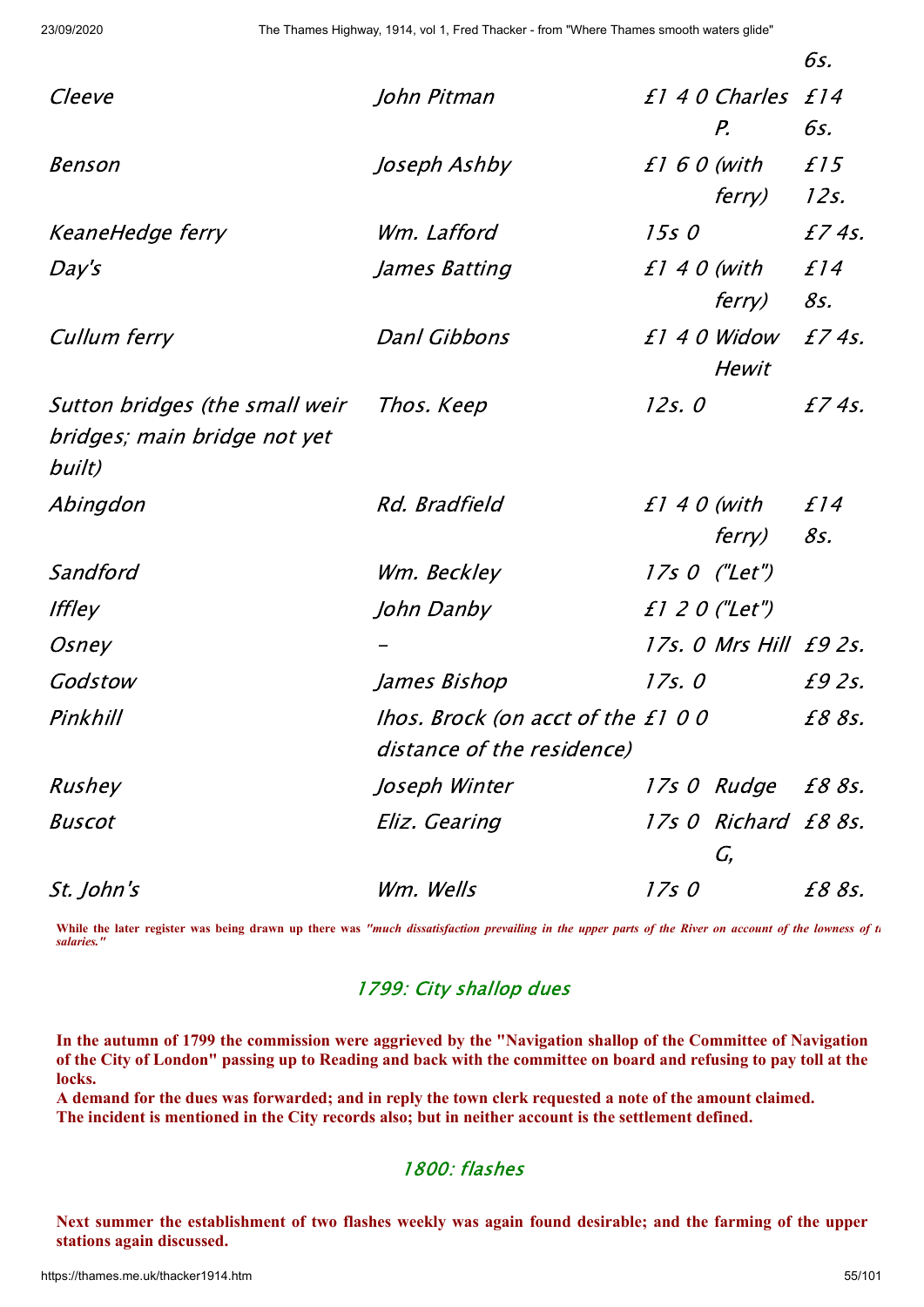In December, 1800, much complaint was prevalent of the excessive raising of the water above head "by the owners and occupiers of the locks and weirs", above and below Oxford, "to the great annovance of the Inhabitants of the **Neighbouring Country and the Injury of the Lands bordering on the River."**

Offenders were ordered to be prosecuted; and whenever needful all flash locks and floodgates were to remain **open.**

# CHAPTER 7

#### 1801 - 1865, THE THAMES COMMISSIONERS (continued)

### 1801: State below Staines

THE nineteenth century opens with an animadversion on the part of the commissioners upon the district below **their control.**

In September, 1801, they were informed "that there is not sufficient Water in the River to admit the Barges to pass in the lower part of the Navigation laden more than 3 ft. in depth and that several Barges have lately been stopp'd **in the Shallows about Laleham, Kingston, Hampton and Walton."**

The only order they felt competent to make was "that no barge should be allowed through Marlow lock drawing **more than 3 ft of water, fora month."**

Lockkeepers were "strictly enjoined not to leave their Pounds full of water nor to permit the sluices at any time to **remain open but for the purpose of filling or emptying the Pound."**

It should be explained that the City had not yet begun to build the series of locks which they ultimately installed **up to Penton Hook.**

# 1802: Canals

**The canal enthusnasts were still very active in 1802.**

Two short cuts connecting points above Oxford were much debated : one from Tadpole to Shifford; the other from **Langley weir to Botley Mill.**

**Both schemes failed; ostensibly for lack of means, actually through counsel's opinion that the "three miles"** allowed for cuts in the Act of 1788 was intended to be cumulative, and not the maximum length of any one cut.

The artificial channels made since this date aggregated about a mile and a quarter; and either of the new schemes **would raise the total above this supposed statutory limit.**

**I have already commented on the ambiguity.**

The commissioners decided not to oppose any private enterprise for the purposes named; and would forego the tolls at Pinkhill, Godstow and Osney on such traffic as passed along the new cuts and so avoided their locks; herein **displaying much less of the wisdom of the serpent than the old lockowners.**

**In opposition to another proposed canal it was declared, about this time, that**

"from Reading downwards, as far as the Commissioners' jurisdiction extends, there has not in the course of this year (notwithstanding the great length of dry weather) been any Obstruction to the Navigation of Barges laden to the depth of 3 feet except for a short time after the flashes and during the time that Boulters was repairing.

*About Laleham and Sunbury the Obstruction has been greater.*

but even there the Navigation has always been Open on the flash days with one or two exceptions, and even then the *Vessels might have passed had they not been laden more than 3 feet in depth.*

# 1802: keepers

Robert Mylne was insisting in 1802, as already mentioned, that a keeper and cottage ought to he established at **every lock, with authority and duty over his own adjacent reaches of the River.**

"At almost every mill at and below Oxford", he wrote, "and at every fishing weir above Godstow (there being no Mills *further up) either the miller or fisherman was generally the lock-shutter; whereas the lock-shutter, as the* Commissioners servant, ought to be the check on the conduct of the millers, and entirely independent of them."

In view of this state of things it is interesting to observe the City, a little later, refusing to let land and waste water **adjoining their locks for milling purposes.**

Mylne adds the warning that the weirs were originally so poorly constructed that they could not and must not be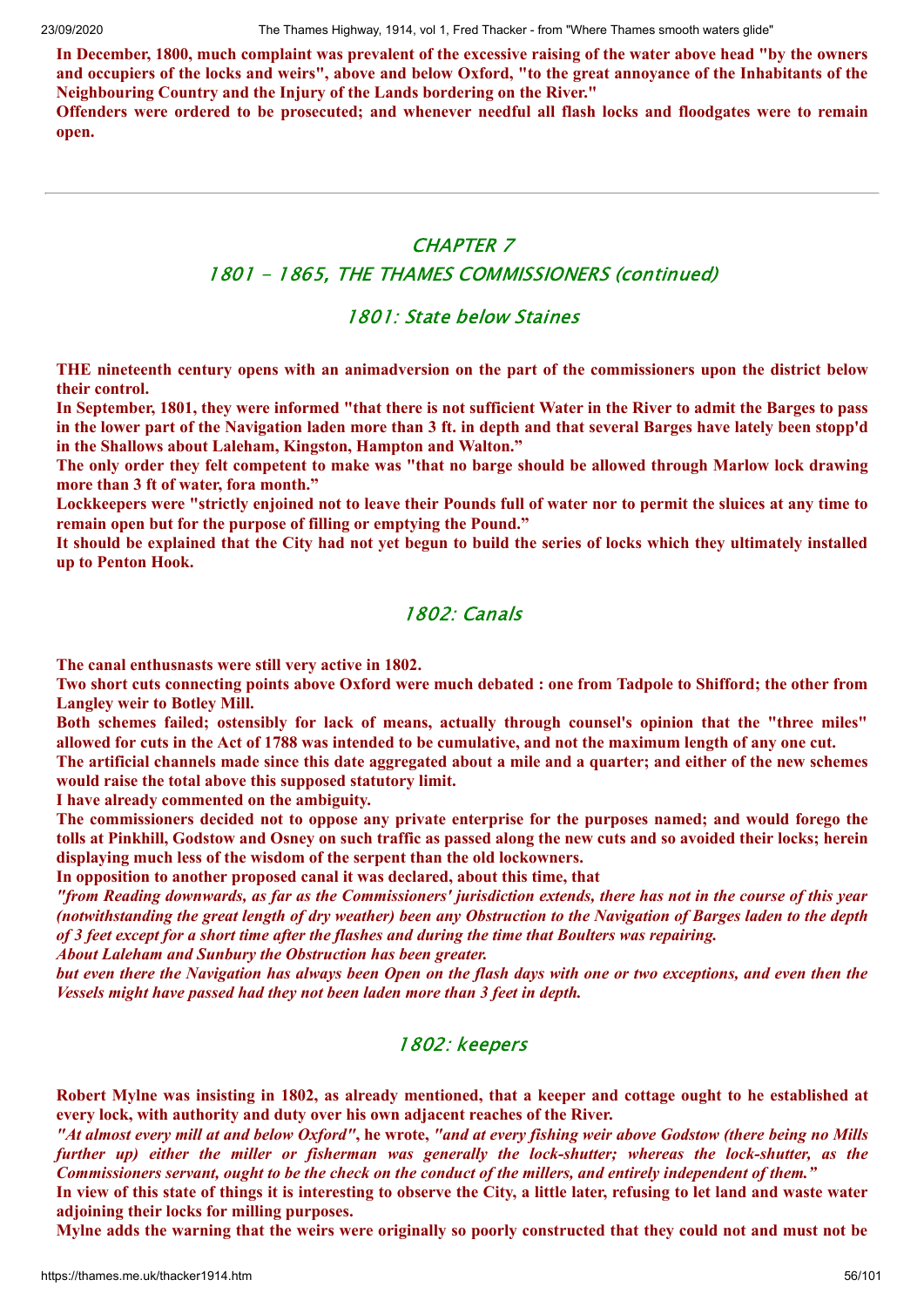**strained with the great head of water the new locks provnded for.** He anticipated that if the official head of water were insisted upon the weirs would blow up, one after another.

#### 1803: Running a wane

**The expression "running a wane" occurs in the reconds for the first time in August, 1803; it means running the water low, usually in order to facilita repairs to underwater Works at the locks and mills.**

#### 1803: Free Navigation?

**In January, 1805, the Government appears to have asserted a right to free navigation.**

The bargemen conveying stone and ammunition for his Majesty's service gave verbal notice at Blake's lock at Reading that the Ordnance office would not pay any tolls, and intended to apply for a refund of those already **paid.**

**The commission petitioned for reconsideration; with what result does not appear.**

**(I have not included this lock in my List; it lies upon the Kennet, and not on the Thames.**

**It was, however, built about 1802 by the 1770 commission; and has a1ways remained under the Thames Authorities.)**

#### 1811: Progress so far

In 1810 Z. Allnutt, secretary to the commission, reported that a total sum 01 £66,800 had been borrowed; and had **been expended, with the annual surplus of the tolls, in building twenty-seven locks, mostly with cuts,** "in places where the Water has been anciently penned up for the purpose of working Mills or fishing." This remark about the sites is noticeable; none of the stations on virgin sites, such as Northmoor, Clifton and Old

**Windsor, had yet been erected.**

#### 1811: Two Reports

*Two Reports***, printed at Oxford in 1811, state that**

*"prior to the making of the Severn Canal, boats of 8 or 10 tons did navigate to Cricklade"***:**

**prior, that is, to 1789.**

It is added that "no money was ever expended between that place and Lechlade by the Commissioners", so far as the **writer had heard.**

A statement follows of the proportion observed in distributing the revenue from tolls between the old proprietors **and the Authority.**

"The tolls paid for penning the water, and that paid for the pond locks and horse towing paths, is divided into two *parts.*

The first of these payments to the old lockowners from Abingdon to Stanes, amounts to 2s. 2d. per ton; and from *Reading to Stanes, ls. 5d. per ton.*

The second of these payments, which is applied only to, the necessary expences of management and repairs, and to satisfy the interest at 5% of the money borrowed to make the pond locks, towing paths, &c. amounts to three-pence per ton only, at each pond lock; which, as there are 17 pond locks between Abingdon and Stanes, amounts to 4s. 3d. per *ton; and as there are ten pond locks between Reading and Abingdon, amounts to 2s. 6d. per ton."*

On payment of this downward toll "a vessel is allowed to return up the stream, fully laden, without any other charge *being made; and if it returned empty, the Commissioners return half the tolls already paid."*

#### 1811: Above Lechlade

**During this same autumn the Thames above Lechlade pathetically emits one of its rare articulate pleas for consideration.**

Mr. Ward, of Marlborough, expressed to the commission the "intention of the Land Owners near the River between Lechlade and Cricklade to apply to Parliament for Powers to cleanse and open the River and Watercourses leading thereto in order to drain their respective Lands which they complain are flooded and damaged from that Part of the River since it has been disused as a navigation being grown up"; and desired "the Commissioners' assent to such *intended Application."*

https://thames.me.uk/thacker1914.htm 57/101 The commission replied that they would not oppose the measure; though they pointed out in December, 1812, that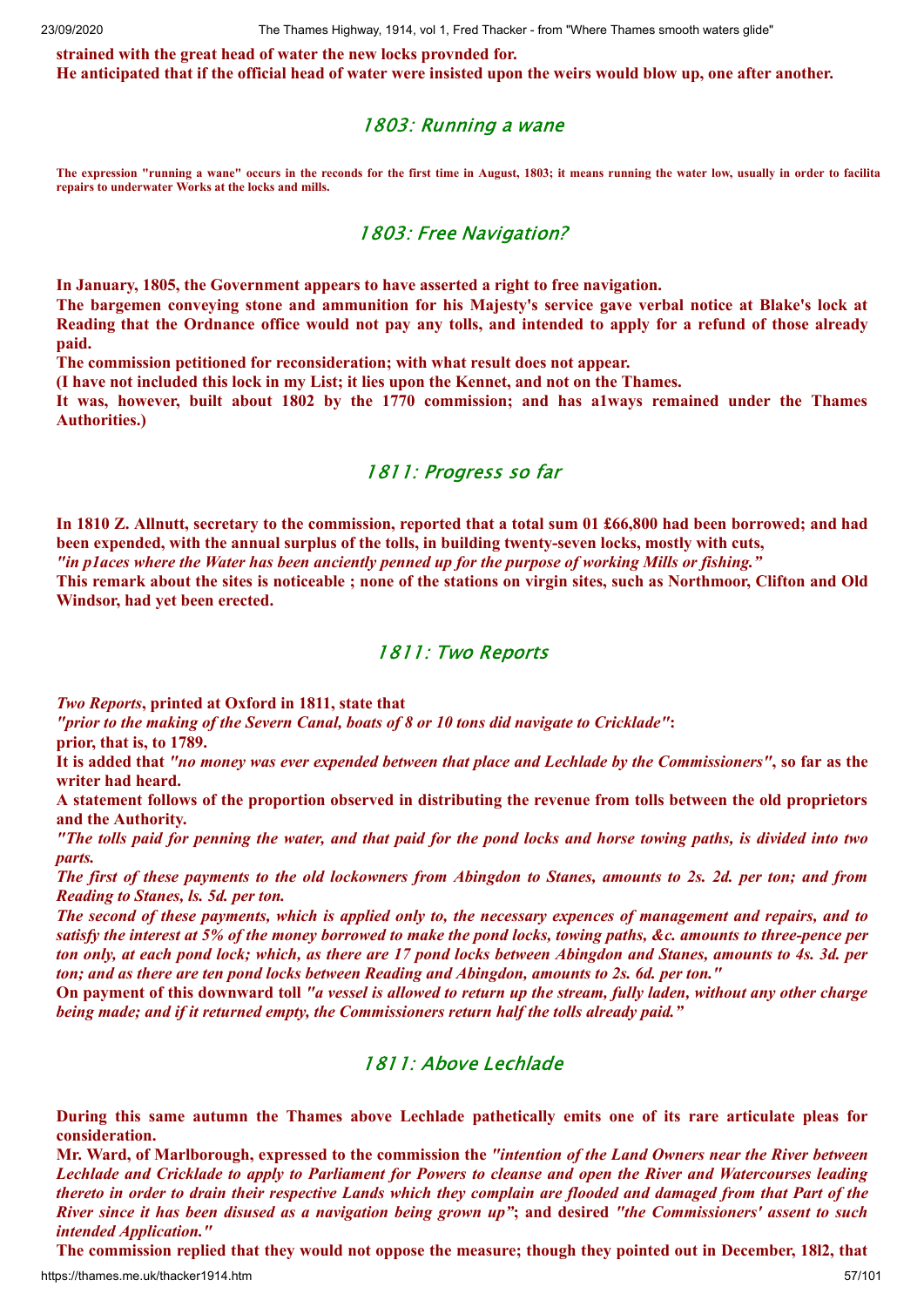during the previous ten years their expenditure on the sixth district, between Oxford and Cricklade, had been **£7,764, and their receipts only £5,093.**

It is observable that they did not claim to have spent any money specifically above Lechlade; so that the neglect above that point alleged by the author of the *Two Reports*, just mentioned, may actually have existed.

To complete this little history immediately I will add that the Petitions for Commissions of Sewers in the Record Office contain two documents of 1813 and 1823 pleading for some consideration of this far off, untended district of **the River, with which the warring interests had so little troubled themselves.**

**The earlier paper, condensed, reads:**

"The Petition of the Rt. Hon. John Lord Eliot and the Humble Petition [you will note the entertaining discrimination in the matter of humility] of the several Persons whose names are annexed Sheweth: That great injury hath been for some time past and still is sustained in the parishes of Lechlade, Inglesham, Lower Inglesham, Upper Inglesham, *Kempsford, Hannington, Hannington Wick, Marston Maisey, Castle Eaton, Lushill, Eisey, Water Eaton, Cricklade St.* Sampson's, Chelworth, Cricklade St. Mary's, Down Ampney & Latton [if you know the country you will not desire any abbreviation of the catalogue] by the increase and accumulation of Sandbanks, Islets, and Flams and by Weirs, Trees and other obstructions lying in the bed of the River and preventing the due and speedy discharge of the flood *Waters, and it would be of great advantage to have the said obstructions removed."*

The interest of the navigation would naturally not be advanced in plea; the mirific new canal had taken it all a **quarter of a century earlier.**

A commission was desired for all these places "except so much of Lechlade as lies east of the junction of the Severn *Canal".*

**The 1823 document is merely a renewal of the petition; much had been done, but more was necessary.**

#### 1811: Survey Lechlade to London

To return to 1811 : in July the City committee and the commissioners went on joint survey from Lechlade to **London; and the former subsequently reported to the Common Council:**

*"We cannot but admire the general nature and state of the Navigation of this Noble River.*

*The Navigation from Lechlade to Oxford:*

though much improved by the erection of Pound locks, is in very great want of a substantial and uninterrupted Horse *Towing Path.*

Oxford to Marlow: your Committee has only to recommend the repairs of such Locks as need it: and above all a Horse Towing Path uninterrupted as much as possible by Aits and Fences which your Committee cannot but consider the *greatest defect in this otherwise Excellent Navigation.*

The difference between a River navigation improved by pound locks and one not so improved cannot be more strikingly exemplified than in the  $2^d$  district viz from Boulters Lock to Staines where for want of Locks (there being only Windsor which although it has a very beneficial has only a partial and local effect) nearly double the number of *Horses and strength of Towing line is necessary.*

The Navigation is more uncertain, the mischiefs done by floods is much greater & the banks & Towing paths in worse repair altho' a greater expence is bestowed upon them than in all the three districts above it united."

The City had just begun their series of locks, on the strength of which they were adopting a critical tone towards **the upper Authority.**

The allusion to interruption oi the towing by aits, in the second paragraph, refers to the fact that islands, large and small, often intervened between the path and the barge channel, so that they were swept by the lines of passing vessels; and the commissioners were often compelled by the owners to put up guard rails along the ait banks to **save the osiers and other growth from destruction.**

The third paragraph is a brief but excellent epitome of the advantages of a locked over an unlocked navigation; though the City, forty years behind the commission in the matter of improvements, were scarcely justified in **moralising too forcibly on the subject.**

It had been, moreover, largely in deference to their susceptibilities that no locks had yet been built in the district **criticised.**

#### 1813: Toll increase

**Early in 1813 the tolls were raised throughout the jurisdiction from 3d. to 4d. per ton.**

#### 1816: City threatens Commissioners

In April, 1816, the City, flushed with the roseate and militant self approbation just hinted at, founded upon the locks they had quite recently installed below Staines after many years of repeated petitions and persuasions from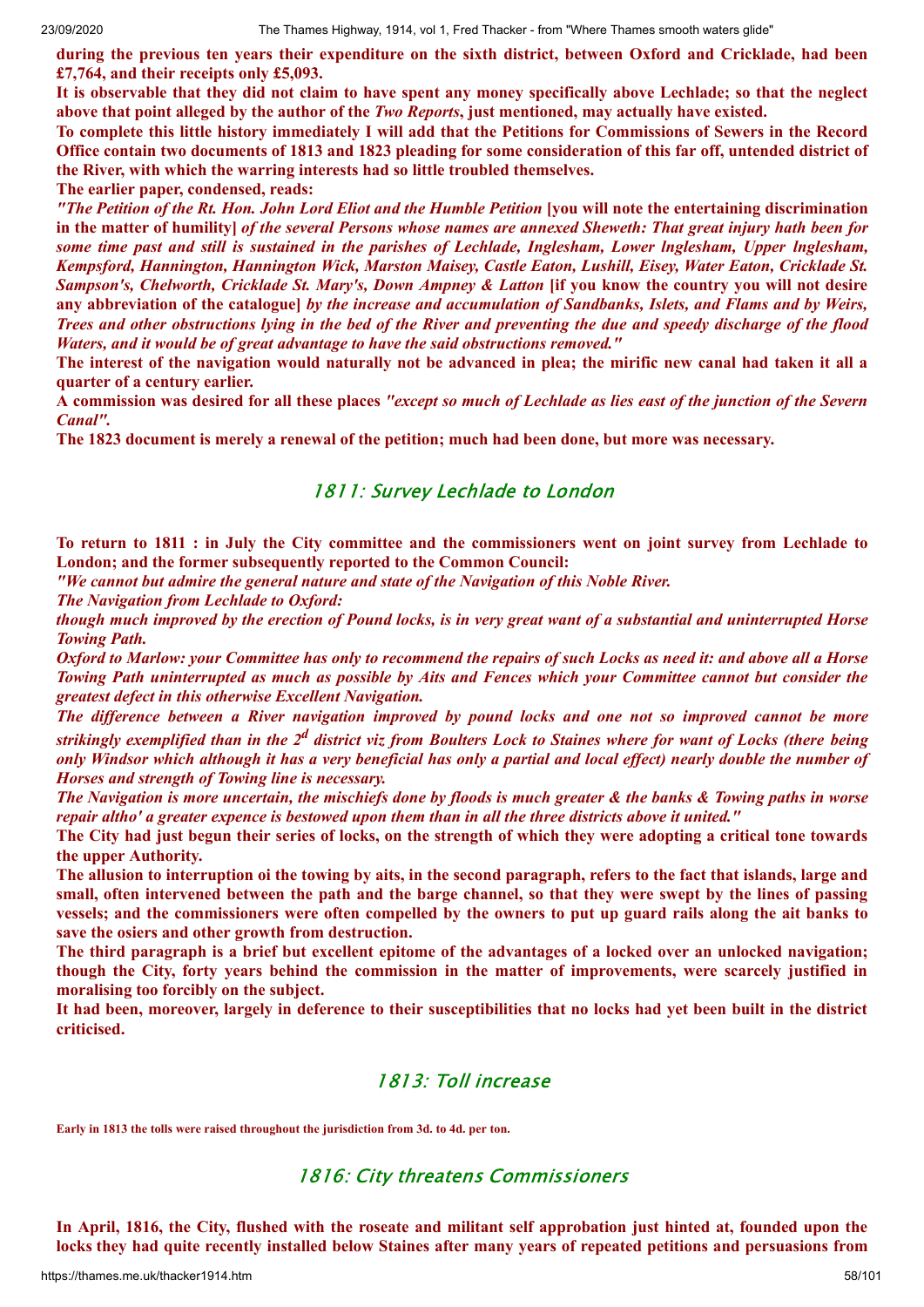**the commission and the public, descended upon the much labouring Authority with the peremptory threat that,** "in consequence of the great delay in carrying out improvements in the upper districts, the Corporation, if these are *not done, will apply to Parliament to extend the Corporation's jurisdiction to Reading."*

There had indeed been much of this sort of thing recently; of independent surveying of the upper River by the **City, and of acrimonious reporting to the commission, threats of application to Parliament for transference of powers, suggestions, counter reports, and deadly parallels.**

It was in the midst of this state of things that Mr. Loveden''s admirable and diplomatic letter, quoted under Buscot **lock in my List, came to be written.**

During the following summer a deputation from the City made the grand tour, not unknown in even these degenerate days, by the Thames, the Kennet and Avon Canal, the Avon, the Severn, and the Stroudwater and **Severn Canals, into the River again at Inglesham.**

There is nothing very piquant or pertinent in their report until the passage about the last named canal which will **be found under this head in my List.**

One or two of their remarks about the Thames itself are interesting: their hostility to the ferries is particularly **noticeable.**

**To condense:**

"Fifth District: Locks out of repair and the attendance of the Lock keepers thereat is necessary, particularly at *Abingdon.*

*Much inconvenience also arises from the frequency of Ferries in this District.*

*Fourth: Too frequent ferries; locks out of repair and absent keepers.*

Third: Ferry at Caversham and some others are kept locked and it is frequently necessary to go two miles to get the *key while the Boat and Horses are waiting.*

Your Committee terminated at Strand on the Green on Saturday the 20th of July last, after having travelled about 60 *miles by land, 275 by water, and passed through 166 Pound Locks in nine days."*

The commission retorted that the ferryboat at Caversham was only a quarter of a mile from the ferryman's house, **and many others less.**

The craft, they alleged, were necessarily kept locked up to prevent fishermen borrowing them and leaving them on **the wrong side of the water.**

## 1818: Steam Tug

In September, 1818, Messrs. Parsons of Newbury applied for permission to navigate free of toll a boat with a steam **engine on board, probably a tug,** *"for the purpose of Towing their Loaded Boats."*

This is the earliest note I discover of the actual introduction of steam upon these waters; though I noted [above] a **kindred suggestion as far back as 1780.**

**Permission was granted** *"by way of experiment."*

**This firm is perhaps the same as that similarly mentioned at this date in the City history below.**

#### 1820: Cooperation

**The commission and the City co-operated during 1820 in ballasting and removing impediments in the second district between Boulter's and Staines.**

#### 1821: Lock keepers' duties

A formal specification of the duties of the various servants of the commission was drawn up in June, 1821. **The lockkeepers are thus alluded to:**

> "The Poundkeeper's duty is to reside and be constantly present at the Pound - to open and shut the Locks, to collect the Tolls - and to see that the orders of the Commissioners respecting the lading of the Barges etc are not violated. For these duties he is remunerated by a monthly salary varying at the several Locks from £5, downwards.

The Committee cannot but observe upon the insufficient check which so far as their information enables them to discover there exists upon these last named officers, upon those whose situation in life renders them peculiarly unfit *subjects for such temptation.*

The Committee are not at the instant of making this observation in possession of sufficient materials for enabling them to determine upon the means for securing this check, but they strongly recommend some course for effecting this desirable object and for removing from these officers a temptation to which the Committee feels that it is neither prudent nor justifiable to expose them." And I, transcribing in the midst of the snappy modem journalism, "cannot but observe upon" this excellent piece of English, written not for the public eye but as a purely domestic report **from a sub-committee to the general body of the commission.**

Even upon so private an occasion they could still employ the grand style of a Dryden or a Johnson.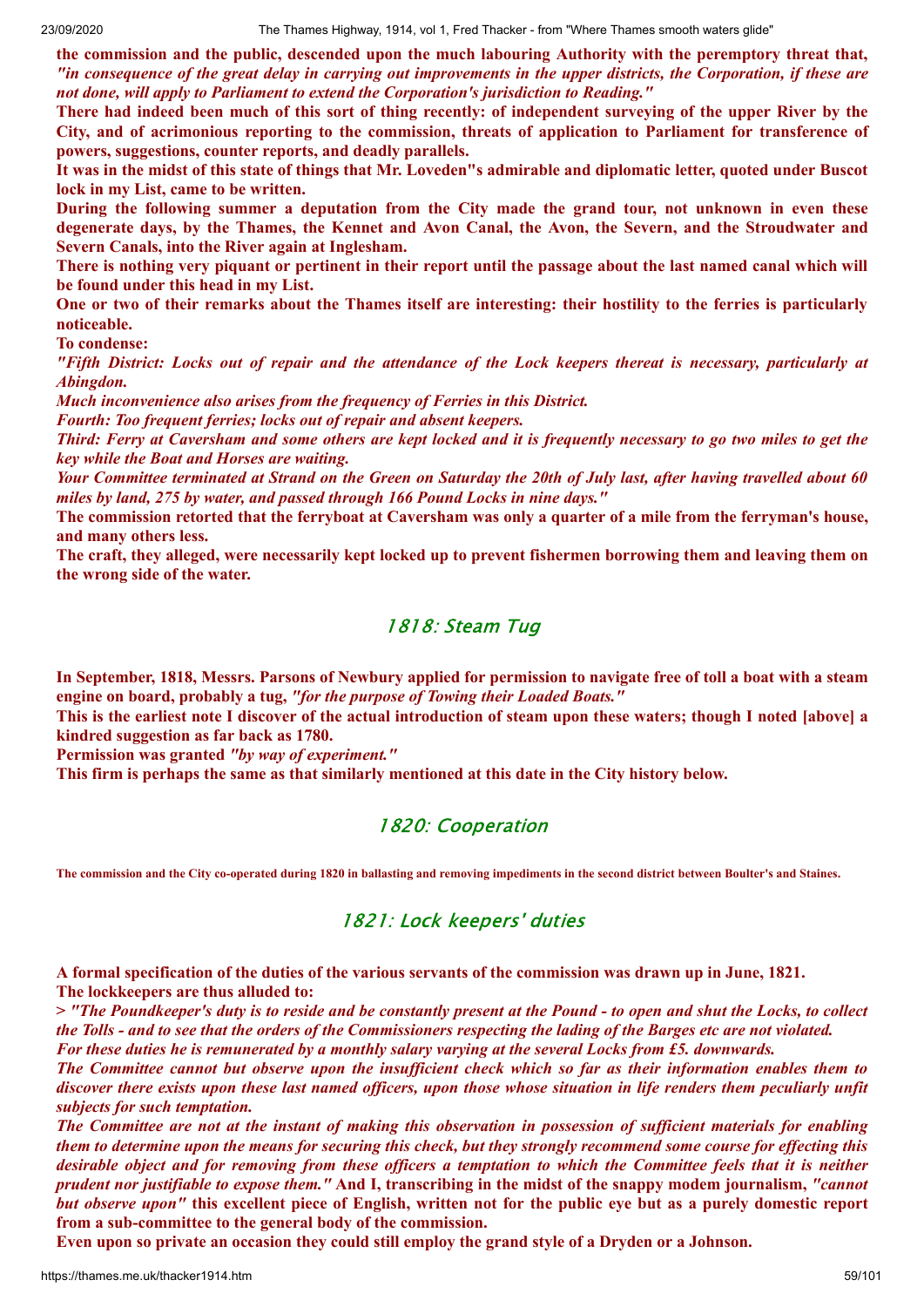# 1821: Flash days and Sundays

In August of this year I find a notice of a matter that somewhat exercised the commissioners' minds for some time. It was being recommended that the flash days should be altered back from Wednesday and Saturday, as fixed in **1793, to the original Tuesday and Friday.**

Among other advantages it was urged that "the alleged necessity for the disgraceful practice of navigating on **Sunday" would thereby be obviated.**

**A contemporary and not unamusing paragraph occurs in the Times of December 11, 1822, announcing a meeting** of "The society for promoting religion and morality amongst watermen, bargemen, and rivermen in general." (I **originate the italic.)**

**The meeting was held at the City of London tavern, and was numerously attended, "principally by ladies."**

**"Amongst the speakers were two watermen, whose addresses were received with great good humour."**

**The objection to Sunday navigation is by no means so recent as this period.**

**It was specially, though not even then originally, militant in Commonwealth days.**

**An Act of 1641 prohibited bargemen from working on Sundays.**

Another of 1650, c.9, enacts "that no person shall use, imploy, or travel upon the Lords-Day, or the said days of Humiliation or Thanksgiving, with any Boat, Wherry, Lighter, Barge either in the City of London or elsewhere (except it be to or from some place for the service of God, or upon other extraordinary occasion, to be allowed by the next Justice of Peace) upon pain that every person that shall use such Boat etc. shall for every such offence forfeit the sum *of Ten Shillings, and that every Boatman etc. shall forfeit Five Shillings."*

And again in 1656, c.15: "Any one coming by water to his Lodging on the Lords Day" is to be guilty of *"prophanation."*

Justices of the peace and constables on both sides of the River had authority to apprehend and punish offenders **irrespective of the county or parish wherein the offending craft happened to be upon detection.**

Miss G. M. Godden states that soldiers were posted on the River banks to prevent infringement of this order.

Similar legislation was renewed in 1677 : and Humpherus mentions two precepts of a like nature issued to **watermen by the Lord Mayor in I693 and I698.**

One or two local prohibitions, at Iffley and elsewhere, will be found in my Lis; and the general debate revived, as **will be described, in 1841.**

**The statutory inhibition against Sunday was expressly repealed in a Watermen's Act of 1827.**

# 1821: List of flash weirs and tolls

**To return 1821; I find in the summer of this year the following list of the old flash weirs then still existing, with notes of their tolls and of other incident matters.**

| <b>Name</b>                | Proprietor  | Toll as in 1771                                | Toll in<br>1821                           | Proposed Remarks<br>new rate          |                                                                                                                                                                            |
|----------------------------|-------------|------------------------------------------------|-------------------------------------------|---------------------------------------|----------------------------------------------------------------------------------------------------------------------------------------------------------------------------|
| St.John's<br><b>Bridge</b> | Mrs.Wells   | 3d. per 5 tons per voyage                      | 6d.                                       | 3d.                                   | In 1751 it was agreed<br>that if the proprietor<br>raised the arch of the<br>bridge a foot he<br>should be allowed to<br>take 6d. He raised the<br>toll; but not the arch. |
| <b>Buscot</b>              | Mr. Loveden | l/- per 5t. per passage                        | same                                      | same                                  |                                                                                                                                                                            |
| West and East Mrs. Hart    |             | 5d. per 5t per voyage                          | 75t.barge<br>9d.<br>60t.and<br>under 8d   | 4d. West<br>3d. East<br>per 5<br>tons |                                                                                                                                                                            |
| Clarke's                   | Mr.Clarke   | 1751 3d.<br>1762 1d.<br>1764 1d.<br>per 5t. 5d | 75t.barge<br>7d.<br>60t " 6d.<br>40t " 4d | 5d. per<br>5 <sub>t</sub>             | Each voyage is always<br>intended unless<br>otherwise expressed                                                                                                            |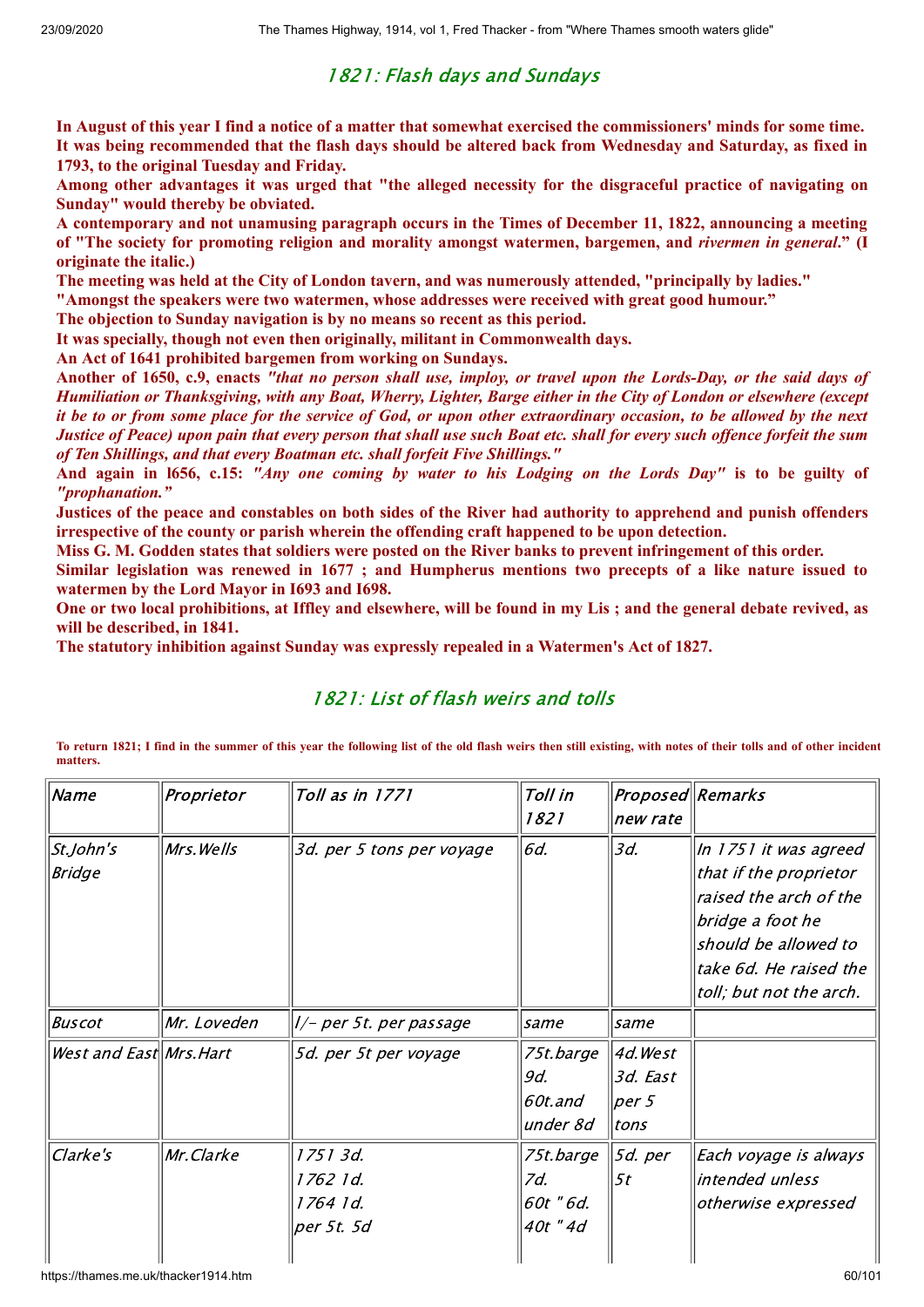|                                                       |                                              |                                                     |                                                                 |                                              | (i.e. through and back<br>again inclusive)                                                                             |
|-------------------------------------------------------|----------------------------------------------|-----------------------------------------------------|-----------------------------------------------------------------|----------------------------------------------|------------------------------------------------------------------------------------------------------------------------|
| Old Nan's                                             | C.Loder, Esq.                                | Exceeding 50t 2/6<br>Under 50t 2/-                  | 50t and<br>$up$ 3/-                                             | 3d. per<br>5t                                |                                                                                                                        |
| Rudge &<br>Winney<br>Wegg's<br>(Rushey)               | Mr.Perfect<br>Southby                        | Order of 1764<br>per 5t. 4d<br>Thames weir 1d       |                                                                 |                                              |                                                                                                                        |
| Ten Foot                                              | Sir<br>C. Throgmorton                        | Order of 1762<br>50t and up $3/-$<br>Under 50t. 2/6 | 60t and<br>up $4/-$<br><b>Smaller</b><br>boats in<br>proportion | 3½d. per<br>5t.                              |                                                                                                                        |
| <b>Duxford</b>                                        | Rev.Rt.Symonds  Order of 1761                | 50t. and up 4/-<br>Under 50t. 2/6                   | same                                                            | 4d. per<br>5t.                               |                                                                                                                        |
| Shifford                                              | do.                                          | 50t. and up 3/-<br>Under 50t. 2/-                   | same                                                            | 3½d. per<br>5t.                              | Shifford is not named<br>in any order, but it is<br>supposed to have<br>been called 'Newditch'<br>in an order of 1762. |
| Name                                                  | Proprietor                                   | Toll as in 1771                                     | Toll in<br>1821                                                 | Proposed Remarks<br>new rate                 |                                                                                                                        |
| Langleys or<br>Limbery's<br>weir above<br>Newbridge   | Mr.Langham                                   | Order of 1751<br>1½d. every 5t.                     | 5d. every<br>5t.                                                | 4d. every<br>5t.                             | This was one of the<br>cases in which the<br>committee considered<br>the legal claim to be<br>too small.               |
| Granny<br>Cock's, or<br>Rudge's<br>below<br>Newbridge | St.John's<br>College                         | As foregoing                                        | 4½d. every 4d. every<br>5t.                                     | 5t.                                          | The like                                                                                                               |
| Pinkle's                                              | Langley's and Mr Spenlove &<br>Lord Harcourt | Order of 1751<br>3d. every 5t.                      | $6/-$ for<br>70t.<br>& smaller<br>boats in<br>proportion  5t.   | Langley's<br>4d. p 5t.<br>Pinkle's<br>1½ per | The like as to<br>$\parallel$ Langley's only                                                                           |
| <b>Bold's</b>                                         | Earl Abingdon                                |                                                     | 3d. per<br>boat                                                 | 5t.                                          | 3d. every Not mentioned in any<br>order prior to 1771                                                                  |
| <b>Iffley Old</b><br>Lock<br>& Swiffin's<br>Weir      | Miss Danby                                   | 5d. each per 5t.                                    | 5d.per 5t.<br>at each                                           | the same                                     | $\parallel$ No order prior to<br>Mar.28 1781.<br>Supposed to relate to<br>former orders.                               |
| Sandford Old Mr Swann<br>Lock                         |                                              | 10d. every 5t.                                      | the same                                                        | the same                                     | The like                                                                                                               |
| Abbey Lock                                            | Mr Phillips                                  | Order of 1752. Barges                               | $\ln$                                                           | the same                                     |                                                                                                                        |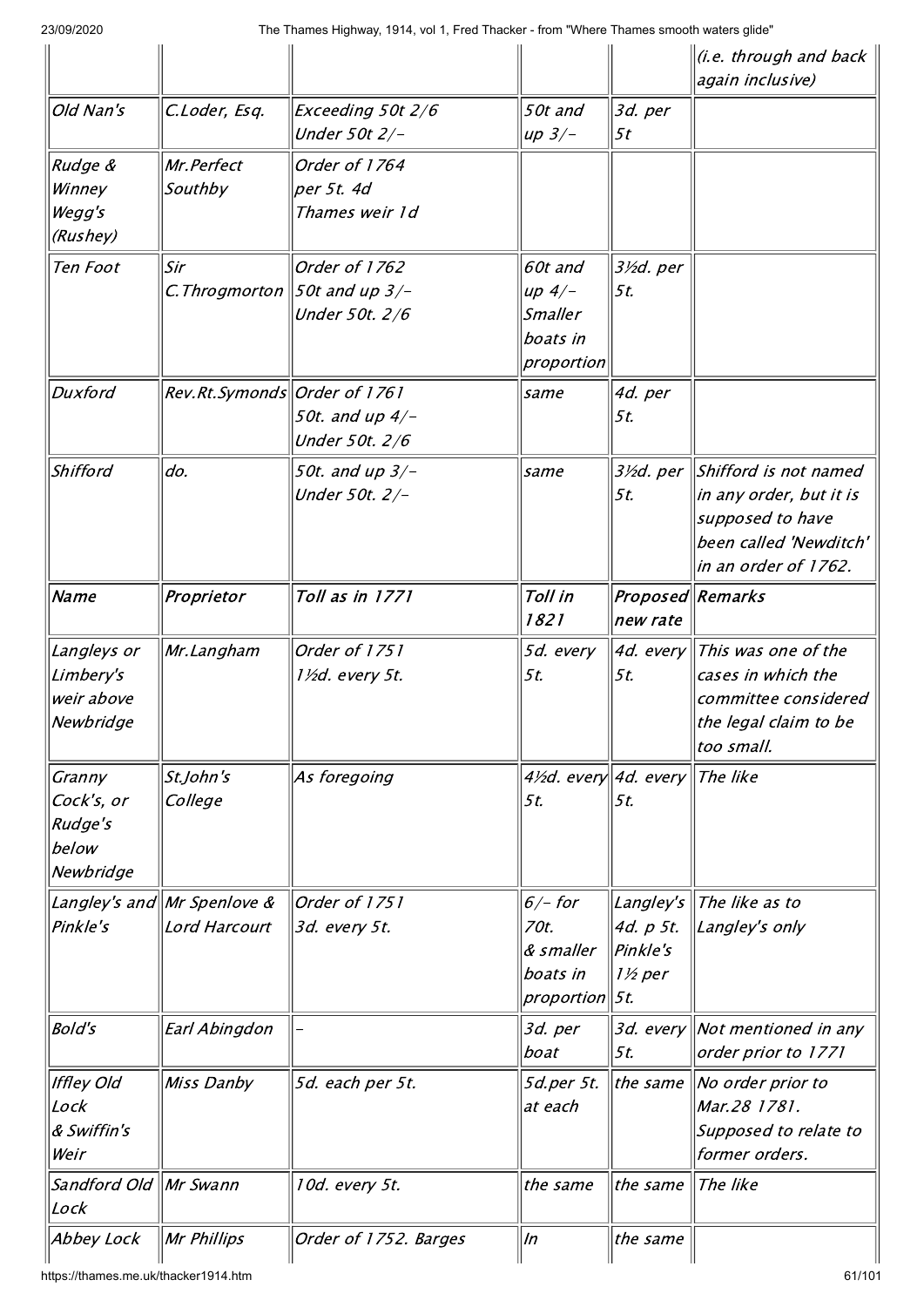|                              | navigating                                                                                                                              |                                                                                                                                                                                                                                                                                                                                                                  |                                                                                                                                                                           |                                                                                                                                                                                                                                                                                                                           |
|------------------------------|-----------------------------------------------------------------------------------------------------------------------------------------|------------------------------------------------------------------------------------------------------------------------------------------------------------------------------------------------------------------------------------------------------------------------------------------------------------------------------------------------------------------|---------------------------------------------------------------------------------------------------------------------------------------------------------------------------|---------------------------------------------------------------------------------------------------------------------------------------------------------------------------------------------------------------------------------------------------------------------------------------------------------------------------|
|                              | between Lechlade and                                                                                                                    | to the                                                                                                                                                                                                                                                                                                                                                           |                                                                                                                                                                           |                                                                                                                                                                                                                                                                                                                           |
|                              |                                                                                                                                         | order                                                                                                                                                                                                                                                                                                                                                            |                                                                                                                                                                           |                                                                                                                                                                                                                                                                                                                           |
|                              |                                                                                                                                         |                                                                                                                                                                                                                                                                                                                                                                  |                                                                                                                                                                           |                                                                                                                                                                                                                                                                                                                           |
|                              |                                                                                                                                         |                                                                                                                                                                                                                                                                                                                                                                  |                                                                                                                                                                           |                                                                                                                                                                                                                                                                                                                           |
|                              |                                                                                                                                         |                                                                                                                                                                                                                                                                                                                                                                  |                                                                                                                                                                           |                                                                                                                                                                                                                                                                                                                           |
|                              |                                                                                                                                         |                                                                                                                                                                                                                                                                                                                                                                  |                                                                                                                                                                           |                                                                                                                                                                                                                                                                                                                           |
|                              |                                                                                                                                         |                                                                                                                                                                                                                                                                                                                                                                  |                                                                                                                                                                           |                                                                                                                                                                                                                                                                                                                           |
|                              |                                                                                                                                         |                                                                                                                                                                                                                                                                                                                                                                  |                                                                                                                                                                           |                                                                                                                                                                                                                                                                                                                           |
|                              |                                                                                                                                         |                                                                                                                                                                                                                                                                                                                                                                  |                                                                                                                                                                           |                                                                                                                                                                                                                                                                                                                           |
|                              |                                                                                                                                         |                                                                                                                                                                                                                                                                                                                                                                  |                                                                                                                                                                           |                                                                                                                                                                                                                                                                                                                           |
| Proprietor                   | Toll as in 1771                                                                                                                         | Toll in<br>1821                                                                                                                                                                                                                                                                                                                                                  | new rate                                                                                                                                                                  |                                                                                                                                                                                                                                                                                                                           |
|                              | Order 1751: 1/8 p. 5t                                                                                                                   | the same                                                                                                                                                                                                                                                                                                                                                         | the same                                                                                                                                                                  |                                                                                                                                                                                                                                                                                                                           |
| Dowager Lady<br>Holland      | Order of 1752: 6d. per 5t.                                                                                                              | the same                                                                                                                                                                                                                                                                                                                                                         | the same                                                                                                                                                                  |                                                                                                                                                                                                                                                                                                                           |
|                              |                                                                                                                                         |                                                                                                                                                                                                                                                                                                                                                                  |                                                                                                                                                                           |                                                                                                                                                                                                                                                                                                                           |
|                              |                                                                                                                                         |                                                                                                                                                                                                                                                                                                                                                                  |                                                                                                                                                                           |                                                                                                                                                                                                                                                                                                                           |
|                              |                                                                                                                                         |                                                                                                                                                                                                                                                                                                                                                                  |                                                                                                                                                                           |                                                                                                                                                                                                                                                                                                                           |
|                              |                                                                                                                                         |                                                                                                                                                                                                                                                                                                                                                                  |                                                                                                                                                                           |                                                                                                                                                                                                                                                                                                                           |
|                              |                                                                                                                                         |                                                                                                                                                                                                                                                                                                                                                                  |                                                                                                                                                                           |                                                                                                                                                                                                                                                                                                                           |
|                              |                                                                                                                                         |                                                                                                                                                                                                                                                                                                                                                                  |                                                                                                                                                                           |                                                                                                                                                                                                                                                                                                                           |
|                              |                                                                                                                                         |                                                                                                                                                                                                                                                                                                                                                                  |                                                                                                                                                                           |                                                                                                                                                                                                                                                                                                                           |
| Mr Pitman                    | Order of 1754                                                                                                                           |                                                                                                                                                                                                                                                                                                                                                                  |                                                                                                                                                                           |                                                                                                                                                                                                                                                                                                                           |
|                              | 8d. per 5t.                                                                                                                             | barge of                                                                                                                                                                                                                                                                                                                                                         | 5t.                                                                                                                                                                       |                                                                                                                                                                                                                                                                                                                           |
|                              |                                                                                                                                         | 140t. £1-                                                                                                                                                                                                                                                                                                                                                        |                                                                                                                                                                           |                                                                                                                                                                                                                                                                                                                           |
|                              |                                                                                                                                         | 0s-10d                                                                                                                                                                                                                                                                                                                                                           |                                                                                                                                                                           |                                                                                                                                                                                                                                                                                                                           |
|                              |                                                                                                                                         |                                                                                                                                                                                                                                                                                                                                                                  |                                                                                                                                                                           |                                                                                                                                                                                                                                                                                                                           |
|                              |                                                                                                                                         |                                                                                                                                                                                                                                                                                                                                                                  |                                                                                                                                                                           |                                                                                                                                                                                                                                                                                                                           |
|                              |                                                                                                                                         |                                                                                                                                                                                                                                                                                                                                                                  |                                                                                                                                                                           |                                                                                                                                                                                                                                                                                                                           |
|                              |                                                                                                                                         |                                                                                                                                                                                                                                                                                                                                                                  |                                                                                                                                                                           |                                                                                                                                                                                                                                                                                                                           |
|                              |                                                                                                                                         |                                                                                                                                                                                                                                                                                                                                                                  |                                                                                                                                                                           |                                                                                                                                                                                                                                                                                                                           |
|                              | As foregoing                                                                                                                            | As                                                                                                                                                                                                                                                                                                                                                               | As                                                                                                                                                                        |                                                                                                                                                                                                                                                                                                                           |
|                              |                                                                                                                                         | foregoing                                                                                                                                                                                                                                                                                                                                                        | $ ~$ foregoing $ ~$                                                                                                                                                       |                                                                                                                                                                                                                                                                                                                           |
|                              |                                                                                                                                         |                                                                                                                                                                                                                                                                                                                                                                  |                                                                                                                                                                           |                                                                                                                                                                                                                                                                                                                           |
|                              |                                                                                                                                         |                                                                                                                                                                                                                                                                                                                                                                  |                                                                                                                                                                           |                                                                                                                                                                                                                                                                                                                           |
|                              |                                                                                                                                         |                                                                                                                                                                                                                                                                                                                                                                  |                                                                                                                                                                           |                                                                                                                                                                                                                                                                                                                           |
|                              |                                                                                                                                         |                                                                                                                                                                                                                                                                                                                                                                  |                                                                                                                                                                           |                                                                                                                                                                                                                                                                                                                           |
|                              |                                                                                                                                         |                                                                                                                                                                                                                                                                                                                                                                  |                                                                                                                                                                           |                                                                                                                                                                                                                                                                                                                           |
| Mr May                       | Order of 1754: 3 ½d.                                                                                                                    | 14ot.                                                                                                                                                                                                                                                                                                                                                            | As 1771                                                                                                                                                                   |                                                                                                                                                                                                                                                                                                                           |
|                              | including winch and bucks                                                                                                               | $1s.0\frac{1}{2}d.$                                                                                                                                                                                                                                                                                                                                              |                                                                                                                                                                           |                                                                                                                                                                                                                                                                                                                           |
|                              |                                                                                                                                         |                                                                                                                                                                                                                                                                                                                                                                  |                                                                                                                                                                           |                                                                                                                                                                                                                                                                                                                           |
|                              |                                                                                                                                         |                                                                                                                                                                                                                                                                                                                                                                  |                                                                                                                                                                           |                                                                                                                                                                                                                                                                                                                           |
|                              |                                                                                                                                         |                                                                                                                                                                                                                                                                                                                                                                  |                                                                                                                                                                           |                                                                                                                                                                                                                                                                                                                           |
|                              |                                                                                                                                         |                                                                                                                                                                                                                                                                                                                                                                  |                                                                                                                                                                           |                                                                                                                                                                                                                                                                                                                           |
|                              |                                                                                                                                         | per 5t. 6d;                                                                                                                                                                                                                                                                                                                                                      | 5t.                                                                                                                                                                       |                                                                                                                                                                                                                                                                                                                           |
|                              |                                                                                                                                         | 60t. to                                                                                                                                                                                                                                                                                                                                                          |                                                                                                                                                                           |                                                                                                                                                                                                                                                                                                                           |
|                              |                                                                                                                                         |                                                                                                                                                                                                                                                                                                                                                                  |                                                                                                                                                                           |                                                                                                                                                                                                                                                                                                                           |
|                              |                                                                                                                                         | 140t. 3½d.                                                                                                                                                                                                                                                                                                                                                       |                                                                                                                                                                           |                                                                                                                                                                                                                                                                                                                           |
|                              |                                                                                                                                         |                                                                                                                                                                                                                                                                                                                                                                  |                                                                                                                                                                           |                                                                                                                                                                                                                                                                                                                           |
| Sir W.Clayton<br>or Mr.Baker | Order of 1764: 3d. per 5t.                                                                                                              | 140t.<br>9s.0½d.                                                                                                                                                                                                                                                                                                                                                 | 3d. every<br>5t.                                                                                                                                                          |                                                                                                                                                                                                                                                                                                                           |
|                              | Mr King<br>Mr Ashby<br>$\ MrP$ itman<br>Mr Turner<br>Mapledurham Mr Blount<br>Mr Deane<br>Kennet & Avon<br>Co.<br>Mr Newell<br>Mr Elsee | Sutton and passing thro'<br>Culham Bridge 1/- every 5t.<br>and the like for every other<br>barge passing by or thro'<br>Culham Bridge. Barges<br>navigating from Lechlade to<br>Abingdon, and no further,<br>for every fare 2/6.<br>8d. every 5t.<br>As foregoing<br>As foregoing<br>As foregoing<br>Order of 1752 41/2d.<br>As foregoing<br>Order of 1754: 3½d. | 2d. per<br>ton & 3d.<br>per horse<br>for a<br>private<br>ferry<br>The like<br>excess<br>As<br>foregoing<br>As<br>foregoing<br>140t. 19/-<br>As<br>foregoing<br>Up to 60t. | The Thames Highway, 1914, vol 1, Fred Thacker - from "Where Thames smooth waters glide"<br>conformity<br>Proposed Remarks<br>8d. every<br>5t.<br>For a large $ \mathcal{8}d$ . every<br>$\ As$<br>foregoing<br>As<br> foregoing <br>As<br> foregoing <br>$4\frac{1}{2}$ d.<br>every 5t.<br>As<br>  foregoing<br> 3½d. per |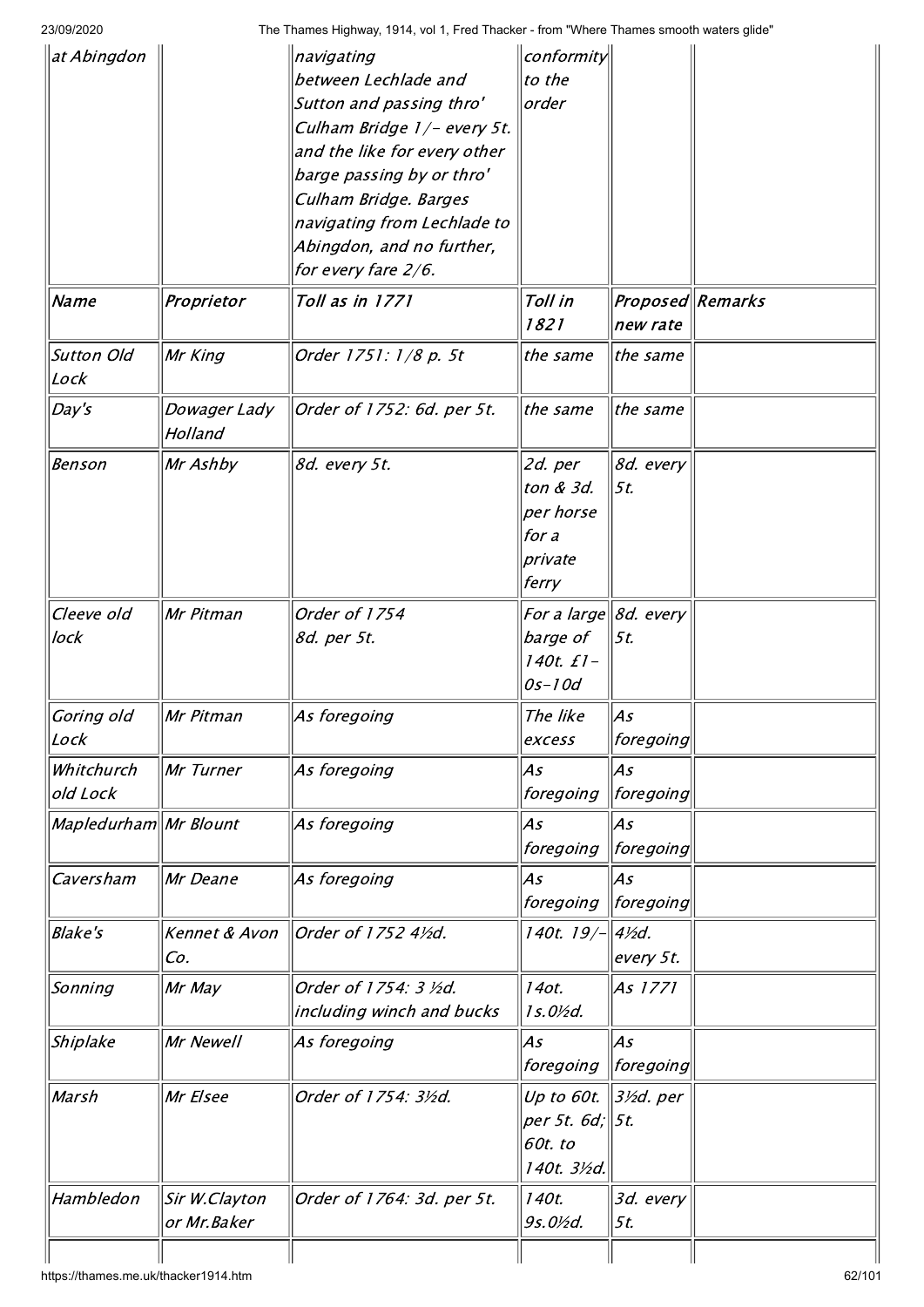| $ New$ and<br><b>Temple</b> | $\ Mr$ Williams | $\vert$ Order of 1754: 3d. per 5t.<br>at each including winch | $\ $ 140t. 15/- $\ $ As<br> inclusive<br>$ $ and for<br>winch 2/- | $\ $ foregoing $\ $<br>$\parallel$ at each,<br>$\parallel$ <i>including</i><br> winch |  |
|-----------------------------|-----------------|---------------------------------------------------------------|-------------------------------------------------------------------|---------------------------------------------------------------------------------------|--|
| Marlow                      | Mr Wright       | Order 1762: 3d. p. 5t.                                        | l <i>the same</i>                                                 | $ $ the same                                                                          |  |
| Boulters                    | Mr Fuller       | Order 1754: 3d. p. 5t.                                        | 140t. 10/ $-$   3d. per                                           | 15t.                                                                                  |  |
| Name                        | Proprietor      | Toll as in 1771                                               | Toll in<br>1821                                                   | <i>Proposed</i> Remarks<br>new rate                                                   |  |

**The various orders of and subsequent to 1751 mentioned in this list, may be taken as small items of the missing transactions of the commission of that year. It is noticeable that Buscot is the only instance of the toll being levied on every passage; everywhere else it covered through and back.**

**The long note under Abingdon contains incidental evidence of the contemporary navigation along Swift Ditch; and it appears very probable that th permission to Mr. Phillips to collect dues in respect of his flash lock at Abingdon (part of the present weir), in spite of the fact that the barges were no long** passing thereby, may be the key to the sarcasm in Bathurst"s Extracts of 1772, quoted [above], that "the Spirit of Benevolence to lockowners first appeared *Abingdon in 1751."*

# 1825: City Survey of Upper River

**In August, 1825, the City busied itself with another survey of the upper River.**

**The deputation originally intended starting down from Oxford,** *"when an Advertisement, in a Country Newspaper was accidentally seen, announcing, that the Navigatlon would be stopped for repairs at Hambleton Lock."*

They therefore started from Henley; it does not appear Why they could not do so from Oxford, Henley being equally above the obstruction, unless perhaps they had just time to reach there from Henley before the repairs **began.**

**The embraced the opportunity of subacidly remarking that such advertisements would be more useful in London** papers; and, perhaps more justly and certainly more usefully, that such stoppages should be confined to large and heavy laden barges, "allowing the passage of small craft by the old locks, for the maintenance of which, Tolls to a *great amount are constantly paid to the proprietors."*

This course had certainly been adopted in the case of previous stoppages of the pound locks; but seems to have died out owing perhaps, at first, to the old tackle becoming choked with weeds and drift through disuse; and later **doubtless to the more rigid construction of the newer weirs.**

In this instance the City acted upon its own suggestion: their shallop, nearly ten feet wide and drawing two feet of **water, shot the old flash lock at Hambledon** *"with tolerable facility."*

From which I gather that they might, after all, have started from Oxford; as they would scarcely have passed in **the fearless old fashion had the pound been available.**

# 1826: Flashes

**Perhaps unusually interesting is a time table of flashes as ordered to be let free from the various locks on and after November 10, 1826. It will be remarked that the flash took 70 hours, practically three days, to travel downstream from Lechlade to Sonning: a distance of about 75-80 mil reckoning along the old natural channel with all its bends, and a rate of just over a mile an hour including the delay at each weir.**

|              | First flash to be drawn |                   | Second flash to be drawn |                     |
|--------------|-------------------------|-------------------|--------------------------|---------------------|
| St John's    | Sunday $2$ pm           |                   | Wednesday 5 pm           |                     |
| Buscot       |                         | 3 pm              |                          | $ 6 \> \rho m$      |
| Hart's Upper |                         | $4.30 \text{ pm}$ |                          | 7.30 pm             |
| Hart's Lower |                         | 6 pm              |                          | $9 \, \rho m$       |
| Clarke's     |                         | $8 \, \text{pm}$  |                          | $11 \text{ pm}$     |
| Old Nan's    |                         | 9.30 pm           |                          | Thursday $12.30$ am |
| Rushey       |                         | 10.30 pm          |                          | 1.30 am             |
| Tadpole      |                         | $12 \, \text{pm}$ |                          | $3$ am              |

https://thames.me.uk/thacker1914.htm 63/101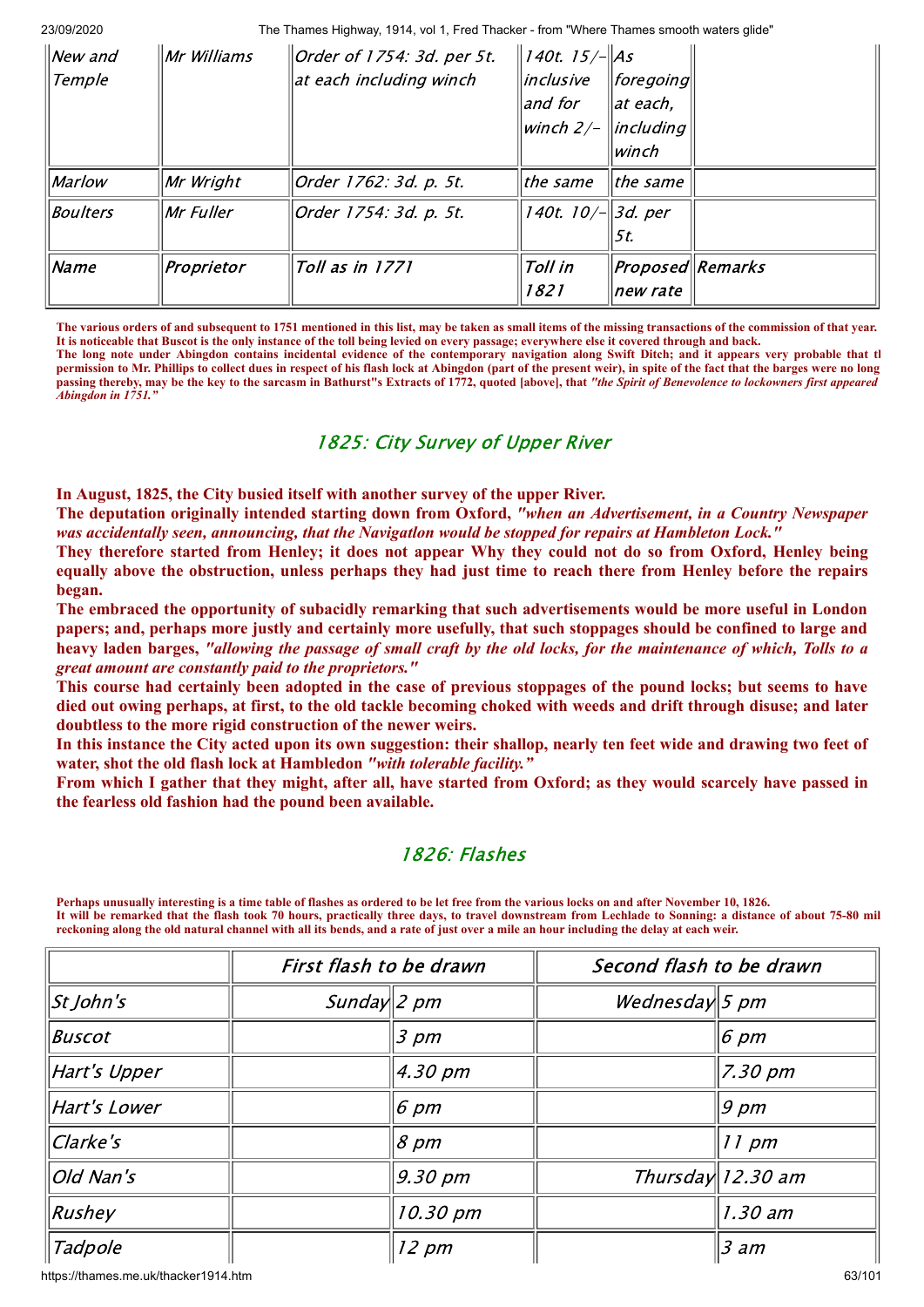|                   |                                                         | 4.30 am                         |
|-------------------|---------------------------------------------------------|---------------------------------|
| 4 am              |                                                         | 7 am                            |
| 5.30 am           |                                                         | 8.30 am                         |
| $8$ am            |                                                         | 11 am                           |
| 10 am             |                                                         | $1$ pm                          |
| $2 \, pm$         |                                                         | $5 \, pm$                       |
| $3 \, pm$         |                                                         | 6 pm                            |
| $5 \, pm$         |                                                         | $8 \, \text{pm}$                |
| $7 \, \text{pm}$  |                                                         | 10 pm                           |
| $8 \, \rho m$     |                                                         | 11 pm                           |
|                   |                                                         |                                 |
| 6 am              |                                                         | 9am                             |
| $8$ am            |                                                         | 11 am                           |
| 10 am             |                                                         | $1$ pm                          |
| $2 \, \text{pm}$  |                                                         | $5 \, \text{pm}$                |
| 3.30 pm           |                                                         | 6.30 pm                         |
| $7 \, \text{pm}$  |                                                         | 10 pm                           |
| $10 \, \text{pm}$ |                                                         |                                 |
|                   |                                                         | 5 am                            |
| 3.30 am           |                                                         | 6.30 am                         |
| 5.30 am           |                                                         | 8.30 am                         |
| 7.30 am           |                                                         | 10.30 am                        |
| 10.30 am          |                                                         | 1.30 pm                         |
| 12 noon           |                                                         | $3 \, pm$                       |
|                   | Monday $1.30$ am<br>Tuesday   4 am<br>Wednesday $ 2$ am | Friday $ 7$ am<br>Saturday 1 am |

**It would be interesting to dlscover why eight hours were allowed for the flash from Godstow to accumulate at Medley. It was possibly because of the great width of the stream along Port Meadow.**

# 1828: Navigation in former times

**In Wm. Westall's** *Thames***> of 1828 the following retrospective note occurs:**

"This navigation was formerly carried on in very large barges of 200 tons' burthen, drawing four feet water, passing downward by the force of the stream through old flash locks or pens of four or five feet, which produced a rapid and dangerous torrent, causing shoals and obstructions; and being haled in the upward passage against the stream in *some places by gangs of from 50 to 80 men."*

**I do not know of any other authority for this huge number of hauliers.**

**Westall describes them, as I have said, as a terror to the Riverside.**

He adds that barges in his time went 25-35 miles a day downstream, and about five miles less upstream; and that the toll to the old weir owners amounted to about 2s, per barge throughout the River, at each weir.

# 1828: Houseboat obstruction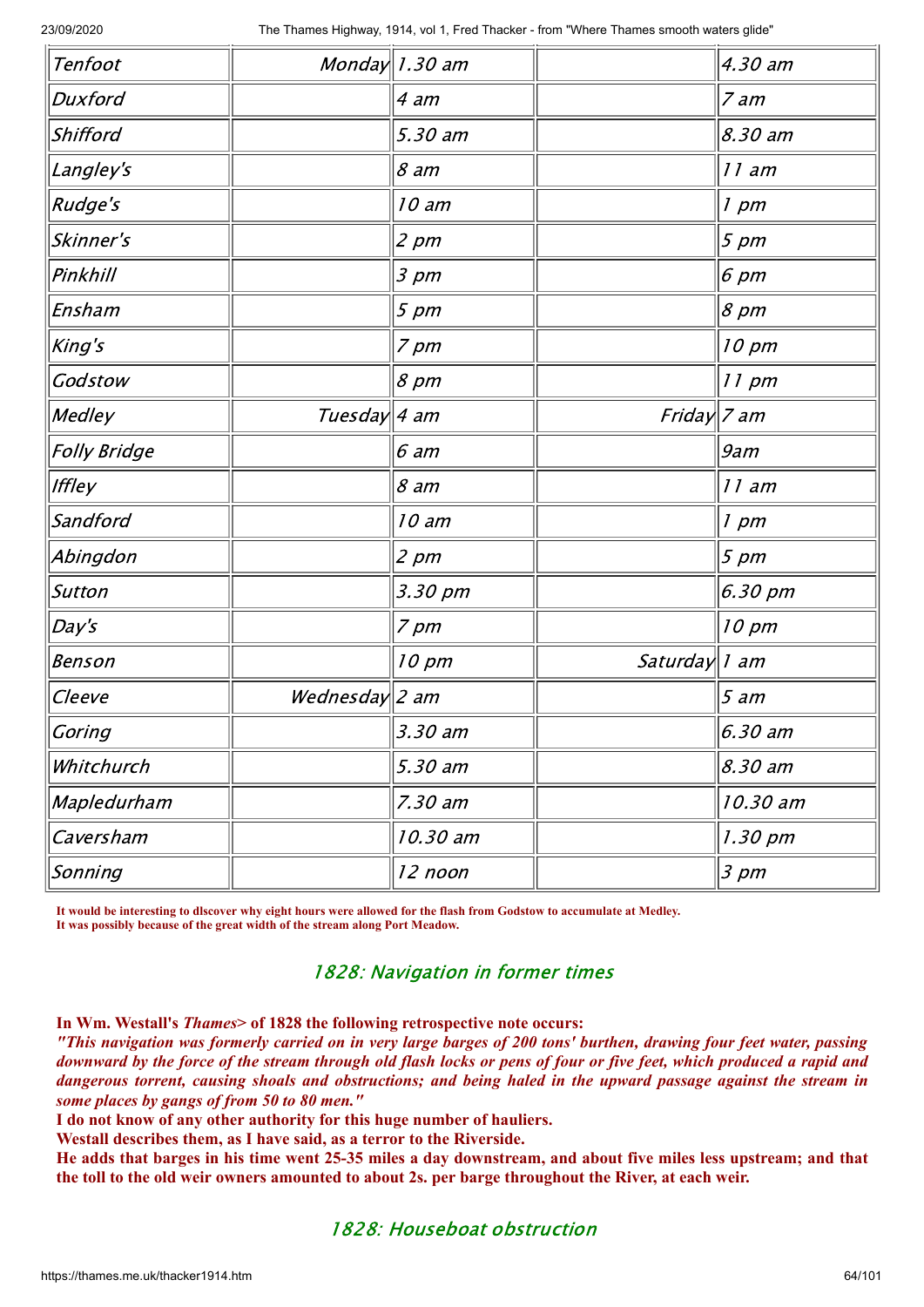**In December, 1828,** *"Messrs. King & Davis"***> were cautioned** *"to remove their House Boat out of the way of the Navigation."* **The exact locality does not appear; but it is the first notice I have of these contrivances within the commissioners' jurisdiction. Under the City history, however, I print an allusion to them at Richmond as early as 1780.**

#### 1828 Poundkeepers' Rules

#### **Also in 1828 I find further**

*RULES FOR POUNDKEEPERS AND BARGEMEN.*

1. The poundkeepers are expected to keep a look out for the approach of Barges, and to prepare the Pound for their *reception.*

2. All the sluices are to be down whilst the boat is entering, and until the gates are shut, and a proper hold made from the barge to the fast pile, and that such hold be sufficiently short to prevent the boat from swinging.

3. The poundkeeper is to take the opportunity whilst the barge is so made fast, and before she is permitted to move, to *make his gauge and settle his account with the costbearer.*

4. No person other than the poundkeeper to be permitted under any pretence to use the handle of the sluices.

5. In the event of its being at any time necessary to run the upper sluices, for the purpose of facilitating the downward *passage, the poundkeeper is to draw the sluices himself, first properly securing the lower gates.*

6. After the passage of a barge, all the gates and all the sluices are to be shut and kept shut, unless and until the water shall have become too high for barges to work, from which time the lower gates at the two new pounds are to be opened and made fast, and the sluices of the upper gates shut and kept shut down, excepting only under particular *instructions to be given by the Surveyor.*

**[ The "two new pounds " were perhaps Clifton, built in 1822, and Culham, circ. 1810 ]**

7. No Pole is to be put overboard from any barge whilst within the Pound, nor any Pole placed at any time against any *of the Banks, Bridges or Towing paths."*

#### 1830: Disused winches still paid for

**In a letter of l830 it is stated that, under the Act of 1770,**  *"at many locks upon the Thames a sum of Sixpence is still paid for"* **disused winches.**

#### 1829-31: Tolls for pleasure craft

The commissioners, flushed with prosperous revenues from the barge traffic, appear up to this time to have neglected the small income derivable from pleasure craft, leaving it as a perquisite to the lockkeepers to **compensate them for the extra labour it involved.**

In May, 1829, however, the latter were for the first time instructed to bring these takings into their accounts.

**In November, 1830, the whole was returned to them.**

**I give details under Iffley in my List of the special arrangement made with the keeper there.**

It was stated that, at this date, "the tolls, at least in the Upper district of the River, are very imperfectly collected."

In March, 1831, it was piously resolved to be inexpedient that females should, at any time or under any **circumstances, hold the situation of poundkeeper.**

**Officially or otherwise, however, females long continued so to do.**

#### 1831 - 1852: Fraud, farming out the tolls

In the latter year the commissioners could no longer close their eyes to the fact, hinted at [above], that they were **being seriously defrauded by the lockkeepers.**

**In June their committee reported:**

"It has been established beyond the shadow of a question that Barges, in considerable numbers, which were entered and duly accounted for as passing through Poundlocks A and C, are altogether unnoticed at the intermediate *Poundlock B, and thus the tonnage at the last mentioned pound is wholly lost to the Commissioners."* **These practices they found fairly general; but Romney lock was specially signalised,**

"where instances of omission approaching 200 in number and £30 or £40 in amount, are wholly unaccounted for." The committee easily argued that if on a random enquiry they had discovered so many cases of negligence or fraud **spread over a few months,**

"it is quite manifest that the extent to which the revenue has suffered in the course of years must be frightful."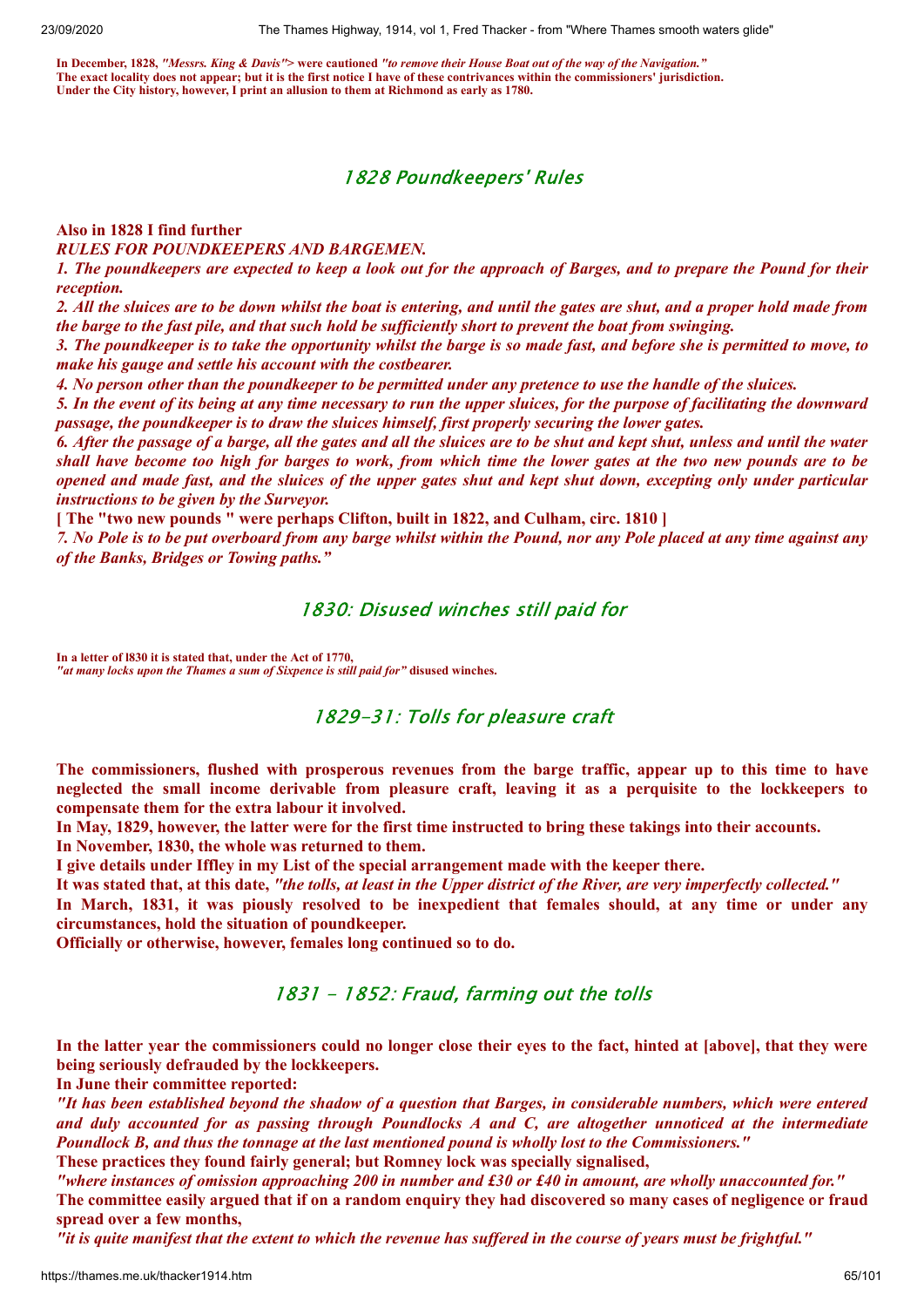They had no very clear notion of a remedy; but it was agreed that the sixth district should be farmed, as its **distance beyond Oxford made the general receiver's visits very infrequent and irregular.**

**This step was actually and immediately taken.**

An auction was held in November, 1831, at which bids were made by apparently only two competitors, named **Hicks and Brown, rising from £250 to £285.**

This offer was at first considered unacceptable; but at a second auction the district was knocked down to John Strange of Amney Crucis at only the maximum figure previously bid: £285 annually for three years, as from **March 1, 1832.**

Strange entered upon his contract; and at the end of 1832 it was found he was not providing proper keepers.

**He was warned to do so; but a year later the same complaint was raised against him,**

*"whereby great damage is constantly accruing to the locks and gates."*

**He was again threatened with the contract penalty.**

In December, 1834, he renewed at the increased rental of £335; but at the end of 1835 gave notice to vacate his **undertaking.**

In February, 1836, Berkeley Hicks, presumably one of the original bidders, acquired the district at £287, and **apparently kept it three years.**

In February, 1839, Thomas Keen succeeded at an annual rental of £362; and was in the following December **allowed £50 on account of the failure of the navigation through floods.**

In February, 1842, Charles Hodges secured the contract at £310; and in May, 11845, John Bossom is noted at £398. After a year's experience he desired to be relieved; and William Bossom of Osney lock succeeded him.

The last holder was John Bossom, at only £250 rental: a symptom, doubtless, of the fierce new competition of the **railways.**

In 1852 the commission contemplated letting all the locks between Abingdon and Caversham inclusive in two lots: **Abingdon - Benson, and Chalmore Hole - Caversham.**

**Other counsels, however, prevailed; it being noted that**

"there are circumstances which prevent for the present an advantageous letting of the locks between Abingdon and *Benson."*

And the end of all things for the commission being then at hand, the farming question dropped into oblivion; **except at Iffley and Sandford, as described under the former head in my List.**

### 1831: List of tolls payable

Incorporated into the City records of 1834 is a list dated January 1, 1831, of the tolls payable at this date at the old **flash locks Within the upper jurisdiction, per twenty tons.**

It will be remarked on reference to the Table, where they are detailed, that they shew a considerable increase upon **the next earlier schedule of 1821.**

# 1832-3

**It was ordered in the summer of 1832 in a new bye-law that no barge should be towed except from its mast. In August, 1833, the City "observed most of the Locks that were constructed with wood to be out of order," below Reading.**

# 1833-4: Railways may be coming ...

**And in the following October sounded the first note of the doom of Thames commercial traffic. The Great Western Railway Bill was before Parliament ; and the commission were straining all their resources in resisting 1t. Their traffic receipts for 1832 constitute I believe, their highest record: £13,169. In August, 1834, the Bill was thrown out by a large majority, and the Authority was jubilant over its "victory over the Railers" which had cost them £1,500.**

# 1835: Railways are coming

**The "Railers" however, could not be denied.**

In the early part of 1835 acorrespondence took place between the Commission and the City concerning the re**introduction of the** *"Grand Western Railway Bill."*

Further opposition was expected to cost  $£1,500$ ; and the City promised £100 to the cause, not being themselves in **any apparent immediate jeopardy.**

**It was not** *"intended that the Subscription List should now or ever be made public."*

In June of the same year the two Authorities held a conference, and "entirely concurred in their conviction of the expediency and necessity for the earliest practicable abolition of the system of flashing and the consequent restriction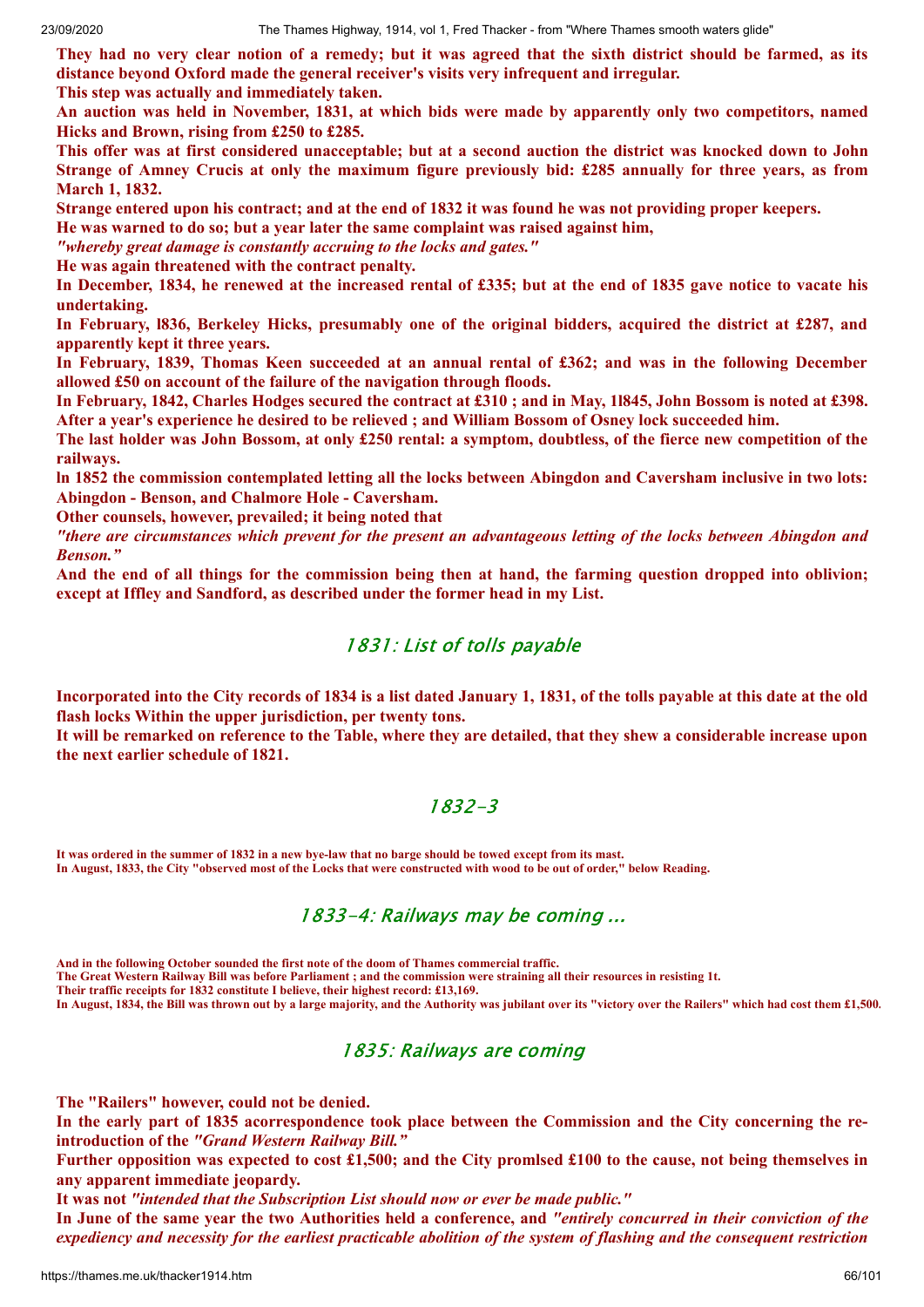of lading, by penning the water where necessary, so that barges may pass at all times laden to the maximum legal *depth of 3 ft 10 in."*

A further immediate conference being demurred to by the commission, the City persisted, in order that they might **not be**

"driven to apply to Parliament during the present session for an enquiry into the subject, and providing some remedy *for the continued decrease of the tolls."*

Some sort of consultation was thereupon held at Marlow; at which it was mentioned that the upper Authority's **debt was £91,000, shortly to be raised to £95,000.**

#### 1835: continued

**It was mentioned at this time, as a special feat of despatch, that a loaded barge went from the Pool of London to Mapledurham, 86 miles against stream an through 20 locks, in 36 hours. This seems to require very cautious acceptance.**

#### 1839: continued

**In November, 1839, I find the City commending the commission for certain works just completed; but commenting adversely upon the suspension of trafI in the upper districts during recent floods, the navigation below London Stone having meanwhile successfully continued. It was suggested that raised towpaths were requisite in the upper River.**

### 1840: Act - keeping the peace

An Act was passed in 1840, not spec1ally for the benefit of the Thames but including it in its purview;

*"To provide for keeping the peace on Canals and Navigable Rivers."*

**Private companies were empowered to appoint their own constables** *"for the Security of Persons and Property against Felonies."*

Such constable might apprehend "every Person whom he shall find, between Sunset and the Hour of Eight in the *Morning, lying or loitering upon any Towing Path and not giving a satisfactory account of himself."*

**Cavete, quantumst hominum venustiorum in ripa prandentiam !**

**[** *Translation - something like: "Beware, you charming people who picnic by the river!"* **]**

#### 1841

**In August, 1841, the City expressed to the commission a polite** *"surprise that a charge is made for the passing of the Corporation shallop"* **through their locks. The City would not have dreamed of taking toll from the commission. It was promised that no further charge should be levied.**

### 1841

**Sunday traffic once more attracted unfavourable attention during this year.**

I find a recommendation that no "Pound, Lock, Weir, or Shutting Tackle for the purpose of passing Boats on a Sunday between the hours of 10 in the Morning and five in the Afternoon" be allowed to be worked.

In 1842 a bye-law gave effect to this recommendation between six o'clock on Sunday morning and twelve o'clock **on Sunday night.**

**In February, 1849, Charles Clark, captain of the barge Susanna, forced her through Marlow, Cookham and Boulter's locks in defiance of the regulation; and was called to account therefor.**

The point was raised, which seems to be a strong one, whether the common law would uphold the commission's **bye-law in bar of traffic upon a highway, Sunday or weekday.**

In 1841 indeed the City had challenged the commission's right to make the regulation; and the reply had been that in framing it they had been conscious of its legal dubiety, but that Dr. Arnold of Wallingford had insisted upon it.

#### 1844: Canal interests to unite ...

A General Union of the Canal Interest was proposed in May, 1844, to promote a campaign against the railways. It was recalled that at their inception the latter had advertised valuable prizes for useful inventions and **suggestions, and that** *"many splendid"* **results had accrued; but** *"no similar improvements have cheered the Canal interest.*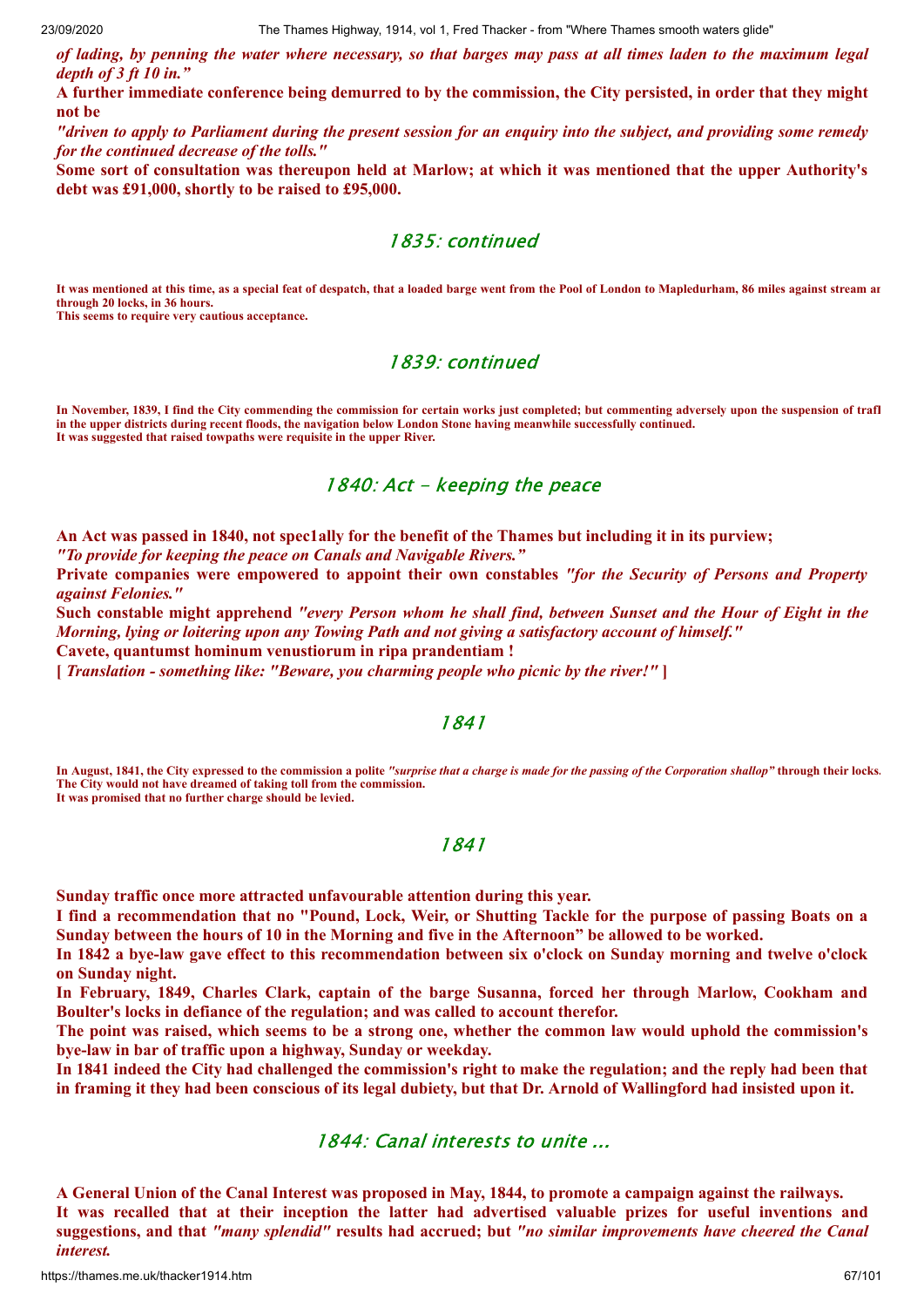*Is there,"* **it was plaintively demanded,** *"anything in these useful and important Works that renders them unsusceptible of improvement?"*

It was acutely pointed out that the very novelty of railways had worked to their advantage; all the ingenuity of human skill had been focussed upon a virgin field of activity; while upon the older canals only trifling **improvements upon ancient methods could be suggested.**

"A series of very handsome premiums" was proposed; it was remembered that "the locomotive in its present state *owes its birth to a premium of £500.*" Two or three thousand pounds were to be raised for the purpose.

**The Union held a few more fruitless meetings; and seems to have dispersed about July, l845.**

# 1844: meeting the challenge of the railways

At a meeting of the commission in November, 1844, tolls were reduced twenty per cent throughout the jurisdiction **as an aid to the barge traffic in respect of the railway competition.**

**The step did not meet with unanimous approbation, even from the parties most intimately concerned.**

**In March, 1845,** *"two very considerable Traders who are Commissioners voted against"* **the reduction,** *"saying that* they would prefer improvements upon the River, which the commissioners with crippled means would be unable to *carry out."*

In July of the same year a proposal was discussed, of which something has again been heard in these last days, "to *drain several of the Canals of this Kingdom and to convert them into lines of Railway."*

**A few short lengths have actually been so transformed.**

In this connection a Mr.A.J.Foster mentioned his invention of a "submerged propeller, which will enable canals to *be navigated at far greater speed and less cost than ever yet accomplished."*

# 1846: list of old flash locks

**In a MS. report of the Lord Mayor's view in 1846 in the Guildhall Record Office the following list appears of the old flash locks, their owners, and their tol per five tons.**

| <b>Boulter's</b> | Lord Orkney    | 3d.              |
|------------------|----------------|------------------|
| <b>Marlow</b>    | Wright         | 3d.              |
| Temple           | T.P. Williams  | 3d.              |
| Hambledon        | C.S.Murray     | 3d.              |
| Marsh            | C.Elsee        | $3\frac{1}{2}$ . |
| Shiplake         | Dr.Phillimore  | $3\frac{1}{2}$ . |
| Sonning          | $D$ . May      | $3\frac{1}{2}$ . |
| Caversham        | J.W.Grave      | 8d.              |
| Mapledurham      | M.Blount       | 3d.              |
| Whitchurch       | J. Pearman     | 8d.              |
| Goring           | J.Stone        | 8d.              |
| Cleeve           | J.Pitman       | 8d.              |
| Benson           | Green & Brown  | 8d.              |
| Day's            | leased to Crs. |                  |
| Abingdon         | J.S.Phillips   | ls.              |
| Sandford         | J.Swann        | 8d.              |
|                  |                |                  |

**It indicates a general reduction upon the previous schedule of 1831.**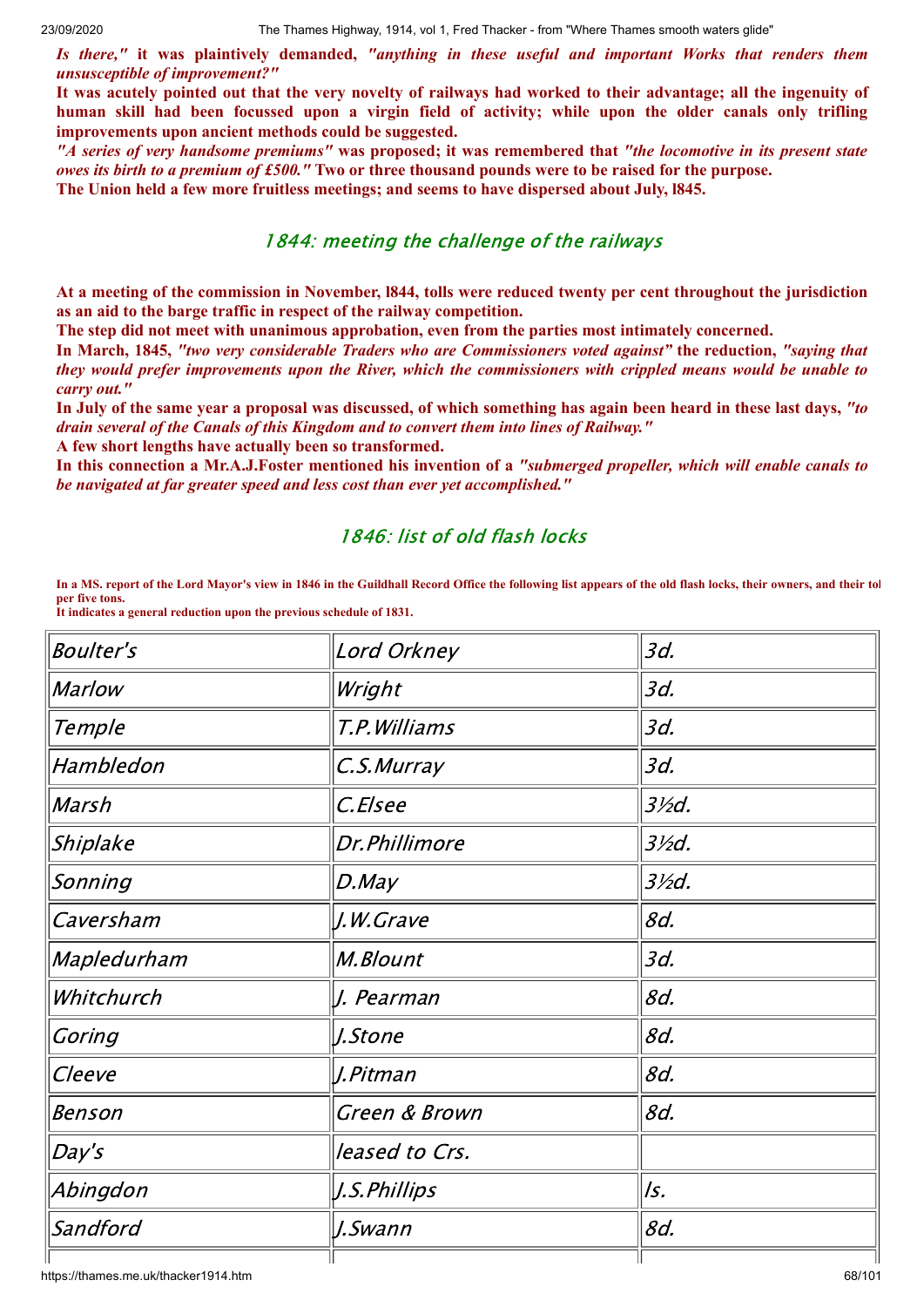| $ $ Iffley | Danby | <i>or 10d.</i><br>‼ <i>8d.</i> |
|------------|-------|--------------------------------|
|------------|-------|--------------------------------|

### 1848

In July, 1848, it was accorded that thenceforth all barge and other horses and all persons employed in the **navigation might pass toll free over the commission's ferries.**

**This was probably intended in aid of the horse towing against the new steam haulage.**

Tugs needed the use of neither towpath, bridge, nor ferry; and so contributed nothing toward their maintenance. **It was probably deemed equitable therefore, to relieve the older method of this expense.**

#### 1850

**A resolution was passed in October, 1850:**

"that Steam having been introduced as an improved and cheaper means of Haulage it is incumbent upon the *Commissioners to consider so important a change in the conduct of their business."*

In view of the deplorable habits of the modern launch it is amusing to read a bye-law framed in the following **December:**

"That no steam vessel shall he worked at any greater speed than 4 miles an hour with the stream or 3 miles against." **under a £10 penalty.**

#### 1851

**In February, 1851, an acknowledgement of £150 was voted to**

"Messrs. Allen & Skinner as some remuneration for their trouble and expense incurred in their introduction of steam upon the River as a means of haulage, which the Commissioners believed would greatly improve the Navigation." In this same year, being Exhibition year, this enterprising firm was proposing to run a passenger service "from Yantlett to Oxford", anticipating the custom of "vast numbers who will perhaps have no other opportunity of visiting *England."*

#### 1851

**During November, 1850, a further omen of doom had appeared to the Thames barge traffic.**

"The Commissioners, in the hope of increasing the traffic upon the Navigation by a reduction of the charges upon it, and to enable the traders to meet as far as practicable the present competition of the Railways, recommend that from *January 1 to December 31 1851 no tolls be taken at Old Windsor and Abingdon locks."*

As I mention under these stations in my List, no reason appears why these two locks were selected for the **experiment.**

**In December, 1850, it was further compulsorily announced that**

"in consequence of the Railway competition the tolls of the navigation had greatly fallen off for some time past and were now so reduced that the funds of the Commissioners will be insufficient to pay the creditors five per cent *interest"***;**

**and the rate was accordingly reduced to four per cent.**

#### 1853

**Another dark symptom of decreasing traffic and dwindling revenues appears in the reduction of lockkeepers' wages in March, 1853.**

The four locks from Cleeve to Mapledurham were reduced by one half, the keepers, however, being permitted to **retain the pleasure tolls for their own benefit.**

**Other stations also were reduced, as noted in my List.**

At the four locks above-named tolls were suspended for a vear from the same date; and at Shiplake for a similar **period a twelvemonth later.**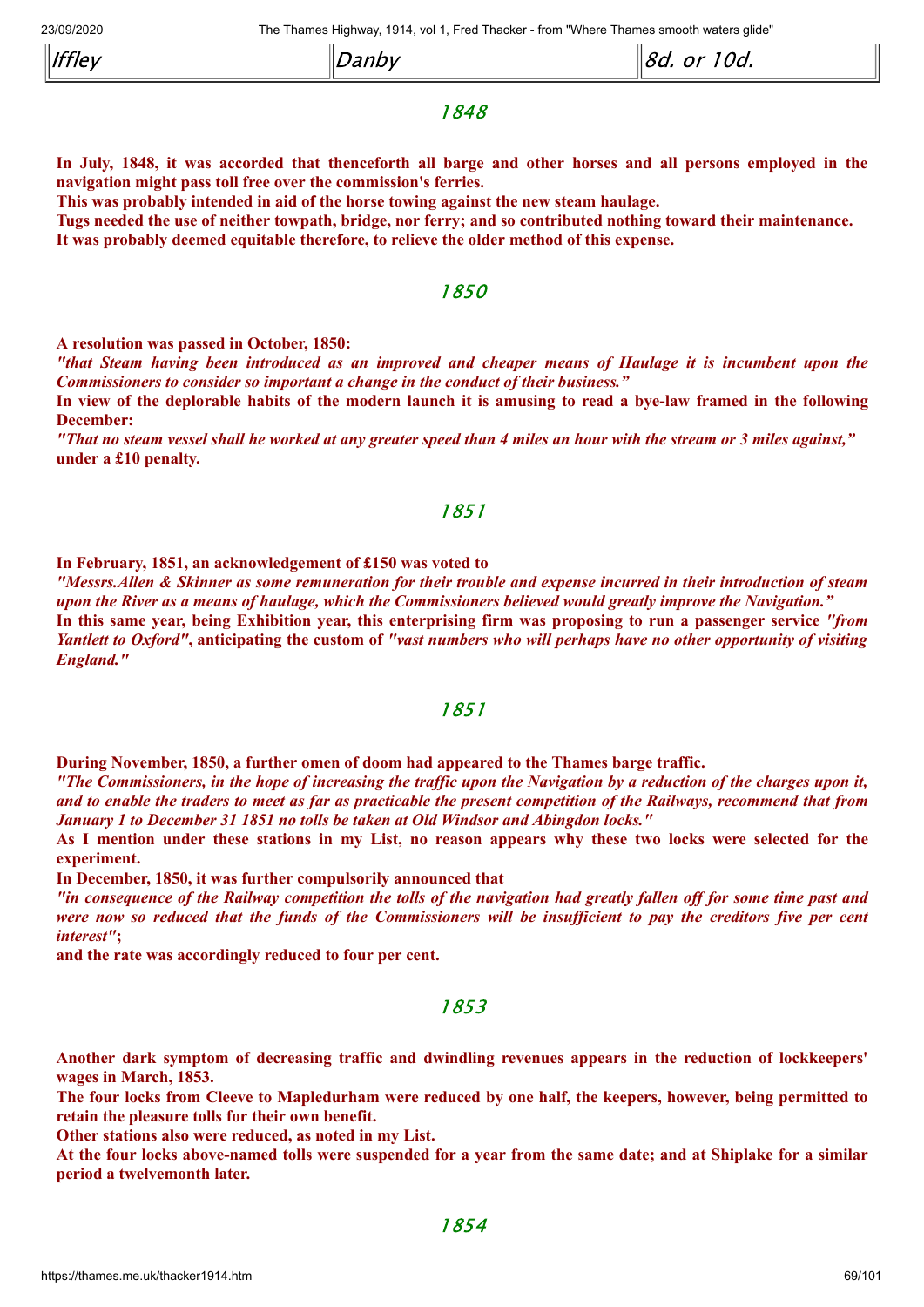**In July, 1854, it was announced that the bond-holders could be paid only two per cent interest for the Midsummer half year.**

#### 1855

The excellent resolution was again passed in December, 1855, that the system of running flashes on the River ought **to be abolished.**

**It was objected that**

"however desirable it may appear, and doubtless is, to abstain from this primitive and wasteful plan of passing Boats, *yet above Oxford there exists hardly any other mode.*

The only plan for retaining the Water to a certain level being by private Weir's, of most rude and inefficient construction, the whole of which have to be removed for the passage of every Boat, great or small, thereby draining off *the Water till then retained or penned up by these inef icient Expedients.*

To obviate this and to abolish flashes it would be necessary to construct 5 or 6 Pound Locks and Weirs at a cost of many thousand pounds, an Expenditure which is not warranted, either by the State of the trade in that District, or the *finances of the Commissioners."*

#### 1856

**In June, 1856, the Authority reimposed the tolls everywhere except at Hurley and Sutton Courtenay.**

**At these two stations they had purchased, at an inclusive cost of about £4,000, the old flash locks and their private rights: the only such interests they eve acquired, in spite of many recommendations.**

**I suppose, therefore, that, not having the old owners to satisfy, they could more easily continue the exemption in these two cases.**

#### 1857: First Thames Conservancy Act - below Staines only

**In 1857 the first Thames Conservancy Act was passed, with which I deal later. It affected only the City and its jurisdiction eastward of London Stone at Staines. Meanwhile the upper Authority pursued their hopeless task as courageously as possible. At Christmas in this year it was decided that only one per cent could be paid to the bond-holders.**

#### 1859: Takeover?

**A new blow threatened in May, 1859 when a Mr. Pyecroft wrote to the new Conservancy urging them to seek powers to extend their jurisdiction** *"an amalgamate with the Trustees of the Navigation between Staines and Oxford."*

#### 1860:

**Complaints were becoming frequent of damage caused by undermanned barges going adrift, and in October, 1860, a bye-law was passed that every vessel ten tons and over should, unless under steam, be towed by horses.**

#### 1861:

**As from Christmas, 1861, the general clerk to the commission volunteered to accept a salary of £200 only, being I believe one half of what he had bee receiving. His name was Wm. Graham; he died about June, 1862, after about twenty-two years' service.**

#### 1862:

**It is an illumination of the dreary decline of the barge traffic that in 1862 only nine vessels had passed from the Severn Canal into the Thames up to th month of May.**

#### 1862: Sewage

**In the** *Times* **of the following June 4 is a note of a deputation to the Home Secretary, including the Duke of Marlborough, the mayor and many gentlemen Oxford and others, urging that** *"no systematic provision has yet been made for deterring towns from casting their sewage"* **into the River, and that many town were so offending:** *"Richmond, Staines, Windsor, Maidenhead, Henley, Reading, Oxford."*

**A commission of enquiry was asked for: the view of the River as** *"the common sewer of the country"* **was producing its nauseous harvest.**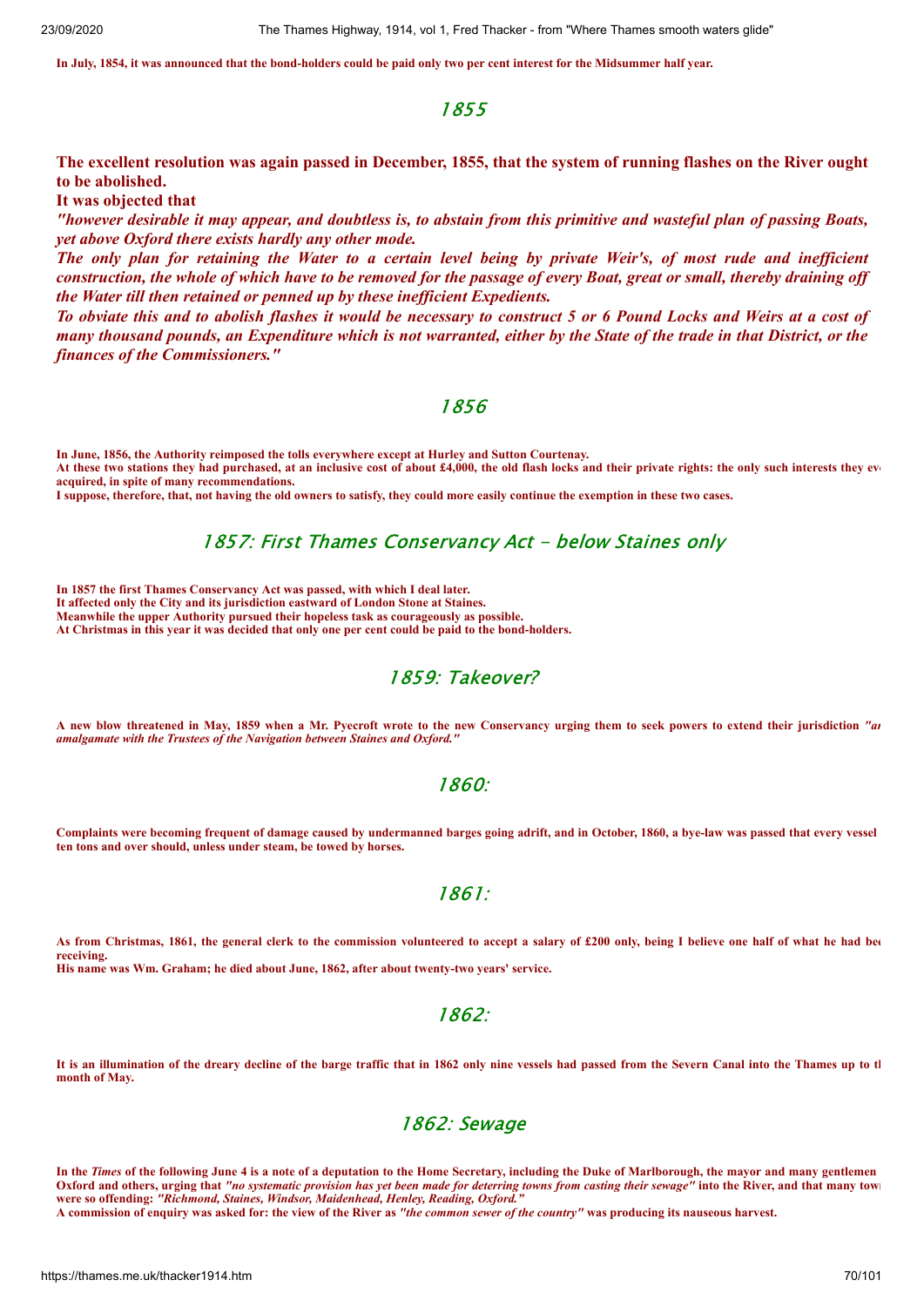1863:

**In March, 1863, it was decided to pay only one half per cent interest at the ensuing Midsummer.**

1864:

**In July, 1864, driven by circumstances to what must ehave seemed a miserable parsimony, the commission began to awaken to the possibilities of th Pleasure tolls, which, as I have said, they had hitherto abandoned to the lockkeepers. They accordingly instituted an enquiry as to what the annual returns might be under this head; for which purpose the keepers were instructed to keep dai accounts.**

#### 1864:

**In this same month the Board of Trade requested that Mr. Leach, the Conservancy engineer, might examine and report to them upon the River Westward Staines.**

#### 1864: The End?

**In December, 1864, it was decided that as soon as practicable all the commission's liabilities for towpath and other rents, and for salaries, wages, materia and other kindred matters, should be discharged; and that no further expenditure should be undertaken until these were fully met. Also that no orders for new works or maintenance should issue unless funds were in hand to meet them.**

#### 1865:

This practical, and inevitable, abandonment of the navigation to its fate naturally led to two resolutions in April **1865**

(1) that there appeared urgent necessity for the immediate outlay of a considerable sum upon repairs to the locks **and weirs;**

**(2) that a loan should be obtained upon the security of the tolls.**

So hopeless, however, was the situation that it was further resolved that if any millowner or other person or corporation cared to undertake the upkeep of the works, or any of them, authority should be deputed to them for **the purpose.**

Some twelve vears later a Mr. Darvill of Windsor claimed that he had been the prime mover in this abandonment: *"The various locks were out of repair, and we had no money.*

We were about to enter into contracts to restore and reconstruct various works; and I objected to it, inasmuch as we *were not a corporate body and acting under a common seal.*

I, as a lawyer, believed that we should be personally liable, and I would not therefore incur personal liability without we took counsel's opinion; counsel's opinion was taken, and counsel said that we should be personally liable. *We then agreed to stop the works."*

#### 1865:

**The imminence of the final débâcle appears in the commission's resolution of December, 1865: to watch the parliamentary progress of the new Conservanc Bill.**

**In April, 1866, the £100 shares of the Authority were valued at two shillings.**

**Their total debt was about £90,000; and their annual income from tolls had fallen in 1864 from a previous maximum of over £13,000 to £3,000.**

#### 1865: State of the River

**There is interesting evidence of the contemporary state of the navigation, and some intimate retrospective glimpses, in an enquiry held in the summer of 1865 preparatory for the above Bill.**

All the works and tackle along the whole River above Staines were fallen into a deplorable condition bordering in **many cases upon actual ruin.**

"The gates and weirs are all so leaky that they do not sufficiently store the water, and the gates of many of them are in such a bad condition that they can hardly be opened," and were unsafe for the passage of boats, "The part between Lechlade and Cricklade is now almost grown up; and a part above Oxford, which 20 or 30 years ago was navigable, is now so grown up that two persons in a flat-hottomed pleasure boat could not go up it in the summer time."

**This** *"part"* **is not more definitely named; probably the Duxlord neighbourhood is meant.**

https://thames.me.uk/thacker1914.htm 71/101 The commissioners' staff had been reduced, for want of funds, to the general surveyor, the secretary, and the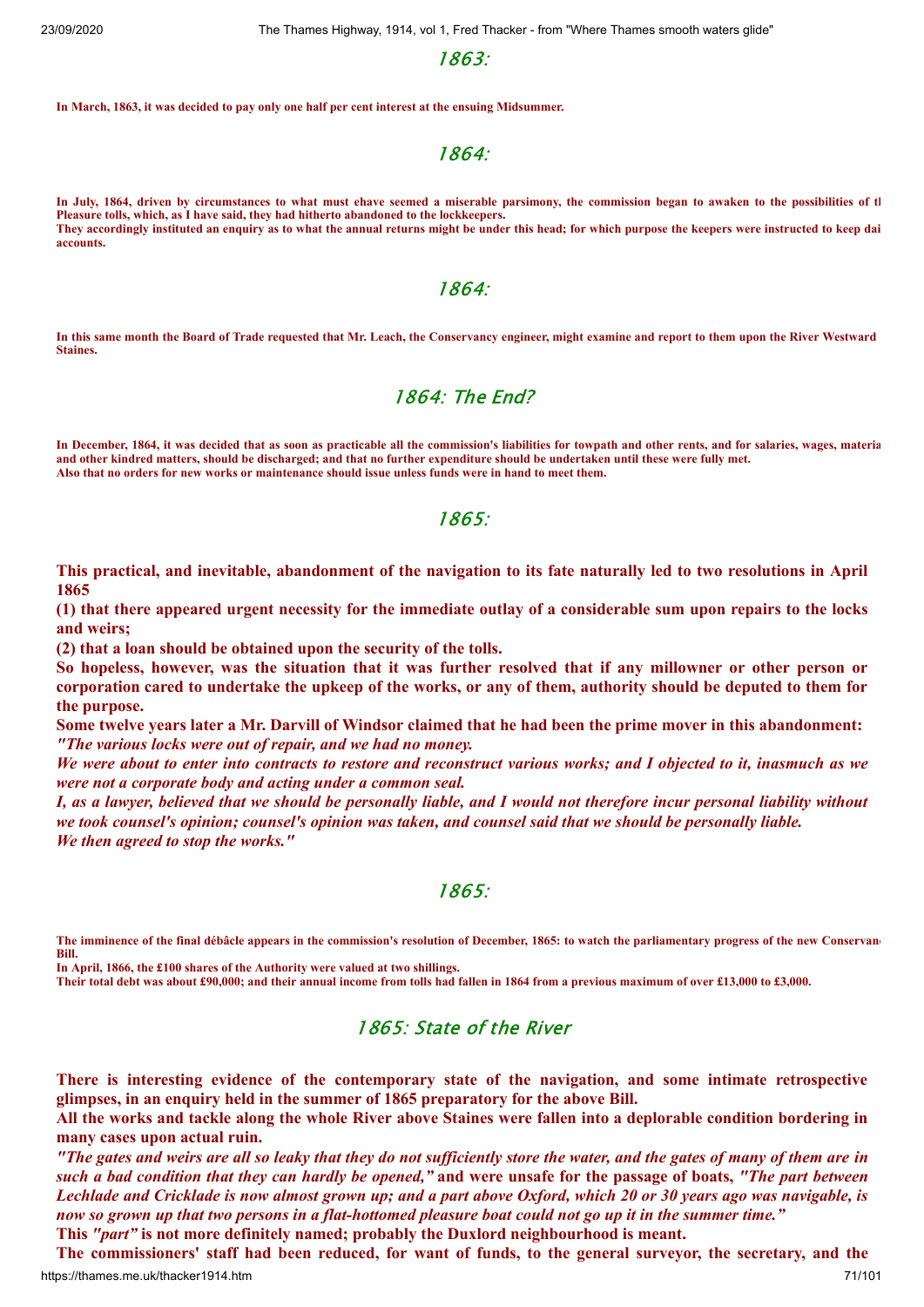**lockkeepers.**

**The complete breakdown of any lock was a matter of hourly expectation.**

**Bargeowners were said, perhaps somewhat euphemistically, to be relinquishing their businesses; owing partly to** the danger to, and frequent actual loss of, life and Property, and partly to the intolerable delays and **inconveniences of the navigation.**

"The consequence of giving up the navigation," and of leaving the works utterly to collapse, "would be that the *River would then become a broad ditch.*

There would be no reservoirs for the supply of water or irrigation of lands; the mills and their interests would entirely *cease; and in many cases where the country is flat the land would become swampy and a marsh."*

#### 1865: Navigation by flashes

**An intimate description occurs of navigation by flashes.**

**A bargeowner explained:**

"If we have boats lying at Oxford to wait and go down the River, every Tuesday and Friday the millowners are obliged to draw for so many hours and let it run through the [flash] locks: we go five miles beyond Oxford, and there the water *is purchased.*

A man is sent forward to the next lock to wait there so many hours; the man goes on again, and so the water goes *down with the boats.*

The water would accumulate to a certain height; when it got to that height I should draw that lock, and start off with the boats; I should send a man on to the next lock, and the miller who has the care of that lock is obliged to keep it *closed for such a time.*

*It has the ef ect of flooding the country frequently, from Lechlade to Oxford frequently.*

The man stands at the lock till the water comes down, and then, when the boats come down to that lock it is drawn, *and the boats go down to the next pound.*

That state of things could be remedied by the institution of a low, as well as of a high, water mark."

It is quite clear that not even the large number of locks now existing availed to obviate the necessity of flashes; the **millers still insisted upon their secular control of the flow of the River.**

**Through these flashes the River often became almost exhausted; and the bargeowners had frequently** *"to Precede* their boats 20 miles and to return the same distance, to solicit and pay dear for water to bring them over the shoals and *bars."*

And after all this drudgery and expense "the millers stand and laugh at our men when they cannot go on, after **they have paid for getting the water.**

We had a case last summer where it cost 18s. (I think there were six boats to share it) to get the water; and at Sandford Lock the miller's man stood and laughed at our man and said: 'Thank you for bringing the water'; and **he had to lie there till the next flash."**

**As I have said, the old flash lockowners, millers chieHy, were guilty of rendering the locks ineffective.**

"They are the very men who cause the difficulty; they will not pen for the flash," but gleefully turned it under their **millwheels and ground away the faster; mocking at the helpless barges meanwhile.**

**It is little wonder that the bargemen became celebrated for philippic:**

"It is said in the Act that the millers are to pen for a flash; and instead of penning they grind!"

It is small wonder, too, that under such conditions barges are spoken of at this time as taking on occasion "about a fortnight-coming from the docks at London to Eton on account of the insufficiency of the water and the locks being so *1eaky and dilapidated."*

# 1865 continued

**Some other points in this 1865 evidence are worth reprinting**

**One highly debateable statement was made that there had never been mills between Wytham and Lechlade.**

This is not only inherently improbable; there are actually notes of three at least: at Skinner's, at Rushey, and at **Monk mill.**

Another point is the statement that there were about twenty flash locks still under private ownership, in respect of **which the proprietors still drew tolls although not these but the adjacent pounds were used.**

**If the three pounds above Oxford: Rushey, Buscot and St. John's**

**(I think there was no private toll at Pinkhill, the fourth and only other then existing)**

be added to the seventeen of the 1846 list on page 187, the conjecture of twenty will be found exact.

No public service of any description, not I believe even maintenance of the tackle, was rendered in return for these **tolls.**

A third point is the complaint that landowners or their tenants had erected embankments along the Riverside to preserve their lands, which restricted the waterway in flood time to the great prejudice of the navigation, as the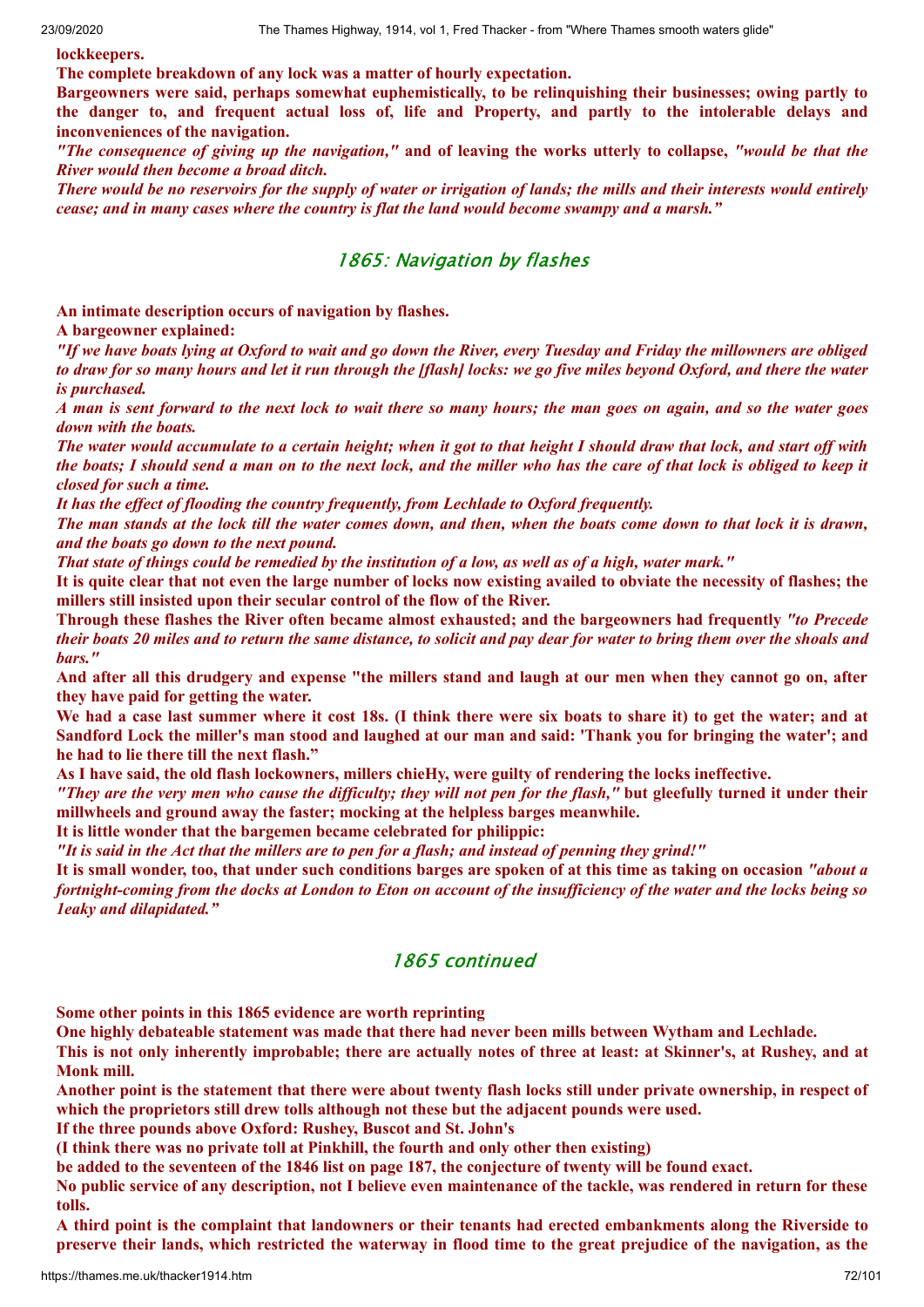**consequent increased velocity of the stream rendered it impossible for craft to head up against it.**

And a final and unpleasant detail emerges, already hinted at more than once: the discharge of sewage had become **a serious impediment to the navigation.**

The accumulation in the locks was at times so great that it had to he removed at considerable expense, before the **gates could he opened.**

### 1865: Failure and Insolvency

Such is the gloom of failure and insolvency in which the history of the Thames Commissioners determines, after **the bright expectations of a century earlier.**

They had done good work, intimate details of which will be found in my volume on the Locks and Weir's.

They had originated the whole of the locks we possess today from Bell Weir upwards, except one or two above **Oxford; and they had done it on surprisingly little money, perhaps too little.**

It was more than their bondholders desired to lose; but on the other hand the total was less than the City of **London spent on their short series from Penton Hook to Teddington.**

As I have said, their hopes were foredoomed to failure upon the advent of the railways; and their last twenty years **of existence must have been a period of heartbreaking disappointment.**

**The details of their surrender to the Thames Conservancy will be found in a later chapter.**

## CHAPTER 8

### THE CITY OF LONDON JURISDICTION BELOW STAINES, 1774 - 1865

FROM the time of the charter of Richard I in 1197 the City exercised at least a theoretical and general supervision **over the whole navigable Thames, crystallising below Staines into a sole and jealously guarded jurisdiction. I indicate elsewhere with what irresistible authority they launched this charter against encroachers, notably at Kingston.**

And as after the tussle between 1770 and 1774, when this right had been in jeopardy of being transferred to the **Thames Commissioners, they succeeded in retaining their jurisdiction below Staines; as, moreover, they frequently** and at times a little amusingly affected still to exercise a supervision westward of Staines also, and paternally to advise and criticize their young and nurseling successors; I have thought well to devote a separate chapter to the history of their dealings with their unchallenged district of the River between 1774 and 1866, when the whole **Thames from Cricklade to Yantlet Creek was for the first time vested in one reconstructed Conservancy.**

**Stimulated doubtless by the enthusiastic procedure of the new commission, the Navigation Committee of the** Corporation of the City of London, first appointed in 1770, decided in the spring of 1774 to set in order the district **of the River westward of London Bridge.**

**Charles Truss, Clerk of the Navigation Works, reported that the obstructions were numerous,**

"and much increased by the last extraordinary flood: the Banks of the River has been washed away in many places and new Shoals raised by that flood so that the Barges are laid aground in Places where they used to meet with no *Obstruction.*

*The Towing Paths in various Places are become intolerable and in several parts quite taken away."*

This flood lived long in the memories of men; I note under Shepperton and Isleworth two stones bearing its record; there is another in the wall of the churchyard at Twickenham; and yet another, it is said, against the wharf **at Richmond.**

## 1775: The works begin

As a first step a large western barge, 132 ft. long, was acquired for use in connection with the proposed works.

In August, 1775, the Corporation proposed to levy a navigation toll to form a revenue for the purposes of their **improvements.**

In the following year, with their immemorial public spirit, they set abont buying up all the towpath tollgates below **Staines "at a fair valuation": thirty years' purchase.**

**The scheme was expected to cost nearly £10,000.**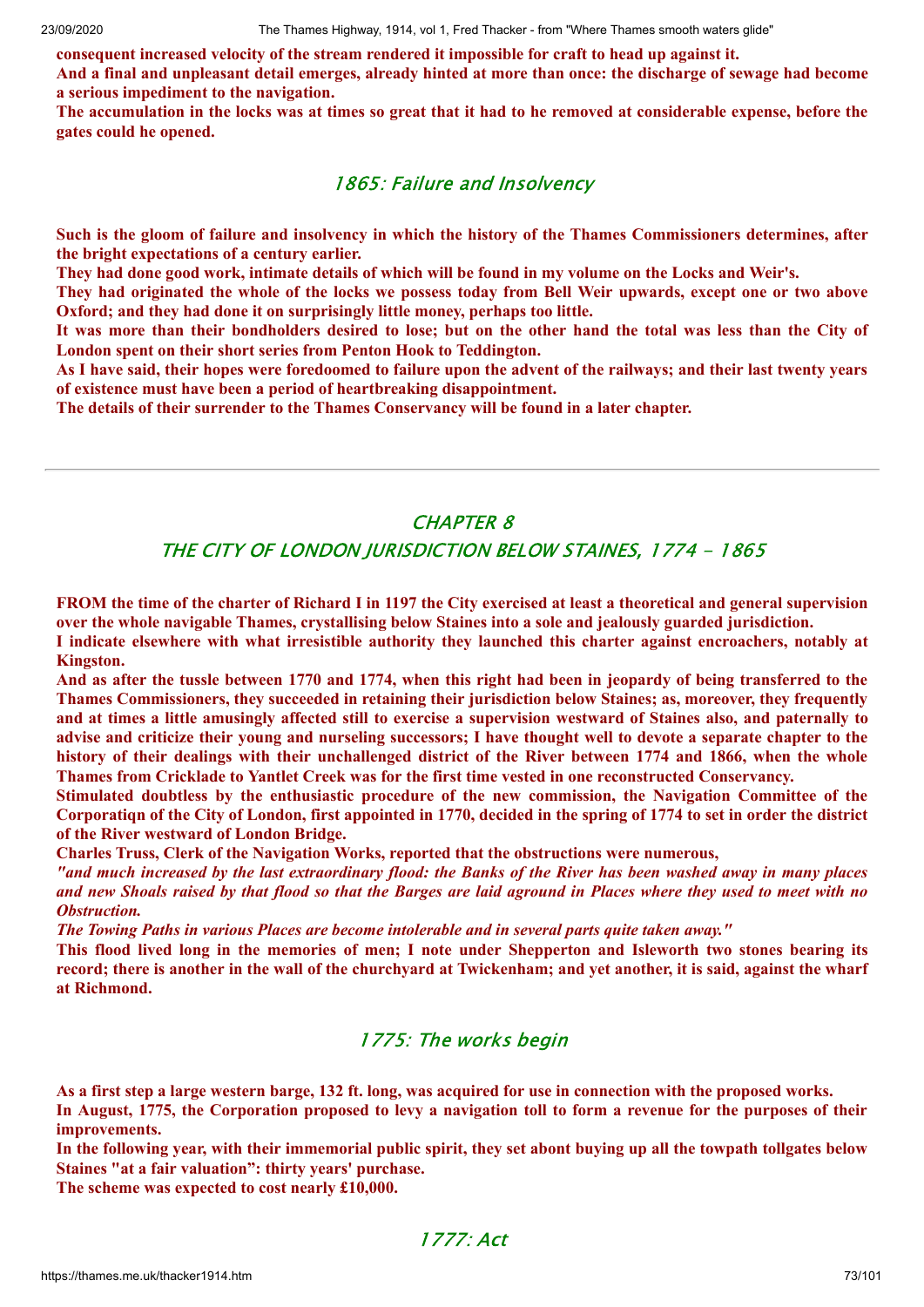**The enabling Act, 17 Geo. III, c.18, took effect as from May 1, 1777.**

It empowered them to purchase all the tolls and dues usually being paid by barges to the private riparian owners, and to levy a small toll on the navigation in lieu thereof; which the traffic protested itself prepared very cheerfully **to disburse, in view of the promised improvements.**

The rates fixed were from London to Brentford one halfpenny per ton, rising by the same amount per ton at each **of the following stages: Richmond, Teddington, Kingston, Hampton, Shepperton or Weybridge, Chertsey, and finally Staines at fourpence per ton.**

There was to be no toll on vessels below three tons' burthen, and on pleasure craft; which accounts for **Ravenstein's silence about sixpences at and below Penton Hook in 1861.**

**The privilege was repealed only in 1870.**

Horses might not be used for towing between the king's bargehouse at Kew and "the scite of his Majesty"s ancient palace of Richmond "; nor between Isleworth and the upper end of the Earl of Buckingham's land in Twickenham. **But a new horsepath might be made between Kew and Richmond outside the existing public walk.**

### 1776: Battie humour

**There died at Kingston in 1776, at the age of 72; "an eccentric humourist" named Dr.Wm. Battie, who acquired the character of being** *"the promoter Barges being towed by horses, which had before been haled up the River by gangs of men."*

His jest seems to have been taken too seriously by the class affected, and became so unpopular that "he narrowly escaped being tossed over Kingston Bridge i *the incensed bargemen."*

**He is said to have spent £1,500 upon this little joke.**

### 1780: Houseboats and the City Barge

The earliest notice I am aware of respecting houseboats occurs in a letter of one Baynes in 1780 to John Hewett of **Shire Oaks:**

*"August 12.*

*I was all yesterday on the most cheerful water party up the river, as high as Sunbury.*

*At Richmond we were fortunate in overtaking Mr. Sharp's barge (or his country house, which has every* accommodation of beds, &c.), and also the Navigation barge with my Lord and Lady Mayoress, etc., going the *boundaries of the river, which drew people of all ranks down to the water-side.*

As I believe they call it the Swan-hopping season, all the gardens next the river are lined with ladies and gentlemen to *see the show and hear the music, which brings down all the belles to shew of ."*

The navigation barge, for its original purpose of collecting tolls and other dry business, was at first stationed at **"Fulham" Bridge; but was very soon removed to the tail of Oliver's or Strand Ait.**

**A little local inn still possesses the reminiscent title of the** *City Barge***.**

## 1792: Towpath complaint

**in 1792 it was complained that** *"there are very many places in the Cities Jurisdiction in which the Towing path lies very wide from the Channel; and where th Horse towing path goes through the water."*

### 1795: Tolls

The barge traffic was now relieved of the private tolls, the Corporation charging itself with the responsibility, and **recouping itself from the statutory toll.**

**Out of this arose a curious little quarrel.**

The City levied its toll on the tonnage of the barges, but settled with the riparian owners on the old basis of the **number of horses passing the private paygates.**

**The bargemasters took a perhaps ungrateful advantage of this circumstance, and began employing many more horses than before.**

**This the Corporation naturally resented; and in January, 1795, they instituted an enquiry into the matter.**

The following table discloses, the state of affairs at Lord Dysart's paygate opposite Twickenham; and the proposed **amendment thereof.**

Tons Burthen Horses Used Sufficient Number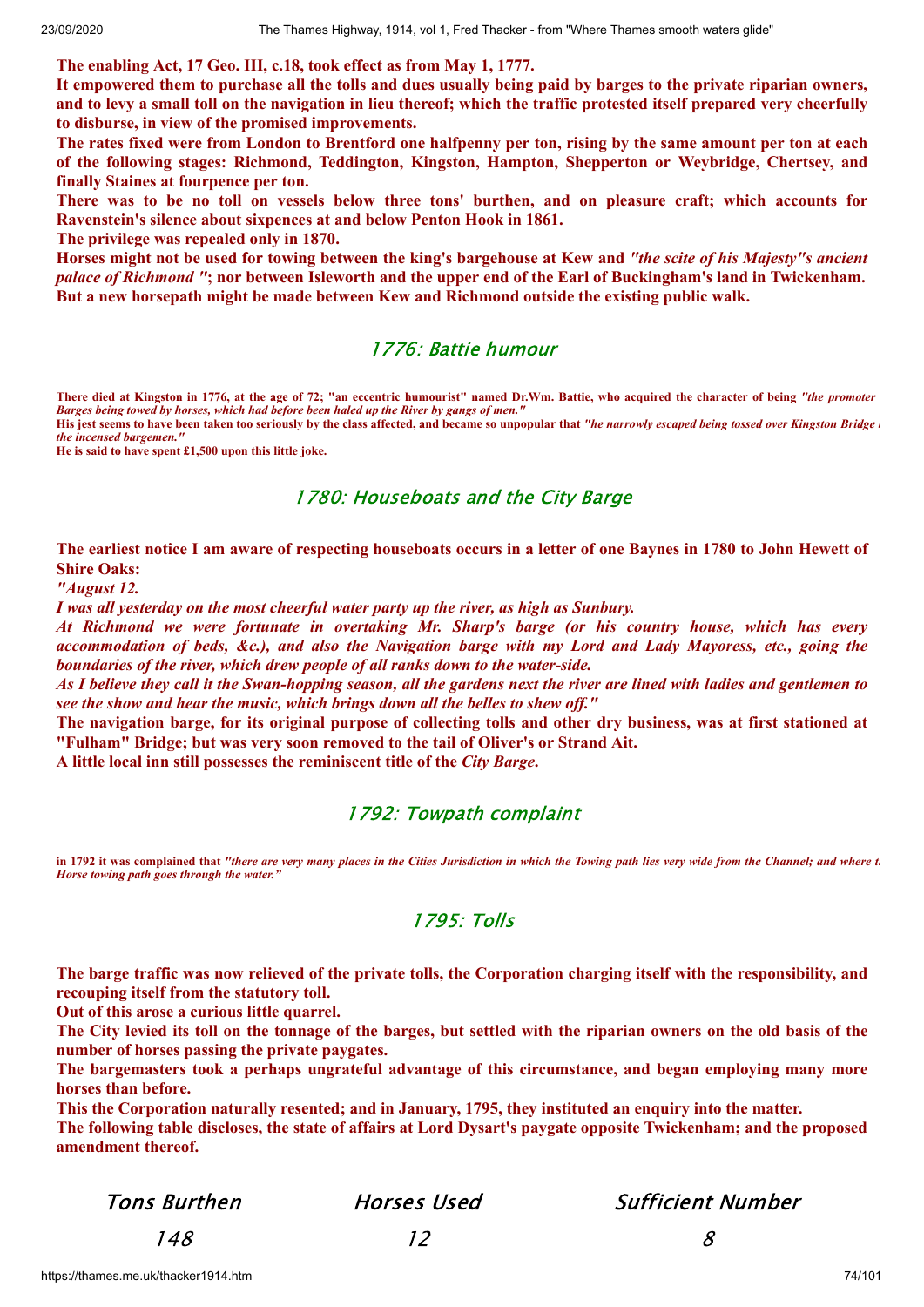| 130 | 10 | $\overline{z}$ |
|-----|----|----------------|
| 115 | 9  | 6              |
| 90  | 8  | 5              |
| 70  | 7  | $\overline{4}$ |
| 45  | 6  | $\mathfrak{Z}$ |
| 20  | 4  | 2              |

**A lighter in tow necessitated two extra horses.**

At Kingston (Stevens') Ait the same conditions prevailed, also at "Parrott's" the lower paygate at Laleham; though here it was acknowledged, perhaps  $\epsilon$ **account of the difficult shallows, that the larger number was not excessive. Lord Lonsdale's, the Laleham upper gate, shewed similar results.**

### 1801: Steam

**In the Annual Register for July 1, 1801, a pregnant incident is recorded:**

"An experiment took place on the river Thames, for the purpose of working a barge or any other heavy craft, against *tide, by means of a steam-engine, on a very simple construction.*

The moment the engine was set to work, the barge was brought about, answering her helm quickly, and she made way *against a strong current, at the rate of 2½ miles an hour."*

From the mention of the tide it is evident that the experiment was made in tidal waters, somewhere below **Kingston.**

**In the same issue mention is made of the first Thames steamboat.**

### 1802: Pressure to improve

At the birth of the nineteenth century increasing pressure was brought to bear upon the City of London to **improve the River below Staines.**

Actuated perhaps by little more than curiosity as to what might turn up, and having yet no power to build locks, **they advertised for suggestions.**

**One or two were submitted.**

In November, 1802, a Colonel Tatham wrote that he was "desirous to engage to make a good and complete navigation from London upwards to the highest practicable source, at a small comparative expense, by simple and *easy means, all which I have Models & to demonstrate, without subverting the Natural Current."*

**A deputation proceeded to the colonel's Apartments in Staples Inn Buildings, and reported the scheme worth attention.**

**I discover no details; except that it relied upon** *"equilibrium gates***."**

**He was invited to select a trial site, and named £500 as the cost.**

**Nothing further resulted, owing partly to the colonel quarrelling with his partner.**

### 1803: Dredging

Exactly a twelvemonth later Robert Edington made a proposal, consisting chiefly in a method of dredging which **was discovered not to be new.**

Two large lighters were to be moored against each shallow in turn, one under either bank; and to and fro between them a strong harrow and scoop were to be dragged across the River bed by means of a sort of turbine driven by **the stream.**

When not wanted on this work the lighters were to be stationed temporarily at the head of strong currents and by **means of the same motive power drag up the barges with a long "towling."**

Rennie pronounced against the idea; it had been already tried unsatisfactorily upon the Clyde; and the lighters **moreover would seriously obstruct the traffic.**

1803-5: Pound locks may be the answer?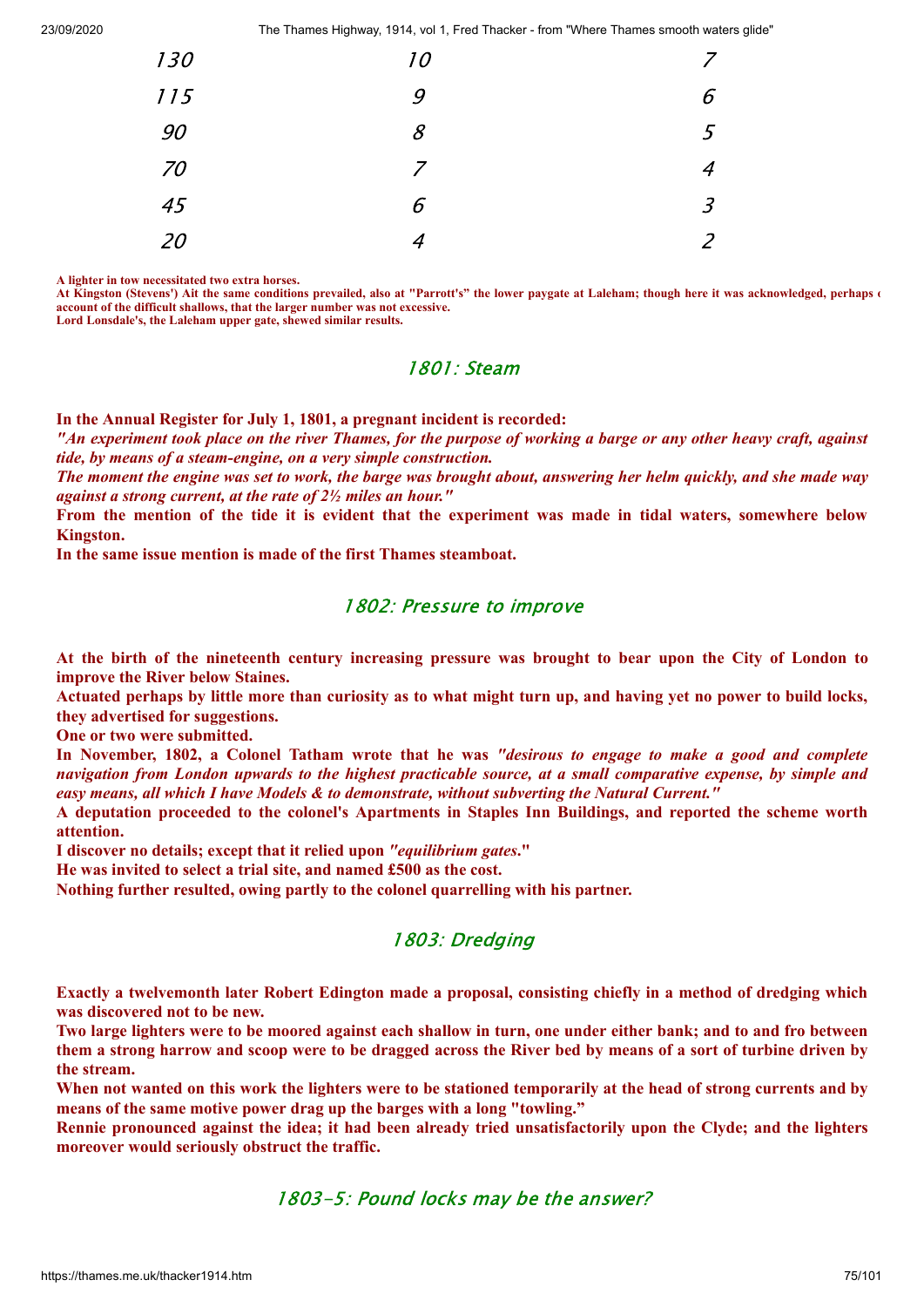**During this year, 1803, the bargemasters of the Riverside between Reading and Hampton petitioned the Corporation to expedite their improvements.**

**And in 1805 Zachary Allnutt, secretary to the Thames Commissioners, published some** *Considerations* **concerning needful improvements below Staines.**

In the opening of his slender octavo he prints a petition dated December 6, 1804, from bargemasters below Staines. They had, they declared, for many years navigated as high as Lechlade, and had paid very considerable tolls for **the betterment of the waterway; but notwithstanding this there still remained at** *"Laleham Gulls, Oxley [Chertsey* Abbeyl Mills, Chertsey Bridge Hill [a sandbank seventy or eighty vards below the bridge on the left bank], Ballinger's Weir [three quarters of a mile below Walton Bridge on the left bank], Sunbury Flatts, Kingston Overfalls, and other places below Staines, many Shallows and rapid Currents rendering that part of the Navigation Difficult, Dangerous, Tedious and very Expensive; and in short Water Times impassable for barges laden to the usual Depth of 3 ft. 10 in." **They anticipated a compulsory advance in freights if conditions were not quickly improved.**

They had observed that attempts had been made to remedy defects "by Jetties and Weir Hedges only"; but these **merely created "very rapid and dangerous Currents."**

They had formerly experienced similar troubles westward of Staines, but these had been largely remedied by locks **and ballasting; and they prayed that similar improvements might be effected below that limit.**

The upper waters, they declared, were run off and wasted by the frequent and lavish flashes requisite to float them over the lower reaches: flashes, it is remarked, "run from Sonning Lock, and at all the Locks from thence *downward, twice (and sometimes oftener) in every Week, during the Summer Months."*

**Allnutt proceeds to suggest three new locks: one immediately below Laleham Gulls, realised at Chertsey; another** realised at Sunbury; and a third at Kingston Overfalls, below the bridge, for which perhaps Teddington may **stand.**

**He even contemplates others: as, for example, at Fisherhouse Point below Staines, represented by Penton Hook.**

**These unfavourable reports upon the City's management are an entertaining comment upon the criticisms the City itself shortly began to shower upon the upper Authority.**

Stirred by these and similar appeals the Corporation arrived at the conclusion that they could proceed no further **with their improvements without pound locks; and they proposed to petition Parliament for authority to build** them in the parishes of Laleham, Littleton, Shepperton and Sunbury in Middlesex; and of Chertsey, Thorpe, the **Moleseys and Kingston in Surrey.**

The suggestion was, however, received with such fierce hostility in these places that for the moment it was **abandoned.**

### 1810: Act for Pound Locks

In 1810 the City were more successful; and obtained their first lock-building Act, which received royal assent on **June 20th of this year.**

It authorised the construction of Chertsey Lock (to the north of the infall of the Abbey River; not where we know **it), and others at Shepperton, Sunbury and Teddington.**

None was to be less than 150 feet long and 20 feet wide; each was to contain three pairs of gates; and the weirs **were to be open.**

Instruments for working them were to be affixed to the locks, so that barges might pass if necessary "without the **Assistance of the Lock keeper."**

Barges might be laden to a depth of 3 feet 3 inches between May 1 and October 31; and to 3 feet 10 inches during **the remainder of the year.**

The tolls fixed in 1777 were increased: from London Bridge to Brentford one penny per ton, to Richmond 1<sup>1</sup>/2d., **Teddington 2½d., Kingston 3d., Hampton 4d., Shepperton or Weybridge 4½d., Laleham 5½d., Staines 6d. These were in addition to the lock tolls.**

# 1812: Another Act for Pound Locks

**In 1812 a new Act was found necessary.**

The site of Chertsey lock, owing to the opposition of Lord Lucan described in my List, had to be statutorily **removed to the position we know, and a lock was imperative at Molesey.**

The lock gates were now limited to two pair; I believe that only Teddington and Sunbury possessed the three of the **1810 Act.**

**Bargemen were forbidden to use iron shod poles in the locks.**

The navigation tolls were Increased at the four lower stages: at Richmond by a penny and at the others by a **halfpenny.**

*"And for going thro' the several Locks 3d. per ton should be collected at each Lock."*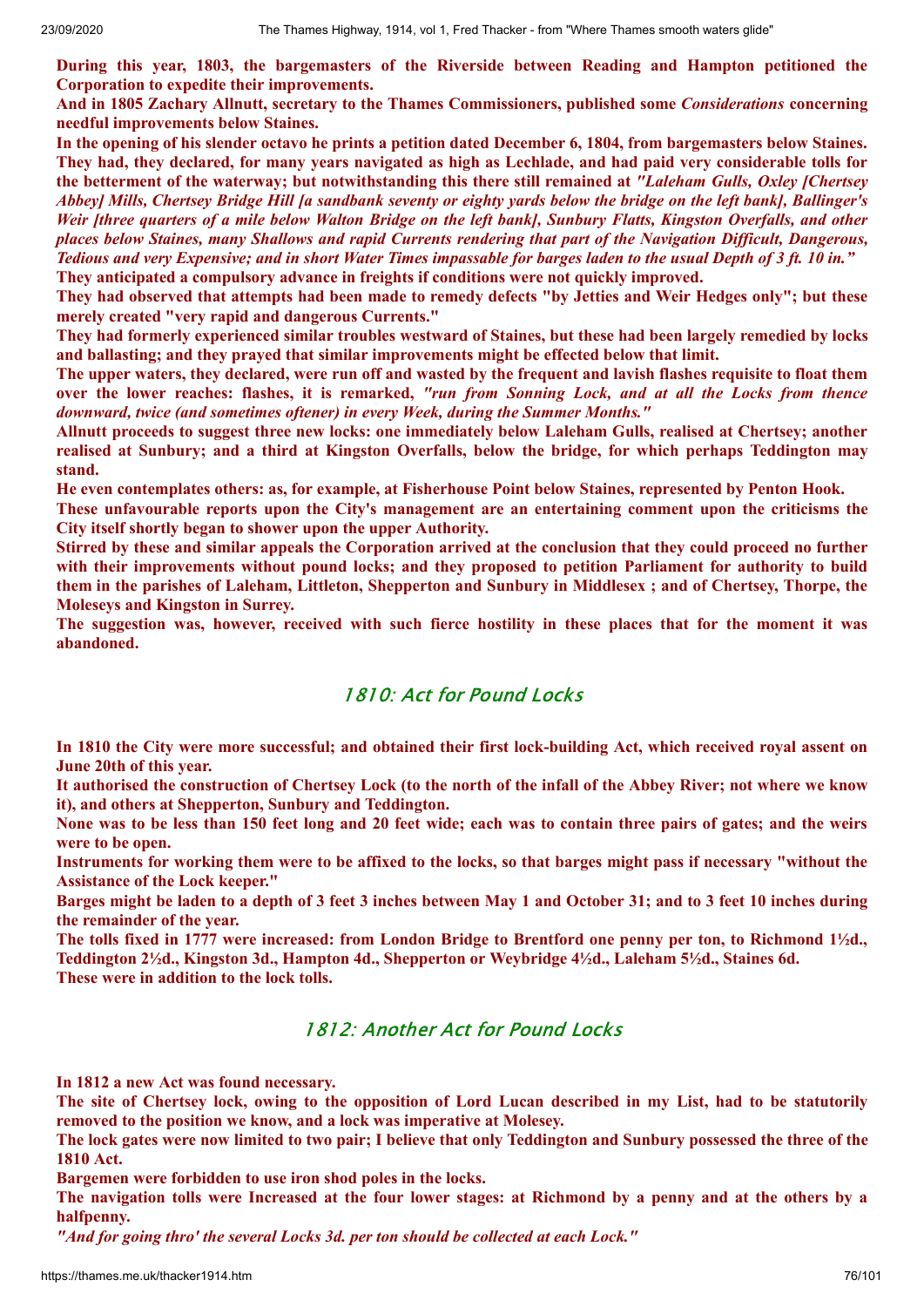## 1814: Act, Penton Hook

**Penton Hook lock evoked a further Act in 1814.**

**It was stipulated therein that the ancient course of the River should he maintained, so that the Abbey river should continue to be fed with Thames water. The Corporation were empowered to let on lease heads of water for mills: a right which was never used; in this very year they refused the use of Teddingto weir for this purpose.**

## 1815: City rules for lockkeepers

**Like the upper Authority, the City drew up rules for their lockkeepers in February, 1815.**

"To reside constantly in the house provided and be ready to pass all vessels at all times thro' the lock, giving no undue *preference and suf ering none to remain in the lock or cut longer than absolutely necessary.*

*To take the Tolls agreeably to the authorized Table:*

*To keep a correct account of all vessels passing up, and of all going down and not returning;*

*and to keep a strict account of tolls in the proper book.*

*To preserve the City's property from injury:*

*Not to allow the weir paddles to be moved at any time unless themselves be present.*

To keep the lower gates and the sluices of the upper gates constantly open in times of Frost and break and remove the *ice from the Lock and Cut as much as possible.*

And To Consult the Several Acts of Parliament with which he is provided for his Guidance in the faithful and correct *discharge of his duties.***"**

Intelligent obedience to the last clause might prove an admirable soporific in perhaps highly improbable cases of **insomnia amongst the lockkeepers.**

The City committee men, however, who drew up these rules a century ago, afford in themselves an admirable **model of energy.**

In early days they would be up and afloat in the summer time at four or five o"clock in the morning, to "take the **views" above bridge or below.**

**And they were often men of considerable affluence and position.**

### 1816: the Mayor's Maria Wood

One of the recollections of my very early boyhood is seeing, from the deck of a Kew steamboat, the Maria Wood **lying moored to the bank at Strand-on-the-Green, as I fancy.**

She was built in 1816 at a cost of nearly £5,300, and went her maiden voyage in August of that year, being so **named** *"in compliment to the Rt. Hon. the Lord Mayor and the Lady Mayoress."*

**She was the last of three.**

Her predecessor, called *The Crosby*, Was built about 1794; and the first of the line was the West Country barge **already mentioned.**

The latter was about 1777 fitted up "for the occasional pleasurable summer excursions" of the Lord Mayor, the Corporation and their guests; upon one of which one Baynes, as just noted, saw her at Richmond three summers **later.**

**She formed a permanent residence for the engineer, and for some time of clerk Truss.**

For the summer berth of the *Maria Wood* a dock and bargehouse were built at Strand-on-the-Green: still to be **seen; her winter quarters were at the Old Barge House at Lambeth.**

**Some casual notes of her expense, both of navigation and of maintenance, may be interesting.**

The hotel and other expenditure upon the mayoral view in 1826, from Oxford to London, was £684, of which **nearly £100 was for** *"towing, locks, provisions for men and hire of boats."*

Her average annual cost of upkeep for the years 1831 to 1835 was about £650, with an additional £175 for the **shallop.**

In 1836 it was proposed to sell her; but as she was in excellent repair, and would fetch it was thought only £500, it **was decided to retain her.**

**Eight horses were required to tow her upstream; two or three down.**

A single day's excursion, from Kew to Twickenham and back, cost £13; the two days' trip to Hampton Court and **return cost £23.**

By strict economy her annual cost for the seven years 1837 to 1843 was reduced to an average of £350.

At a Lord Mayor's view in 1839 the bellringers at Henley and Staines received a £2 gratuity at each town; and at **Marlow and Cookham £1.**

**The man who fired the salute at Staines had 5s.**

For the Lord Mayor of London was a great man then; the populace crowding the banks at Windsor stand bareheaded in a print of 1812 as the "City of London State Barge" passes by, with her flags interestingly floating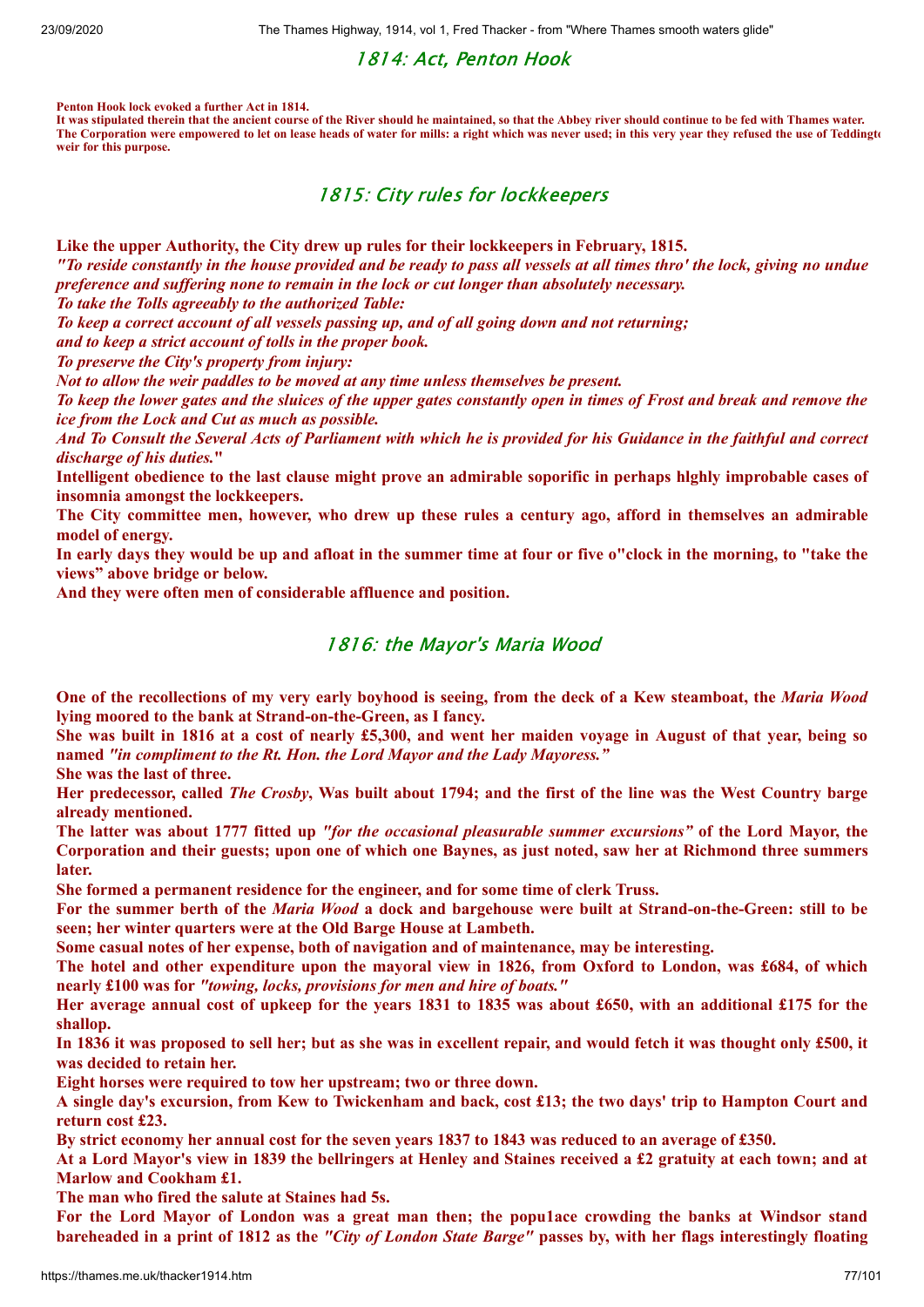**towards her prow: perhaps there was a high wind aft!**

This would have been the *Crosby*; the print shews her bemg rowed by ten oarsmen; she must have been much **smaller than her successor.**

**Early in 1851 the Maria Wood was reported to be in an "extremely dangerous" state under water.**

In October, 1857, the navigation committee, now supplanted by the first Conservancy, discussed the future of the **old vessel of pleasant memories.**

Perhaps the result was the *Maria Wood* Company I read of in November, 1859; she was certainly sold at auction **close to this date.**

The Conservancy charged her new owners £5 for housing her in her old berth at Kew; and in the summer of 1860 demanded toll for passing her through the locks, and a navigating toll of 10s. every time she passed the Kew **tollhouse.**

During the 'sixties [1860s] and indeed into the 'eighties [1880s] I find complaints of her undesired presence at **various places: Twickenham and Kingston amongst the rest.**

She was finally turned out of the Kew bargehouse in 1881', and was then moored withinside Isleworth ait.

**In 1897 Punch noticed the fact that she was up for sale there, with some facetiousness:**

*"Maria ... is enjoying the osiers cum dignitate."*

I believe her poor old lower timbers still haunt this very spot, in use as a raft for repairing those barges which **once, at her approach ... !**

## 1819: Unlicensed steamboat

**The Globe of August 10, 1819, notes that** *"one of the Richmond steamboats has been seized for not having a regular licence on board. She was obliged to be towed up and down her usual Journeys till the irregularity was adjusted."* **An earlier note is of the bursting of a boiler in one of these vessels in June, 1817.**

## 1821: Toll Collection

In January, 1821, the commissioners of customs approached the Lord Mayor upon the fact that the revenue had derived little or no benefit through their Staines collector of coal dues, and desired to be informed if there were **any canal into the Thames above Staines by which coal could arrive at that place and below.**

They enquired also if the City would co-operate, through the lockkeepers or otherwise, in preventing evasion of **the customs.**

**It was apparently suspected that Oxford Canal cargoes, which should have passed thence down the River to Staines and London, were being diverted, and the 10s. per ton duty evaded.**

**The Corporation instructed the Penton Hook keeper to report coal barges to both the Inland Revenue and themselves; and allowed Stephen Leach, their new clerk of the navigation works, who had been assistant to Charles Truss, now dead, to be appointed revenue officer.**

**In June the management of the City jurisdiction was reported to be very inefficient.**

**Under Leach two inspectors were employed : one between Staines and Hampton Court and the other between there and Putney; and it was complained that they were very seldom in their respective districts.**

The Upper official had his home in Westminster, "besides having a Lodging at Moulsey and another at Weybridge; *and we are therefore not surprised at his frequent absence from his work."*

**The lower officer was to be found usually at Kew, but seemed equally lax.**

**A further complaint was that no proper check existed upon the lockkeepers' accounts.**

The inspectors visited them about once a week, usually on Fridays; "but seldom or never receive the precise amount *collected."*

There was "not the most distant idea that any fraud is committed or that the whole amount of the Tolls is not **ultimately received"; the system, however, was inefficient and should be** *"most materially altered."*

I fancy there was something more in the complaint of the upper inspector's three addresses than was actually expressed; for the poor man devoted most of his defence to the point, bringing live or six written testimonials to his **good character.**

Leach also pointed out that the circumstance possessed a favourable aspect: it enabled him to be more promptly **and regularly at any necessary point of his work.**

**Leach's report as regards the collection of tolls ls interesting:**

"An account of all barges passing upwards liable to toll is taken at Strand-on-green being about 6 miles below the first *lock.*

They have then to pass Lord Dysart's Bargeway at Ham, about 4 miles higher up [beginning at the end of Petersham *Lane], where an Account is kept by his Agent.*

*After which an account is taken at Teddington.*

The bargeowners have the option of paying all or any part of the Tolls at any of the Locks below Shepperton; but at this place those which go so high are compelled to pay all that is there due, to prevent eluding the Toll by passing the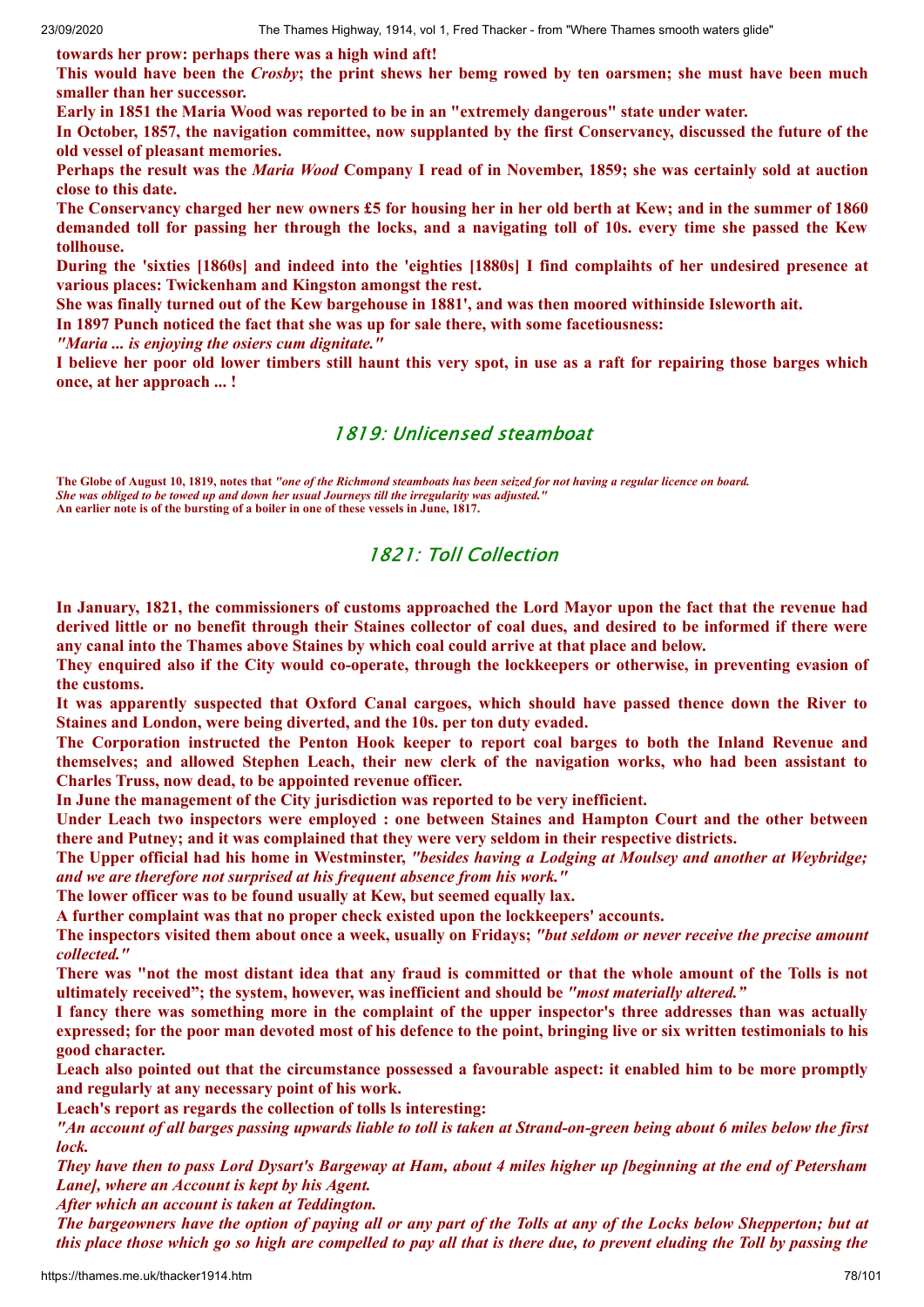#### *two Upper Locks undiscovered.*

Those barges which only go to Weybridge into the Wey are compelled to settle all at Sunbury if not before done." The system, if properly executed, seems effective enough at Shepperton and above; but below that point there **certainly seems an opportunity of fraud.**

**Doubtless, however, the lockkeepers came to know precisely enough where barges hailed from.**

### 1822: Request for steamer London to Staines

**In April, 1822, one John Gordon laid before the Corporation a proposal for a line of** *"light Steam Packets"* **between London and Staines; enquiring if h might be granted an exclusive privilege of passing his vessels through the locks** *"at a moderate rent for a term of years."* **The suggestion was for the moment declined.**

## 1825: Changes cause floods

**During a flood in January, 1825, Leach interestingly pointed out** *"the new circumstances in which most rivers, but particularly the Thames, are placed from th general enclosure and draining of lands."*

# 1825: Financial Act

**An Act of 1825 was purely Financial, authorising the raising of further funds. Inclusive of this increase the gross amount now raised by the City for their River works was £168,700, not much short of double the sum raised altogether b the upper Authority.**

## 1826: Lock Names

**In September, 1826, it was ordered that** *"at each Lock the name of the Lock and of the Keeper thereof be painted in legible characters in front of the Loc keeper's house."*

**I do not discover whether this was yet done westward of Staines.**

## 1827: Lock Names

**During 1827 evidence appears that the third clause in the schedule of the City lockkeepers' duties [above] was not unnecessary. In a complaint against a bargeowner of overloading it was stated that** *"her people shut in [Shepperton] weir to produce an extraordinary height of water." She was drawing 4 feet 4 inches, six inches above the legal maximum.*

### 1829: Exemptions from Toll

Under Osney in my List I refer to the disallowance by the Thames Commissioners in 1800 of a claim by the **freemen of Oxford to pass the locks free of toll.**

**The claim was revived in 1829.**

A firm of solicitors of this city addressed the Corporation of London on behalf of a Mr. Richard Parker, freeman, **claiming right of free navigation.**

Mr. Parker was a corndealer of Witney, and claimed in respect of his barges trading between Oxford and London, **under an Oxford charter.**

**His vessels were being detained until certain tolls were paid.**

His solicitors, in short, demanded to know the Corporation's intentions in the matter; and enclosed a copy of the **charter, an extract or two from which may be interesting.**

"To all Christian People ... among other Liberties Privileges ... granted by the illustrious Lord King Henry II and by the serene King James I ... it is declared that the Citizens of Oxford ...shall be free throughout all England and Normandy as well by land as by water by land and by strand from all Customs Tolls Murrage Pannage Pantage *Pontage Passage Stallage Lastage Riage Picage Carriage Rivage Anchorage Strandage Chiminage Terrage ... and the rest."*

And the mayor of Oxford desired that Parker might henceforth pass and repass free of toll; threatening legal **proceedings against any who should detain his barges.**

The claim was disallowed by the Corporation, just as the more general demand had been by the commissioners.

They pointed out that the tolls had been created by Parliament for the benefit of the navigation; and expressed the **opinion that neither Oxford nor any other freemen had any right of exemption.**

Several owners of steam tugs petitioned the Corporation in June, 1829, for free passage through the locks; one **desiring that his vessel might occasionally carry goods and passengers.**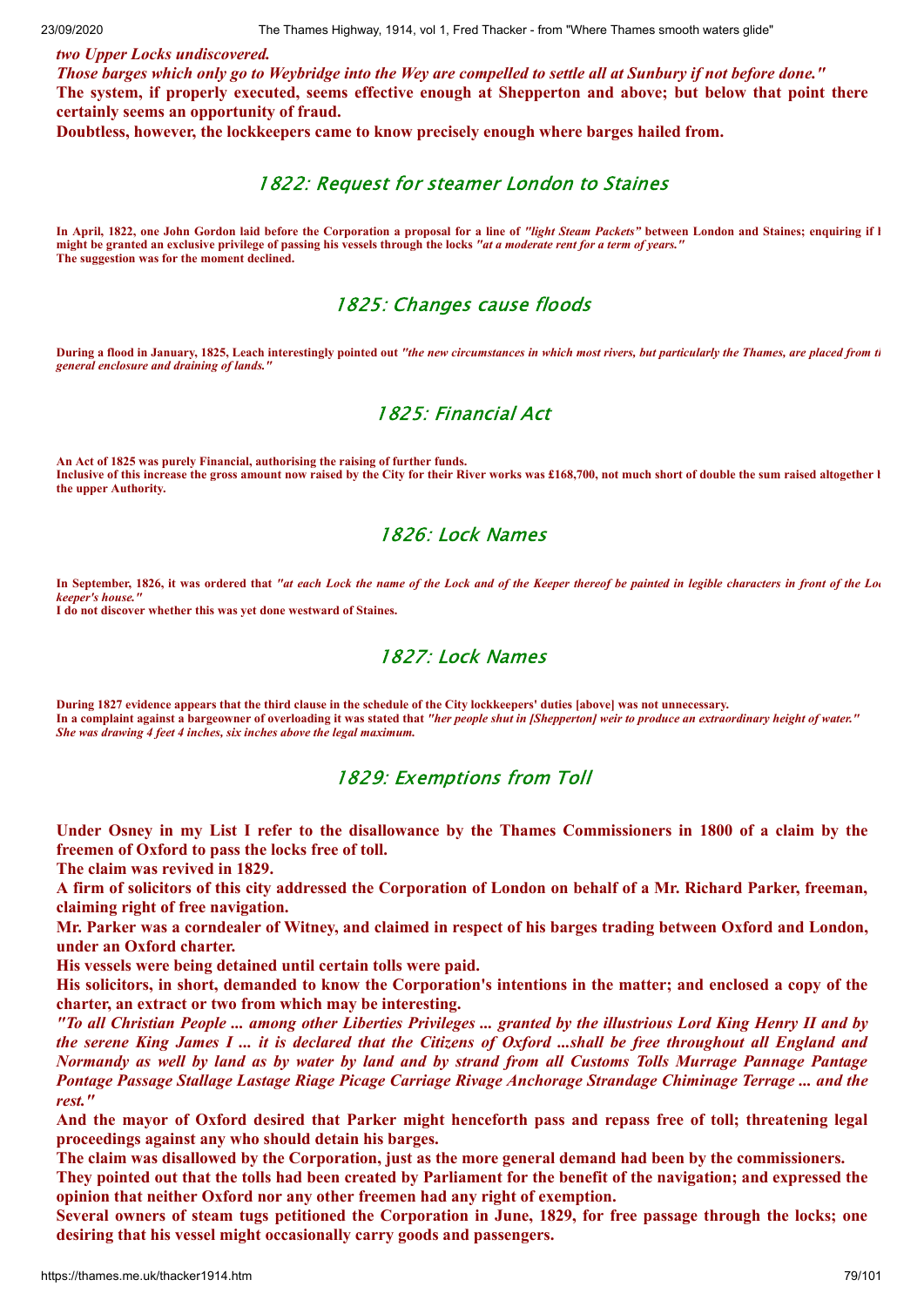General leave was granted for three months, but nothing was to be carried on board beyond fuel for the engine. It was pleaded by the petitioners that pleasure boats, including steamers and small passage or market boats, were **at this time exempt.**

# 1830: Farming out tolls

**The City in September, 1830, discussed the expediency of farming the tolls, in imitation of the upper Authority's action at this time. It was decided that they had no right to do so under their Acts; and that power should be sought in subsequent legislation.**

# 1830: Coal & candles

*A little domestic incident illuminates October, 1833, when the City lockkeepers sent up a united petition for a regular allowance of coals and candles. They took the opportunity anxiously to deny the "impression that is abroad, as equally unfounded in fact and distressing to their feelings, that they recei presents of coals from the Bargemen navigating the River."*

**They pleaded the damp situation of their homes, but their request was refused; not, I think, for the first time.**

# 1834: Railways

I have already mentioned the alarm that fell upon the upper Authority this year in consequence of the progress of the Great Western Railway Bill. Similarly m March, 1834, the City began to express anxiety upon the same account; the "London and Southampton Railway" adding a further omen of the evil at hand.

It was most laudably and naturally resolved by the Corporation, without success in the result, to endeavour to procure the insertion of a clause in each Bill prov1dmg compensation for loss of tolls.

I shall return again to this subject; I Will observe here that there appears to me a foundation of just reason in the attempt.

Parliament had authorised both the City and the commissioners time after time to raise subsidies to a total sum of practically a quarter of a million sterling upon the credit of the tolls, in respect of which the Authorities were paying four and five per cent interest respectively.

Parliament was now establishing far wealthier and more extensive enterprises which were bound in a very short time to destroy the old River traffic and rob it of these tolls; and the River Authorities very rightly pleaded that Parliament should safeguard their bondholders.

The City's average income for the five years 1829 - 1833 had been £14,375, of which about two-thirds accrued from their locks, Teddington heading the list, and one-third from the navigating toll.

They failed, as I say, in their just attempt; and had to content themselves with a resolution that their revenue was expected to be "materially affected." Two or three months later the commissioners enquired of the Corporation "what steps have been taken towards opposing that most useless and mischievous project the Great Western Railway."

I have already noted the temporary defeat of the "Railers."

What inference was drawn does not appear, but in May, 1834, the increased practice of barges working by night over the city jurisdiction was pointedly noticed.

# 1834: Contempt for pleasure traffic

### **The official attitude of contempt formerly maintained towards pleasure traffic receives a further illumination from two incidents of this date.**

**One occurred at Molesey.**

A party of two ladies, each with her baby and her maid, had been sculled by a Waterman through the lock and **down to Kingston.**

**Here the ladies landed, leaving the others to return by water.**

After re-entering the lock the Waterman, expecting according to custom no assistance from the keeper, tied the **craft to the lock wall, closed the gates and opened the sluices.**

The boat caught under a projecting timber; and only after a most desperate struggle were the maids able to throw **the children on to the sloping grassy bank and scramble out themselves.**

Peart the lockkeeper pleaded, with success, that he was not responsible for pleasure traffic nor anything else under **three tons, neither class paying any toll and being evidently expected to lock themselves through.**

**Teddington was the scene of the second incident.**

**A gentleman had sculled his wife down from Windsor, and arrived there about ten o"clock at night.**

He woke Savory the assistant keeper to let him through, who, however, only abused him from his open window.

The poor man tried in vain to open the upper gates, and seems ultimately to have had to dragg his skiff across the **island in the dark and float her again in the weir stream.**

**For all which young Savory was severely reprimanded.**

# 1838: Old London Bridge stone for towpaths

**I gather in 1838 that a great deal of stone from old London Bridge was used upon the towpaths and other works in the City's jurisdiction, especially in th Shepperton and Walton districts, and on the right bank below Richmond.**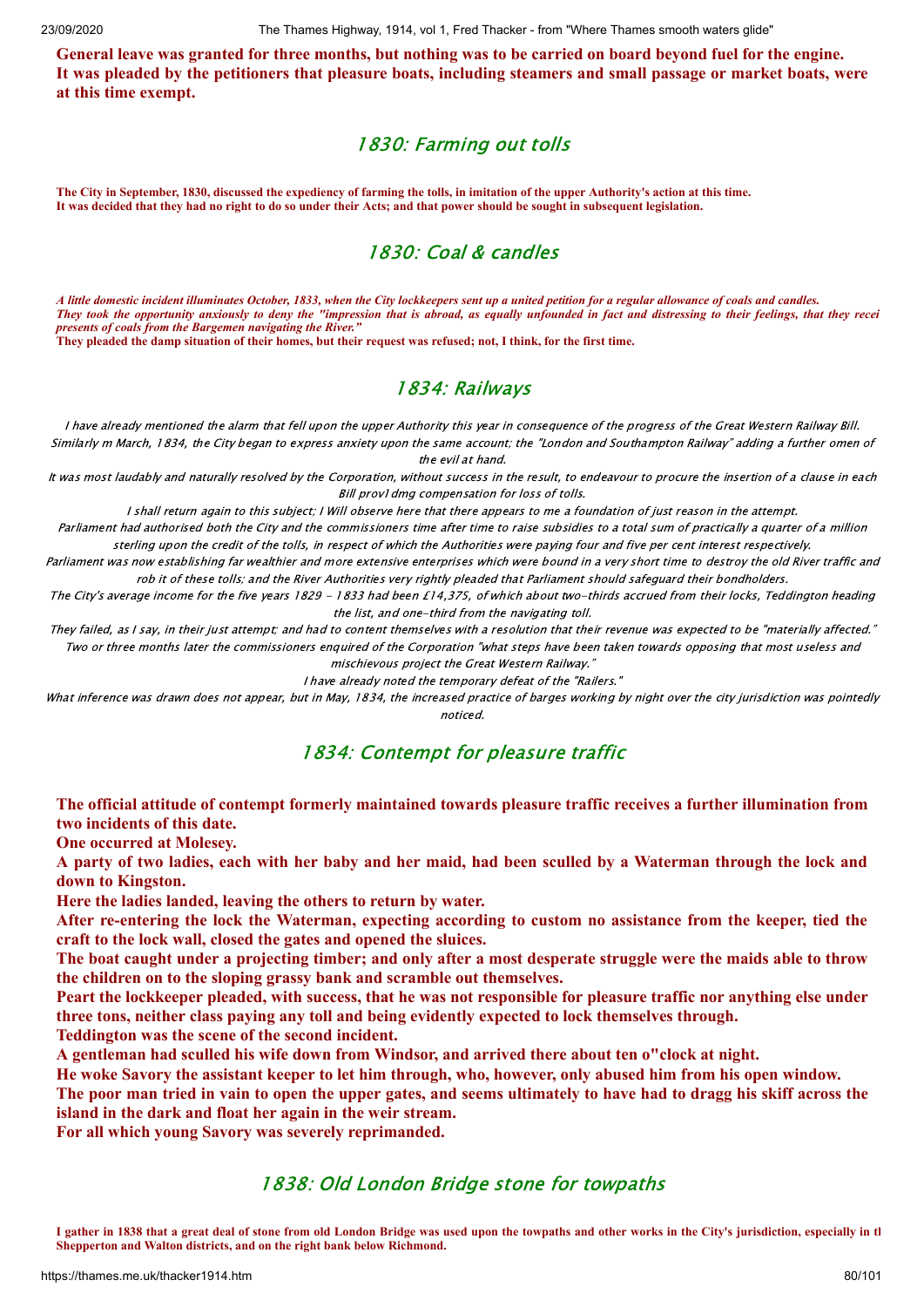1840-57: Who owns the tidal river?

I now arrive at a matter of history which, while not as to its immediate purport pertinent to my subject, acquired **ultimately a very important and far reaching effect upon the conservancy of the River Thames.**

Just prior to 1840 the engineering of the Victoria Embankment was projected; and thereupon arose a seventeen years' dispute between the Crown and the Corporation of the City of London as to the ownership of the bed and **soil of the River Thames within the ebb and flow of the tides.**

In April of this year the solicitor of H.M. Woods and Forests communicated with the Lord Mayor, advancing a **claim that**

"the Thames being a navigable river and an arm of the sea prima facie belongs to the Crown, by virtue of its *prerogative, as far as the water ebbs and flows.*

The office of Conservator is merely a ministerial office, the grant of it vesting no right of property in the holder."

It was therefore demanded that the title of the Crown to the bed and banks of the tidal River should be fully **recognised and admitted.**

In May the Corporation rebutted the claim; and expressed its desire that the cause should be submitted to proper **legal authority as soon as possible.**

Following this thunderbolt the Corporation learned as soon as the following July that a petition, possibly inspired, "had been presented to the House of Commons from residents in the Metropolis praying that the Conservancy of the *River may be taken from the Corporation of London."*

**In February, 1841, the City's legal advisers recommended caution in abating encroachments, as they were** *"not* prepared to say that the Lord Mayor or Corporation are in a condition to justify any abatement which could not be *equally justified by any other subjects of the Realm."*

"Mouldy heaps of documents" were now eagerly dug out from the recesses of Guildhall, and appeared to justify the **City's claim.**

**During 1843 very eminent counsels' opinions upheld this view.**

The Woods and Forests, however, exhibited no little incuriousness about the "mouldy heaps of documents"; and **applied for certain other papers and information.**

In June certain shoals in the neighbourhood of the Houses of Parliament were being publicly complained of, and **the Crown agents proposed themselves to remedy the matter.**

The City lawyer urged his Authority to forestall the proposal by immediate and thorough action, lest "such a measure might be used as a pretext to acquire a claim to interfere with the bed and soil of the River, which are in the *Corporation."*

**It soon became very evident that the Crown, justly or unjustly, intended to have its own way.**

I have a very long standing impression, gathered I know not whence, that the Queen herself was very determined **on the subject.**

In November, 1843, the Common Council agreed to the Embankment plans, expressly as "owners of the bed and **soil of the River." Nothing salient happened for some considerable time.**

In June, 1845, the Corporation solicitor took occasion to recapitulate the whole history, in view of the somewhat bitter pursuit of the Woods and Forests; who, it was complained, were proceeding by way of an information in **Chancery by the Attorney-General against the Lord Mayor and Corporation.**

**Amongst a great deal else he said:**

"The [Navigation] Committee will perhaps be surprised that I do not speak of our Charters as evidences of the City's right to the soil of the River: the truth is that Charters tell better at a distance than a close examination will warrant; *vague and indeterminate as they are."*

He was convinced that the City's case was so strong from immemorial user that the Crown, "from a similar conviction, instead of resorting to a court of common law, have adopted this most unusual and unconstitutional *proceeding to gain by sinister and indirect means an advantage they could not otherwise obtain."*

This is strong language, but I imagine it must have been justified by the facts; it Was certainly natural to the old **Adam even of a lawyer under the domineering attitude of the Woods and Forests.**

In August a stay of proceedings was obtained upon a legal point, the Corporation having to agree to the damaging **condition of advising the Crown beforehand of any intended grants of wharfing, quays, and the like.**

It is not surprising that, upon the very first information so given, the Crown entered a vehement objection and **endeavoured to forbid the grant altogether.**

## 1847: Conservancy Bill promoted

In June, 1847, I find the first mention of a Thames Conservancy Bill before Parliament: promoted it appears by **the Corporation itself.**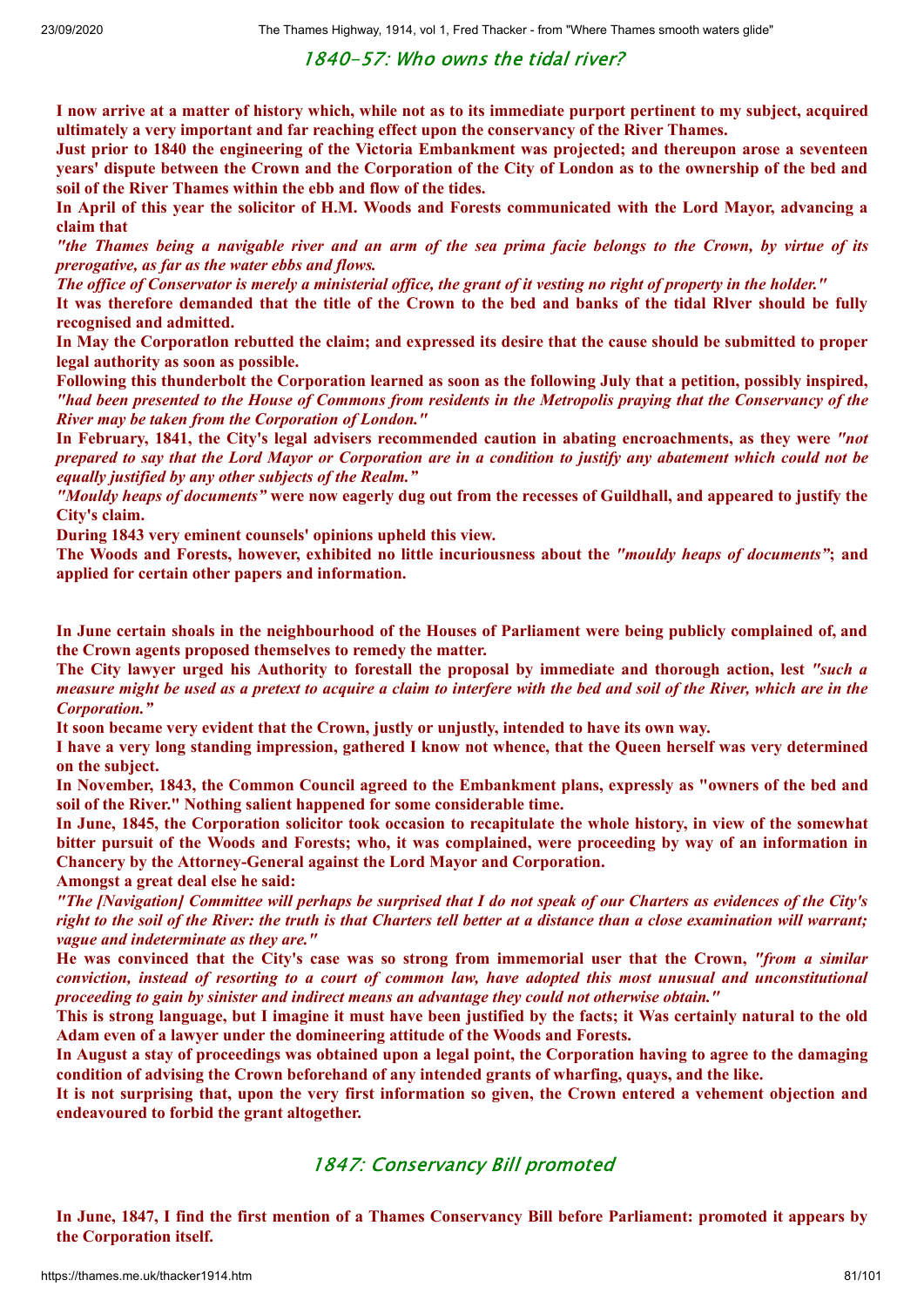About a twelvemonth earlier an array of counsel had advised them to agree with their adversary quickly; and this **Bill had consequently been drawn up in October, 1846.**

**The preamble recited the dispute and indicated the necessity of immediate legislation in respect, among other matters, of the multitudinous landing stages, many of them unauthorised, that were being set up for the accommodation of steamboat passengers.**

The suggested new Authority to comprise the Lord Mayor, the First Lord of the Treasury, the First Lord of the Admiralty, the First Commissioner of Woods and Forests, the last Lord Mayor, the chairman of the Trinity Board, **two alderman, the Admiralty hydrographer, and eight common councilmen; and was to continue the functions, generally, of the navigation committee.**

**The dispute now entered upon a period of several years' simmering.**

The Bill made no progress, in spite of being presented every year; and nothing occurred but a series of pin pricks **from both sides.**

**Meanwhile the navigation revenue was suffering increasingly from the railway competition; falling £8,000, to less than half its highest level.**

**The works were consequently decaying; and the locks needed rebuilding.**

**And here I will return to the general occurrences of the intervening period.**

### 1842: the Clerkship inherited

**On November 30, 1842, died Stephen Leach, clerk of the works to the City Authority, after more than forty years' service as assistant and chief. His son Stephen W. Leach obtained the succession in January, 1843.**

## 1843: Reduction of tolls

**In the following March the City endeavoured to arrange a conference with the upper commission, with the object of a general reduction of tolls in view railway competition.**

### 1843: A fishy matter

Even at the risk of irrelevancy it is irresistible briefly to note that in April, 1843, one Purvis, a Scot O' Dunbar, importuned the City to grant him a lease of the whole of the Victoria Embankment to establish there an exclusive **salmon fishery, which delicacy he imagined might still be abundantly taken in the Thames.**

He desired a seven years lease, the first year gratis and thereafter at £50 annual rental, subject to an option of surrender if unprofitable; asking also to enter free of rent between the current date and the beginning of his term.

After a long siege, nothing diminished by fruitless requests for his exact proposals, and the intimation that he must first become free of the Thames fishery, the City stated that they could not "comply with his request to have an **exclusive right to fish in the River Thames."**

**Even this did not immediately extinguish him.**

### 1843: Steamboat 'Locomotive'

**In May, 1843, arose the interesting incident of the passenger steamer** *Locomotive***.**

In passing between Teddington and Hampton Court she had damaged the towpaths and other works to the value **of about £300.**

(No steamboat, it is stated, appeared westward of London Bridge before 1810; and even then none ventured for a **long time above Richmond.)**

The evidence seems to imply that this vessel was the first of its kind to pass through the locks.

The City decided that she must be stopped; although their solicitor advised them that he thought the step illegal, **and that the proper remedy was to regulate her speed.**

The owners also protested, alleging that the Thames highway was free to every species of craft, and instancing other steam vessels, probably traders, that had made the voyage, "particularly a Barge called the Shoal, which for a *length of time navigated to Oxford."*

The City contented themselves with limiting her speed to two miles per hour, and levying a toll of eightpence per ton upon her at Teddington lock on forty-five tons, being about three-fourths of her builders, measurements of **capacity.**

**Her owners declared these tolls to be prohibitive, and offered without prejudice (no toll being statutorily chargeable on pleasure boats) to pay fourpence per ton, or stand the risk of a friendly action.**

**The reduction was accepted.**

In January, 1844, Lord de Ros, General Bligh, and other residents of Thames Ditton wrote the Corporation raising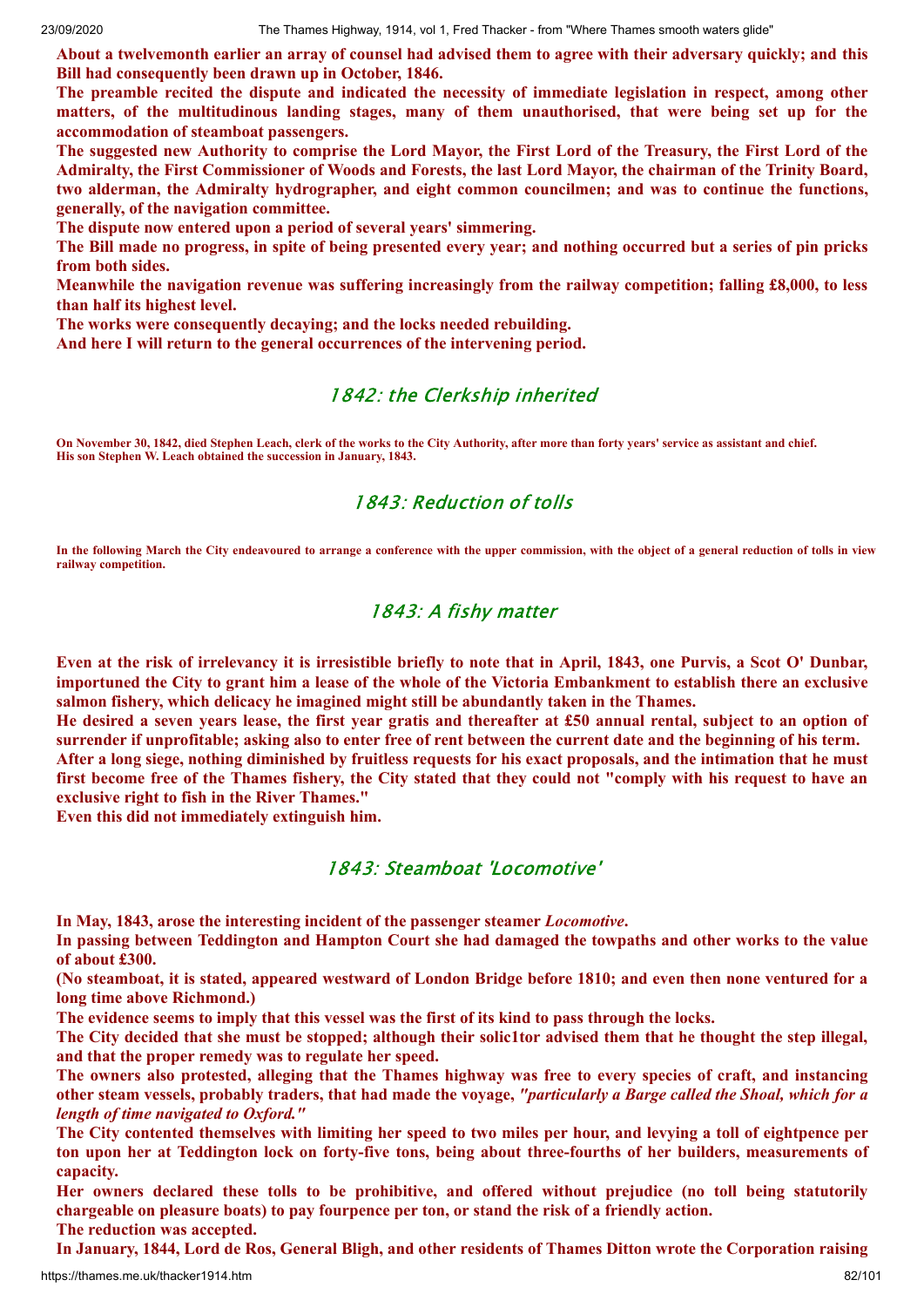**the subject of the violent wash of this steamer, which undermined their lawns and meadows.**

"Another annovance," they wrote, "caused by this vessel is the danger to which it exposes the numerous small pleasure Boats in this part of the Thames, where neither the experience of the watermen, nor the habit of watching and avoiding the steamers, as in London, secure the craft against accident in this narrower part of the River." Two months later an opinion was secured that tolls were legally chargeable on steamers above three tons' burthen, **being comprised in** *"all barges and other vessels whatever"* **of the first two City Acts of Geo. III.**

In April the owner of the Locomotive was declared bankrupt; and his assigns claimed unsuccessfully upon the **Corporation for the refund of over £100 of toll paid under protest.**

**They also announced that her new season was about to begin, notably upon a Sunday.**

The damage she caused the towpaths soon reappeared; and in July the City framed a new byelaw: that no steamer should work between Teddington lock and Staines at a greater speed than five miles an hour with, or four against, **the stream, subject to a £5 penalty for each offence.**

No further complaint arose for a little, except in 1845 on the owners' part against a toll of 30s. per voyage.

**In July, 1848, they were fined £5 for exceeding the regulation speed.**

In May, 1852, they complained of having to pay £1 daily for passing Teddington lock, especially in view of the fact **that a new railway to Hampton Court was depriving them of their passengers.**

## 1843: Tonnages decreasing

**The tonnage of goods passing from London on to the Kennet Canal shewed a diminution between 1840 and 1843 of nearly thirty per cent, decreasing fro over 54,000 tons in the former year to about 38,500 in the latter.**

## 1844: Steam Tug problem with bridges

In March, 1844, traders within the City jurisdiction were saying "that the Establishment of a Steam Tug to take *vessels out of the Tideway would be a greater boon than even a considerable reduction in Tolls.*

Such a thing is, however, almost impossible, from the great risk which would be encountered by barges in tow passing Chelsea and Putney Bridges, occasioned by their narrow openings and bad position with reference to the set of the *current."*

**These two bridges remained for much longer an enormous nuisance to the navigation.**

**They were both of the sort represented today by Streatley Bridge; and were not at all ancient.**

### 1844: Wage cut

**A suggestion by the City of a twenty per cent reduction in tolls had been thwarted through the disinclination oi the upper Authority.**

**They now recommended a reduction by no less than one half, if the commission would co-operate.**

**Various diminutions in the lockkeepers' wages were effected, as detailed in my List; and "Leach was to arrange as far as possible that the average of th work people's Wages should not exceed £l6 per week."**

**No word was breathed of the higher officials being abated; the poor fellows at it night and day, in all manner of weathers, were to endure all the economy.**

## 1844: A Steam Scheme

**A scheme of steam haulage was laid before the Corporation in October of this year.**

**It would save, among other things, notably "10s. per week per boat" for barge lines.**

**The promoters desired free passage at the locks; to receive for fourteen years all the savings effected under the scheme by the Corporation, and £1,000 aft it had worked efficiently for three months.**

**Perhaps it was too grasping to be entertained.**

## 1849: Its all going downhill

**Depleted revenues and persistent appeals from the bargeowners for aid against the railways now began seriously to depress the navigation committee.**

**In March, 1849, a canal and water supply for London was threatened, originating at Henley. In connection therewith the City sturdily declared**

"that so long as the Navigation of the Thames shall be open to the public, even though a large proportion of the traffic be diverted or destroved, vet the works must be maintained as heretofore; and officers and lockkeepers emploved."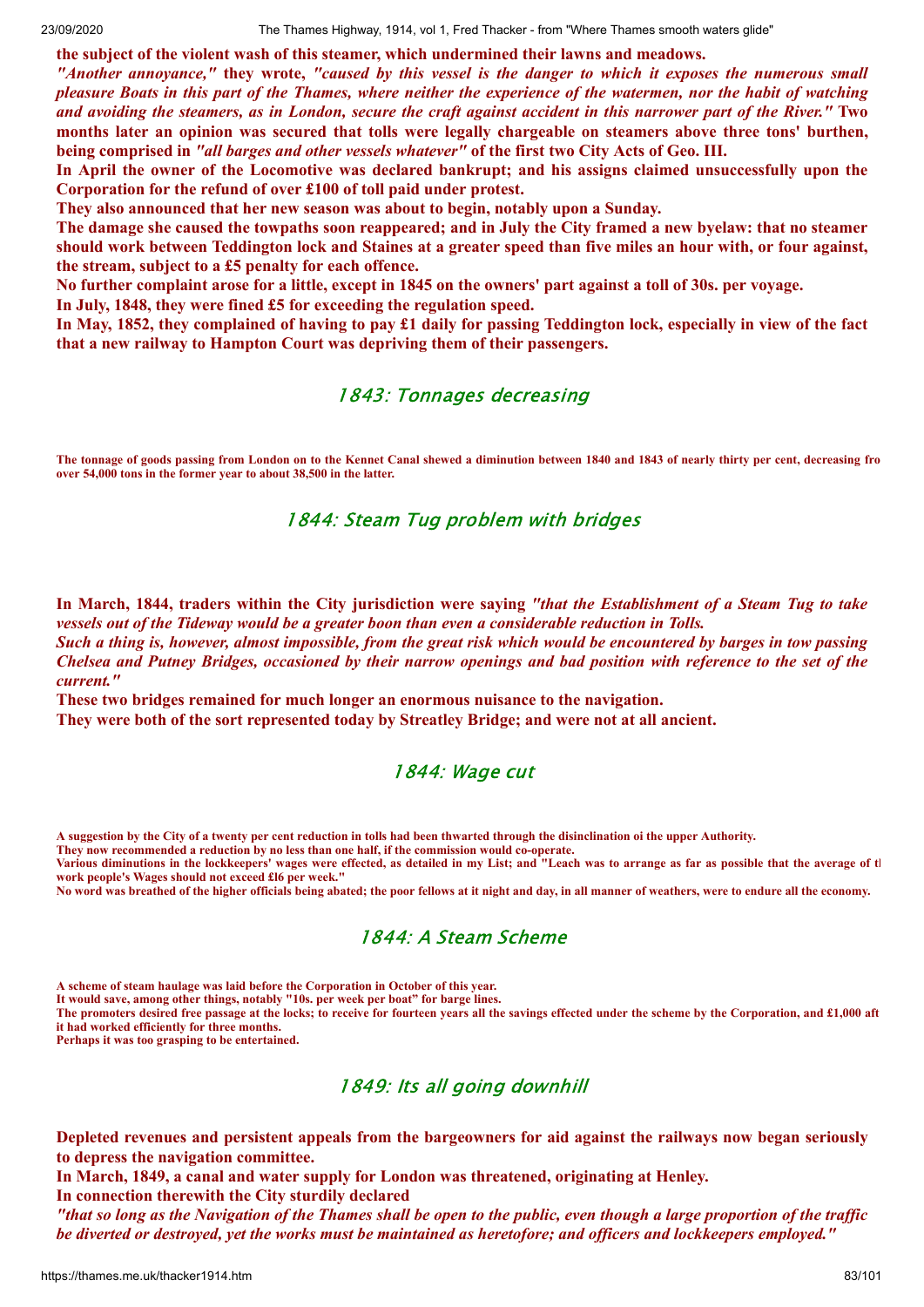The income from tolls was now barely sufficient to maintain the works and pay the interest recently reduced to three and a half per cent; and quite incapable of paying off principal to the amount required under the Acts.

It had fallen from nearly £16,000 in 1839 to less than £8,000 in 1849, as already hinted; and as the permanent charges for 1850 were estimated at nearly  $£7,000$ , exclusive of maintenance and repairs, the outlook was indeed **gloomy.**

Coal was the only appreciable freight now obtainable; and the railways were making strenuous efforts to secure **this also.**

### 1850: Close the towpaths?

**In 1850 Messrs. Allen and Skinner, one of the most energetic firms of Thames steam hauliers of their day, and already alluded to, suggested that th Corporation should assist them in securing an Act** *"for the shutting up all parts of the Towing Path used simply as such"***; of course with an eye to the tot abolition of horse towing.**

**They declared that they had the countenance, not only of the upper commission, but, more ominously, of the Woods and Forests; the latter being ver desirous of bringing** *"the Park at Windsor down to the River"***: an ambition unfortunately achieved.**

## 1855: Lock chains - a safety feature

We owe a small but valuable convenience to a Mr. Shebbeare, who, in June, 1855, wrote complaining that there were no chains upon the lock walls by whic **small craft might be steadied.**

**They were promised; it was explained, however, that chains previously supplied had been stolen by barges that passed in the night.**

## 1855: Foul state of the river

**This summer began the thirty years' outcry against the foul state of the River.**

*"Almost numberless"* **sewers debouched into the stream;** *"and the filthy refuse from gas works was invariably though secretly"* **disposed of in the same way. One suggested remedy is interesting.**

*"The mouths of the Danube were maintained in a navigable state under Turkish authority, by large rakes attached to vessels passing down; and sand has blocke up the Channels considerably, since this simple precaution has been neglected by the Russians."*

## 1854: The crisis approaches

It now remains, in order to complete the survey of the City's management of the River below Staines, only to **pursue, from the point at which I left it, the history of their defeat and supersession.**

In 1854 the Corporation was refusing, influenced doubtless by the quarrel forced upon them by the Crown, to advance any further funds from their general estate for the benefit of the navigation; and so critical had the **business of the Thames become that in September they sought a conference with the Government.**

They had vainly brought forward every year the Bill which I have described; doubtless it was not intended that **they should have the privilege of reforming themselves.**

In December it was influentially suggested, in order to arrive at the settlement which had become imperative, that the Corporation should admit the title of the Crown by the acceptance of a charter regranting the bed and soil to **themselves, subject to payment to the Crown of one third of the River rents and fines.**

This suggestion would doubtless have been accepted without demur as many rents and fines were being withheld, **and encroachments made in their despite; it being now common knowledge that the Authority was being overborne by the Crown.**

It was, however, discovered that the Woods and Forests, now in this connection the Board of Works, were recommending that the conservacy should be placed in the hands of a newly created commission: "which would *deprive the Corporation of the conservancy of the River Thames."*

**Meanwhile £30,000 was urgently needed for repairs and rebuilding.**

**The common council declined to lend it; and the navigation committee turned in despair to the Government.**

In February, 1855, they were coldly informed that it was their own duty to find the money, with or without any **guarantee that it would be repaid if the conservacy were transferred.**

**In July all towing horses were sold.**

**In February, 1856, the Board of Works was taking the extreme step of warning applicants against embanking below high water mark on the sole foundation of the City's permission.**

## 1857: The Beginning of the End

**And on January 15, 1857, arrived the beginning of the end.**

**On that day, six hundred and sixty years after the Crusader's grant:**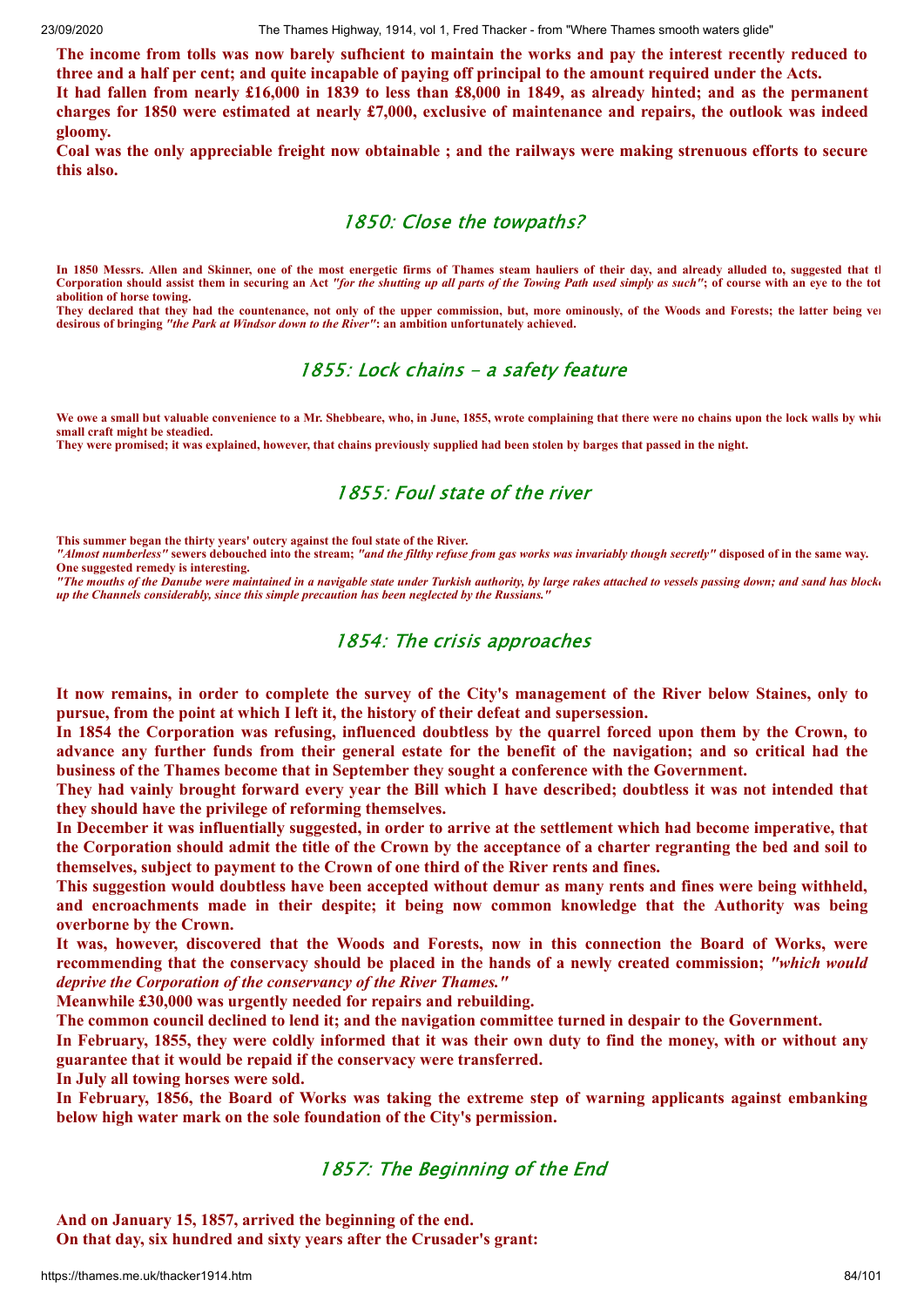"The Committee considered relative to the alteration in their powers under the recent agreement with the Crown with *respect to the right to the Bed and Soil of the River Thames."*

**Under these articles of agreement, dated December 18, 1856, between the Queen, the Hon. Charles Alexander** Core, commissioner of H.M. Woods and Forests, and the Mayor, Commonalty and Citizens of the City of London, the City withdrew all claim to the ownership of the bed and soil of the River so far as the tide flows and reflows, **and admitted the claim of the Crown.**

**They were adjudged to pay £5,000 In respect of the rents and fines already received.**

Litigation was discontinued; and by March 1, 1857, the Crown right was to be reconveyed to a new Board of **Conservancy, except in places immediately adjacent to royal property.**

One-third of future rents and fines was, as already stated, to be paid to her Majesty's credit; the remainder to be **devoted to the benefit of the navigation.**

The approval of the Board of Works and of the Lord High Admiral was to be obtained in respect of new **concessions of embankment.**

And the new Board was to consist of eleven persons: the Lord Mayor, two aldermen, four nominees of the common **council, the deputy master of the Trinity House, and three nominees of the Crown.**

**These conditions were embodied the same year in the Act 20 and 21 Vict., c. 147.**

**This Act recited that extensive dredging was necessary, that many unauthorised encroachments must be removed,** that the steam traffic needed regulation, and that the whole River up to Staines ought to be placed under one **Authority possessing the powers formerly enjoyed by the City.**

**This body was forthwith constituted, with a few differences from the original suggestions.**

Instead of the three Crown nominations two were to be exercised by the Lord High Admiral, one by the Privy **Council, and a fourth by the Trinity House of Deptford Strond: forming a Board of twelve in all.**

**As a matter of detail the rights of the Abbey Mill stream were again reserved:**

"The present course of the River from the west end of the Lock to the head of the Abbey Mill River shall always be continued and preserved so that the said River may be fed with water as before the Lock was made."

In October of the same year the waterbailiff and his assistants, and all the gay watermen of the Lord Mayor, were **pensioned off.**

And thus, by *peine forte et dure*, the City of London was at length and finally expelled from the ancient office it had **enjoyed and exercised during the larger part of seven hundred years.**

# CHAPTER 9 THE THAMES CONSERVANCY (1857) 1857: The handover

**IN October, 1857, the Corporation of London handed to this new Authority an inventory of all its machinery and stores. The first meeting of the conservators was held on the seventh of the month at the Mansion House; and others were also held there till the ofIices in Trini Square, Minories, were ready.**

**It was decided at the outset that reporters should not be admitted "for the present."**

**Mr. Leach retained his position as engineer; and in November, Captain Burstal was elected first secretary.**

## 1857

**In the same month the ex-waterbailiff drew the conservators' attention to the** *"improper practice of letting boats for hire to inexperienced persons"***: a cautio that might still be usefully heeded.**

### 1858

**In July, 1858, it was ordered that every steam vessel should pay 15s. toll on passing Teddington lock, and that the speed above that point should not excee five miles an hour: varied in January, 1860, to five miles with the stream, and four against. Netting, except for bait, was this month prohibited between Richmond and London Stone for ever.**

### 1860

**Early in the following October the conservators went a survey from Reading downwards.**

**It is not expressly stated; but the step was very probably taken in view of a possible speedy extension of their jurisdiction westward.**

**It is pleasant to discover the new Authority emulating the proper spirit of their predecessors.**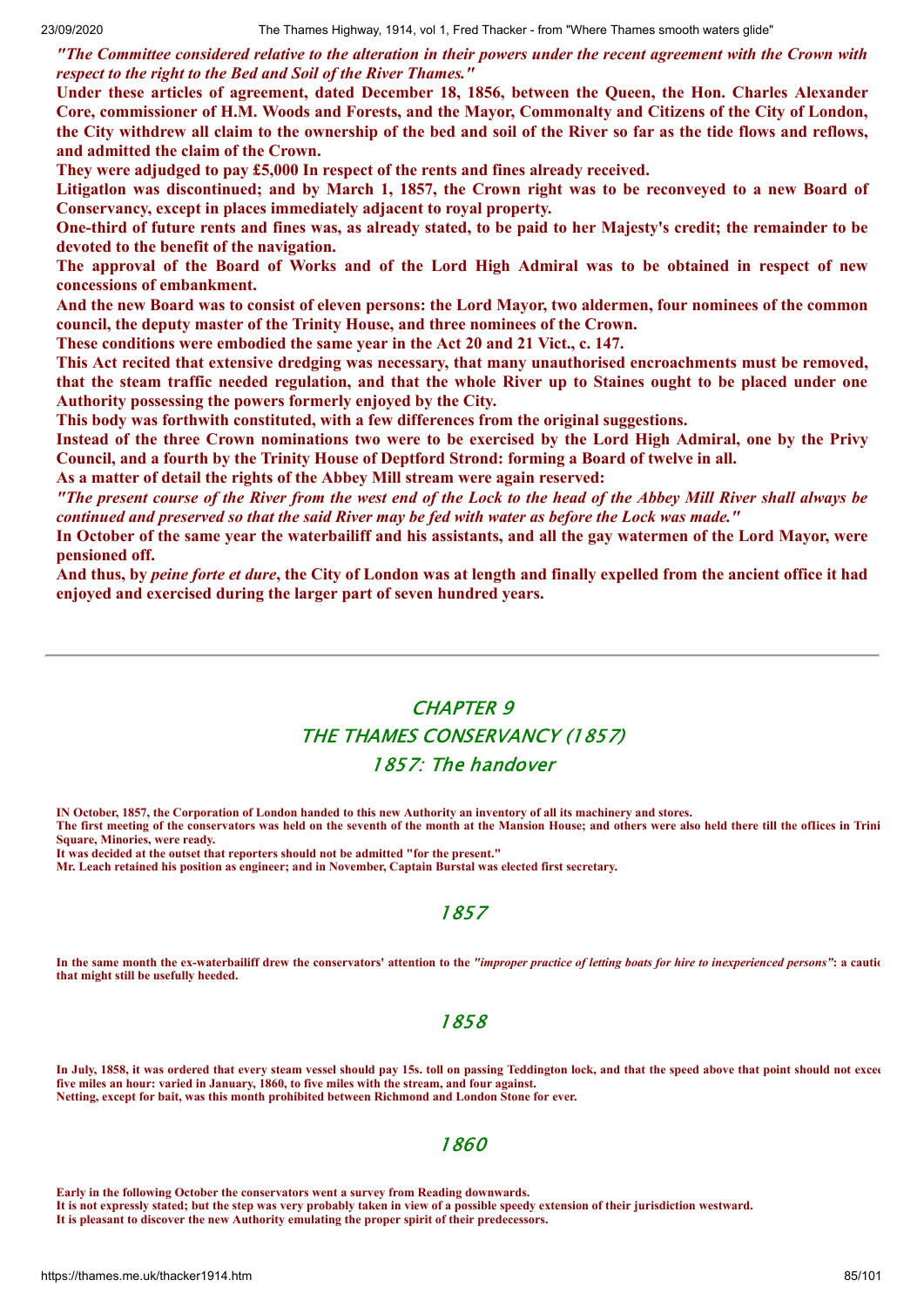1862

**In July, 1862, a Mr. Crissell of Hampton Wick complained that Lord St. Leonards had interfered with his fishing at Thames Ditton.** *"The River"***, wrote the conservators,** *"is not the property of Lord St. Leonards"***; suggesting at the same time that the complainant should not moor too close private houses.**

## 1862: Boat slides?

**In October a Mr. Boucher submitted a scheme for** *"Boat Railways to pass the Locks without opening the Gates"***; in all probability some sort of forecast of th modern boat slides or rollers.**

**The scheme was at the moment judged inexpedient.**

## 1863: Dirty locks

**In July, 1863, it was** *"observed that the Wood work of the Locks was in a dirty and slimy state"***; and scrubbing was ordered. This may be collated with my note [earlier] regarding the upper locks.**

### 1865

The conservators in the summer of 1865 had a little controversy with the Woods and Forests quite on the lines of **the struggle between the latter and the Corporation.**

The new Authority was widening the side channel on the left above Hampton Court Bridge, in consequence of **complaints about its foulness.**

Whereupon the Crown agents enquired about the right to perform this cleansing, and were referred to the 1857 **Act.**

For once they were checked; but craftily praising the action of the conservators as beneficial to the Crown property they announced their intention of erecting a boom across each end of the channel to protect the Crown **tenants.**

The Conservancy immediately replied that the watercourse was part of the River Thames, and as such was under **their sole control for the benefit and use of the public.**

### 1865

**In July of this year the Corporation of London handed over to the conservators** *"the documents relating to the conservancy."* **And I find no further specific incidents of interest in connection with the nine years' history of this body in its restricted form.**

# CHAPTER 10 THE THAMES CONSERVANCY 1866: Act

THIS Authority, in essence though not in extent of control the one we know today [in 1914], is the only body that **ever held sole jurisdiction under statute over the whole navigable River from Cricklade to Yantlet Creek.**

**It was constituted under the Act of August 6, 1866.**

The preamble recites that the preservation and improvement of the upper River was an object of great local and **public importance;**

**that the Thames Commissioners were inconveniently numerous and not a body corporate;**

**that the locks and works were in a very bad and dangerous condition**

and the income for long insufficient for the expense of the works, most of the staff having also been dismissed;

that if the upper River were placed and maintained in good order under moderate tolls the traffic would increase; that the Conservancy of 1857 already controlled part of the non-tidal waters and that it was expedient to place the **whole navigation under one management.**

It was therefore enacted that five new members should be added to the now eighteen existing conservators: one **nominated by the Board of Trade and four by the moribund commissioners;**

**that all the locks, canals and other works should be transferred to the Conservancy;**

**that the commission should surrender its authority;**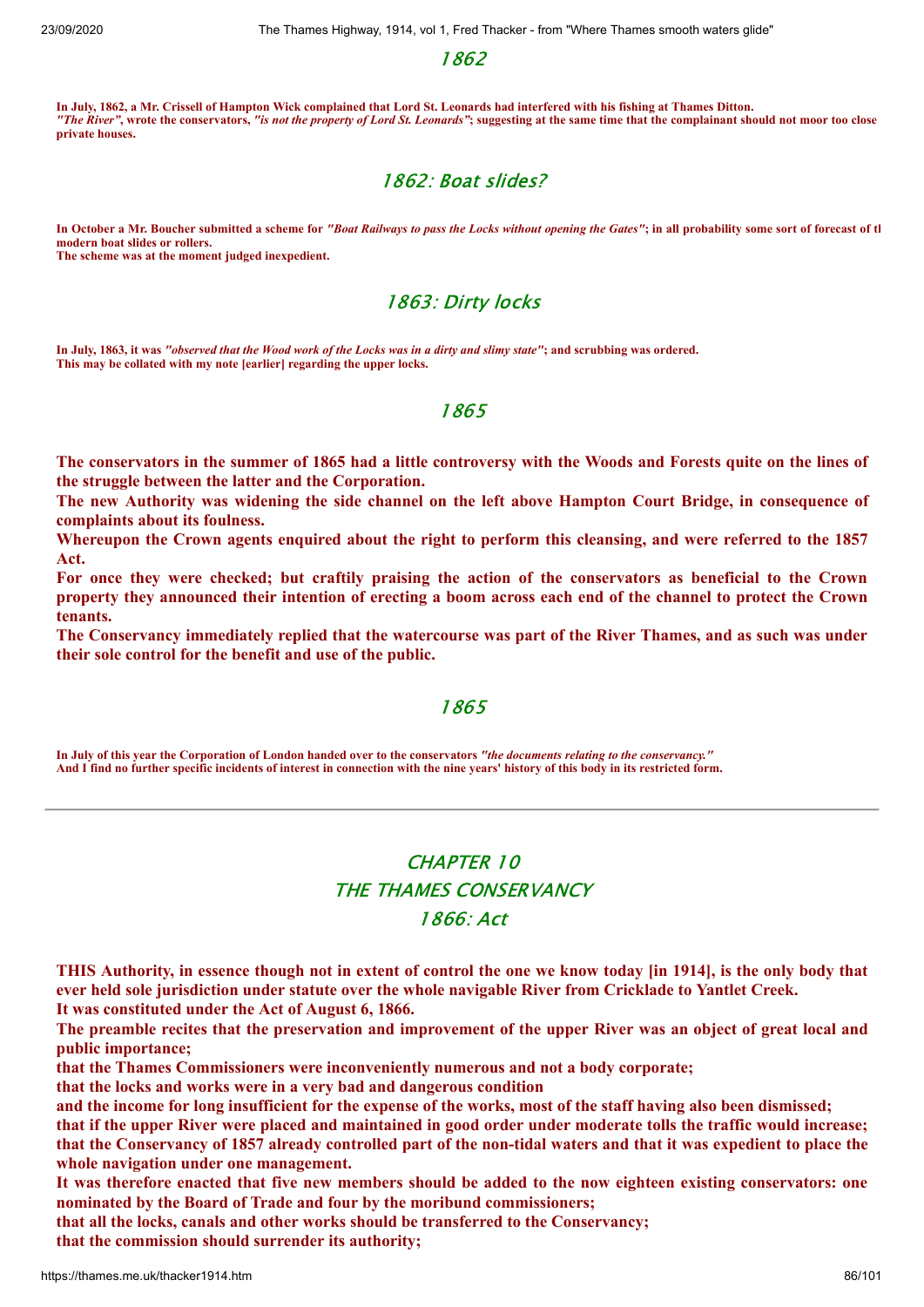**that its debt to its bondholders should be postponed to the liabilities of the Conservancy;**

and that the property in all the works should be absolutely conveyed to the Conservancy, who were to maintain **them, the former owners of weirs being freed from all liability in respect thereof.**

The latter might, however, object to the transference within six months from the date of the Act; whereupon either the Conservancy might disclaim by deed such reserved weir, or the dispute might be referred to arbitration.

**Compensation was of course to be paid for all privately owned works so taken over. The trees on Temple Lock island were protected under the Act;**

Buscot and Eaton weirs were expressly reserved to Mr. R. Campbell of Buscot Park, although he, in common with **all the old lockowners, was compelled to relinquish his private tolls;**

**and certain rights were saved to Mr. Danbe, the Weirs miller near Iffley.**

**The Conservancy might not regulate the water without regard to the millhead requirements.**

New revenue was to be secured by at £1,000 annual contribution from each of five Metropolitan Water Companies. **No new flow of sewage into the River was to be allowed;**

**and existing sewage works were to cease using it after due notice.**

Under the Act the numerous bondholders to whom the Thames Commissioners were in debt, to an amount "not *exceeding £88,400"*, were guaranteed in their holdings on the security of the new Conservancy tolls, with three and **a half per cent interest.**

**Their claim to arrears of interest was, however, extinguished.**

**I have felt much sympathy with these unfortunate investors; but the subject is obscure.**

**I fancy they obtained but little solid satisfaction.**

**In the Times of September 7, 1874, there is a letter signed "Interested Enquirer".**

**It states:** *"My grandfather who died in 185l held some £l0,000 worth of Thames Bonds.*

They were not sold at his death; and the trustees some very few years afterwards were told that the bonds were worth *nothing."*

In 1895, under the Act of the previous year, the bonds were being exchanged for Thames Conservancy Stock at **only five per cent of their face value.**

**Some of the original 1771 bonds were so transferred this year.**

**The whole affair appears to me an obscure State scandal.**

With regard to the mills, whose immemorial veto upon the River's flow was recognised by an Act so modern, it was stated in 1866 that there were then twenty-eight of them between Oxford and Staines, fifteen of which were named in Domesday, the others being nearly as ancient; proving their long prescriptive title to their position and **their control of the water.**

**Parliament recognised this right; but transferred their weirs under compensation, to the conservators,** *"so that* private interests should no longer interfere with the navigation of one of the most important highways of the *kingdom."*

**The number of mills might require some ingenuity to complete.**

It seems to demand the inclusion of one at both Oxford and Staines, of the Weirs mill at Iffley, and of others now **vanished, such as "Iffley, New, Hurley, Cookham, Ray, Clewer and Tangier.**

The number may only thus be made up: unless, as may justly have been done. Sutton Courtenay was counted as **two and Marlow as three.**

It is a curious circumstance that when the record of the lockkeepers is revived under the new Conservancy, after the break caused by the defection of the commissioners, higher wages than the old schedule are named in many **cases; in spite of the reductions that had taken place and the almost entire exhaustion of funds.**

## 1866: Tolls

In August, 1866, the Conservancy inspected the works between Oxford and Windsor ; and impressed upon the lockkeepers that the old-lock tolls had ceased **In September a table of through tolls was settled, to come into force on October 1.**

|            |                | Per ton |            |             | Per ton |
|------------|----------------|---------|------------|-------------|---------|
| LONDON TO: | <b>Staines</b> | 9d.     | OXFORD TO: | Abingdon    | 6d.     |
|            | Windsor        | $1/-$   |            | Wallingford | $1/-$   |
|            | Maidenhead     | 1/3     |            | Pangbourne  | 1/6     |
|            | <b>Marlow</b>  | 1/6     |            | Reading     | 1 / 9   |
|            | Henley         | $2/-$   |            | Henley      | $2/-$   |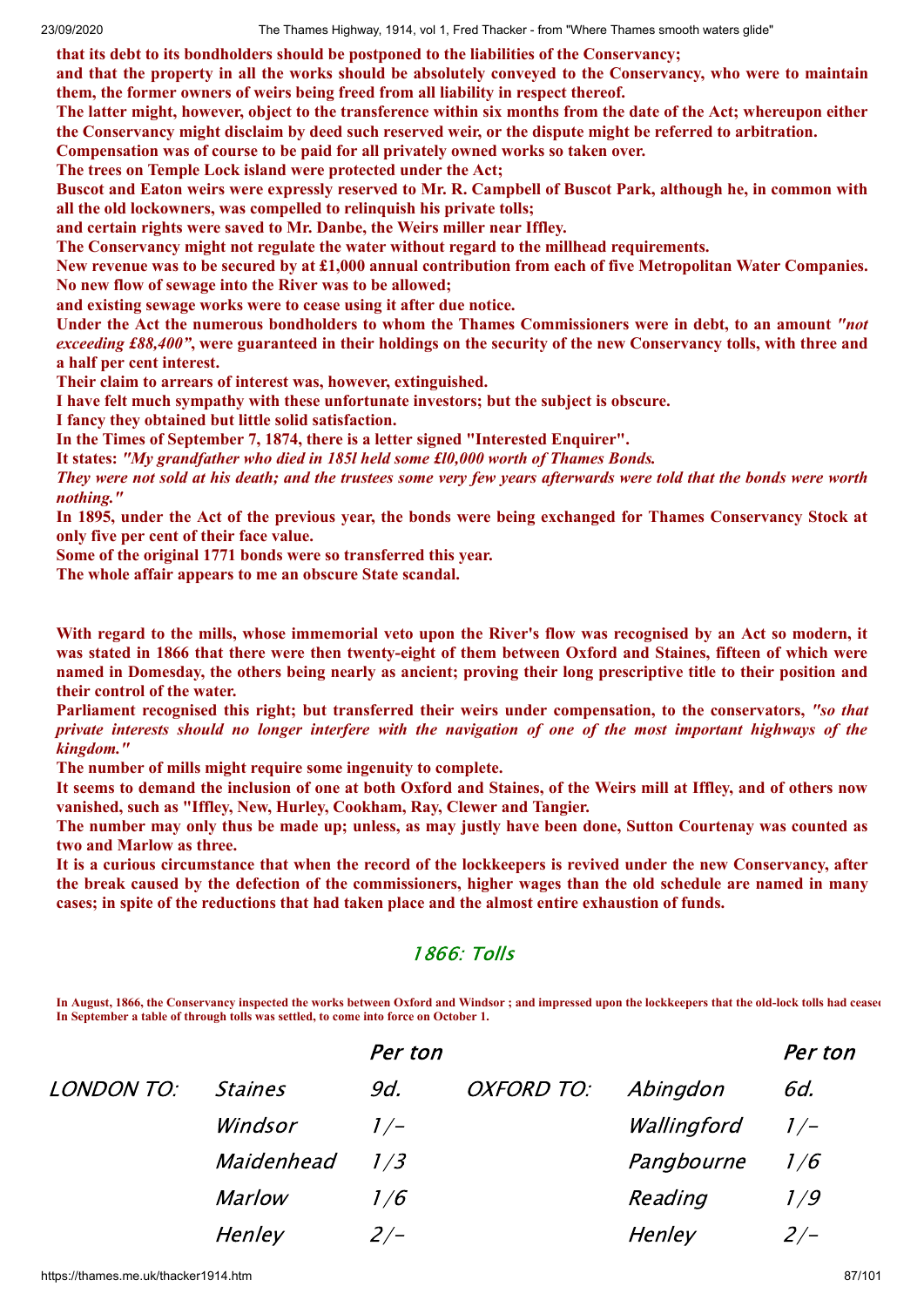| 2/6 | <b>Marlow</b>  | 2/6   |
|-----|----------------|-------|
| 2/9 | Maidenhead     | 2/9   |
| 3/3 | Windsor        | $3/-$ |
| 3/9 | <b>Staines</b> | 3/6   |
| 4/3 | London         | 4/3   |
|     |                |       |

**Intermediate distances at twopence per ton per lock.**

**These were evidently inclusive charges for all the locks between the different points named.**

**Rates were fixed for pleasure craft also: one pair oars 6d. per lock per day, two pair 1s., steamers 2s., houseboats 2s. 6d. Steam tugs were free, unless with passengers or cargo on board.**

### 1866

**A contemporary order reads** *"that notices for the sale of refreshments be not exhibited at the premises of the lockeepers."*

**It was also now decided to divide the River above Oxford into four districts: Cricklade to Radcot, Radcot to New Bridge hence to King's weir, and hence to Botley Bridge.**

**Lockkeepers were strictly forbidden to demand or receive gratuities, under an order of this date.**

**In December, 1866, lock tickets for pleasure craft were resolved upon; I believe for the first time.**

### 1867: Rules for Lockkeepers

**A fresh code of rules for keepers issued in February, 1867.**

It mentioned that the O1d terms "pounds or pound locks, old locks or pens", were to be discontinued in favour of *"locks"* **and** *"weirs"* **respectively.**

Locks were to be kept clear of dirt, weeds, and "dead animals"; and the turf was to be neatly mown.

**Floods were not to be relieved by the opening of the sluices at both ends of the locks.**

Laden vessels were to take precedence of empties and pleasure craft; and downstream of upstream traffic, where **both were laden.**

## 1867: Portage incurring toll?

**A curious series of incidents began in April of this year, and lasted some considerable time.**

A certain gentleman hit on the idea of lifting his craft, a light canoe, out of the water, and carrying it along the **towpath past the locks, thereby desiring to evade the tolls.**

**Three others did the same thing at Temple.**

**In ]u1y the trick was performed at Boulter's and O1d Windsor.**

I get no more instances till April, 1872, when the evasion occurred at Molesey: tolls had been payable at the "City" **locks since 1870.**

**There was evidently some legal difficulty about preventing the offence, as the Conservancy pleaded very gently** with this latest offender that "he must surely be aware that the head of water was maintained at great expense as *much for small boats such as his as for others not so portable."*

**The keepers were piously cautioned not to allow craft to pass Without payment of toll.**

In July, 1873, several gentlemen were varying the evasion by pulling their craft over the weirs; and one actually **addressed a complaint to the Conservancy that the Shepperton lockkeeper had detained him and demanded toll.**

Indeed, the right to exact toll under such circumstances was being seriously and publicly questioned; and some great difficulty evidently existed, as the keepers were instructed not to detain the adventurers, but to obtain their **names and addresses whenever possible.**

**Several further instances occurred in 1875; at Odney, Shepperton, and other places.**

**The Conservancy declined a suggestion to erect prohibitory notices at the weirs.**

Evasion recurred as late as April, 1878, at Sunbury; but under the Act of this year toll was made payable for **passing** *"through, by, or over"* **the locks ; and the incidents ceased.**

Certainly, in the absence of the word "by" there seems a clear loophole for the somewhat poor sport of toll-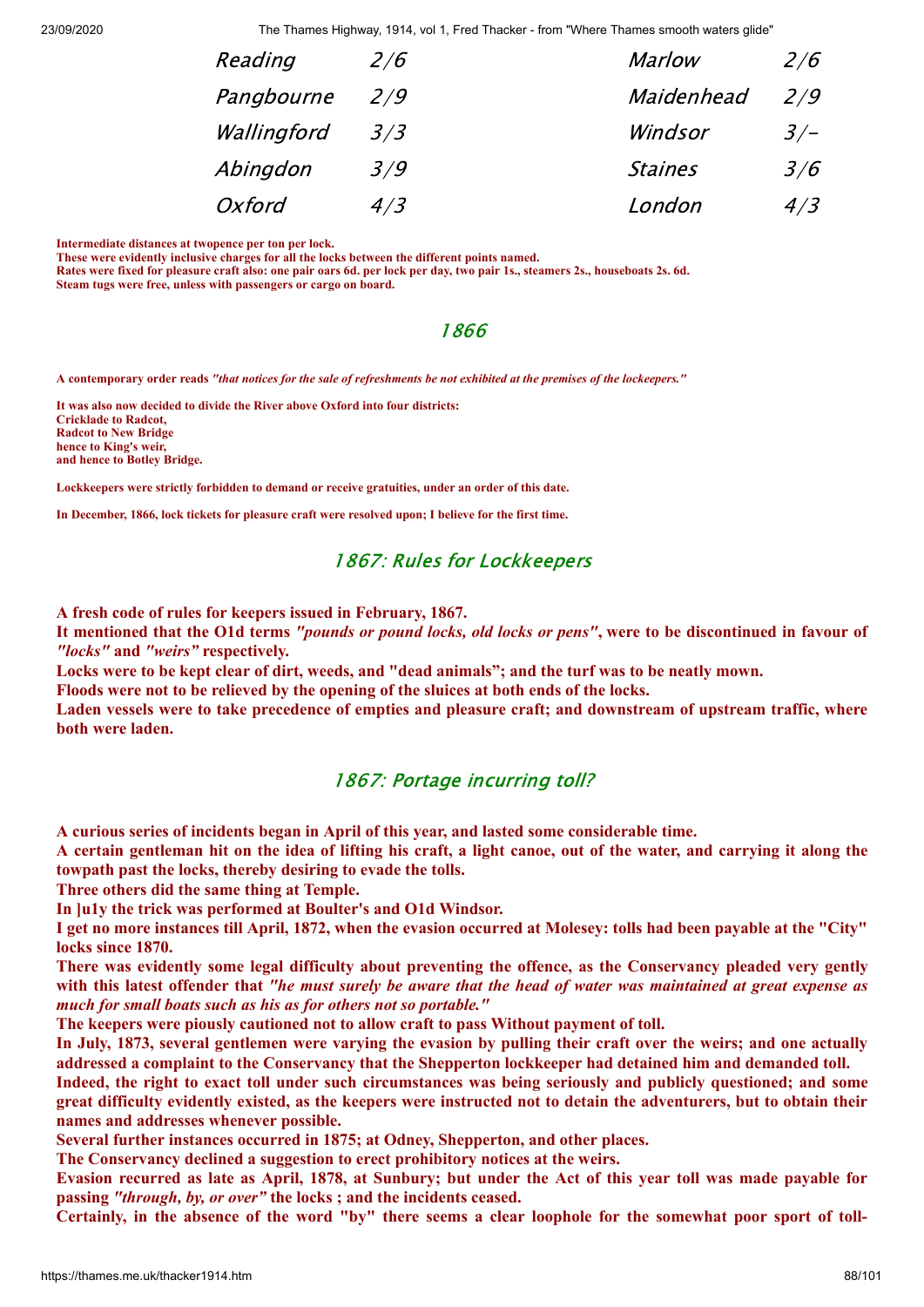dodging; though it should be remembered that the contemporary toll was sixpence at each lock, in place of the **threepence we know [in 1914].**

## 1867: Small craft tax and discounted tickets

**In September, 1867, a small tax upon pleasure boats was discussed.**

**A little later this year a proposal was made to issue batches of lock tickets at a cheaper rate; for ordinary small craft 10 for 4s., 25 for 8s., 50 for 12s. I do not know if any effect was given to the suggestion.**

## 1867: Advertisement

>

It was publicly advertised on January 1, 1868, that the navigation from Oxford to London, from Duke's Cut to **New Bridge, and from Inglesham to Radcot, was open;**

**also that the old-lock tolls were abolished,**

**and that the barge toll at the locks was twopence per ton at each and every lock.**

**It does not appear what bearing the last announcement has upon the schedule of October, 1866.**

In February it was ordered that no tolls were to be paid at the weirs above Oxford; only at the three locks St. **John's, Buscot and Pinkhill.**

**Rushey, curiously, is omitted; possibly it was in too disgraceful a state of decay.**

## 1868

**In March, 1868, the British Museum was permitted to retain a bronze helmet and two swords that had been dredged up,** *"until the Conservators form museum of their own."*

**In July complaints of the weeds in the River were arriving from all quarters; the Conservancy screw launch was stopped by them, and the Inspector aske for a paddle launch meanwhile.**

**In August, l868, a question reached the Authority with regard to the public right of ascending the weir streams, with special reference to Sonning. The conservators would express no opinion, but suggested that it was desirable that voyagers should confine themselves to the navigable waterway. The suggestlon was unfortunate; the weir streams are still, at least in theory, the immemorial Thames.**

**In September** *"an increase was reported in the number of barges leaving Oxford."*

**During the following month the landowners between Cricklade and New Bridge called attention to the deplorable state of the River in that district. The Authority was sympathetic, but declared their funds did not allow them to undertake immediate works in the neighbourhood. During November, l869, however, they announced an intention of seeking powers to cleanse the River between Cricklade and Abingdon. They contemplated also the erection and maintenance of landing-places at various points of the Thames; and the establishment of ferries above Teddingto lock.**

**I do not think much was done with reference to the landing-places.**

**The distances from London and from Oxford were ordered to be painted up at each lock, about this time.**

## 1870: Act

**The only matter of general interest in the 1870 Act was the imposition of a toll on pleasure traffic at the locks from Penton Hook downward. Quite early in this year a Landowners' Committee seems, somewhat contradictorily, practically to have compelled the Conservancy to abandon their schem for the improvement of the River between Cricklade and Abingdon.**

#### 1871

**Amongst various bye-laws made in August, 1871, was one reducing the pleasure toll to threepence.**

**On the 23rd of the same month** *"Pair of Sculls"* **wrote to the Times complaining of being still charged** *"the old preposterous lock-toll"***: apparently Boulter's.**

**He acidly suggests that the greatest improvement would be to put the new regulations into operation.**

**In October the lockkeepers were forbidden to take lodgers; an exception being made at Day's as the house there was not Conservancy property.**

### 1872

**After much public pressure, particularly from the Severn Canal Company, the conservators in February, 1872, promised to re-open the navigatlon betwee Radcot and New Bridge by repairing Rushey lock and weir and dredging at Clark's Garden and Sansom's ford.**

**A complaint of the firing of guns on the River and towpaths occurs in the following September.**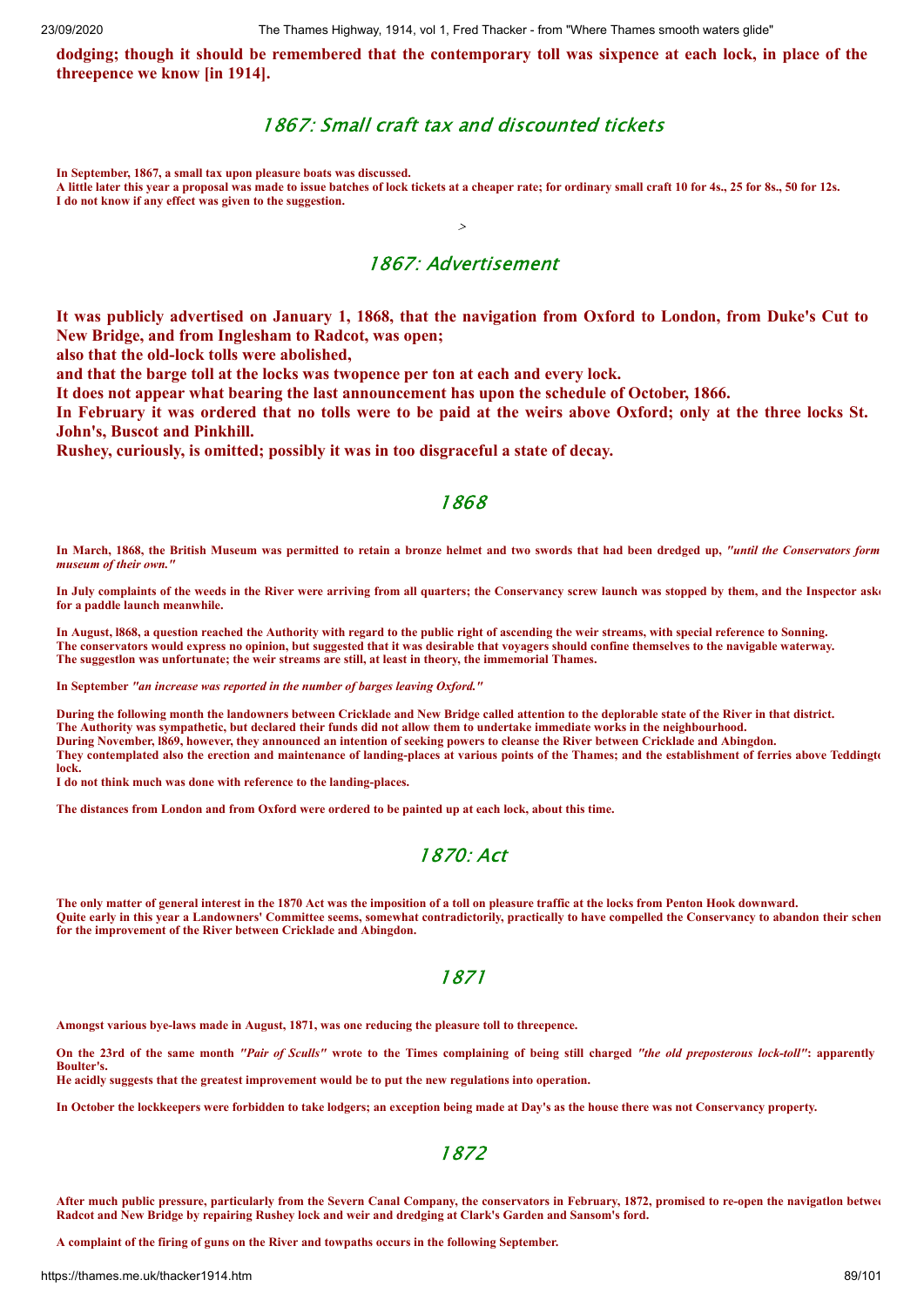1874

Funds were evidently still very scarce, as in January, 1874, the Authority were compelled to refuse performance of their promise of two years before to improve matters above Oxford, "for the benefit of Faringdon coal barges." The greater frequency of changes amongst the lockkeepers, compared with old times, is apparent in my List.

**Almost all the upper locks and weirs during this period became subjects for public complaint.**

A great deal of somewhat impatient criticism appeared in the newspapers, especially towards the end of the **summer of 1874.**

The new Authority had been eight years in existence; and it was hastily concluded that they ought to have done far **more to retrieve the ruin left by the old commission.**

It was not generally understood that the handsome revenues of the tidal River were by statute barred from supplying in the least degree the deficiencies in the upper districts; and much misplaced indignation arose from **the oversight.**

**The campaign of 1874 opened with a letter in the Times of August 20.**

*"What does the Conservancy do?*

*The upper parts of the River are almost impassable on account of the weeds.*

*The Conservancy never cuts them.*

The owners of the gardens sloping to the water annually drag the portions bordering on their property, the result of *which is that there are acres of cut vegetation round the approaches to many of the locks."*

*The upper locks are simply falling to pieces."*

**In reply to this letter the Rev. F. T. Wethered of Marlow wrote**

to "testify to the great and substantial improvements effected by the Board since they replaced that effete body the *Thames Commissioners";* **and pleaded in other letters for time to restore the ruins.**

**He was called** *"Eyes and No Eyes"***; and one assailant wrote:**

"Temple Lock appeared to me last Sunday a conglomeration of rotten piles feebly maintained by sound ones driven in *behind them."*

**Robertson 1n 1875 wrote**

"When the water is low the river is flushed twice a week by the weir keepers, each waiting till the water from the weir" *next above has reached him."*

#### 1876

**In 1876 a notice issued prohibiting shooting upon or near the River.**

### 1876: State of the River

**The Thames at this time must have presented a sickening appearance through sewage; and the** *Times* **leading articles and correspondence exhibit a very strong public resentment on the subject.**

The Conservancy's powers had been greatly increased in respect of this matter, but the powerful corporations they had to coerce were very dilatory; and it can have been, moreover, no easy matter entirely to divert the sewage of a **large town from its ancient depository.**

It must he remembered that not only the towns and villages actually on or close to the banks of the River, but those also on tributaries situated as much as ten miles from the junction with the Thames, and hundreds of isolated houses and farms, had to be dealt with: an enormous labour, and one the people coerced could scarcely be **expected to sympathise with: as indeed they emphatically did not.**

A swiftly running brook: surely a heaven-sent opportunity for one's own cleansing; and to be forbidden ever again **to use it because of people ten or a hundred miles away!**

**But it is not pertinent to pursue the subject.**

## 1877

**In an Enquiry into Flood Prevention in 1877 the interesting point was mentioned of railway embankments at right angles to the River causing an aggravating floods.**

**It was declared that there had been no navigation above Lechlade** *"for many years past; in fact, scarcely within the memory of man."* **The appointment of women lockkeepers was animadverted upon.**

**There were only two cases, however, at Hambledon and Penton Hook; under which heads I remark upon the matter.**

**The contemporary state of the River was thus described.**

*"I got up [in a small launch] as far as I could, 17 miles above Oxford, where I found only 2 feet of water and I had to stop.* **[This would be just below Shifford lock]**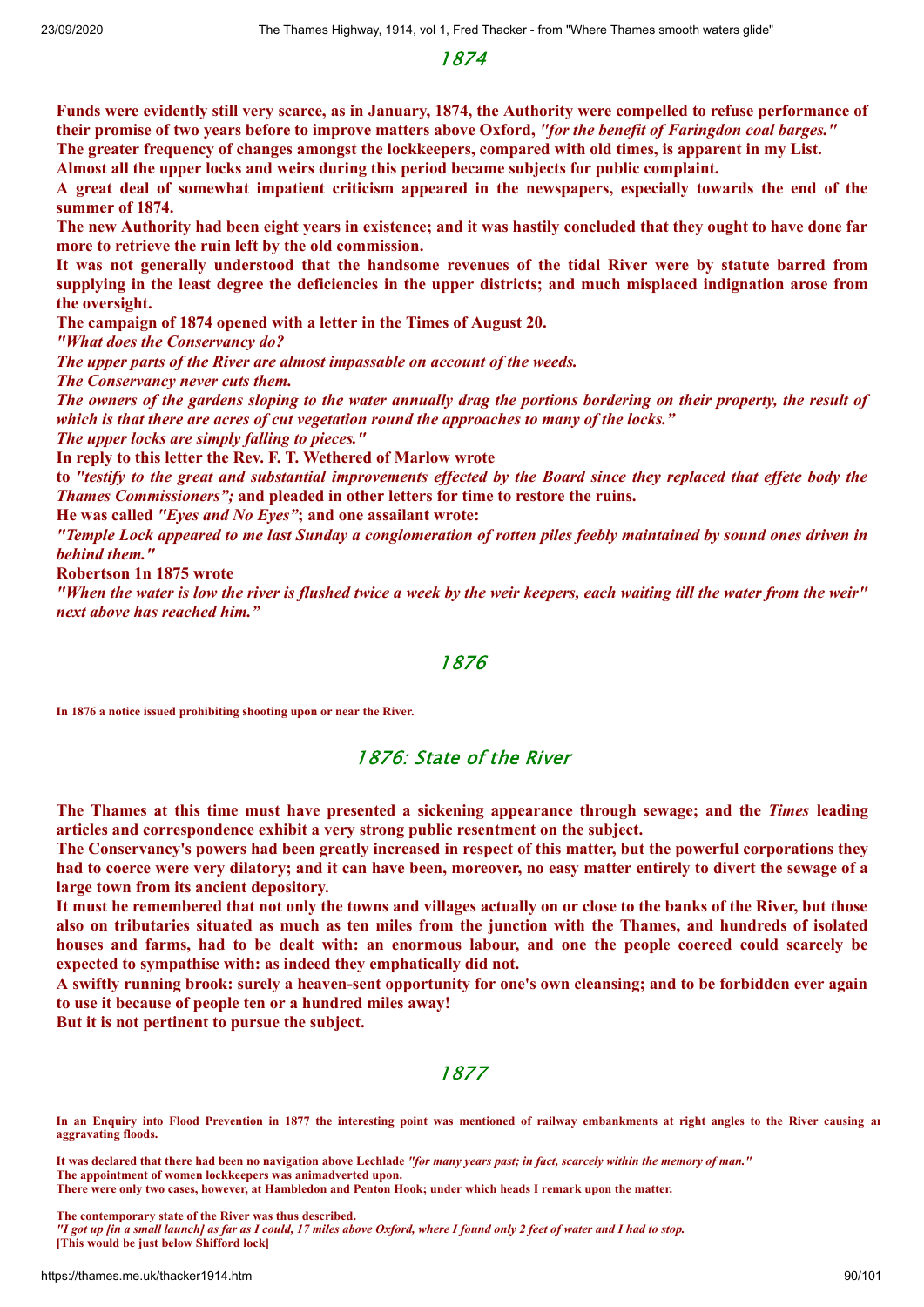*It took me all day to do 17 miles, because the weirs are taken to pieces to let you through.*

*There are very few locks above Oxford, but a great many weirs, and the weir is taken to pieces to let you through; they actually unbuild it, whether you are in steamer, a barge, or a boat; and when the water of the upper part gets nearly on a level with the lower part, you get through in the best way you can. You have to warp yourself through, and then the weir is built up behind you, and you have to wait till the water rises again, which is a most barbarous condition things; it wastes the whole of the water between the two weirs.*

*I was told that it takes a barge five days to go 32 miles from Oxford to Lechlade."*

**Six of these old weir: are said to have existed at this date; there had been fourteen 10 years earlier:** 

*"miserable stumps and sticks, a great obstruction.*

1881

**During 1881 electric alarm bells were fitted to "all locks where there are mills", to indicate fluctuation in the water level.**

**In November of this year Mr. S. W. Leach the engineer died, and was succeeded by Mr. C. J. More. Father and son had between them given eighty years to the River service.**

1885: Act

**Under the Thames Preservation Act, 1885, shooting on the River was happily prohibited between Teddington and Cricklade.**

This was the first Act specifically directed towards "the preservation of the River above Teddington lock for *purposes of public recreation, and for regulating the pleasure traf ic therein."*

The preamble recites that "the Thames is a navigable highway, and has come to be largely used as a place of public recreation and resort; and that it is expedient that provision should be made that it should be preserved as a place of *regulated public recreation."*

It enacts that it is lawful for all persons, for pleasure or profit, to travel or to loiter upon any and every part of the River through which Thames water flows, excepting private artificial cuts and any other channels which, by lawful **title, had been considered private for twenty years previous to the Act.**

### 1886

The Daily News noted in June, 1886, that a dangerous practice recently introduced is that of towing small boats **with a pony at a trot."**

**I have seen this done quite recently up at Kelmscott, though the pony only crawled.** The writer proceeds: "Surely the time has come for the slow and creepy old country lockkeeper to be superseded at the busy stations by a smart, active, and organised staff more after the style of a busy railway station." **This shall remain without comment.**

### 1887

**In May, 1887, the Conservancy laudably declined a request to advertise at the locks.**

**Next month one of the River keepers was** *"actively engaged in removing dead animals from the River."* It says a great deal for the vigilant cleansing of this nature constantly proceeding that the only unpleasantnesses of this sort I have seen in over twenty years, beside rare dead fish and a dead kingfisher, were some blind kittens **hurled to their doom at Hedsor.**

### 1894: Act

In 1894 a long, complicated and important Act was passed, gathering up and perpetuating in a detailed and **decisive fashion all the older enactments from 1770 downwards, and considerably adding to them.**

**The various capital sums borrowed by the successive Authorities are recited:**

*£88,400 by the Thames Commissioners*

*£94,700 by the Corporation of London up to 1857,*

*£79,906 by the Conservancy.*

As already indicated, the commissioners' bonds were now redeemable for Conservancy stock in the ratio of £100 to **£5 respectively.**

The heirs of the old bondholders naturally lost no time in realising what lay open to them of their fathers' **investments.**

**The number of Conservators was increased to thirty eight as from January 1, 1895.**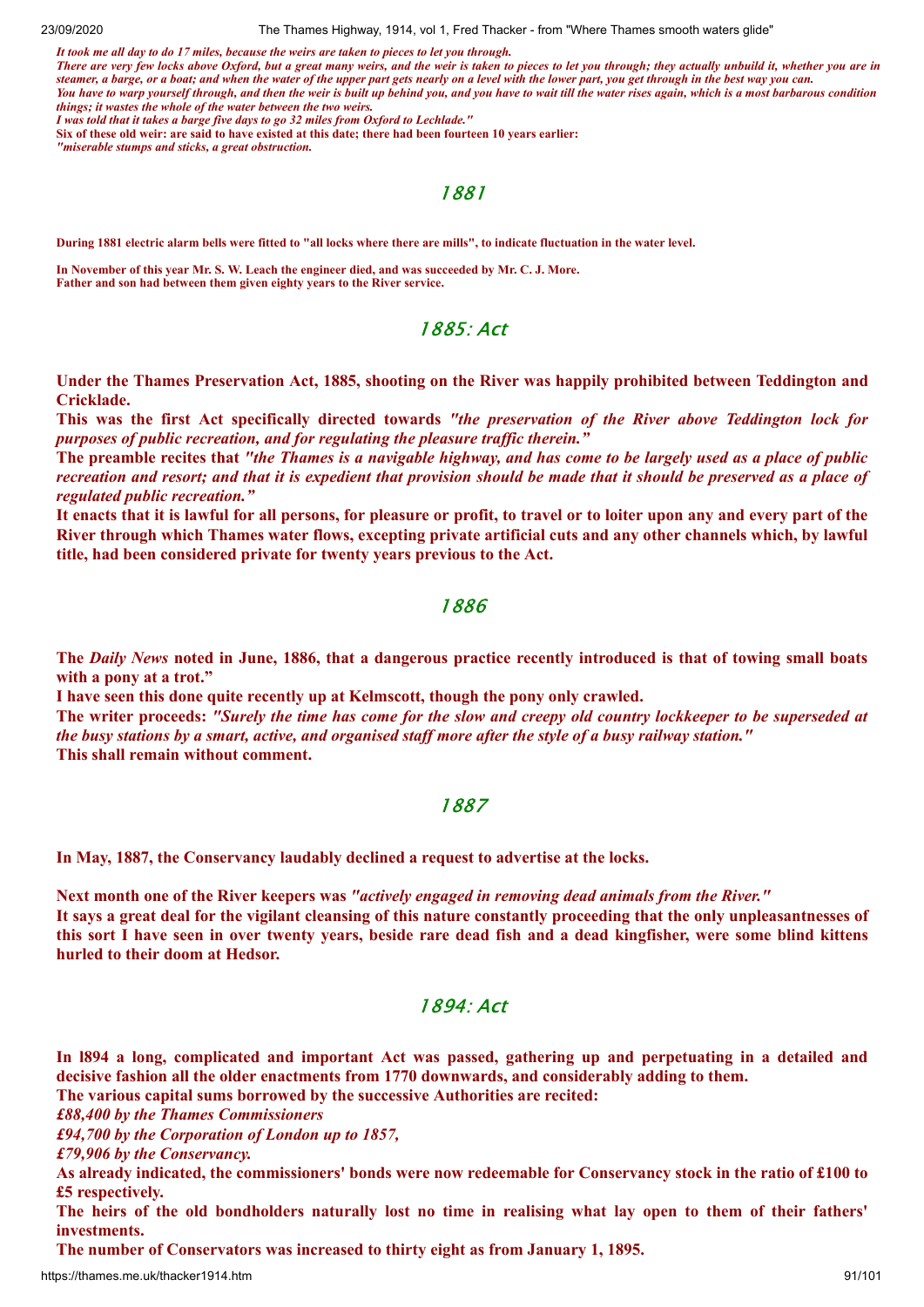**The long list of reservations under the Act includes:** *Taplow Mill Stream: "between the lock in the said stream and a meadow called Clemash [sic] Mead." Abbey Mill Stream : to be constantly fed with Thames water.* Buscot and Eaton Weir: to the Buscot Park estate, subject to the rights being exercised only to the extent of working *the waterwheel at each place; and generally to the Conservancy bye-laws. The Hedsor Water privilege to Lord Boston.*

## 1897: Precedence for Pleasure traffic

**In 1897 a resolution was passed which might make the old bargemasters turn in their graves.**

It ran to the effect that "at Richmond and Teddington locks passenger steamers plying to Molesey be given *precedence over the barge traffic;* 

*at the other locks the passenger and barge traf ic be passed by alternate lockages;*

and at Teddington on Saturdays, Sundays, and all public holidays priority be given generally to all pleasure traffic *over the barges."*

It was the revenue from this traffic that used to be presented as a negligible perquisite to the lockkeepers for their **extra trouble in passing it.**

## 1898: Prizes for lock gardens

**The first prizes for attractive lock gardens were offered in January, 1898.**

# 1898: Through Navigation

It was anticipated that by the end of the same year *"works will be completed which will enable a vessel drawing four feet of water to be navigated to Lechla*. *and thence through the Thames and Severn Canal to the west of England."*

# CHAPTER 11 **CONCLUSION**

**So far as it is anywhere derived from the archives of the various chief Authorities, the general history of my subject is now complete.**

# 1908: The Port of London Authority

**It remains only to mention the Act of December 21, 1908, under which the Thames eastward of a point about three hundred and fifty yards belo Teddington lock, being the parish boundary of Teddington and Twickenham, was transferred to the reconstituted Port of London Authority.**

**Under this Act the jurisdiction over the non-tidal waters became for the first time, it may perhaps be said, truly democratic; and the extent of th Conservancy jurisdiction submitted to its most recent modification.**

**The number of conservators was reduced to twenty-eight.**

**Four were deputed by the Board of Trade, to represent, expressly, the barge and the pleasure traffic.**

**One came from the Port Authority, two from the Metropolitan Water Board, three from the London County Council, two (it is a pleasure to note) from th Corporation of London, and the remainder from the seven upper riparian county councils, and various Riverside borough and urban councils.**

The Conservancy have at various dates been approached to allow floating restaurants to ply for custom on the River, but have always laudably set their faces against the innovation, "objecting to the Thames becoming a *highway for hawkers from one end to the other."*

The exorbitant sums charged at the riparian hotels and inns might seem a point in its favour, were there any **guarantee that these enterprises would prove more reasonable.**

**The Authority has also hitherto always declined to display advertisements at the locks.**

**This notion of floating restaurants is by no means new.**

I am enabled to present, from the MSS. at Longleat, the following successful petition, nearly three centuries old, **for permission to place such vessels upon the River.**

## *To the King's most Excellent Ma tie*

*The humble Petition of John Rookes, Gent.*

*Sheweth -*

https://thames.me.uk/thacker1914.htm 92/101 That y<sup>r</sup> Pet<sup>r</sup> ['your petioner'] (at his greate charge, after many experiments tryed) hath discovered a new and plausible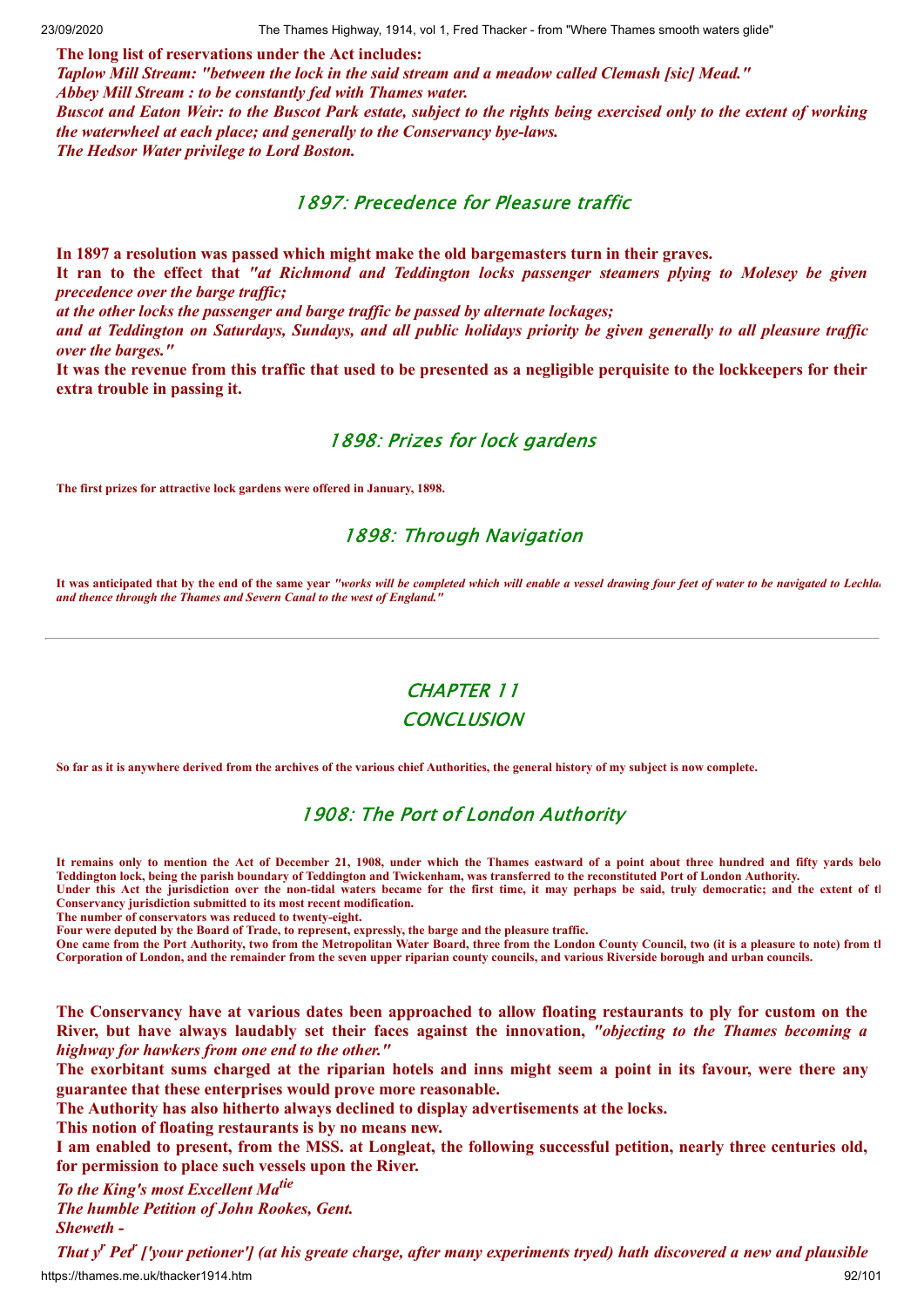invencion (to builde upon one Boate or Boates, Bottome or Bottomes) w<sup>ch</sup> shall be passable upon the River Thames in all seasonable tymes in the yeare, for the entertainement and honest Recreacon of such persons that may have liking to the said Invencon as therein to take such provisions and necessaries as are vendlble In Tavemes and Victuallinge *houses especially in the sumer season.*

 $W^{ch}$  Invencon w<sup>th</sup> yo<sup>r</sup> Ma<sup>ties</sup> aprobacon the pet<sup>r</sup> will put in practise and shortly bring it to perfeccon.

May it please yo<sup>r</sup> Ma<sup>ties</sup> to graunt unto the pet<sup>r</sup> his servantes and assignes, yo<sup>r</sup> Ma<sup>ties</sup> gratious Lres Patents for 21 yeares to put in practise and make benefitt of the said Invencon to be builded and putt in execucon 4 nobles yearely, during the contyneuance of yo<sup>r</sup> Ma<sup>ties</sup> graunt, and as in duty bound the pet<sup>r</sup> will pray for yo<sup>r</sup> Ma<sup>tie</sup> etc.

**[Written in another hand]**

*Att the Court att S <sup>t</sup> James 5 th Maij 1636.*

His Mat<sup>tie</sup> is pleased to graunt the Pet<sup>r</sup> Request and M<sup>r</sup> Attorny or Sollicitor Generall is to prepare a bill of the same *fitt for his Royall signature as in such case is usuall.*

**[Signed]** *Edw: Powell.*

The description of the invention as being built upon one boat or bottom looks as if something very like our modern houseboats was intended; and that it was not to be a mere drinking bar, like some of the more recent propositions, **is evident from the mention of "provisions and necessaries."**

**I do not think there is any appreciable public demand for these floating shops.**

I believe that within recent years some few houseboats have been licensed to provide teas, but I do not think they **proved remunerative.**

One was moored on the left bank just below the Albert Bridge at Datchet in the years about 1900; but I think it is **no longer there.**

Here then is the history of eight and a half centuries of the inland navigation of the River of Thames.

It antedates the Norman Conquest, when the user was regulated by the king in council, and the popular appeal **against the encroachments of the lords still lay direct to the Crown.**

For over seven and a half of these centuries the traffic relied for motive power wholly upon strength of body, of **wind and stream.**

No mere scene of pleasure, of holiday and idleness, the River was the everyday commercial highway of southern England, where she lies broadest, between London and the sea in the east and the great and notable port of Bristol and the sea in the west: as vitally a highway to those elder men as any railway or trunk road is to us.

A man undertaking the conduct of a barge to its remoter parts in some dry summer might easily be absent from his home as long as a modern captain who navigates a liner to the Cape; and ran perhaps greater risks of life and **limb.**

Queens and kings and nobles, as well as squires and lesser men, used it as a matter of course.

At two o'clock of a July morning Elizabeth will leave a masque at Richmond and step into her barge for home and rest; and a few miles of River formed a well understood stage in journeys to places far from its banks.

**And for none was there any shirking of the weirs and other obstructions in their way.**

All, whether in well-found private barge or public Wherry, must run the gauntlet; and found no safety in pound **lock or lazy boatslide.**

It was, as I have shewn, nearly six centuries from the opening of my history before any vestige of popular control **of the Thames can be traced.**

Acts of Parliament there were, it is true; but the executive was always vested in individuals appointed by the **Crown, or later in small local and quite unrepresentative bodies.**

And more than two other centuries had to pass before, within living memory, representatives of actual users of the **Thames could obtain any share in its regulation.**

Finally, and ideally considered, there resides something very noble and epical in the watching and shepherding of this great living water streaming down perpetually and spontaneously from its springs to its rest in the sea.

It is a conjecture for the vigils of the night: where will the great water break its banks in some quickening flood. what poor framework of iron and timber will it crush and sweep away, over what meadows will it exult, what **peasant will it wash out of his home and rob of his little all?**

It is a dream of dreams to picture Thames streaming over his green carpets of swaying weed, thundering over his **loftier weirs,**

*"whispering over Bablock Hithe,"*

summoning out many a man in the depth of night to allow him a little more way here or there to pen him back when his violence abates His waters descend without our thought; they are alive and fierce and cunning; and must **by lively and cunning forethought be eased or confined lest they turn and rend you.**

*"I cannot get away from it,***" says Mr. Belloc,** *" that the Thames may be alive."*

For all I can ever see, watching him by night at Strand-on-the-Green, in the grey dawn at Dorchester or Buscot,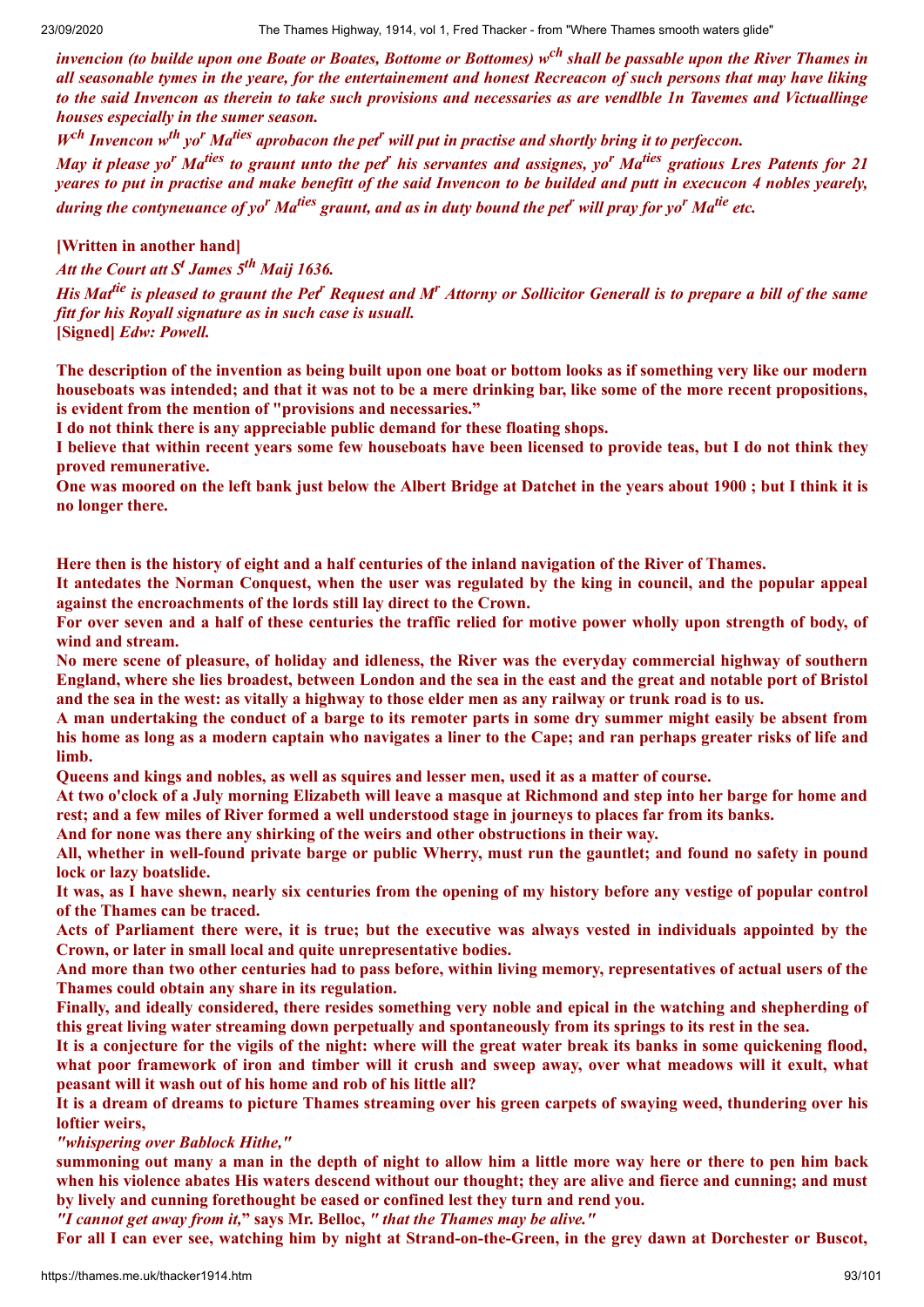huddling in flood through the old strong bridges, or sucking and whispering, green and deep, past the haunted aits at Moulsford: for all, I say, that I myself can discern, here or anywhere, Thames is one living spirit, whole and **indivisible, from the loneliness at Trewsbury Mead to his final loneliness seaward of the Nore.**

## **APPENDIX**

## Appendix 1

# TABLE OF PRIVATE TOLLS AT THE FLASH WEIRS

I know of no general schedule earlier than Overton in column 2, whose Map of "Thirty Miles round London, from **which I derive the figures, is undated, but may I think he placed about 1720.**

**He and Griffiths both precede the 1751 Commission; and based perhaps upon regulations made by the Commission of 1695.**

Bowles's figures, incorporated in the same column, are dated 1774; but are probably an out-ot-date copy with a **few trifling variations.**

**Bathurst's notes of various dates, in column 4, are interesting.**

The figures from Bowen's Map of the Thames, published in 1775, make column 6 a complete puzzle; they disagree **with everything else; I can offer no comment upon them.**

The only figures I know of an earlier date than column 1 are those noted passim in the Oxford-Burcot chapter.

With regard to the bridges included in the Table, a systematic search in the Patent Rolls and elsewhere for grants of pontage would probably reveal the fact that the barges were mulcted in an almost perpetual tax for the sole **benefit of the road traffic.**

| <b>NAME</b>                    | (1)             | (2)              | (3)               | (4)                    | (5)         | (6)                 | (7)                 | (8)         | (9)         | (10)              |
|--------------------------------|-----------------|------------------|-------------------|------------------------|-------------|---------------------|---------------------|-------------|-------------|-------------------|
|                                | House of        | Overton          | 1751              | <b>Bathurst</b>        | 1771        | <b>Bowen</b>        | Mylne               | 1821        | City        | Guildhall         |
|                                | Lords MSS       | ?1720            | Scattered         | 1772                   | 60 ton      | 1775                | 1791                | per 60      | Records     | Record            |
|                                | #927            | <b>Griffiths</b> | notes             | Per 150                | barges      | 70 tons             | per 60              | tons        | 1831        | <b>Office</b>     |
|                                | prae 1681       | 1746             | Probability       | tons                   |             | above               | tons                |             | per 20      | 1846              |
|                                | N <sub>O</sub>  | $\epsilon$       | per 60            |                        |             | Wallingford         |                     |             | tons        | per 5             |
|                                | tonnage         | <b>Bowles</b>    | tons              |                        |             | 140 tons            |                     |             |             | tons              |
|                                | named           | 1774             |                   |                        |             | below               |                     |             |             |                   |
|                                |                 | Probably         |                   |                        |             |                     |                     |             |             |                   |
|                                |                 | per 60           |                   |                        |             |                     |                     |             |             |                   |
|                                |                 | tons             |                   |                        |             |                     |                     |             |             |                   |
| 1 St John's                    |                 | 1/6              | $3/- or$<br>$6/-$ |                        | $3/-$       | 9/9                 | $3/-$               | $6/-$       |             |                   |
| 2 Buscot                       |                 | 2/6              | $12/-$            |                        | $12/-$      | $16/-$              | $12/-$              | $6/-$       |             |                   |
| <i>3 Farmer's</i>              |                 | $1/-$            |                   |                        |             |                     |                     |             |             |                   |
| 4 Hart's,<br>Eaton or West     |                 | $1/-$            | $5/-$             |                        | $5/-$       | $5/-$               | $5/-$               | $8/-$       |             |                   |
| 5 Day's or<br>East             |                 | $1/-$            | $5/-$             |                        | $5/-$       | $5/-$               | $5/-$               | $8/-$       |             |                   |
| 6 Monk Mill                    |                 |                  | 9/                |                        |             | "Old Eye"<br>9/9    | $9/-$               |             |             |                   |
| 7 Clarke's or<br><b>Beck's</b> |                 | Free             | $3/-$             |                        | $5/-$       | 7/6                 | $5/-$               | $6/-$       |             |                   |
| 8 Old Man's                    |                 | $1/-$            |                   |                        |             | 2/6                 |                     |             |             |                   |
| 9 Old Nan's                    |                 | $1/- B$          | 2/6               |                        | 2/6         |                     | 2/6                 | $3/-$       |             |                   |
| 10 Rushey                      |                 | $1/-$            | $2/-$             |                        | $5/-$       | $5/-$               | $2/-$               | 5/6         |             |                   |
| <b>NAME</b>                    | (1)<br>House of | (2)<br>Overton   | (3)<br>1751       | (4)<br><b>Bathurst</b> | (5)<br>1771 | (6)<br><b>Bowen</b> | (7)<br><b>Mylne</b> | (8)<br>1821 | (9)<br>City | (10)<br>Guildhall |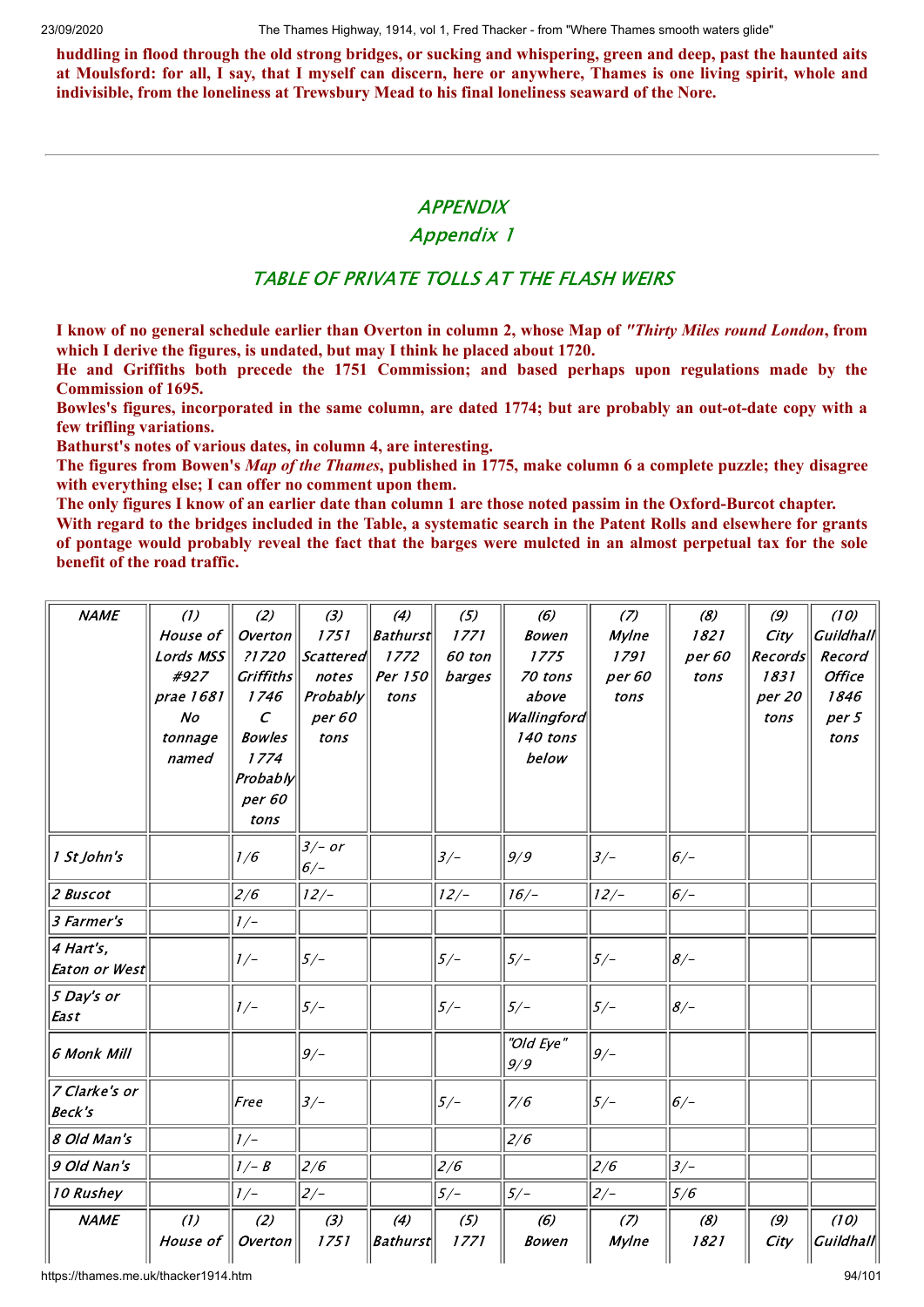| 23/09/2020 |  |  |
|------------|--|--|
|            |  |  |

|                                     | Lords $MSS$<br>#927<br>prae 1681<br>N <sub>O</sub><br>tonnage<br>named                    | <b>Griffiths</b><br>1746<br>$\mathcal{C}$<br><b>Bowles</b><br>1774<br>Probably<br>per 60<br>tons                     | ?1720    Scattered   <br>notes<br>Probably<br>per 60<br>tons           | 1772<br>Per 150<br>tons                           | 60 ton<br>barges                | 1775<br>70 tons<br>above<br>Wallingford<br>140 tons<br>below                        | 1791<br>per 60<br>tons                        | per 60<br>tons                | $\vert$ Records $\vert\vert$<br>1831<br>per 20<br>tons | Record<br><b>Office</b><br>1846<br>per 5<br>tons                             |
|-------------------------------------|-------------------------------------------------------------------------------------------|----------------------------------------------------------------------------------------------------------------------|------------------------------------------------------------------------|---------------------------------------------------|---------------------------------|-------------------------------------------------------------------------------------|-----------------------------------------------|-------------------------------|--------------------------------------------------------|------------------------------------------------------------------------------|
| 11 Winney<br>Weg's                  |                                                                                           |                                                                                                                      | $2/-$                                                                  |                                                   | $5/-$                           | $5/-$                                                                               | $2/-$                                         | 5/6                           |                                                        |                                                                              |
| 12 Lower<br>Rudge's                 |                                                                                           |                                                                                                                      | $4/-$                                                                  |                                                   |                                 |                                                                                     | $4/-$                                         |                               |                                                        |                                                                              |
| 13 Tadpole,<br>Rudge's or<br>Kent's |                                                                                           | $1/- B$<br>"Free"                                                                                                    |                                                                        |                                                   |                                 | $5/-$                                                                               |                                               |                               |                                                        |                                                                              |
| 14 Thames                           |                                                                                           | $1/-$                                                                                                                | $1/-$                                                                  |                                                   | $1/-$                           |                                                                                     |                                               |                               |                                                        |                                                                              |
| 15 Ten Foot                         |                                                                                           |                                                                                                                      |                                                                        |                                                   | $3/-$                           | "Newnton"<br>$3/-$                                                                  |                                               | $4/-$                         |                                                        |                                                                              |
| 16 Duxford                          |                                                                                           |                                                                                                                      | $4/-$                                                                  |                                                   | $4/-$                           | 4/6                                                                                 | $4/-$                                         | $4/-$                         |                                                        |                                                                              |
| 17 Shifford                         |                                                                                           | $1/-$                                                                                                                |                                                                        |                                                   | $3/-$                           |                                                                                     |                                               | $4/-$                         |                                                        |                                                                              |
| 18 Limbre's                         |                                                                                           | $J/\text{--}$                                                                                                        | 1/6                                                                    |                                                   | 1/6                             | $4/-$                                                                               | 1/6                                           | $5/-$                         |                                                        |                                                                              |
| 19 Ridge's or<br>Cock's &c.         |                                                                                           | $1/-$                                                                                                                | 1/6                                                                    |                                                   | 1/6                             | $4/-$                                                                               | 1/6                                           | $4/-$                         |                                                        |                                                                              |
| 20 Ark or<br>Hart's                 |                                                                                           | $1/-$                                                                                                                |                                                                        |                                                   |                                 |                                                                                     |                                               |                               |                                                        |                                                                              |
| <b>NAME</b>                         | (1)<br>House of<br>Lords MSS<br>#927<br>prae $1681$<br>N <sub>O</sub><br>tonnage<br>named | (2)<br>Overton<br>?1720<br>Griffiths<br>1746<br>$\mathcal{C}$<br><b>Bowles</b><br>1774<br>Probably<br>per 60<br>tons | (3)<br>1751<br><b>Scattered</b><br>notes<br>Probably<br>per 60<br>tons | (4)<br><b>Bathurst</b><br>1772<br>Per 150<br>tons | (5)<br>1771<br>60 ton<br>barges | (6)<br><b>Bowen</b><br>1775<br>70 tons<br>above<br>Wallingford<br>140 tons<br>below | (7)<br><b>Mylne</b><br>1791<br>per 60<br>tons | (8)<br>1821<br>per 60<br>tons | (9)<br>City<br>Records<br>1831<br>per 20<br>tons       | (10)<br><b>Guildhall</b><br>Record<br><b>Office</b><br>1846<br>per 5<br>tons |
| 21 Skinner's<br>or Langley          |                                                                                           | $1/-$                                                                                                                | $3/-$                                                                  |                                                   | $3/-$                           | 8/6                                                                                 | $3/-$                                         | $6/-$                         |                                                        |                                                                              |
| 22 Pinkhill                         |                                                                                           |                                                                                                                      | $3/-$                                                                  |                                                   | $3/-$                           |                                                                                     | $3/-$                                         | $6/-$                         |                                                        |                                                                              |
| 23 Eynsham<br>or Bolde's            |                                                                                           | 1/6                                                                                                                  |                                                                        |                                                   |                                 | $3/-$                                                                               |                                               | "3d. p.<br>boat"              |                                                        |                                                                              |
| 24 King's                           | Never any charge; owned by the Duke of Marlborough                                        |                                                                                                                      |                                                                        |                                                   |                                 |                                                                                     |                                               |                               |                                                        |                                                                              |
| 25 Godstow<br><b>Bridge</b>         |                                                                                           |                                                                                                                      |                                                                        |                                                   |                                 | $10/-$ [prob.<br>eror]                                                              | "For<br>winding<br>$up''$ 1/-                 |                               |                                                        |                                                                              |
| 26 Osney                            |                                                                                           |                                                                                                                      |                                                                        |                                                   |                                 |                                                                                     | 1/6                                           |                               |                                                        |                                                                              |
| 27 Castle<br>Mills                  |                                                                                           |                                                                                                                      |                                                                        |                                                   |                                 | $6/-$                                                                               | 1/6                                           |                               |                                                        |                                                                              |
| 28 Rewley                           |                                                                                           |                                                                                                                      |                                                                        |                                                   |                                 |                                                                                     | 1/6                                           |                               |                                                        |                                                                              |
|                                     |                                                                                           |                                                                                                                      |                                                                        |                                                   |                                 |                                                                                     |                                               |                               |                                                        |                                                                              |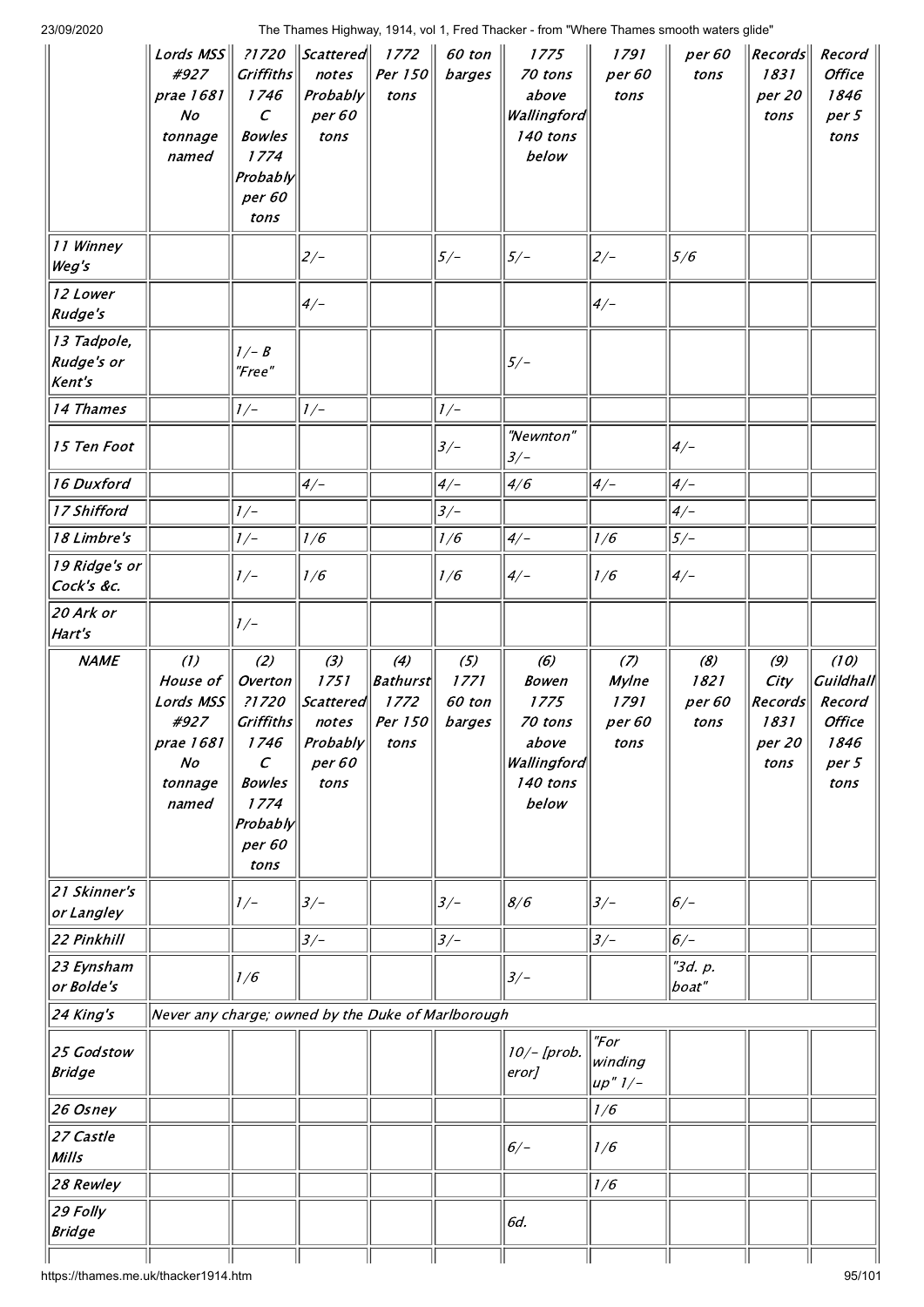| 30 Iffley                                                          |                                                                                         | 2/6                                                                                                                  | $5/-$                                                            |                                                   | $\left 5\right>$ –                        | 4/8                                                                                 | $  15/-$                                          | $\parallel$ 10/–<br>should         | $\parallel$ 3/10                                 | $8d.$ or<br>10d.                                                      |
|--------------------------------------------------------------------|-----------------------------------------------------------------------------------------|----------------------------------------------------------------------------------------------------------------------|------------------------------------------------------------------|---------------------------------------------------|-------------------------------------------|-------------------------------------------------------------------------------------|---------------------------------------------------|------------------------------------|--------------------------------------------------|-----------------------------------------------------------------------|
| 31 Sandford                                                        |                                                                                         | $22/-$                                                                                                               | $10/-$                                                           |                                                   | $10/-$                                    | Old Lock<br>4/8<br>Turnpike<br>11/8                                                 | 17/6                                              | perhaps<br>be<br>reversed<br>$5/-$ | 4/2                                              | 8d.                                                                   |
| <b>NAME</b>                                                        | (1)<br>House of<br>Lords MSS<br>#927<br>prae 1681<br>$N$ o<br>tonnage<br>named          | (2)<br>Overton<br>?1720<br>Griffiths<br>1746<br>$\cal C$<br><b>Bowles</b><br>1774<br>Probably<br>per 60<br>tons      | (3)<br>1751<br> Scattered<br>notes<br>Probably<br>per 60<br>tons | (4)<br><b>Bathurst</b><br>1772<br>Per 150<br>tons | (5)<br>1771<br>60 ton<br>barges           | (6)<br><b>Bowen</b><br>1775<br>70 tons<br>above<br>Wallingford<br>140 tons<br>below | (7)<br>Mylne<br>1791<br>per 60<br>tons            | (8)<br>1821<br>per 60<br>tons      | (9)<br>City<br>Records<br>1831<br>per 20<br>tons | (10)<br>Guildhall<br>Record<br><b>Office</b><br>1846<br>per 5<br>tons |
| 32 Nuneham                                                         |                                                                                         | 2/6                                                                                                                  |                                                                  |                                                   |                                           | 5/6                                                                                 | 1/6                                               |                                    |                                                  |                                                                       |
| 33 Swift<br>Ditch Pound<br>lock<br>34 Swift<br>Ditch flash<br>lock |                                                                                         | 20/6                                                                                                                 | $12/-$<br>{probably                                              | 1734                                              | $12/-$                                    | 13/8                                                                                |                                                   | $12/-$<br>[Probably                | 8/4                                              |                                                                       |
| 35 Abingdon                                                        |                                                                                         |                                                                                                                      | inclusive]                                                       | $15/-$                                            | Perhaps<br>$ inc.$ with<br>Swift<br>Ditch | $13/-$                                                                              | $12/-$<br>[perhaps<br> incudes<br>Swift<br>Ditch] | <i>inclusive]</i>                  | 5/6                                              | $1/-$                                                                 |
| 36 Sutton<br>Courtney                                              |                                                                                         | $35/-$                                                                                                               | $20/-$                                                           | 1732<br>$30/-$                                    | $20/-$                                    | 25/8                                                                                | 20/                                               | $20/-$                             |                                                  |                                                                       |
| 37 Day's                                                           | $1/-$ "Little<br>Wittenham"                                                             | $1/-$                                                                                                                | $6/-$                                                            | 1734<br>$5/-$                                     | $6/-$                                     | 8/6                                                                                 | 3/6                                               | $6/-$                              | 3/8                                              |                                                                       |
| 38 Benson                                                          | 10d.                                                                                    | $15/-$                                                                                                               |                                                                  | 1734<br>$15/-$                                    | $8/-$                                     | 10/10                                                                               | $8/-$                                             | $10/-$                             | 4/3                                              | 8d.                                                                   |
| 39<br>Wallingford<br><b>Bridge</b>                                 |                                                                                         | 2/6                                                                                                                  |                                                                  |                                                   |                                           | $1/-$                                                                               | $1/-$                                             |                                    |                                                  |                                                                       |
| 40 Moulsford                                                       |                                                                                         | O <sub>2/6</sub><br>G & B<br>$1/-$                                                                                   |                                                                  |                                                   |                                           |                                                                                     | $"10/-$ half<br>yearly"                           |                                    |                                                  |                                                                       |
| <b>NAME</b>                                                        | (1)<br>House of<br>Lords MSS<br>#927<br>prae 1681<br>$\mathcal{N}o$<br>tonnage<br>named | (2)<br>Overton<br>?1720<br>Griffiths<br>1746<br>$\mathcal{C}$<br><b>Bowles</b><br>1774<br>Probably<br>per 60<br>tons | (3)<br>1751<br> Scattered<br>notes<br>Probably<br>per 60<br>tons | (4)<br><b>Bathurst</b><br>1772<br>Per 150<br>tons | $(5)$<br>1771<br>60 ton<br>barges         | (6)<br><b>Bowen</b><br>1775<br>70 tons<br>above<br>Wallingford<br>140 tons<br>below | (7)<br><b>Mylne</b><br>1791<br>per 60<br>tons     | (8)<br>1821<br>per 60<br>tons      | (9)<br>City<br>Records<br>1831<br>per 20<br>tons | (10)<br>Guildhall<br>Record<br><b>Office</b><br>1846<br>per 5<br>tons |
| 41 Cleeve                                                          | $3/-$                                                                                   | $25/-$                                                                                                               | $8/-$                                                            | 1753<br>$3/-$                                     | $8/-$                                     | $10/-$                                                                              | $8/-$                                             | "140t"<br>20/10                    | 6/4                                              | 8d.                                                                   |
| 42 Goring                                                          | 3/4                                                                                     | $25/-$                                                                                                               | $8/-$                                                            | 1753                                              | $8/-$                                     | $10/-$                                                                              | $8/-$                                             | "140t"                             |                                                  | 8d.                                                                   |

https://thames.me.uk/thacker1914.htm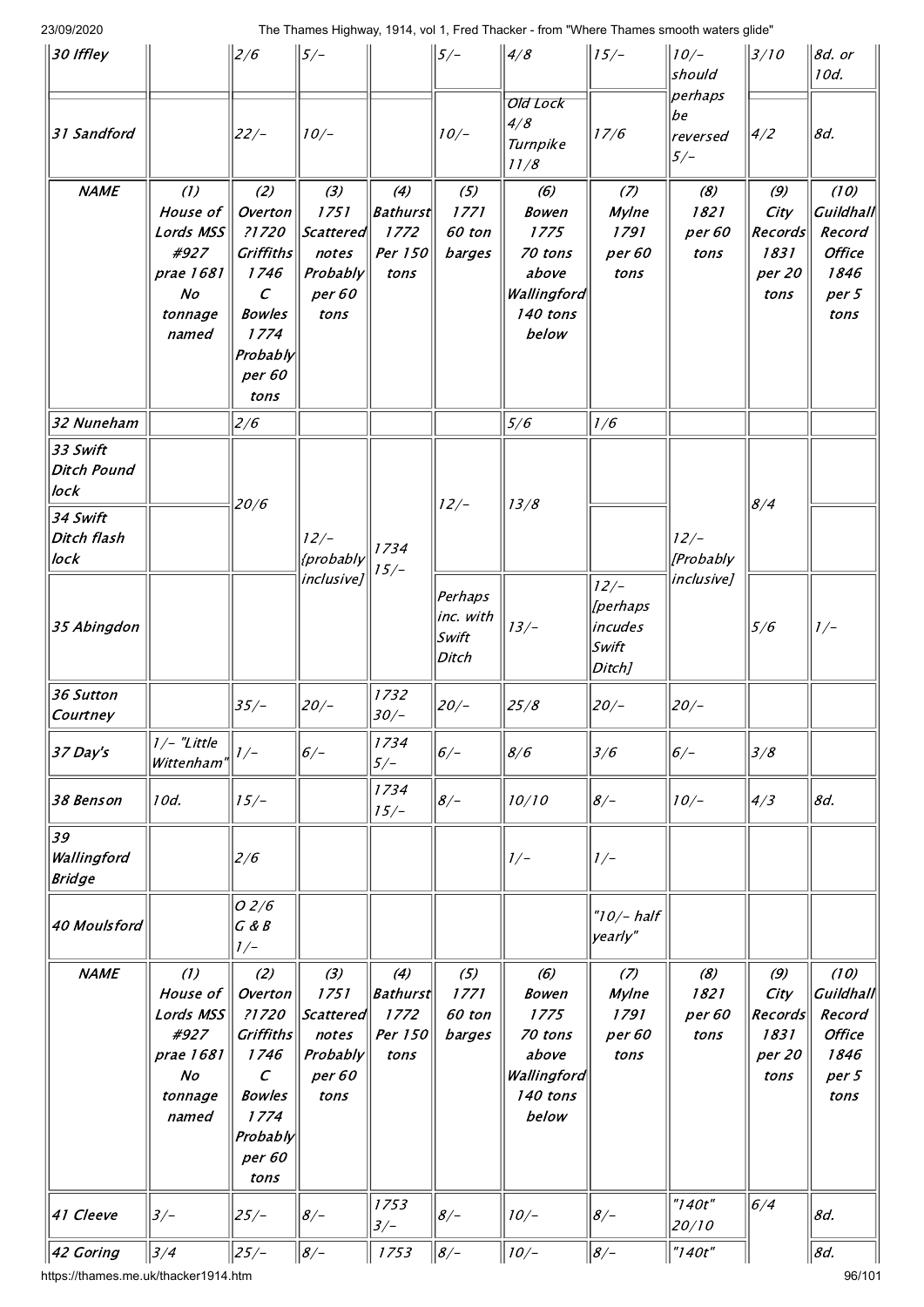|                                    |                                                                                         |                                                                                                                             |                                                                        | $\frac{1}{15}$ /-                                 |                                   |                                                                                     |                                               | $\parallel$ 20/10                                                                   |                                                  |                                                                              |
|------------------------------------|-----------------------------------------------------------------------------------------|-----------------------------------------------------------------------------------------------------------------------------|------------------------------------------------------------------------|---------------------------------------------------|-----------------------------------|-------------------------------------------------------------------------------------|-----------------------------------------------|-------------------------------------------------------------------------------------|--------------------------------------------------|------------------------------------------------------------------------------|
| 43 Hart's                          |                                                                                         | Free                                                                                                                        |                                                                        |                                                   |                                   |                                                                                     |                                               |                                                                                     |                                                  |                                                                              |
| 44<br>Whitchurch                   | $2/-$ "Locks<br>Turnpikes"                                                              | $15/-$                                                                                                                      | $8/-$                                                                  |                                                   | $8/-$                             | $10/-$                                                                              | $8/-$                                         | "140t"<br>20/10                                                                     | 2/8                                              | 8d.                                                                          |
| 45<br>Mapledurham                  | 1/8                                                                                     | 12/6                                                                                                                        | $8/-$                                                                  | 1753<br>$15/-$                                    | $8/-$                             | $10/-$                                                                              | $8/-$                                         | "140t"<br>20/10                                                                     | 3/8                                              | 3d.                                                                          |
| 46<br>Caversham                    | $2/-$                                                                                   | $^{\prime\prime}$ &<br>Bridge"<br>12/6                                                                                      | $8/-$                                                                  | 1753<br>$16/-$                                    | $8/-$                             | $10/-$                                                                              | $8/-$                                         | "140t"<br>20/10                                                                     | 3/2                                              | 8d.                                                                          |
| 47 Sonning                         | 1/8                                                                                     | $^{\prime\prime}$ &<br>Bridge"<br>$10/-$                                                                                    | 3/6                                                                    | 1731<br>$8/-$                                     | 3/6                               | 4/6                                                                                 | 3/6                                           | "140t"<br>$10/0$ /2                                                                 | 1/9/2                                            | $3$ %d.                                                                      |
| 48 Shiplake                        |                                                                                         | 7/6                                                                                                                         | 3/6                                                                    | no date<br>$6/-$                                  | 3/6                               | 4/6                                                                                 | 3/6                                           | "140t"<br>$10/0$ /2                                                                 | $1/3\frac{1}{2}$                                 | $3$ /2d.                                                                     |
| 49 Marsh                           | 6d. "New<br>Mill''                                                                      | 7/6                                                                                                                         | 3/6                                                                    | no date<br>$5/-$                                  | 3/6                               | 7/6                                                                                 | 3/6                                           | 6d. p.5t<br>up to 60t.<br>$3$ <sup><math>/2</math></sup> $d$ .<br>$ p.60-$<br>140t. | 2/9/2                                            | $3$ %d.                                                                      |
| <b>NAME</b>                        | (1)<br>House of<br>Lords MSS<br>#927<br>prae 1681<br>N <sub>O</sub><br>tonnage<br>named | (2)<br>Overton<br>?1720<br><b>Griffiths</b><br>1746<br>$\mathcal{C}$<br><b>Bowles</b><br>1774<br>Probably<br>per 60<br>tons | (3)<br>1751<br><i>Scattered</i><br>notes<br>Probably<br>per 60<br>tons | (4)<br><b>Bathurst</b><br>1772<br>Per 150<br>tons | $(5)$<br>1771<br>60 ton<br>barges | (6)<br><b>Bowen</b><br>1775<br>70 tons<br>above<br>Wallingford<br>140 tons<br>below | (7)<br><b>Mylne</b><br>1791<br>per 60<br>tons | (8)<br>1821<br>per 60<br>tons                                                       | (9)<br>City<br>Records<br>1831<br>per 20<br>tons | (10)<br><b>Guildhall</b><br>Record<br><b>Office</b><br>1846<br>per 5<br>tons |
| 50<br>Hambledon                    | $1/-$                                                                                   | $9/-$                                                                                                                       | $3/-$                                                                  | no date<br>$6/-$                                  | $3/-$                             | $7/-$                                                                               | $3/-$                                         | "140 t."<br>$9/0$ /2d.                                                              | 1/6                                              | 3d.                                                                          |
| 51 Hurley or<br>New                | 8d.                                                                                     | 7/6                                                                                                                         | $3/-$                                                                  | no date<br>$4/-$                                  | $3/-$                             | $8/-$                                                                               | $3/-$                                         | "140 t."                                                                            | $1/-$                                            |                                                                              |
| 52 Temple                          |                                                                                         | $3/-$                                                                                                                       | $3/-$                                                                  | no date<br>$4/-$                                  | $3/-$                             | 4/6                                                                                 | $3/-$                                         | $15/-$<br>& winch                                                                   | $6/-$                                            | 3d.                                                                          |
| 53 Marlow                          | 8d.                                                                                     | $4/-$                                                                                                                       | $3/-$                                                                  | no date<br>$4/-$                                  | $3/-$                             | 4/6                                                                                 | $3/-$                                         | $2/-$                                                                               | 2/6                                              | 3d.                                                                          |
| 54 Boulter's *                     | $1/-$                                                                                   | 7/6                                                                                                                         | $3/-$                                                                  | no date<br>$6/-$                                  | $3/-$                             | 4/6                                                                                 | $3/-$                                         | 140t. $10/$ - $ 2/6$                                                                |                                                  | 3d.                                                                          |
| 55 Windsor<br><b>Bridge</b>        |                                                                                         |                                                                                                                             |                                                                        |                                                   |                                   | 6d.                                                                                 | 1/6                                           |                                                                                     |                                                  |                                                                              |
| <b>56 Staines</b><br><b>Bridge</b> |                                                                                         |                                                                                                                             |                                                                        |                                                   |                                   | 8d.                                                                                 |                                               |                                                                                     |                                                  |                                                                              |
| 57 Kingston<br><b>Bridge</b>       |                                                                                         | $10/-$                                                                                                                      |                                                                        |                                                   |                                   |                                                                                     |                                               |                                                                                     |                                                  |                                                                              |
| <b>NAME</b>                        | (1)<br>House of<br>Lords MSS<br>#927<br>prae 1681<br>No                                 | (2)<br>Overton<br>?1720<br><b>Griffiths</b><br>1746<br>$\mathcal{C}_{0}$<br><b>Bowles</b>                                   | (3)<br>1751<br>Scattered<br>notes<br>Probably<br>per 60<br>tons        | (4)<br><b>Bathurst</b><br>1772<br>Per 150<br>tons | (5)<br>1771<br>60 ton<br>barges   | (6)<br><b>Bowen</b><br>1775<br>70 tons<br>above<br>Wallingford                      | (7)<br>Mylne<br>1791<br>per 60<br>tons        | (8)<br>1821<br>per 60<br>tons                                                       | (9)<br>City<br>Records<br>1831<br>per 20<br>tons | (10)<br><b>Guildhall</b><br>Record<br><b>Office</b><br>1846<br>per 5<br>tons |

https://thames.me.uk/thacker1914.htm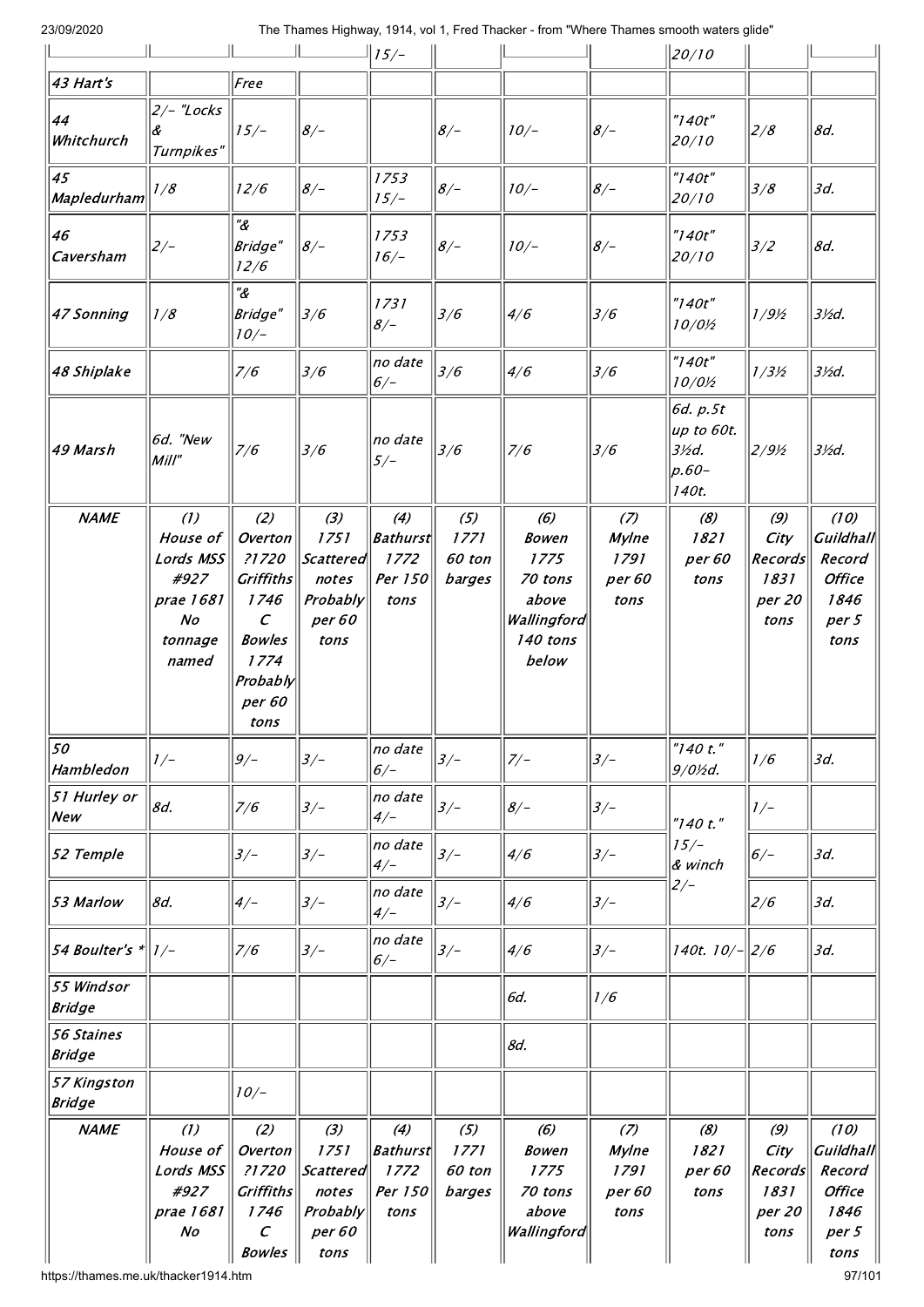| tonnage | 1774               |  | 140 tons |  |  |
|---------|--------------------|--|----------|--|--|
| named   | $\ $ Probably $\ $ |  | below    |  |  |
|         | <i>per 60</i>      |  |          |  |  |
|         | tons               |  |          |  |  |

**\* The rough notes in the Oxford University Archives [alluded to on pages 116-117], and seemingly related to column 4, afford the following particulars:** *Hambledon Lock***, 1731: Barges of 100 tons and upwards, 6/-, between 70 tons and 100 tons, 4/-,**

**between 45 and 70 tons, 3/-. In 1753: 190 to 120 tons, 7/-; 120 to 80 tons, 5/-; 80 to 50 tons, 4/-. In August 1754 an over-all rate was made of 2½d. per 5 ton; Increased the following month to 3d. "At the Winch 1/- for the largest barges and 6d. for all others."** *Boulter's Lock* **1731: the same as Hambledon; also 1753. August 1754 a universal rate of 2d. per ton; increased in September to 3d.**

# Appendix 2

Prof Rogers thinks Henley was the upstream limit of navigation before 1541

TOWARDS the end of my work I came upon Thorold Rogers's interesting and stimulating remarks, in the filth **volume of his** *History of Prices***, upon ancient water carriage.**

I refer the curious to his large collection of concrete payments for freight; and content myself with a short **reference to his general remarks.**

I experience no slight diffidence inventuring to disagree with so distinguished an authority; but some of his statements appear to myself so incompatible with the information I have presented that I feel bound to suggest a **demurrer.**

**The professor asserts:**

"In the fourteenth century Henley appears to have been the furthest point to which [the Thames] was ordinarily *navigable, and apparently this was the limit as late as 154l."*

## Thacker disagrees and presents the evidence

It might seem incredible, *a priori*, that up to the middle of the sixteenth century there was no continuous passage **for merchandise along the River between London and such important places as Reading, Wallingford, Abingdon, and Oxford, and all the smaller communities that gradually became dependent upon these centres.**

No history of either the River or of Henley affords the slightest hint in support of the professor's theory.

**Not only so: there is surely abundant positive evidence to the contrary.**

The A.S.C. declares that in 894 the Danish host "fared up along the Thames till they reached the Severn."

The way in which the pre-Conquest Oxford-Abingdon traffic is alluded to, in the very outset of my history, **appears to imply a lengthy voyage for the barges:** *"up and down"* **past Abingdon Abbey.**

**The toll of** *allecia* **must surely have come from London.**

In 1205 there is "William son of Andrew" his "one ship going and returning upon the Thames between Oxford and London"; and the earlier ship of the said Andrew himself, "from Abingdon to London", with which the officials of **various riparian towns were forbidden to interfere.**

In 1227 Henry III commanded that Henricus de Appelworth should be allowed to take his vessel back to Wallingford from Windsor, whither he had brought the king by water, toll free through the flashlocks for this turn. Seven years later the same king ordered that the riparian landowners should not obstruct the passage of timber **along the River from Reading to Oxford, for a hospital he was building there.**

**In 1254 two shiploads of corn were not to be obstructed passing down from Goring to London.**

**In 1267 the passage of corn is facilitated from Wallingford right down to Rayleigh.**

In 1274 the River was "to be so widened that ships and great barges might ascend from London to Oxford, and *descend."*

The petition of 1294 and the other of near date were presented by traders actually in the habit of passing by water **between London and Oxford.**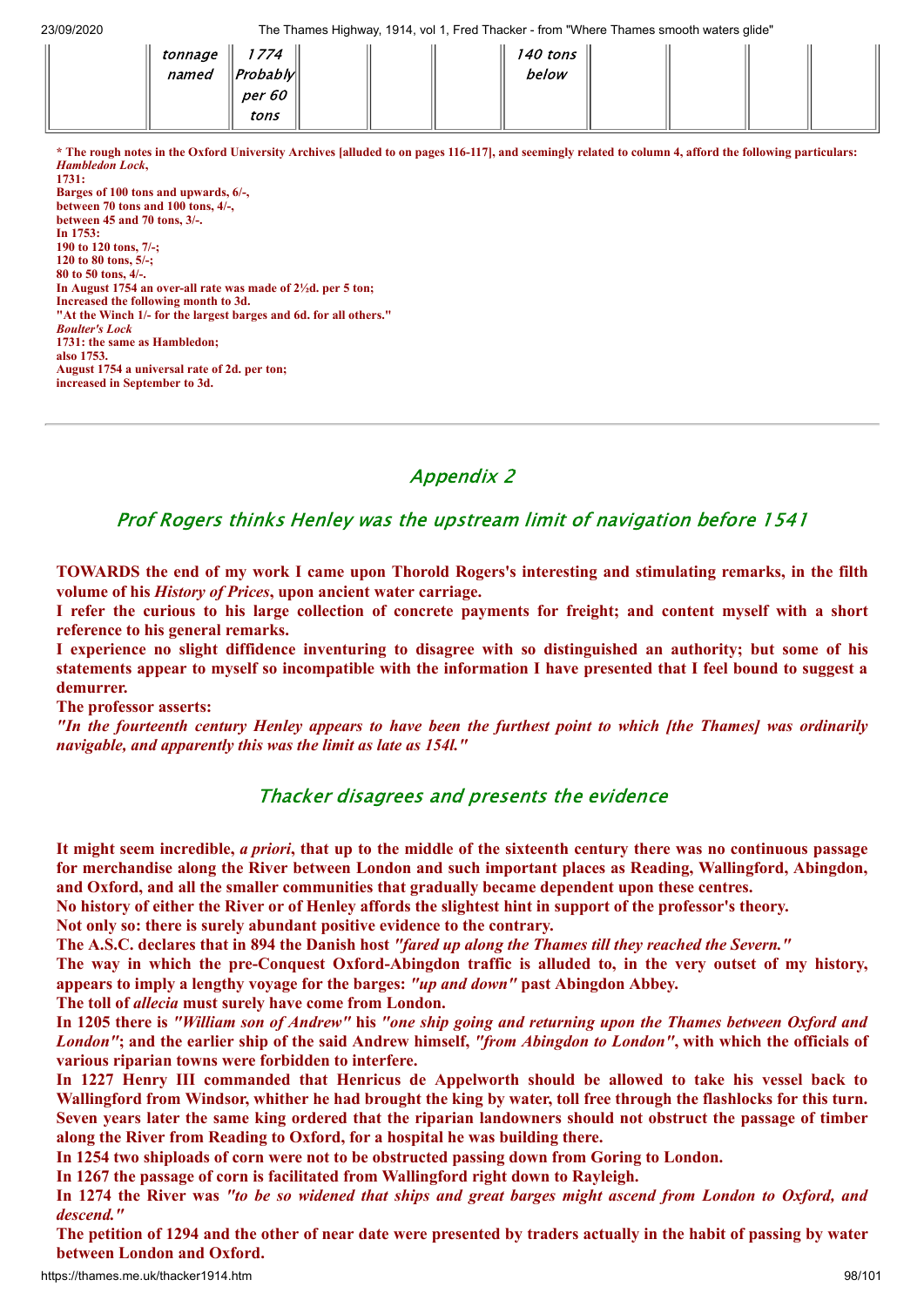**Obstructions to general traffic are complained of at Abingdon in 1316.**

**In 1320 a complaint originated in Oxford that vessels** *"passing between London and Oxford"* **were obstructed.**

In 1351 the River was twice ordered to be cleared, between London and Oxford and between London and Radcot: **the latter point immemorially an important terminus for River traffic; in 1352 between London and "Henlee" Bridge, and in 1364 between Oxford and London.**

In 1403 there is the Drayton indictment for absence of a proper winch at Marsh to accommodate the traffic between London and Oxford; also the allusion the same year to the prioress of Goring her "lock" at Shiplake, **which, it was certified,** *"all men could pass without danger as of old time"***.**

**Similar evidence might be multiplied abundantly.**

## Arguments for Prof Rogers' Theory

**I have discovered only three references to Henley as a terminal point:**

**in 1352;**

in 1358 when a petition of Parliament directed attention to the obstructed state of the River downwards to **London;**

**and in 1369, when the district upwards to Radcot was criticised.**

**Only the last supports the professor's theory; and unless he possessed some unpresented evidence the mere absence of quoted rates is a slender foundation for his sweeping generalisation.**

True, very few barges made the through voyage: that must be conceded; but they were sufficient, or more would have been provided; and it would not be an ordinary use of language to assert that the railways to the extreme north are not in this year of grace ordinarily travelled upon, simply because so small a proportion of trains need to **perform the complete journey.**

**The Lansdowne MS. of 1472, containing the oracular statement that there was then** *"no common passage for* barges so far as Marlow and Bisham", should be allowed to the professor for what it is worth.

## Burcot according to Prof Rogers

The professor continues: "But in course of time the bargemen got as far as Burcot": at some time, the suggestion is, **subsequent to 1541.**

"The owner of Burcot constructed a Pier, from the bank over the stream, and probably to an eyot in the middle of the *River which is here deep."*

*This eyot I assume to be the one still in situ about a mile below Clifton Hampden Bridge.*

It is scarcely, I fancy, in midstream; its distance from the Burcot bank is, as I recollect it, at least double that from the *other.*

To have built a sort of bridge-pier or jetty across to it from the left bank, leavmg only the narrow righthand passage open, would have been so egregious an obstruction that I must believe that the dead silence of the whole body of *Thames history upon its existence is conclusive against the professor.*

There is perhaps not much else to advance against his vivid and intensely interesting remarks; though I do not think the period during which Burcot was "the head of the Thames navigation" was so extended, or the impassability oi the *spot so absolute, as he imagines.*

The only independent evidence in his favour occurs, curiously, in 1635; at the very moment when the improvements in *this district were on the verge of completion.*

Long after the James I works were carried out, down even to this very day, the rocky bed at Clifton has given trouble, only to a degree less than formerly; and I have no doubt whatever that a certain regular traffic has at all times *penetrated to Oxford.*

From Burcot, he writes, "freight was hauled through the grounds near the house to the Abingdon road, from which a *short cut was constructed to the main Oxford road.*

I [Prof Rogers] visited Burcot in 1887, and could easily discover where the pier must have been placed, from the ruts, four or five in number, cut deeply through the ground between the water and the high road, and all converging to a *point on the river.*

The depth to which these ruts were cut into the soil was clear evidence of the great amount of traffic from this farthest *point of Thames navigation to and from Oxford and the district.*

especially as there is good reason to believe that the period between the extension of the waterway from Henley to Burcot with the establishment of the pier, and the subsequent extension from Burcot to Oxford, was not longer than *seventy or eighty years."*

The interpolation may be pardoned: surely only seventy or eighty weeks of so huge a traffic would leave marks as **indelible as the longer period.**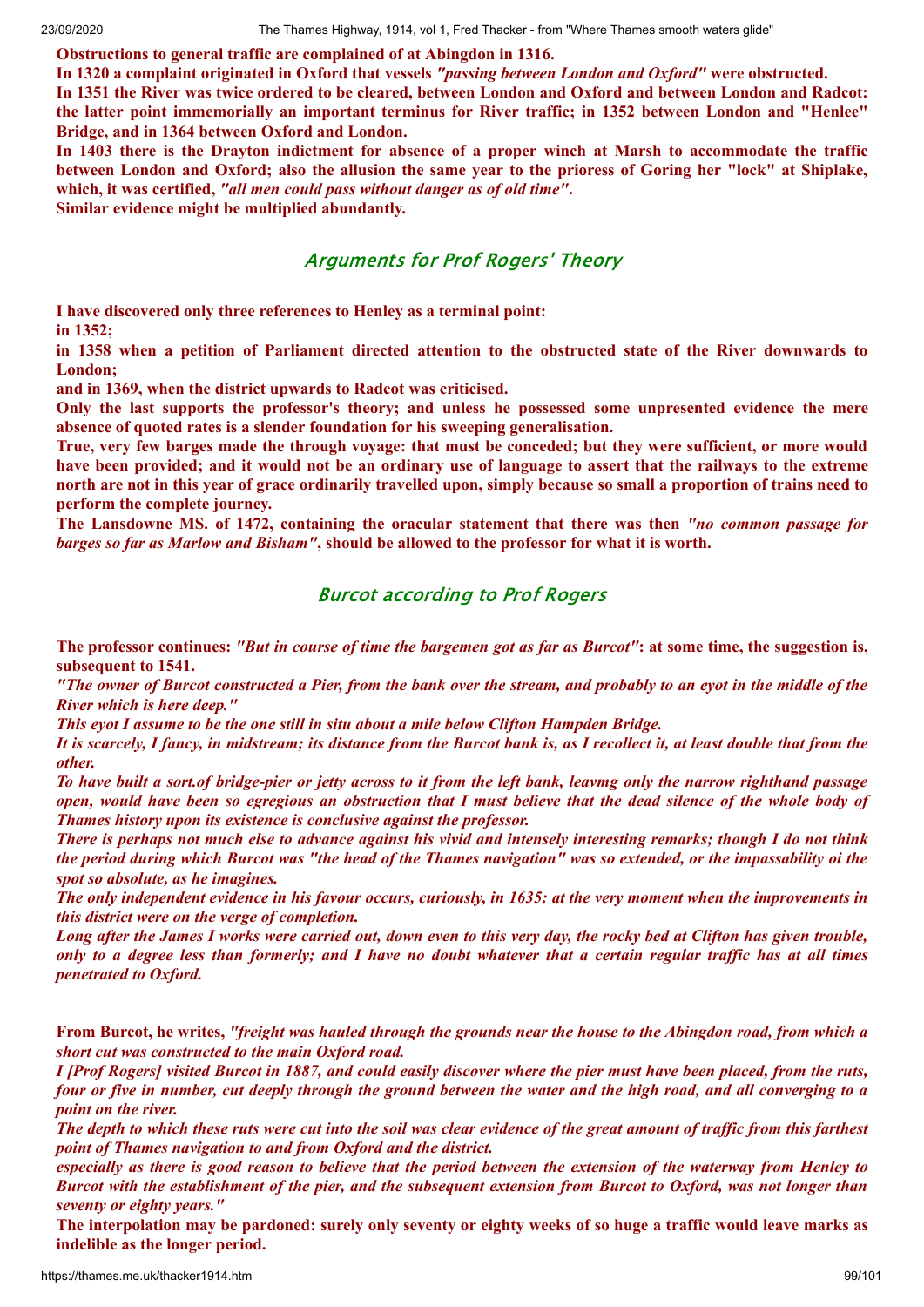"The present appearance of these deeply cut ways proves beyond question that, during the time the pier and cross road *were in use, no part of the River was more busy than Burcot pier.*

It seems to me [Prof Rogers] that the owner of the pier exacted progressively heavy dues for the use of his wharf; and that these dues, light at first, were considerably reduced when the Government began to pass Acts for extending the *navigation."*

**What Acts were these, so loosely referred to?**

There was no legislation, except upon the City of London's district, between the professor's date of 1541 and the **Act of 1603.**

The Act of 1623 followed; but neither seems in the slightest to affect any wharfage rates at Burcot.

"I [Prof Rogers] could not when I examined this spot, but picture to myself, in contrast with the sleepy quiet which now reigns over the deserted landing place and forgotten pier, what a scene of activity Burcot must have been when it was the head of the Thames navigation, and was thronged all the vear through with River traffic; how it swarmed with bargemen and carriers, how the heavily laden waggons were dragged up those roads or carried their freight down to the water's edge; and how the numerous barges, ready to unship or receive their cargoes, were waiting at the pier."

All very eloquent, very fascinating; but in the whole history of the River there is for Burcot, as for Henley, no **tradition of any such thing, or of any pier blocking the stream.**

**How came Bishop to miss it in his manifesto of 1580?**

**Nor of any such accumulation of traffic.**

Wharves upon wharves on both sides of the River, and a substantial bridge thrown across, now vanished without **the smallest trace, would scarcely have coped with such traffic at such a Pool of Burcot.**

The navy vard complaint of 1633, begining "Every barge coming from Burcot", should not be forgotten, so far as it **is in the professor's favour; though it is later than the period he discusses.**

Indeed, timber for the navy, constituting a tolerably regular downward traffic, seems to have been the staple cargo **dealt with at Burcot.**

**It is nearly always in connection with timber that the place is mentioned in the** *S.P.Dom.*

But until I discover some more extensive independent evidence I must look upon the professor's picture as an **entertaining extravaganza.**

I believe that whatever temporary importance became attached to Burcot as a River port accrued not from any traditional impassability of the district thence to Oxford, such as we are asked in his book to believe, difficult though it always inherently was; but from the very simple, accidental reason of the gradual increase in the sizes of **the barges and the unusual local cost and trouble of periodically increasing the floating depth for their accommodation.**

It is quite conceivable that the constant dredging up of relics along the whole River bed might be elaborated into a **very strong argument in favour of the ancient continuity of the Thames highway.**

# Appendix 3 LANDING PLACES

The question of public landing places on the River Thames is one, perhaps, of more theoretical than practical **interest today.**

More than once it has been publicly asserted, usually by riparian owners, that except by courtesy no landing **places whatever exist Upon the River banks, or so few as to be negligible, westward of Staines.**

The claim might be granted without much loss, eastward of Oxford at least; so frequently is the courtesy **accommodation provided.**

Barges have always found wharves, at town or mill, for the purposes of their business; where their crews could **leave them and go ashore at will.**

The pleasure traffic has always found, in proportion with its growing volume, an increasing sufficiency of rafts and **boatyards by means of which the general Public has been able to leave the waterside.**

But I do not think the claim, at least in its absolute form, can be successfully maintained; unless indeed with the right to land be coupled a right to moor; and for a traveller by water the one is of little use without the other.

Setting aside for the moment, however, the mooring of one's vessel; every observant user of the Thames knows here and there some short strip of timber campsheathing, some flight of perilous stone steps, some little alley way between high walls, where he can land independently of boatvard or stage, and where the matter of mooring will **be guilelessly quitclaimed by the attendant** *gamin* **for mere pence.**

The instance that always presents itself to me most vividly in this connection is one I have very often used at **Wargrave, a very little above the George and Dragon.**